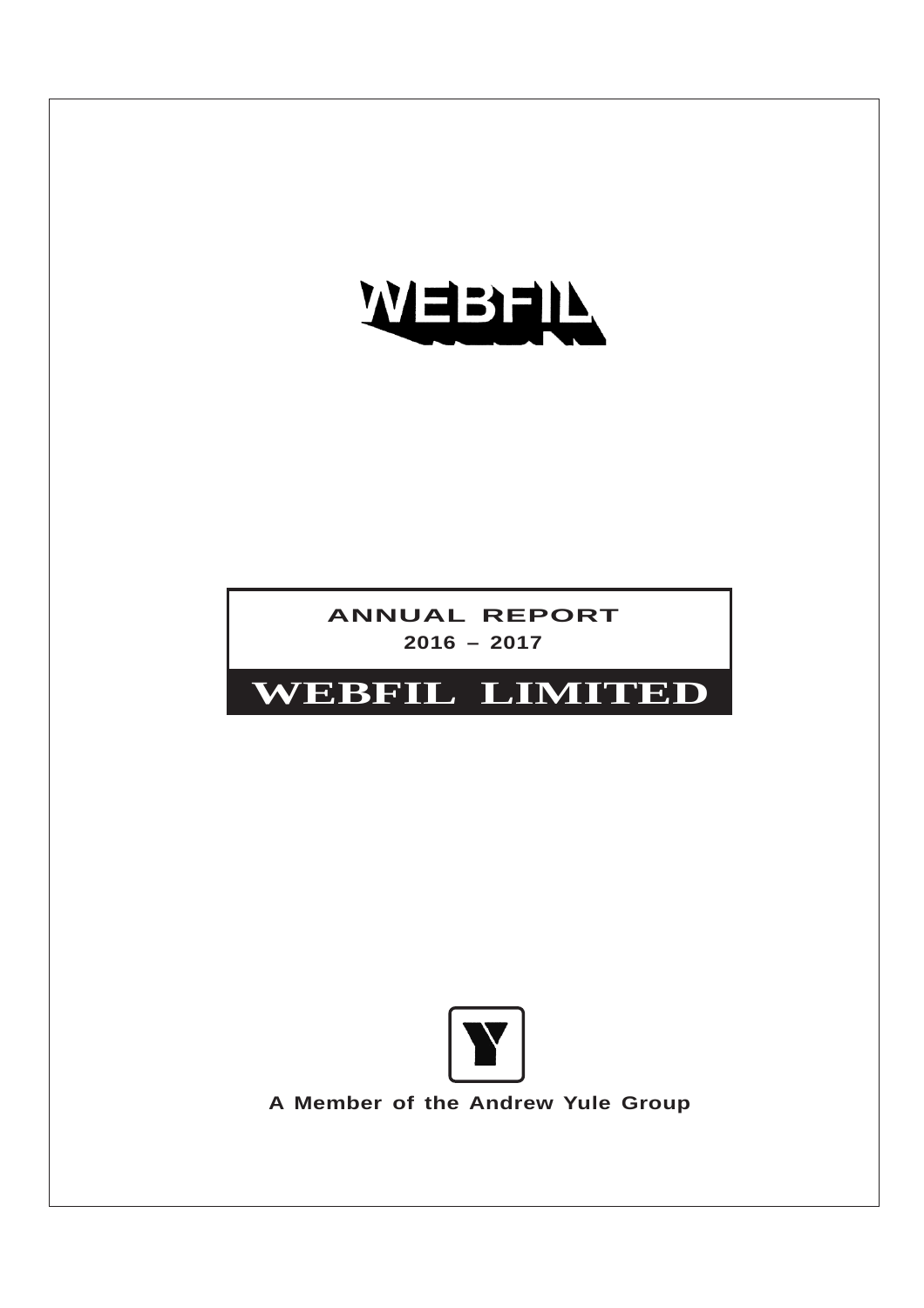# **COMPANY INFORMATION**

#### **BOARD OF DIRECTORS**

Shri Jayanta Ray, Chairman Shri Sujit Chakravorti, Independent Director Shri Asoke Kumar Dutt, Independent Director Shri Debasis Konar, Non-Executive Director Shri Soumen Das, Independent Director Shri Sunil Munshi, Non-Executive Director Shri Ashis Chakraborty, Non-Executive Director Shri Debasis Jana, Non-Executive Director Smt. Sujata Roy, Independent Director

#### **CHIEF EXECUTIVE OFFICER**

Shri Anirban Gupta

#### **CHIEF FINANCIAL OFFICER**

Shri Jayanta Kumar Datta

#### **COMPANY SECRETARY**

Ms. Shinjinee Bhattacharyya

### **STATUTORY AUDITORS**

M/s. ADD & Associates Chartered Accountants Kolkata

#### **REGISTRAR & SHARE TRANSFER AGENT**

MCS Share Transfer Agent Limited 12/1/5 Manoharpukur Road, Kolkata - 700 026

### **BANKERS**

Bank of Baroda United Bank of India State Bank of India

### **REGISTERED OFFICE**

"Yule House", 8, Dr. Rajendra Prasad Sarani, Kolkata - 700 001 Tel : (033) 2242 8210 / 8550 Fax : (033) 2242 1335 CIN : L36900WB1979PLC032046 E-mail : webfil@webfilindia.com Website : www.webfilindia.com

### **FACTORY**

Gayeshpur, P.S. Kalyani Dist. Nadia West Bengal - 741234

### **CONTENTS**

|     |                                                           | Page No. |
|-----|-----------------------------------------------------------|----------|
| 1.  | Notice to Members                                         | 2        |
| 2.  | Directors' Report and Management<br>Discussion & Analysis | 13       |
| 3.  | Report on Corporate Governance                            | 52       |
| 4.  | Certificate on Corporate Governance                       | 66       |
| 5.  | Auditors' Report to the Members                           | 67       |
| 6.  | <b>Balance Sheet</b>                                      | 78       |
| 7.  | Statement of Profit & Loss                                | 79       |
| 8.  | <b>Statement of Cash Flow</b>                             | 80       |
| 9.  | <b>Significant Accounting Policies</b>                    | 81       |
| 10. | Notes to the Financial Statements                         | 86       |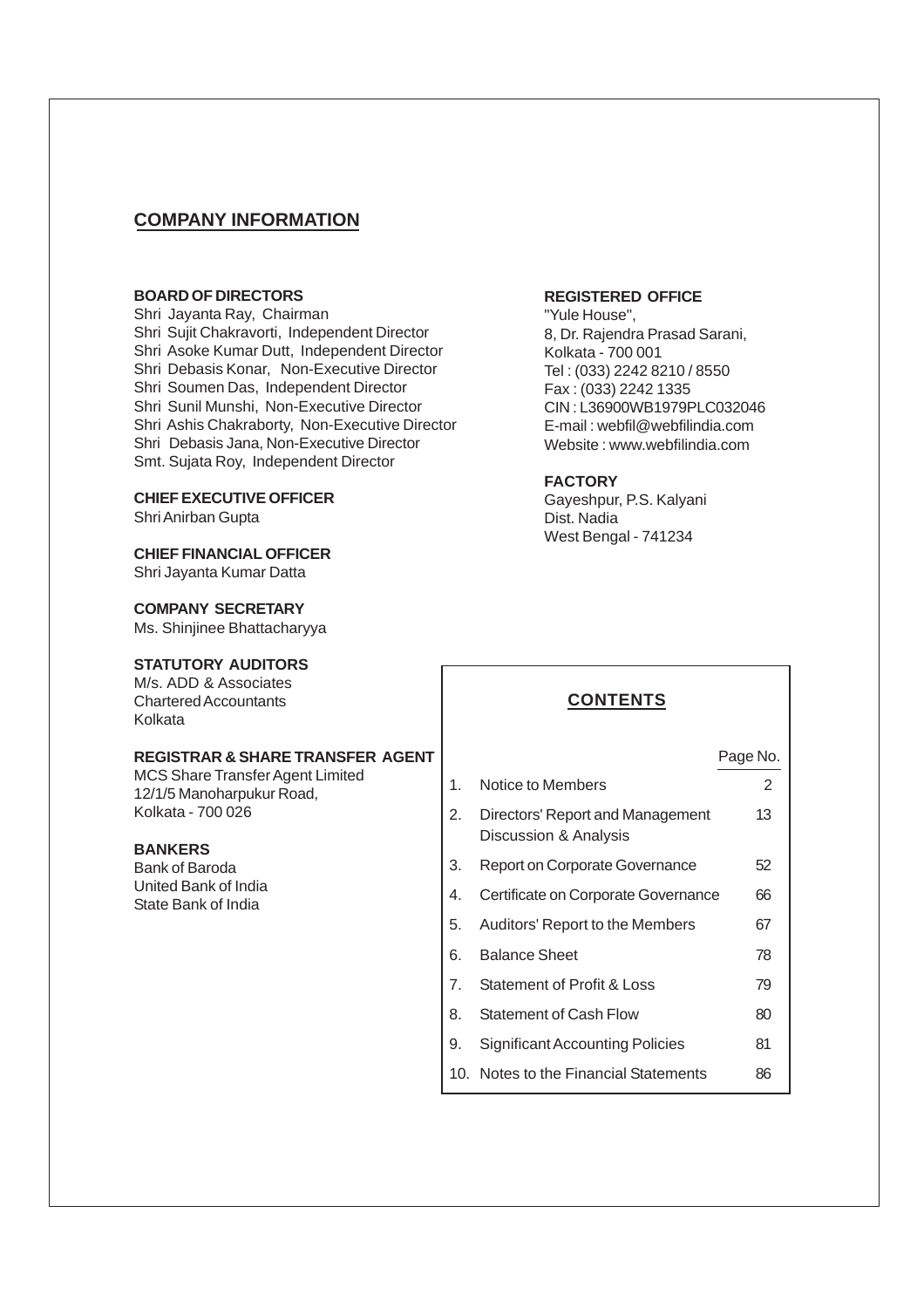# **NOTICE TO MEMBERS**

**NOTICE** is hereby given that the 37th Annual General Meeting of the members of WEBFIL LIMITED will be held at "Yule House", 8, Dr. Rajendra Prasad Sarani, Kolkata -700 001 on Wednesday, the 13th day of September, 2017 at 4.00 p.m. to transact the following business:

#### **ORDINARY BUSINESS :**

- 1. To consider and adopt the Audited Financial Statements of the Company for the Financial Year ended 31st March, 2017 including the Audited Balance Sheet as at 31st March, 2017, and the Statement of Profit & Loss for the year ended 31st March, 2017 and the Reports of the Board of Directors and the Auditors thereon.
- 2. To appoint a Director in place of Shri Sunil Munshi (DIN: 02749579), who retires from office by rotation and being eligible, offers himself for re-appointment.
- 3. To determine the manner in which remuneration would be paid to the Statutory Auditors of the Company appointed by the Comptroller and Auditor-General of India in respect of the financial year 2017-2018, and for the purpose, to pass the following resolution as an **Ordinary Resolution :**

**"RESOLVED THAT** pursuant to the provisions of Section 142 and other applicable provisions, if any, of the Companies Act, 2013, and other applicable statutes and laws, if any [including any statutory amendment(s) or modification(s) or reenactment(s) thereof, for the time being in force], the Board of Directors of the Company [which term shall be deemed to include Audit Committee thereof], be and is hereby authorised to fix the remuneration of the Statutory Auditors of the Company appointed by the Comptroller and Auditor-General of India in respect of the financial year 2017-2018 in accordance with Section 139 of the Companies Act, 2013, and other applicable statutory provisions, if any."

#### **SPECIAL BUSINESS:**

4. To consider, and if thought fit, to pass with or without modification(s), the following resolution, as an Ordinary Resolution:

**"RESOLVED THAT** pursuant to the provisions of Section 152 and Rules made thereunder and all other applicable provisions, if any, of the Companies Act, 2013 [including any statutory modification(s) or re-enactment thereof for the time being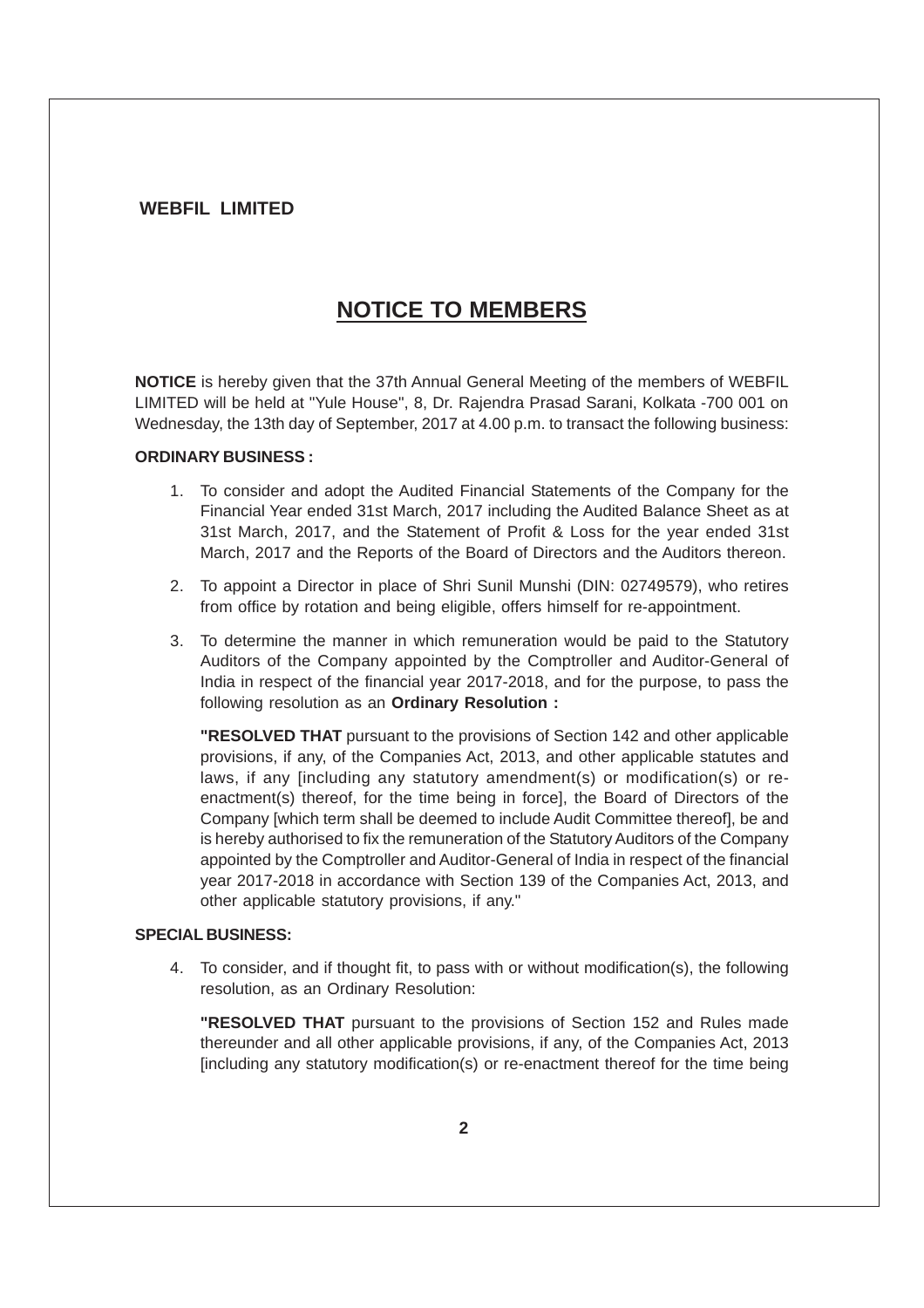

- in force] and Articles of Association of the Company, Mr. Debasis Jana [DIN: 07046349], who was appointed as an Additional Director of the Company pursuant to the provisions of Section 161 of the Companies Act, 2013 and the Articles of Association of the Company, with effect from 8th November, 2016, and who holds office up to the date of this Annual General Meeting and in respect of whom the Company has received a notice in writing under Section 160 of the Companies Act, 2013, from a member proposing his candidature for the office of Director be and is hereby appointed as a Director of the Company, liable to retire by rotation."
	- 5. To consider, and if thought fit, to pass the following resolution, with or without modification(s), as an **Ordinary Resolution:**

"RESOLVED THAT pursuant to Section 188 of the Companies Act 2013, Rule 15(3) of the Companies (Meetings of Board and its Powers) Rules, 2014, and Regulation 23 of the SEBI(Listing Obligations and Disclosure Requirements)Regulations 2015, and other applicable statutory provisions, if any, and subject to the provisions of the Memorandum and Articles of Association of the Company, consent of the shareholders be and is hereby accorded to the Board of Directors (which term shall be deemed to include any Committee of the Board of Directors constituted to exercise its powers, including the powers conferred by this Resolution) to enter into contracts/arrangements with respect to sale, purchase or supply of any goods or materials, directly or through appointment of agent, and/or availing or rendering of any services, directly or through appointment of agent, with the Company's Related Party - New Town Telecom Infrastructure Development Company Limited, such that the total amount of such transactions during the Financial Year 2017-2018 shall not exceed Rs. 1000 Lakhs (Rupees One Thousand Lakhs only)."

The Register of Members and the Register of Transfers of the Company will remain closed from 7th September, 2017 (Thursday) to 13th September, 2017 (Wednesday), both days inclusive.

Registered Office: "Yule House", 8, Dr. Rajendra Prasad Sarani, Kolkata-700 001.

Dated: 8th August, 2017

**By Order of the Board** Shinjinee Bhattacharyya Company Secretary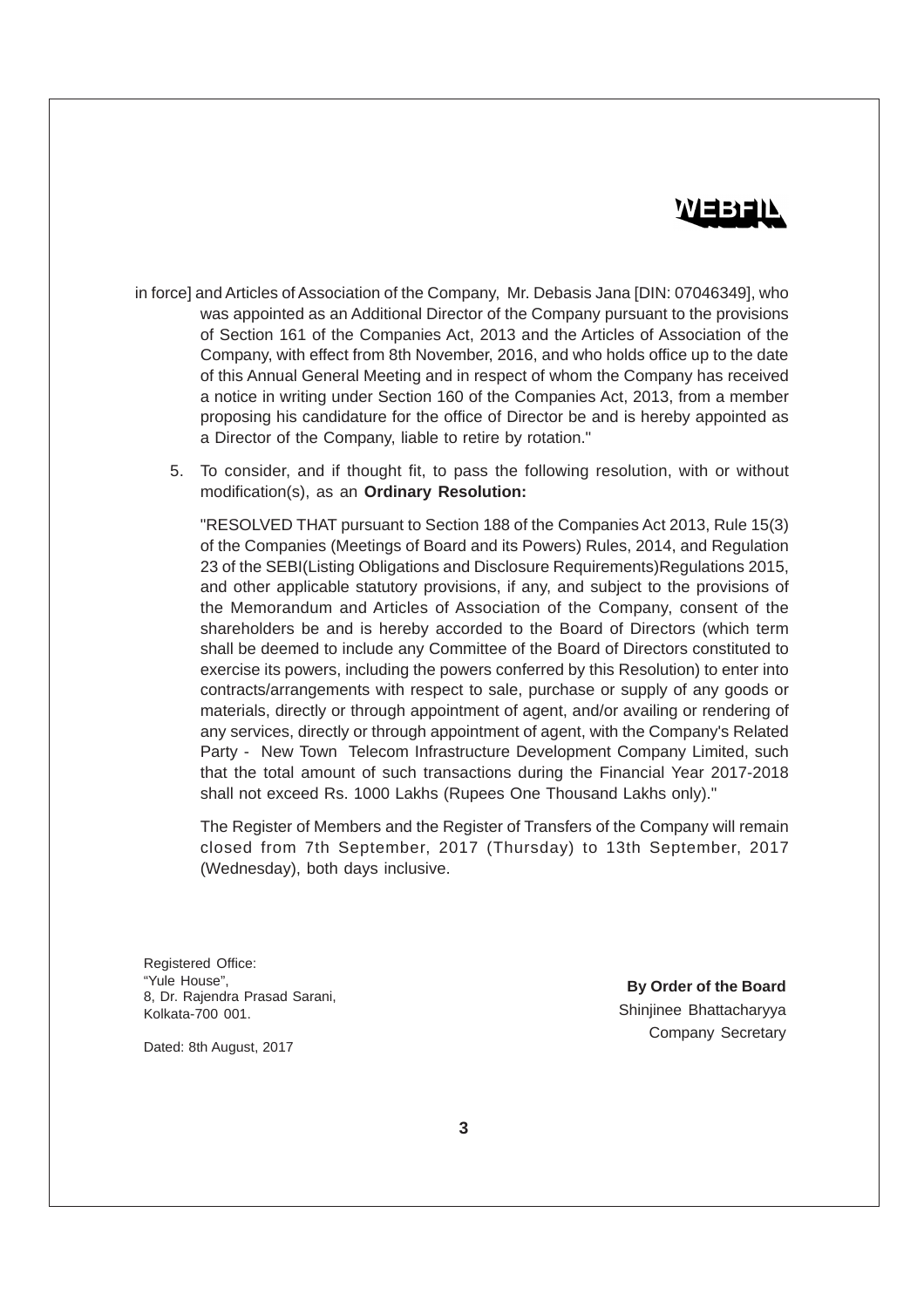#### **Notes for members' attention :**

- 1. An Explanatory Statement pursuant to Section 102 of the Companies Act, 2013 in respect of the Special Business to be transacted at the 37th Annual General Meeting ("the AGM" or "the Meeting"), is annexed to this Notice.
- 2. A Member entitled to attend and vote at the AGM is entitled to appoint one or more proxies to attend and vote on a poll instead of himself / herself and such proxy need not be a member of the Company. A person can act as proxy on behalf of members not exceeding 50 (fifty) and holding in the aggregate not more than 10% (ten percent) of the total share capital of the Company. In case a proxy is proposed to be appointed by a member holding more than 10% of the total share capital of the Company carrying voting rights, then such proxy shall not act as a proxy for any other person or member. The instrument appointing proxy, in order to be effective, should be duly completed and deposited at the Registered Office of the Company not less than 48 hours before the commencement of the Meeting.
- 3. Corporate Members intending to depute their authorised representatives to attend the Meeting pursuant to Section 113 of the Companies Act, 2013 are requested to send to the Company a duly certified true copy of the Board Resolution authorizing their representatives to attend and vote on their behalf at the Meeting.
- 4. During the period beginning 24 hours before the time fixed for the commencement of the Meeting and ending with the conclusion of the Meeting, a Member entitled to vote at the Meeting or on any resolution to be moved thereat, shall be entitled to inspect the proxies lodged at any time during the business hours of the Company, provided that not less than 3 days' notice in writing of the intention so to inspect is given to the Company.
- 5. The Annual Report of the Company for the year 2016-2017, circulated to the members of the Company, will be made available on the Company's website www.webfilindia.com.
- 6. Members are requested to furnish details pertaining to change of their addresses and all other required details to the Registrar & Share Transfer Agent in respect of shares held by them.
- 7. The details of Directors seeking appointment / re-appointment, in terms of the SEBI(Listing Obligations and Disclosure Requirements)Regulations, 2015, are annexed hereto and forms part of this Notice.
- 8. M/s. MCS Share Transfer Agent Limited, 12/1/5, Manoharpukur Road, Kolkata 700 026, is the Company's Registrar and Share Transfer Agent (RTA).
- 9. For convenience of the members and for proper conduct of the Meeting, entry to the place of the Meeting will be regulated by way of attendance slip, which is annexed to this Notice. Members are requested to bring their Attendance Slip, sign the same at the place provided and hand it over at the entrance of the venue.
- 10. Members holding shares in identical order of names in more than one folio are requested to send the details of such folios to the Company or its RTA for consolidation of their holding in one folio.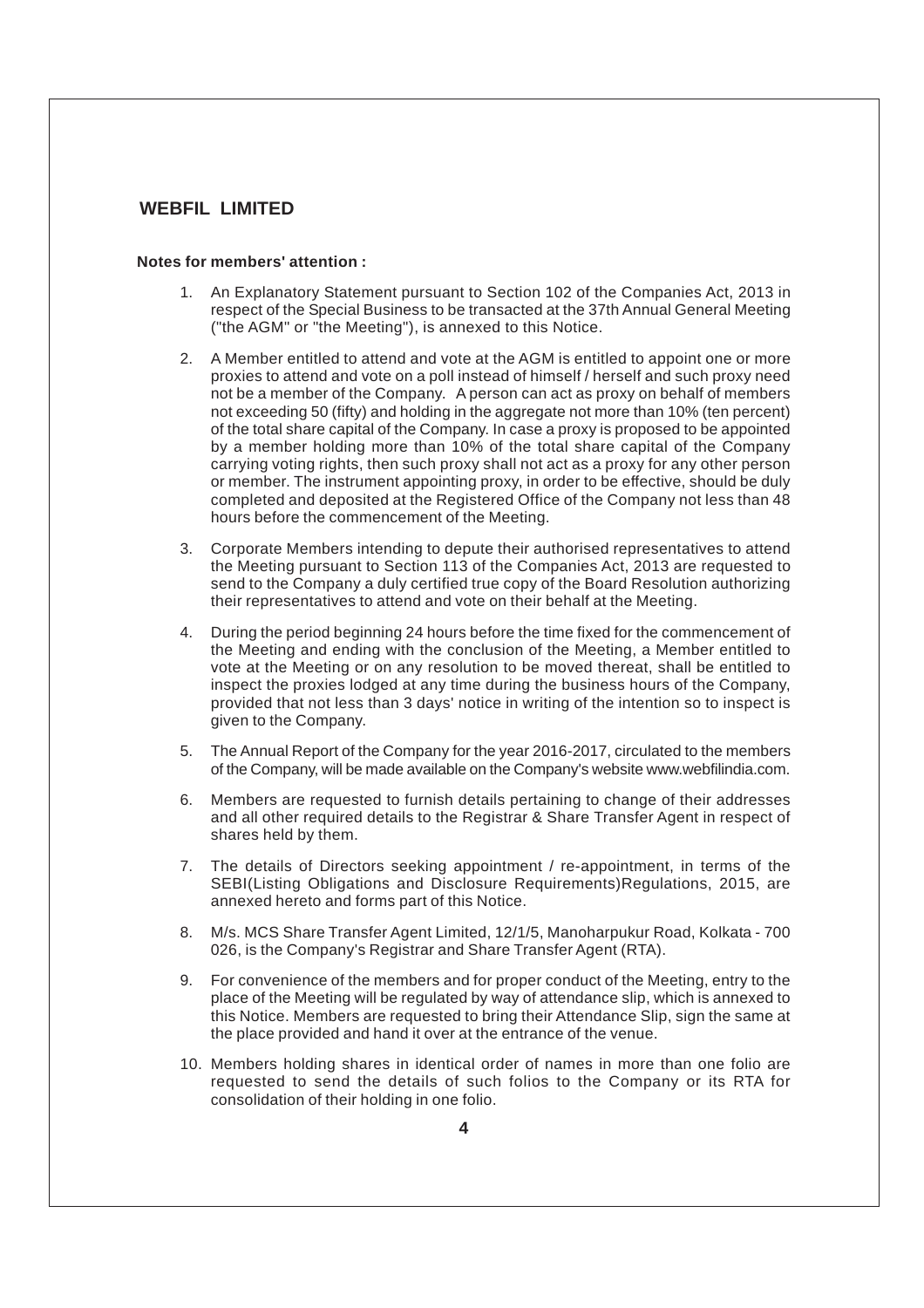

- 11. The Securities and Exchange Board of India (SEBI) has mandated the submission of Permanent Account Number (PAN) by every participant in securities market. All the members are, therefore, requested to submit their PAN to the Company.
- 12. Members can avail the facility of nomination in respect of shares held by them in physical form pursuant to the provisions of Section 72 of the Companies Act, 2013. Members desirous of availing this facility may send their nomination in the prescribed Form No. SH-13 duly filled in to the Company's RTA at the address provided above, or the Registered Office of the Company.
- 13. To support the 'Green Initiative' the Members who have not registered their e-mail addresses are requested to register the same with the Company, for receiving all communications from the Company electronically.
- 14. In compliance with the provisions of Section 108 of the Companies Act, 2013 read with Rule 20 of the Companies (Management and Administration) Rules, 2014 as amended by the Companies (Management and Administration) Amendment Rules, 2015 and Regulation 44 of the SEBI(Listing Obligations and Disclosure Requirements)Regulations, 2015, and Secretarial Standard on General Meetings (SS-2) issued by the Institute of Company Secretaries of India, the Company is pleased to provide members the facility to exercise their right to vote on resolutions proposed to be considered at the 37th Annual General Meeting (AGM) by electronic means and the business may be transacted through e-voting services. The facility of casting the votes by the members using an electronic voting system from a place other than venue of the AGM ("remote e-voting") will be provided by National Securities Depository Limited (NSDL).

The instructions for remote e-voting are as under:

- A. In case a Member receives an e-mail from NSDL (for Members whose e-mail addresses are registered with the Company):
	- i. Open the e-mail and also open PDF file namely "WEBFIL e-voting.pdf" with your Folio No. as password. The said PDF file contains your user / login ID and password for e-voting. Please note that the password is an initial password.
	- ii. Open the internet browser and type the following URL: https://www.evoting.nsdl.com.
	- iii. Click on Shareholder Login.
	- iv. If you are already registered with NSDL for e-voting then you can use your existing user / login ID and password.
	- v. If you are logging in for the first time, please enter the user / login ID and password provided in the PDF file attached.
	- vi. The Password Change Menu will appear on your screen. Change to a new password of your choice, making sure that it contains a minimum of 8 digits or characters or a combination of both. Please take utmost care to keep your password confidential.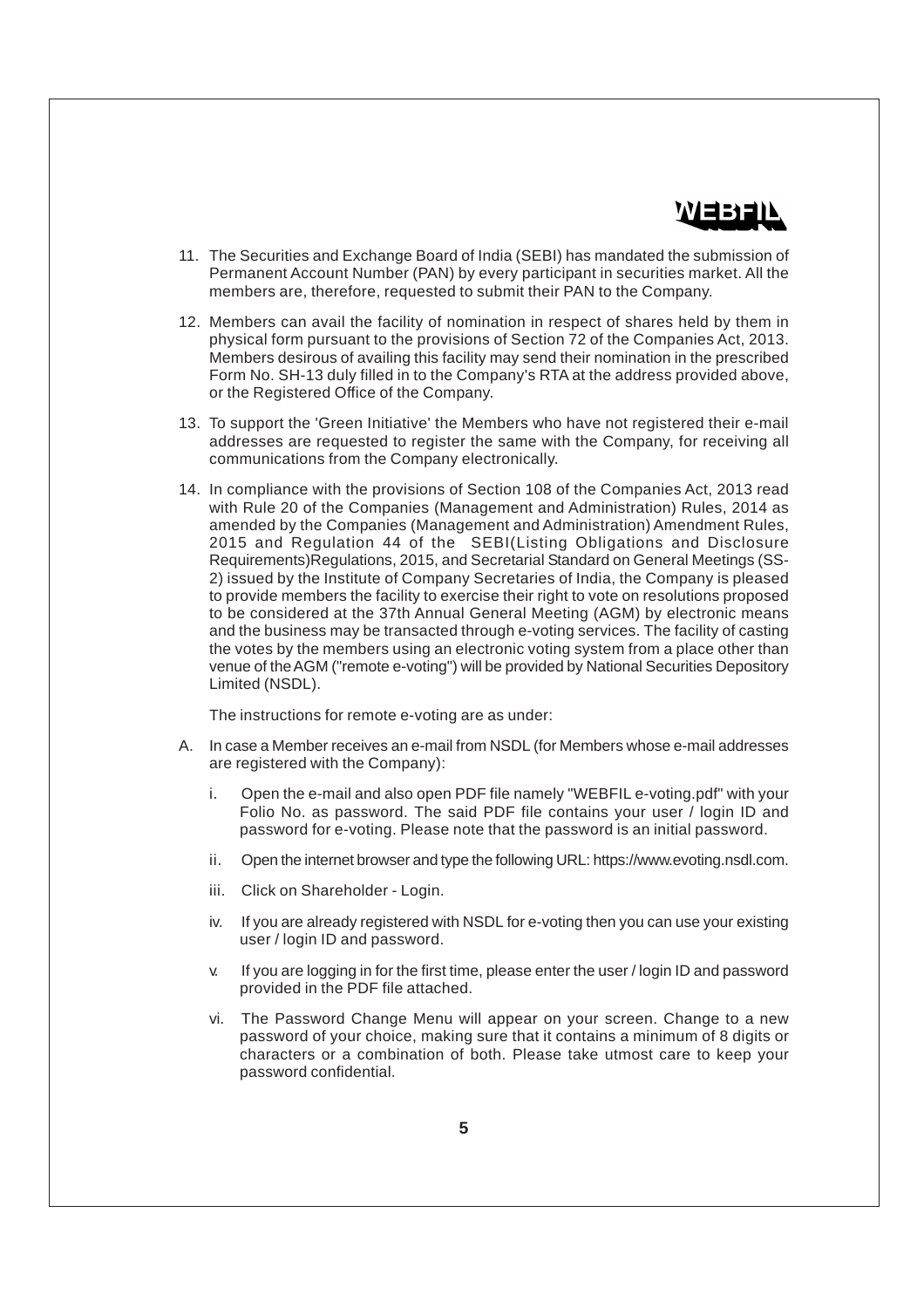- vii. Once the e-voting home page opens, click on e-voting > Active Voting Cycles.
- viii. Select "EVEN" (E-Voting Event Number) of WEBFIL Limited. Now you are ready for e-voting as Cast Vote page opens.
- ix. Cast your vote by selecting appropriate option and click on "Submit" and also "Confirm" when prompted.
- x. Upon confirmation, the message "Vote cast successfully" will be displayed.
- xi. Once the vote on the resolution is cast, the Member shall not be allowed to change it subsequently.
- xii. Institutional shareholders (i.e. other than individuals, HUF, NRI, etc.) are required to send scanned copy (PDF / JPG format) of the relevant Board Resolution / Authority letter, etc., together with attested specimen signature of the duly authorized signatory(ies) who are authorized to vote, to the Scrutinizer through e-mail to shawmanoj2003@gmail.com and / or shawmanoj2003@yahoo.co.in, with a copy marked to evoting@nsdl.co.in.
- xiii. In case of any queries, you may refer the Frequently Asked Questions (FAQs) Shareholders and e-voting User Manual - Shareholder, available at the 'downloads' section of www.evoting.nsdl.com or call on toll free no. 1800-222-990.
- xiv. You can also update your mobile number and e-mail id in the user profile details of the folio which may be used for sending future communication(s).
- xv. Any person, who acquires shares of the Company and becomes member of the Company after dispatch of the notice and holding shares as on 6th September, 2017, may obtain user/login ID and password by sending a request at evoting@nsdl.co.in or mcssta@rediffmail.com.

However, if you are already registered with NSDL for e-voting then you can use your existing user/login ID and password for casting your vote. If you forgot your password, you can reset your password by using "Forgot User Details / Password" option available on www.evoting.nsdl.com or contact NSDL at the following toll free no. 1800-222-990.

- B. In case a Member receives physical copy of the Notice of Annual General Meeting (for Members whose email addresses are not registered with the Company):
	- i. Initial password is provided in the enclosed form: EVEN (E-Voting Event Number), user / login ID and password.
	- ii. Please follow all steps from Sl. No. (ii) to Sl. No. (xv) above, to cast vote.
- C. Other Instructions:
	- i. The remote e-voting period commences on Sunday, 10th September, 2017 (9.00 a.m. IST) and ends on Tuesday, 12th September, 2017 (5.00 p.m. IST). During this period, members of the Company, holding shares, as on 6th September, 2017, may cast their vote electronically. The remote e-voting module shall be disabled by NSDL for voting thereafter. Once the vote on a resolution is cast by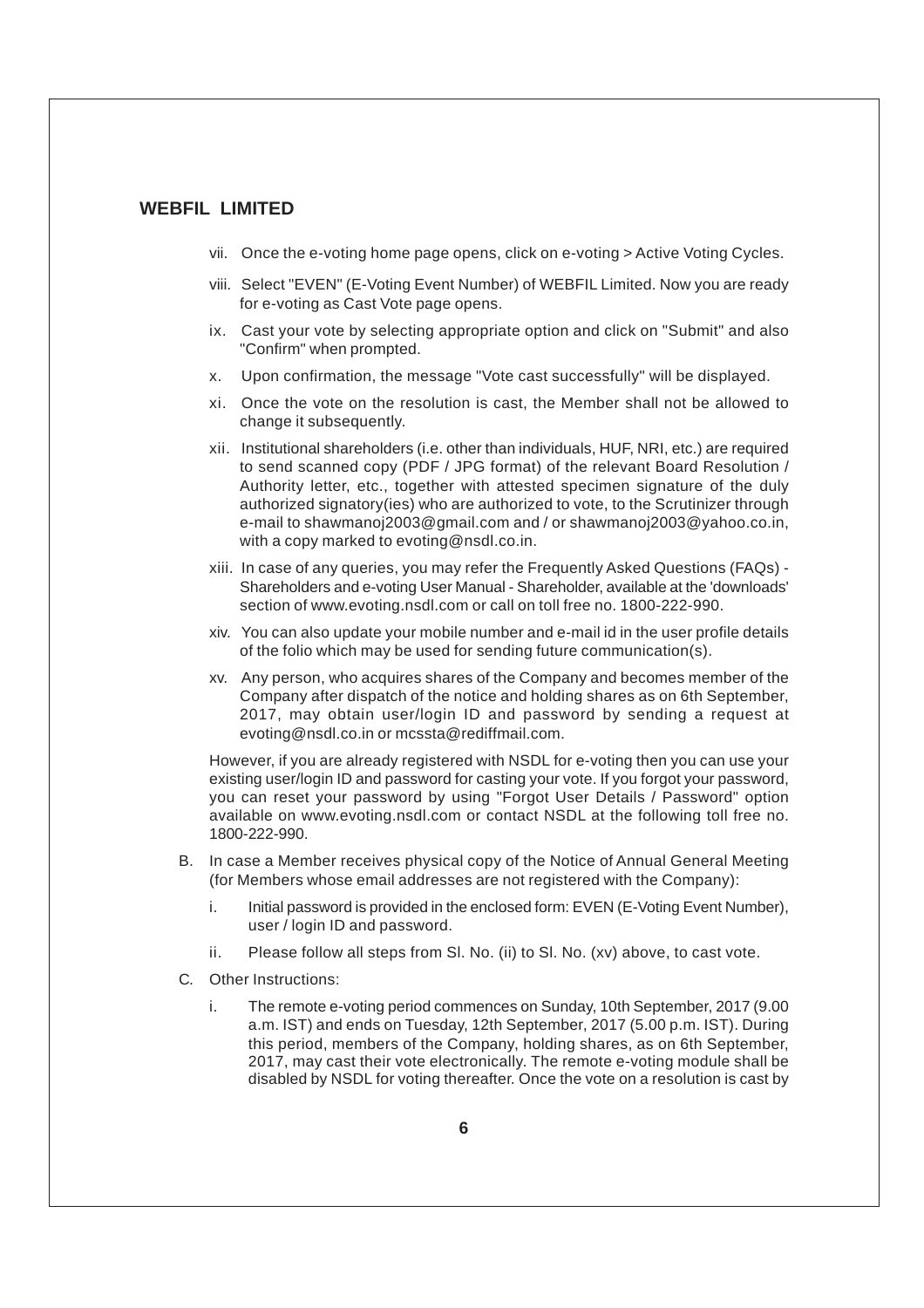

the Member, he / she shall not be allowed to change it subsequently.

- ii. The voting rights of Members shall be in proportion to their shares of the paid up equity share capital of the Company as on 6th September, 2017.
- iii. Shri Manoj Prasad Shaw, Practising Company Secretary (Membership No. FCS 5517), Proprietor of Manoj Shaw & Co., Company Secretaries, has been appointed as the Scrutinizer to scrutinize the voting at the AGM and remote evoting process in a fair and transparent manner.
- iv. Facility for voting through ballot paper shall be made available at the 37th Annual General Meeting and members attending the meeting who have not already cast their vote by remote e-voting shall be able to exercise their right at the Meeting through ballot paper.
- v. The Scrutinizer shall, after conclusion of voting at the AGM, first count the votes cast at the Meeting, and thereafter unblock the votes cast through remote e-voting in the presence of at least 2 (two) witnesses not in the employment of the Company and make not later than 3 (three) days of conclusion of the meeting, a consolidated Scrutinizer's Report of the total votes cast in favour or against, if any, to the Chairman or a person authorized by him in writing, who will countersign the same and declare the result of the voting forthwith.
- vi. Members who have cast their vote by remote e-voting prior to the Meeting may also attend the Meeting but shall not be entitled to cast their vote again.
- vii. Members of the Company holding shares as on 6th September, 2017, may opt for remote e-voting or voting at the AGM through ballot paper.
- viii. The results declared along with the Scrutinizer's Report shall be placed on the Company's Website www.webfilindia.com and on the Website of NSDL www.evoting.nsdl.com immediately on declaration of result by the Chairman, or any other person authorized by him in writing, and communicated to The Calcutta Stock Exchange Limited (CSE), where the shares of the Company are listed.
- 15. All documents referred to in the accompanying Notice and the Explanatory Statement shall be open for inspection at the Registered Office of the Company during normal business hours (09.30 am to 6.00 pm) on all working days, up to and including the date of Annual General Meeting of the Company.

#### **16. MEMBERS ARE REQUESTED TO BRING THEIR COPIES OF THE ANNUAL REPORT TO THE MEETING.**

Registered Office: "Yule House", 8, Dr. Rajendra Prasad Sarani, Kolkata-700 001.

**By Order of the Board** Shinjinee Bhattacharyya Company Secretary

Dated: 8th August, 2017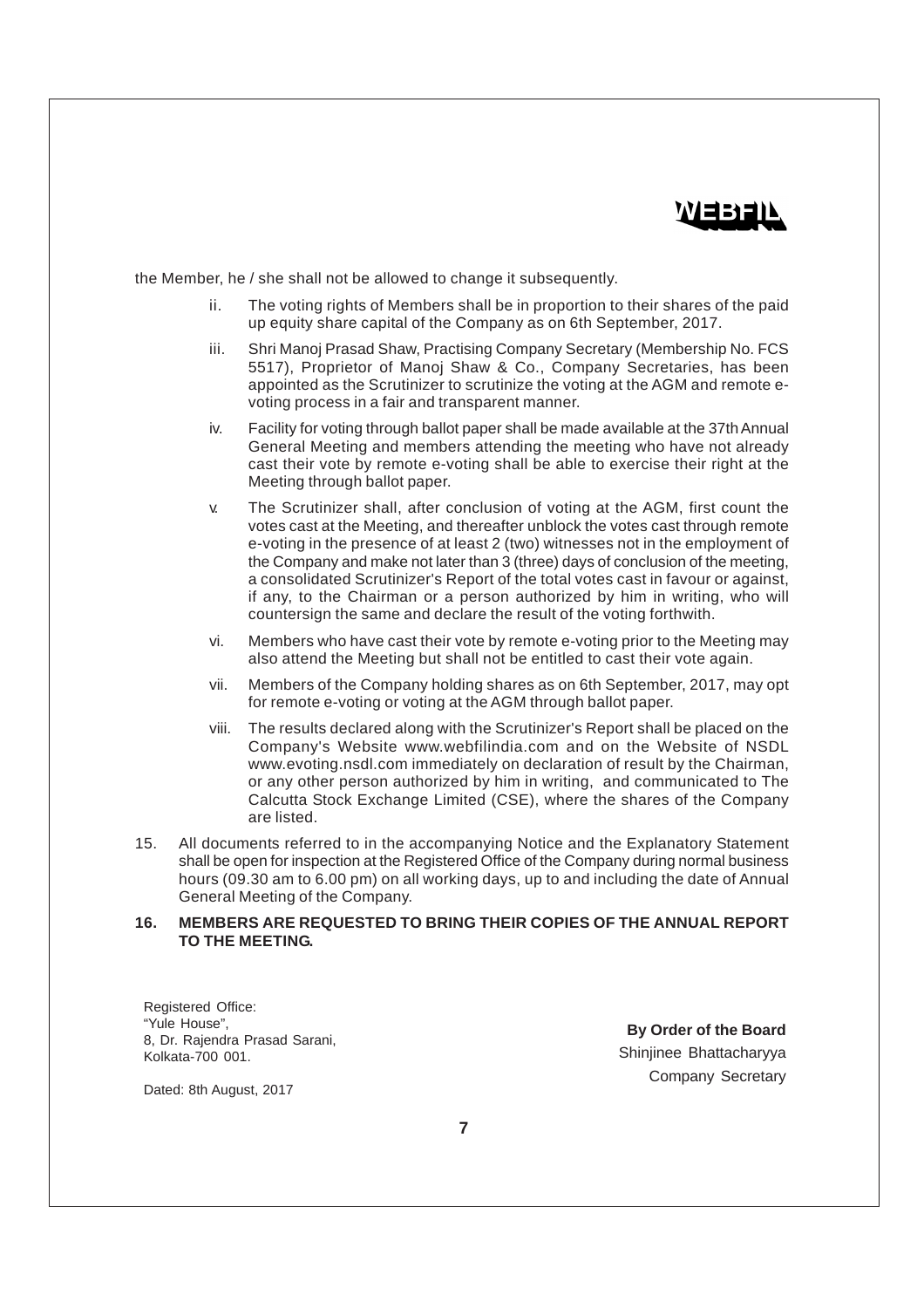# **EXPLANATORY STATEMENT IN RESPECT OF SPECIAL BUSINESS PURSUANT TO SECTION 102 OF THE COMPANIES ACT, 2013**

#### **Item No. 4 :**

Mr. Debasis Jana was appointed as an Additional Director on the Board of Directors of the Company with effect from 8th November, 2016, and in terms of the provisions of Section 161 of the Companies Act, 2013, he holds office up to the date of this Annual General Meeting. A notice in terms of Section 160 of the Companies Act, 2013, has been received from a member, signifying his intention to propose Mr. Jana's candidature for the office of Director of the Company.

Mr. Debasis Jana hold a Bachelor's degree in Mechanical Engineering from Bengal Engineering Collage (Later BESU & Presently renamed as IIEST), Shibpur, Howrah & Post Graduate Diploma in management (PGDIM) from Indira Gandhi National Open University, and has considerable experience in the field of Sales & Marketing of high-value heavy engineering capital eqipments and projects related to boilers and water treatment solutions apart from leadership Development for senior managerial functions. Mr Jana is a functional Director (Planning) of Andrew Yule & Company Limited.

The Board of Directors feels that Mr. Jana's association with the Company would benefit it immensely, and accordingly, the Board recommends the Ordinary Resolution in relation to appointment of Mr. Debasis Jana as set out at Item No. 4 of the accompanying Notice, for approval by the shareholders of the Company.

Mr. Jana does not hold any shares in the Company either in his individual capacity or beneficially for others and is not related to any Director or Key Managerial Personnel of the Company.

Except for Mr. Jana, none of the Directors, Key Managerial Personnel or their relatives are in any way concerned or interested in this resolution.

#### **Item No. 5 :**

The Board of Directors of the Company, on the recommendation of the Audit Committee, approved a ceiling limit of Rs. 1000 lakhs (Rupees One Thousand Lakhs only) for the Financial Year 2017-2018, for transactions in the nature of Sales / Service that the Company would enter into, on an arm's length basis, with New Town Telecom Infrastructure Development Company Limited (NTTIDCO), which, being a Joint Venture of the Company, is also its Related Party.

In terms of the provisions of Section 188 of the Companies Act 2013, read with Rule 15(3) of the Companies (Meetings of Board and its Powers) Rules, 2014, prior approval of the company by a resolution is required for according consent to transactions to be entered into as contracts or arrangements with a Related Party with respect to sale, purchase or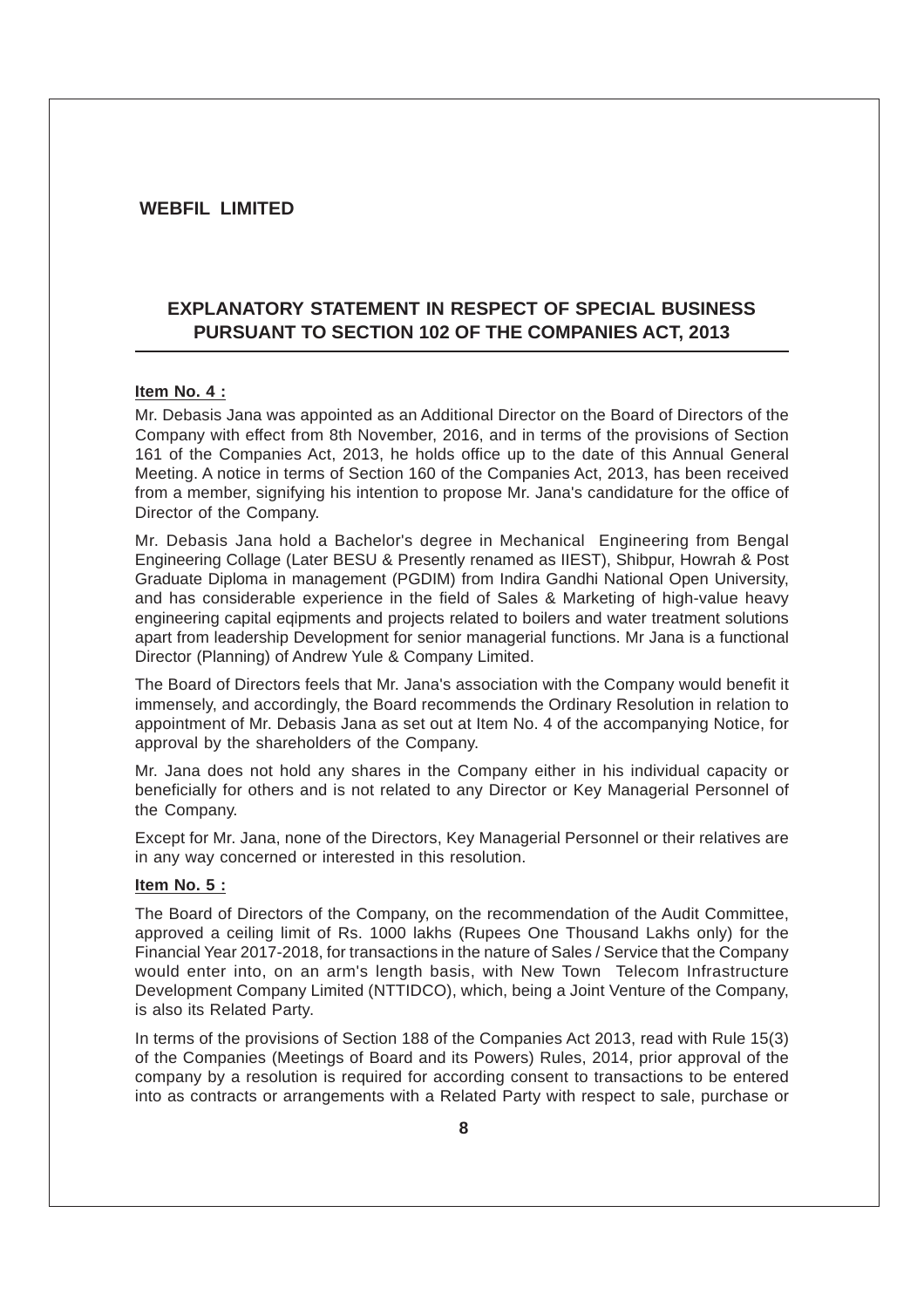

supply of any goods or materials, directly or through appointment of agent, where the amount of the transactions in the Financial Year would amount to ten per cent or more of the turnover of the company or rupees one hundred crore, whichever is lower, or with respect to availing or rendering of any services, directly or through appointment of agent, where the volume of such transactions in the Financial Year would amount to ten per cent or more of the turnover of the company or rupees fifty crores, whichever is lower. The Turnover as aforesaid needs to be computed on the basis of the Audited Financial Statement of the preceding Financial Year. Further, as per Regulation 23(4) of the SEBI(Listing Obligations and Disclosure Requirements)Regulations, 2015, all material related party transactions shall require approval of the shareholders through resolution and the related parties shall abstain from voting on such resolutions whether the entity is a related party to the particular transaction or not, and as per Regulation 23(1) of the SEBI(Listing Obligations and Disclosure Requirements)Regulations, 2015, a transaction with a related party shall be considered material if the transaction(s) to be entered into individually or taken together with previous transactions during a financial year, exceeds ten percent of the annual consolidated turnover of the listed entity as per the last audited financial statements of the listed entity.

Since the amount of transactions to be entered into by the Company with NTTIDCO during the Financial Year 2017-2018 is likely to exceed the prescribed statutory limit for such transactions, the Members' consent is sought for implementation of the said transactions.

The names of the Directors interested in the said resolution and the nature of their interest is as follows:

### **Name of the Director Nature of interest**

### 1. Shri Sunil Munshi Director, NTTIDCO

2. Shri Debasis Jana Director, NTTIDCO

The names of the Key Managerial Personnel interested in the said resolution and the nature of their interest is as follows:

| Name of the Key Managerial Personnel                 | <b>Nature of interest</b> |
|------------------------------------------------------|---------------------------|
| 1. Shri Anirban Gupta (General Manager, Webfil Ltd.) | Director, NTTIDCO         |

The Board of Directors recommend the Ordinary Resolution set out at Item No. 5 of the Notice for approval by the Members.

Registered Office: "Yule House", 8, Dr. Rajendra Prasad Sarani, Kolkata-700 001.

Dated: 8th August, 2017

**By Order of the Board** Shinjinee Bhattacharyya Company Secretary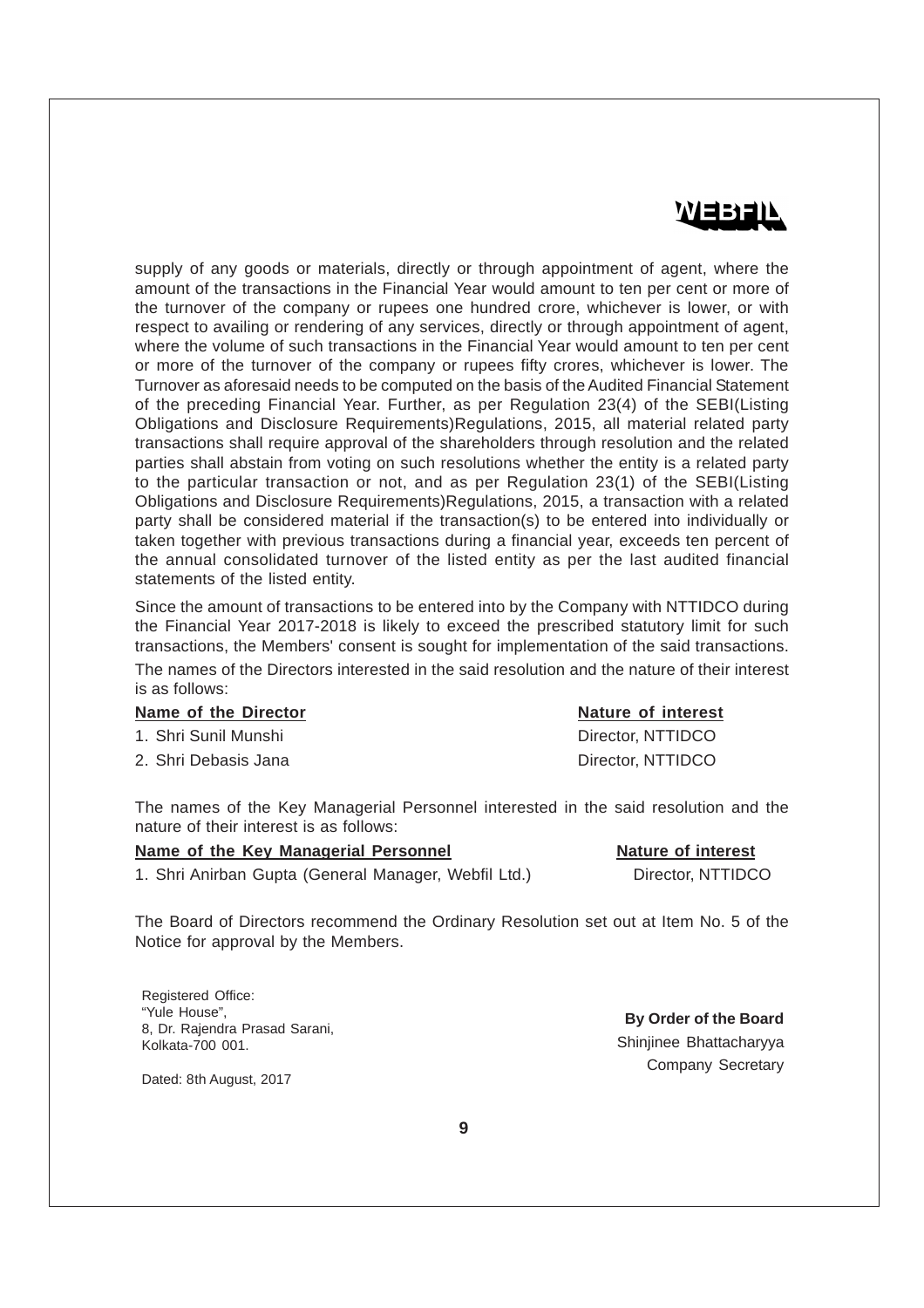# **Details of Directors seeking appointment/re-appointment at the ensuing Annual General Meeting [ In pursuance of SEBI(Listing Obligations and Disclosure Requirements) Regulations, 2015**

| Name of Director                                                                                                     | Shri Sunil Munshi                                                                                                                                                                                                                                                                                                                                                                                                             | Shri Debasis Jana                                                                                                                                                   |
|----------------------------------------------------------------------------------------------------------------------|-------------------------------------------------------------------------------------------------------------------------------------------------------------------------------------------------------------------------------------------------------------------------------------------------------------------------------------------------------------------------------------------------------------------------------|---------------------------------------------------------------------------------------------------------------------------------------------------------------------|
| <b>DIN</b>                                                                                                           | 02749579                                                                                                                                                                                                                                                                                                                                                                                                                      | 07046349                                                                                                                                                            |
| Date of Birth                                                                                                        | 22nd August, 1957                                                                                                                                                                                                                                                                                                                                                                                                             | 8th August, 1960                                                                                                                                                    |
| Date of Appointment                                                                                                  | 27th May, 2011                                                                                                                                                                                                                                                                                                                                                                                                                | 7th November, 2016                                                                                                                                                  |
| Expertise in specific<br>functional area                                                                             | Administration, Planning, Sales &<br>Marketing and Research Expansion                                                                                                                                                                                                                                                                                                                                                         | Sales & Marketing of high value<br>heavy enginering capital equipments<br>& projects related to boilers &<br>water treatment solutions.                             |
| Number of Meetings of the<br>Board attended during the<br>Financial Year 2016-2017                                   | Three                                                                                                                                                                                                                                                                                                                                                                                                                         | One*                                                                                                                                                                |
| Qualification                                                                                                        | Bachelor's Degree in<br>Agriculture & Animal Husbandry                                                                                                                                                                                                                                                                                                                                                                        | Bachelor's Degree in<br>Mechanical Engineering                                                                                                                      |
| Shareholding in the Company                                                                                          | <b>NIL</b>                                                                                                                                                                                                                                                                                                                                                                                                                    | Nil                                                                                                                                                                 |
| List of other Listed Entities<br>where Directorship held                                                             | 1. Andrew Yule & Co. Ltd. (AYCL)<br>Tide Water Oil Co. (I) Ltd.<br>2.                                                                                                                                                                                                                                                                                                                                                         | Andrew Yule & Co. (AYCL)<br>Limited                                                                                                                                 |
| Chairman / Member<br>of the Committees<br>of the Board across<br>all Listed Entities<br>in which he is a<br>Director | Chairman - Committee of the Board of<br>Directors (AYCL)<br>Member - Corporate Social Responsibility<br>Committee (AYCL)<br>Chairman - Risk Management<br>Committee (AYCL)<br>Member - Stakeholders Relationship<br>Committee (AYCL)<br>Member - Nomination & Remuneration<br>Committee(Tide Water Oil Co. (I) Ltd.)<br>Member - Compensation Committee<br>(Tide Water Oil Co. (I) Ltd.)<br>Chairman - Committee of Directors | Member- Committee of the Board<br>of Directors (AYCL)<br>Member- Corporate Social<br>Responsibility Committee (AYCL)<br>Member- Risk Management<br>Committee (AYCL) |
|                                                                                                                      | (Tide Water Oil Co. (I) Ltd.)<br>Member - Risk Management Committee                                                                                                                                                                                                                                                                                                                                                           |                                                                                                                                                                     |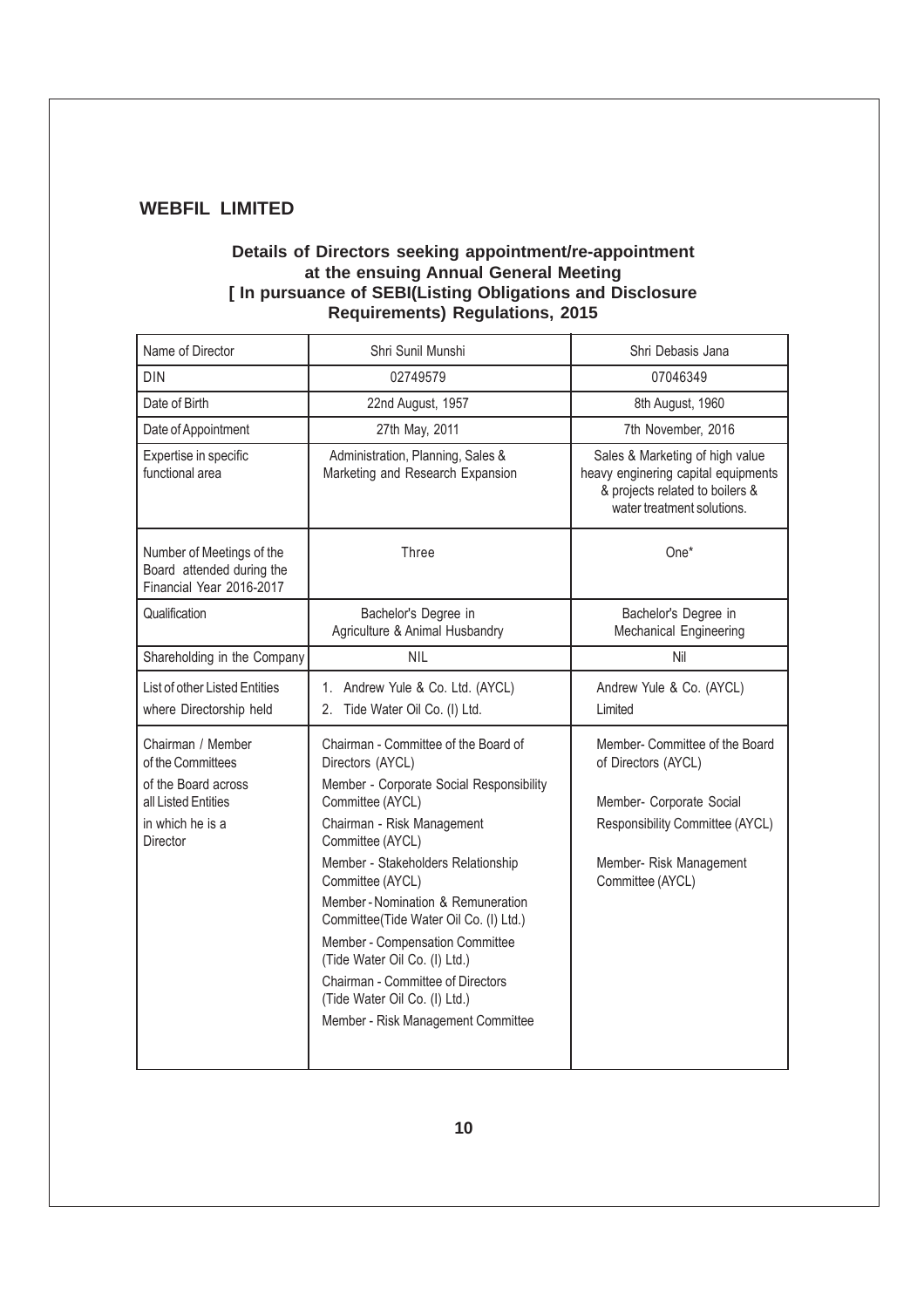

|                                                              | (Tide Water Oil Co. (I) Ltd.)<br>Chairman - Stakeholders' Relationship<br>Committee (Tide Water Oil Co. (I) Ltd.)                                                                                                                                                                                                                                                                                                                              |                                                                                                                                                                                                                                                                                                                                                                                                                                                  |
|--------------------------------------------------------------|------------------------------------------------------------------------------------------------------------------------------------------------------------------------------------------------------------------------------------------------------------------------------------------------------------------------------------------------------------------------------------------------------------------------------------------------|--------------------------------------------------------------------------------------------------------------------------------------------------------------------------------------------------------------------------------------------------------------------------------------------------------------------------------------------------------------------------------------------------------------------------------------------------|
| Chairman / Member<br>of the Committees                       | Member - Committee of the Board<br>of Directors                                                                                                                                                                                                                                                                                                                                                                                                | Member- Nomination & Remuneration<br>Committee                                                                                                                                                                                                                                                                                                                                                                                                   |
| of the Board of<br>Directors of the Company                  | Member - Nomination & Remuneration<br>Committee                                                                                                                                                                                                                                                                                                                                                                                                | Member-Committee of the Board<br>of Directors                                                                                                                                                                                                                                                                                                                                                                                                    |
|                                                              | Member - Stakeholders Relationship<br>Committee                                                                                                                                                                                                                                                                                                                                                                                                | Member - Stakeholders Relationship<br>Committee                                                                                                                                                                                                                                                                                                                                                                                                  |
|                                                              | Member - Risk Management<br>Committee                                                                                                                                                                                                                                                                                                                                                                                                          |                                                                                                                                                                                                                                                                                                                                                                                                                                                  |
| Disclosure of relationships<br>between<br>Directors inter-se | No relationship shared<br>between Directors inter-se                                                                                                                                                                                                                                                                                                                                                                                           | No relationship shared<br>between Directors inter-se                                                                                                                                                                                                                                                                                                                                                                                             |
| Terms and conditions<br>of appointment                       | Shri Sunil Munshi, a Non-Executive Director<br>on the Board of the Company, is entitled to<br>receive Sitting Fees as approved by the<br>Board of Directors for attending meetings of<br>the Board and its Committees of which he is<br>a member. Such Sitting Fees are paid to<br>Andrew Yule & Company Limited, as per his<br>directions. Apart from this, he has no<br>pecuniary relationship with the Company in<br>his personal capacity. | Shri Debasis Jana, a Non-Executive<br>Director on the Board of the Company,<br>is entitled to receive Sitting Fees as<br>approved by the Board of Directors<br>for attending meetings of the Board and<br>its Committees of which he is a member.<br>Such Sitting Fees are paid to Andrew<br>Yule & Company Limited, as per his<br>directions. Apart from this, he has no<br>pecuniary relationship with the<br>Company in his personal capacity |

\* Shri Debasis Jana was appointed as Additional Director w.e.f. 8th November, 2016, and only 1 Board Meeting was held following his appointment and prior to the end of the Financial Year 2016-2017.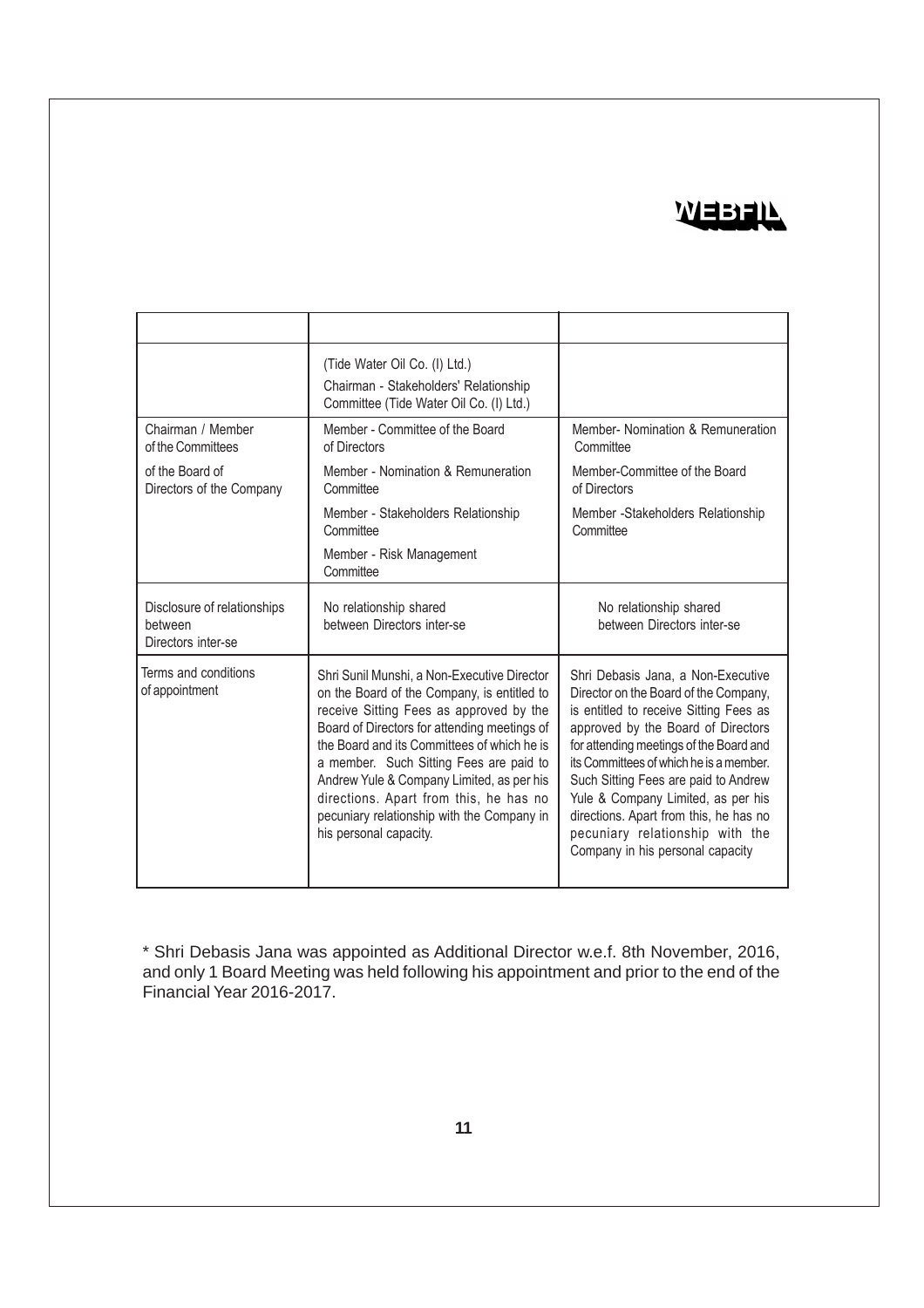

**Google Maps Andrew Yule and Company**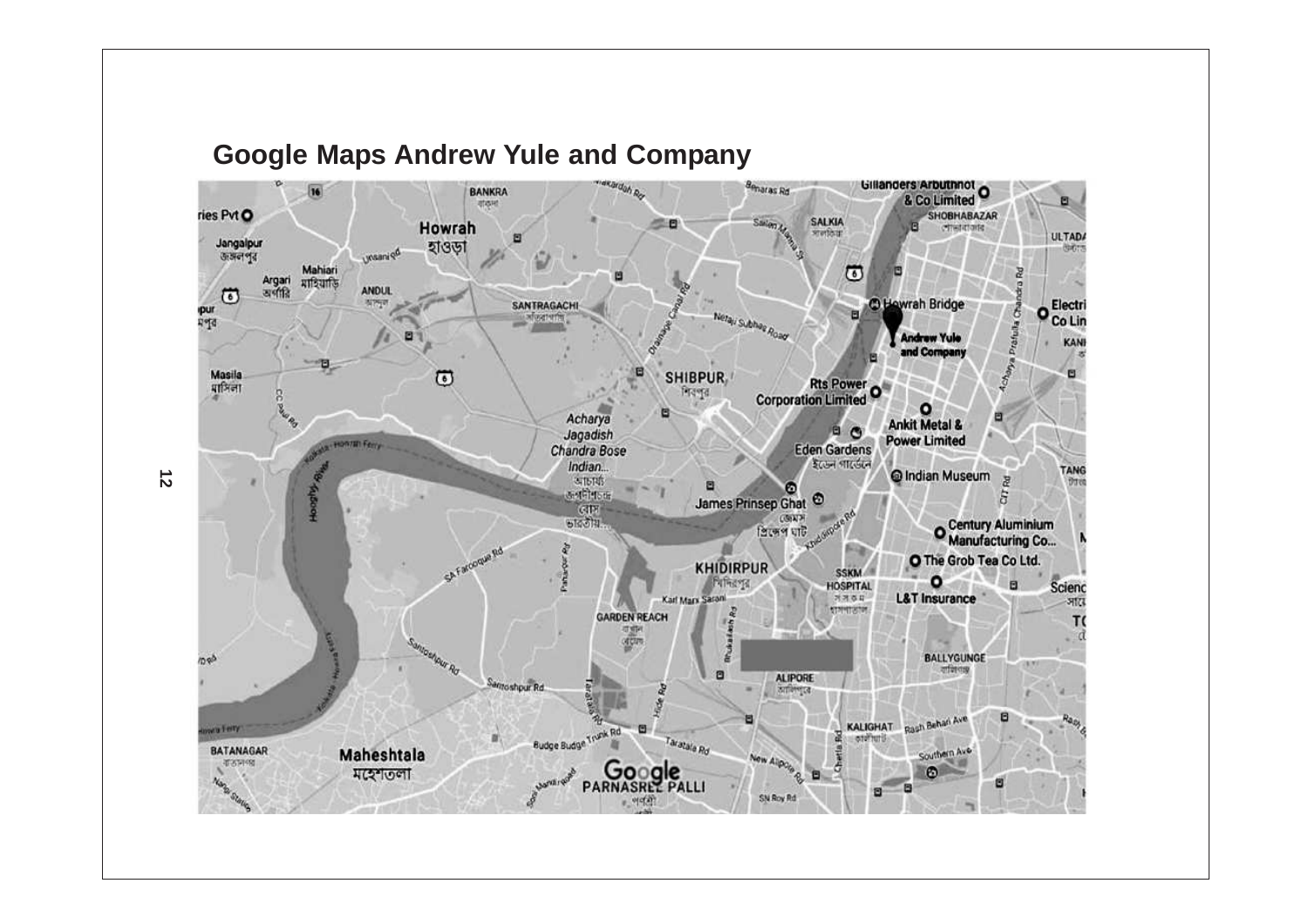# **DIRECTORS' REPORT AND MANAGEMENT DISCUSSION & ANALYSIS**

#### Dear Shareholders,

Your Directors take pleasure in presenting the Annual Report on the operations of the Company together with the Audited Financial Statements for the year ended 31st March, 2017:

| 1.<br><b>FINANCIAL RESULTS</b>              | ₹      | in Lakhs)<br>Year ended<br>31st March, 2017 | in Lakhs)<br>₹<br>Year ended<br>31st March, 2016 |        |  |
|---------------------------------------------|--------|---------------------------------------------|--------------------------------------------------|--------|--|
| Profit before Exceptional Items,            |        | 176.47                                      |                                                  | 156.01 |  |
| Depreciation, Interest & Tax                |        |                                             |                                                  |        |  |
| Less: Depreciation                          | 8.32   |                                             | 10.15                                            |        |  |
| Interest                                    | 138.39 | 146.71                                      | 137.70                                           | 147.85 |  |
| Profit before Exceptional Items and Tax     |        | 29.76                                       |                                                  | 8.16   |  |
| Add: Exceptional Items (Waiver of Interest) |        | 0.00                                        |                                                  | 0.00   |  |
| Profit before Tax                           | WEBEN  | 29.76                                       |                                                  | 8.16   |  |
| Provision for Taxation:                     |        |                                             |                                                  |        |  |
| <b>Current Tax</b>                          |        |                                             |                                                  |        |  |
| Deferred Tax                                | (7.92) | (7.92)                                      | 2.68                                             | 2.68   |  |
| Profit after Tax                            |        | 37.68                                       |                                                  | 5.48   |  |
| Loss brought forward from last Accounts     |        | 850.20                                      |                                                  | 845.43 |  |
| Loss carried forward to the Balance Sheet   |        | 812.52                                      |                                                  | 839.95 |  |

### **2. DIVIDEND**

In view of the accumulated loss of earlier years, your Directors regret their inability to recommend payment of any dividend.

### **3. PERFORMANCE**

The overall performance fo the Company during the year under review is summarised hereunder :

The Turnover (net) has increased from  $\bar{z}$  2502.37 lakhs achieved in the last year to  $\bar{\tau}$  3343.02 lakhs in the financial year 2016-2017. The Company earned a Profit (before Tax) of Rs. 29.76 lakhs as compared to a Profit (before Tax) of  $\bar{\zeta}$  8.16 lakhs earned in the previous year.

The turnover of the Filament Division decreased from  $\bar{\xi}$  592.10 lakhs to  $\bar{\xi}$  479.09 lakhs during the year 2016-17. The Loss (before tax) incurred by the Division increased from ₹ 219.81 lakhs to ₹ 265.54 lakhs during the year under review.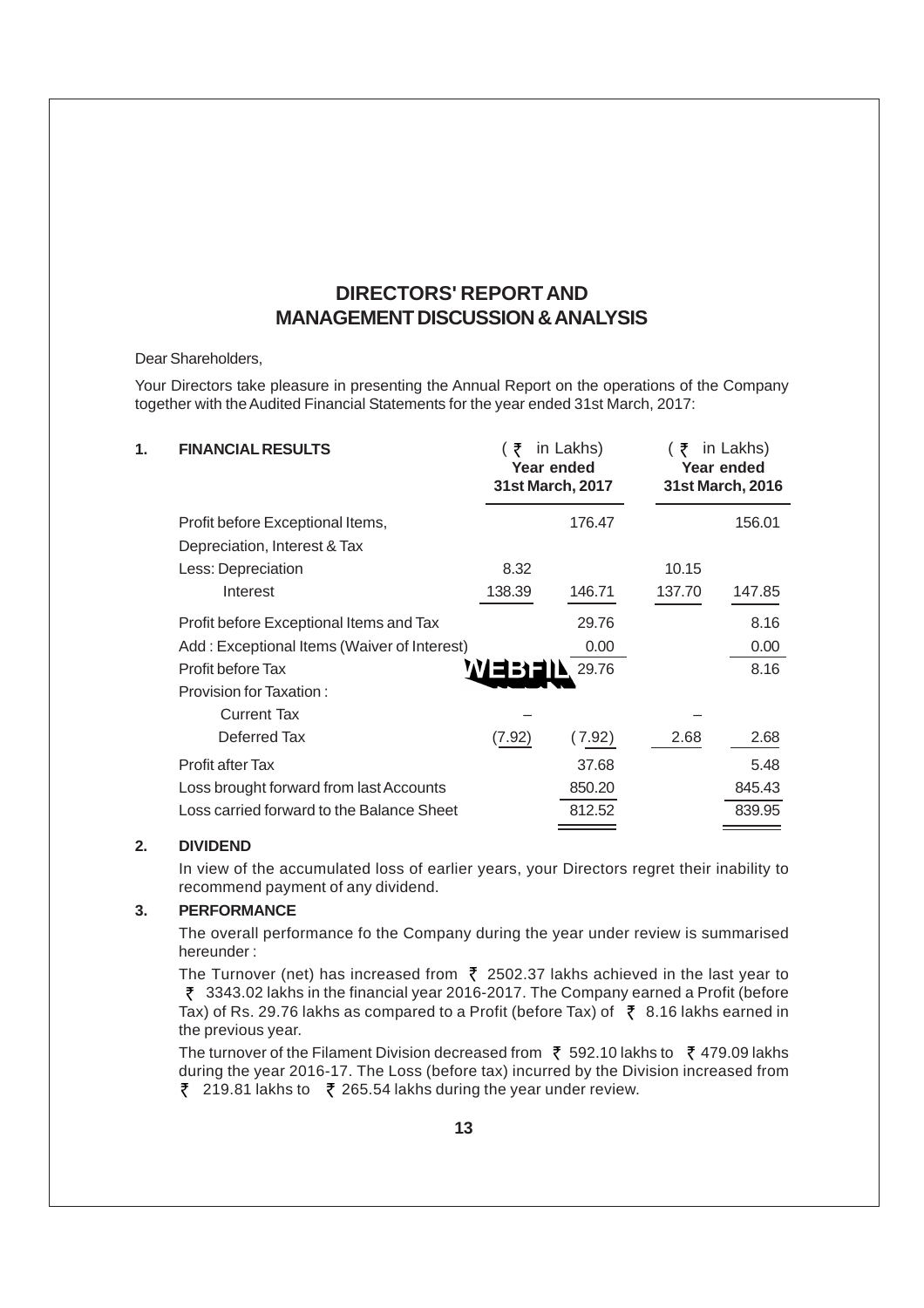The turnover of the Digital Division increased from  $\bar{\tau}$  1910.27 lakhs to  $\bar{\tau}$  2863.93 lakhs during the year 2016-17. The Digital Division earned a Profit (before tax) of  $\bar{\zeta}$ 285.02 lakhs during the year 2016-17 as compared to a Profit (before tax) of  $\bar{\tau}$  215.11 lakhs during the previous year 2015-16.

#### **4. PROSPECTS**

#### **4.1 FILAMENT DIVISION**

The decline in revenue generated by the Filament Division is expected to be offset by the Company's efforts at diversification into various IT related services. The Division's export at  $\bar{\zeta}$  342.88 lakhs enabled the Company to be a net foreign exchange earner.

### **4.2 DIGITAL DIVISION**

The Digital Division's new initiative in Special Projects is on a growth path. During the year, your Company executed special projects worth about  $\bar{\tau}$  464.40 lakhs (Net) and the Company expects this business to contribute substantially to the Company's overall turnover this year also. The recently developed Railway Signalling products UFSBI and BPAC are expected to make a major contribution to the Company's growth in the coming years.

#### **5. FUTURE GROWTH**

As mentioned earlier, Company's diversification into Special Projects is likely to grow further in the coming years. This apart the Company is also exploring several other alternatives for growth of their business in the field of Communication. In the railway signalling sector, our new products, UFSBI & Block Proving Axle Counter are expected to do good business this year.

#### **6. MANAGEMENT DISCUSSION & ANALYSIS REPORT**

Management Discussion & Analysis Report for the year under review, as stipulated under SEBI(Listing Obligations and Disclosure Requirements)Regulations, 2015, is presented in a separate section forming part of the Annual Report as **Annexure I.**

### **7. CORPORATE GOVERNANCE**

The report on Corporate Governance as stipulated under SEBI(Listing Obligations and Disclosure Requirements)Regulations, 2015, along with a certificate from the Statutory Auditors of the Company confirming the compliance, is annexed and forms part of the Annual Report.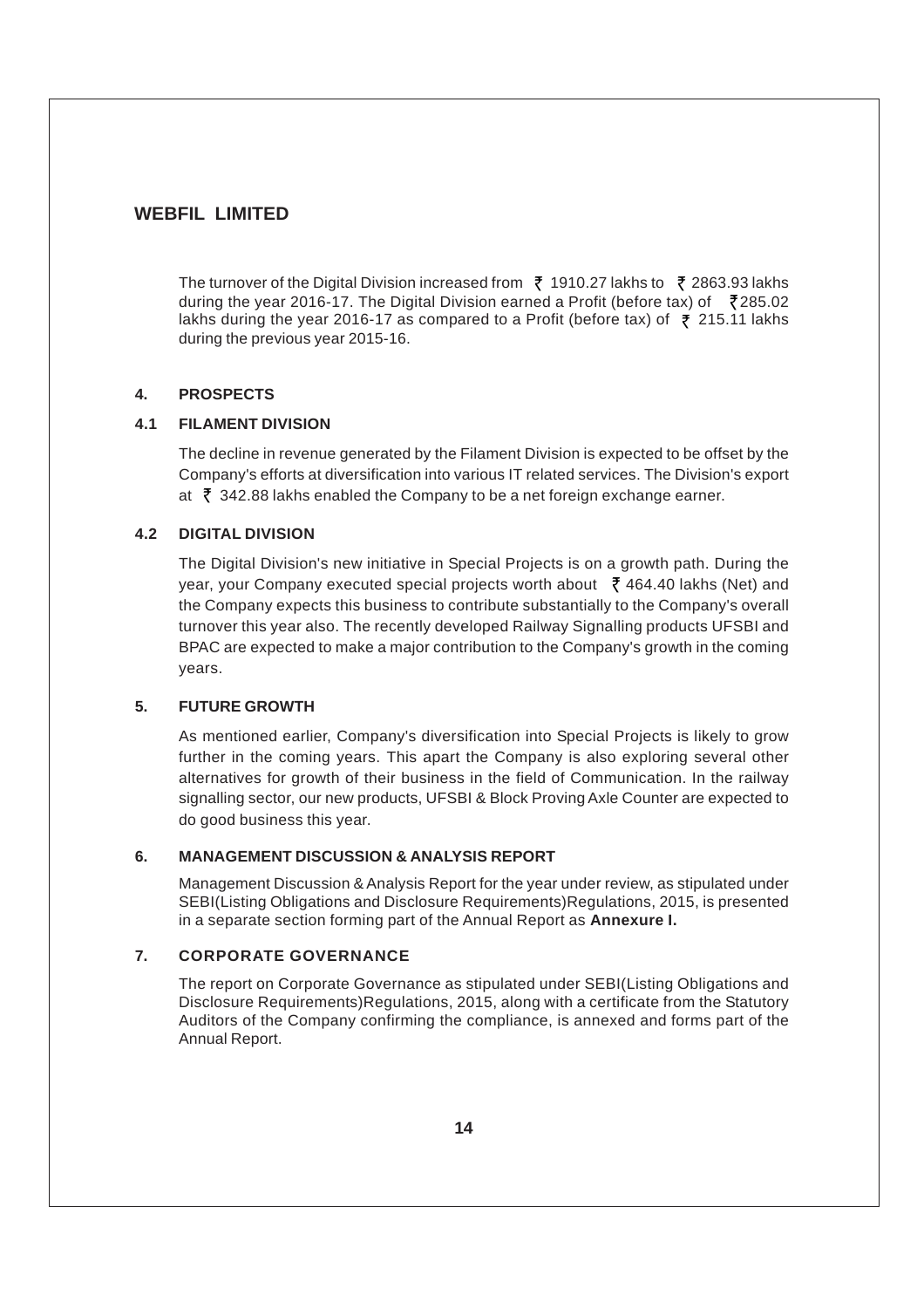

#### **8. DIRECTORS' RESPONSIBILITY STATEMENT**

Pursuant to the requirement under Section 134(3)(c) of the Companies Act, 2013, with respect to Directors' Responsibility Statement, it is hereby confirmed that :

- i. in the preparation of the annual accounts for the financial year ended 31st March, 2017, the applicable accounting standards had been followed along with the proper explanation relating to material departures, if any;
- ii. the Directors had selected such accounting policies and applied them consistently and made judgements and estimates that were reasonable and prudent so as to give a true and fair view of the state of affairs of the Company at the end of the financial year and of the profit and loss of the Company for that period;
- iii. the Directors had taken proper and sufficient care for the maintenance of adequate accounting records in accordance with the provisions of this Act for safeguarding the assets of the Company and for preventing and detecting fraud and other irregularities;
- iv. the Directors had prepared the annual accounts on a going concern basis;
- v. the Directors had laid down internal financial controls to be followed by the Company and that such internal financial controls were adequate and operating effectively; and
- vi. the Directors had devised proper system to ensure compliance with the provisions of all applicable laws and that such systems were adequate and operating effectively.

#### **9. PARTICULARS OF LOANS, GUARANTEES AND INVESTMENTS**

Details of loans, guarantees and investments covered under the provisions of Section 186 of the Companies Act, 2013 are given in the notes to the financial statements.

#### **10. PERFORMANCE OF JOINT VENTURE COMPANIES AS PER RULE 8(1) OF THE COMPANIES (ACCOUNTS) RULES, 2014**

New Town Telecom Infrastructure Development Co. Ltd. (NTTIDCO), the company's joint venture with West Bengal Housing Infrasture Development Corporation Ltd (WBHIDCO), was incorporated in 2006 with objectives of carrying on business activities related to creation of telecom infrastructure.

Total Revenue earned by NTTIDCO in the year 2016-2017 increased to  $\bar{z}$  828.77 lakhs as compared to  $\bar{\tau}$  489.64 lakhs earned in the previous year, and Profit Before Tax reported for the year 2016-- 2017 was  $\bar{\bar{\xi}}$  611.78 Lakhs whereas, in the previous year, it had been  $\bar{\tau}$  272.89 Lakhs.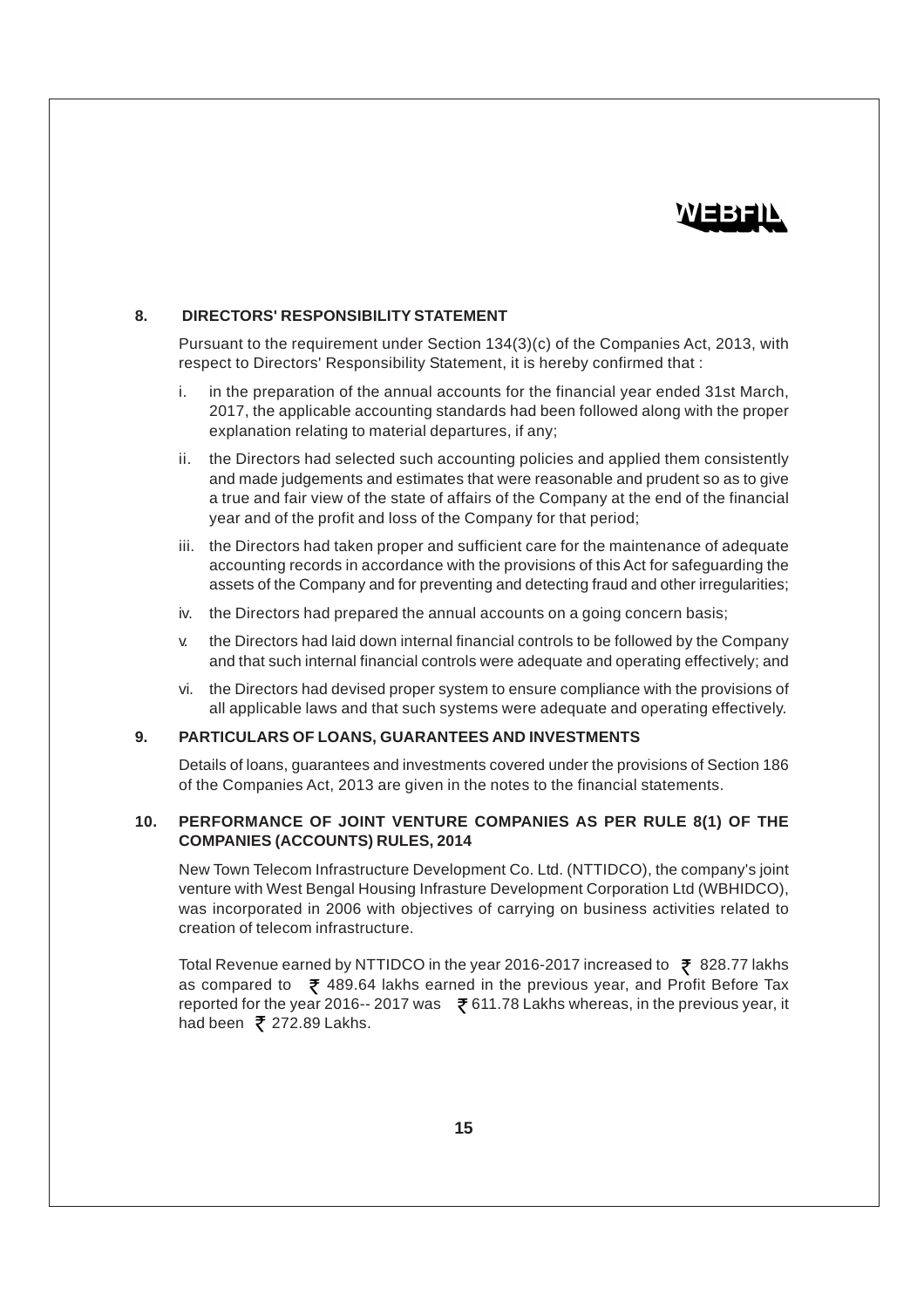#### **11. ISO ACCREDITATION**

Digital Division of the Company received certificate on Management system as per ISO 9001:2008 for the scope of Design, Manufacture and Servicing of Equipments related to Digital Communications, Power Supply, Signalling, Display and Protection of Power Distribution Systems from TUV NORD CERT GmbH Certification Body, Mumbai. The Certificate is valid upto 14th September, 2018. Initial Certification was on 4th March, 2004.

#### **12. MATERIAL CHANGES AND COMMITMENTS AFFECTING THE FINANCIAL POSITION OF THE COMPANY**

There has been no material change(s) and commitment(s) affecting the financial position of the Company, occurring between the end of the financial year to which these financial statements relate and the date of the report.

#### **13. DIRECTORS**

The Board of Directors has appointed Mr. Debasis Jana [DIN: 07046349], as an Additional Director with effect from November 8, 2016. In terms of Section 161 of the Companies Act, 2013, Mr. Debasis Jana holds office up to the date of the ensuing Annual General Meeting. The Company has received requisite notice in writing from a member proposing his name for the office of Director. Accordingly, the Board recommends the resolution in relation to appointment of Mr. Debasis Jana as a Director, for approval by the shareholders of the Company.

Mr. Amiya Narayan Bhattacharyya resigned from the Board of Directors of the Company with effect from close of business on October 31, 2016, upon retirement. The Board has placed on record its sincere appreciation and gratitude for contributions made by him during his association with the Company.

In accordance with the provisions of Section 152 of the Companies Act, 2013 and the Company's Articles of Association, Mr. Sunil Munshi, Non-Executive Director, retires by rotation at the forthcoming Annual General Meeting and, being eligible, offers himself for re-appointment. The Board recommends his re-appointment for the consideration of the Members of the Company at the ensuing Annual General Meeting.

The brief details relating to Mr. Sunil Munshi and Mr. Debasis Jana are furnished in the notes annexed to the Notice of the ensuing Annual General Meeting of the Company.

All Independent Directors have given declarations that they meet the criteria of independence as laid down under Section 149(6) of the Companies Act 2013 and Regulation 16(b) of the SEBI (Listing Obligations and Disclosure Requirements) Regulations 2015.

The Directors do not share any relationship inter se.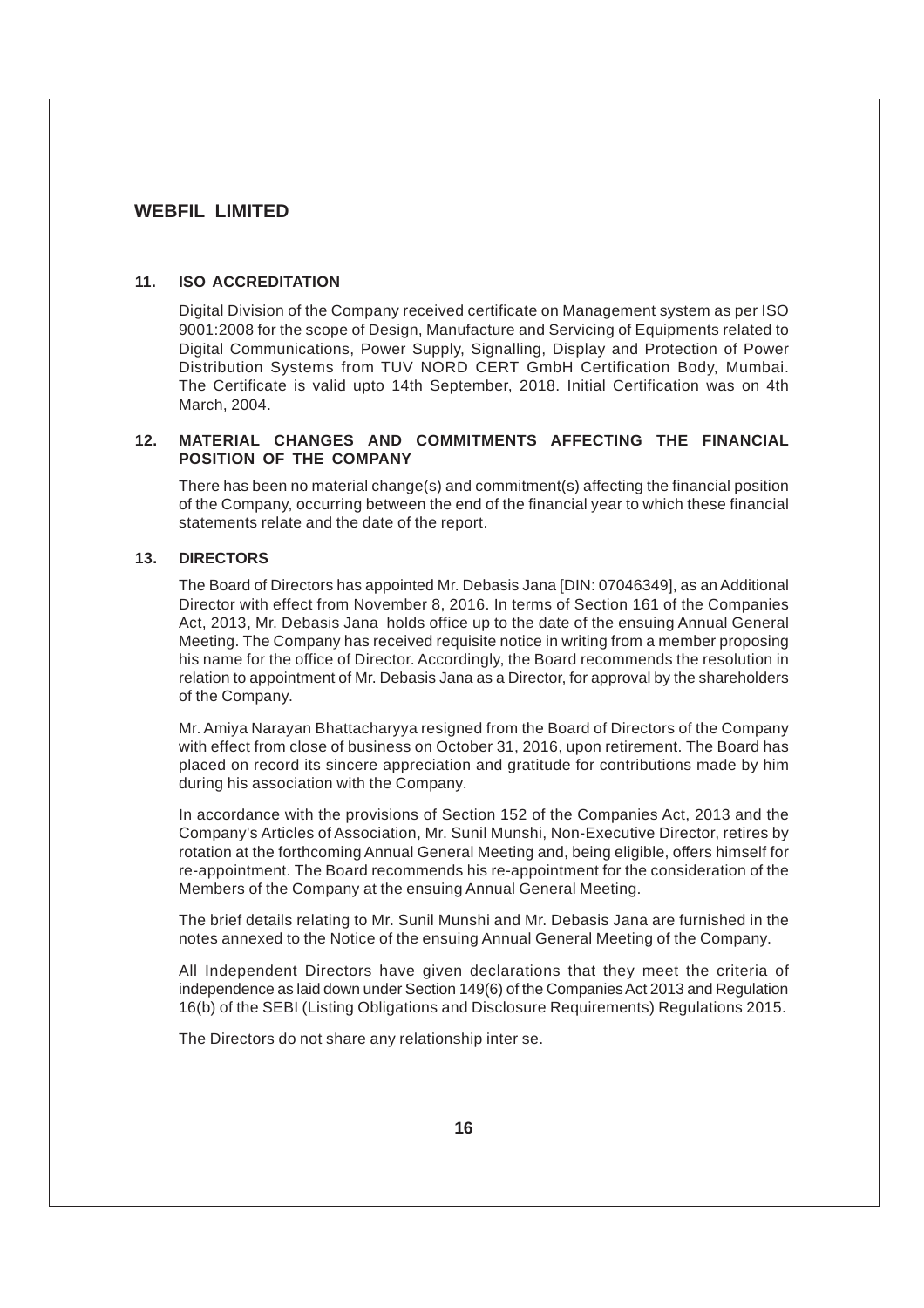

### **14. KEY MANAGERIAL PERSONNEL**

The following are the Key Managerial Personnel the Company :

- i. Mr. Anirban Gupta : Chief Executive Officer
- ii. Mr. Jayanta Kumar Datta : Chief Financial Officer
- iii. Ms. Shinjinee Bhattacharyya : Company Secretary

#### **15. POLICY ON DIRECTORS' APPOINTMENT & REMUNERATION**

The Company has framed a Remuneration Policy, in relation to remuneration of Directors, Key Managerial Personnel, Senior Management and other employees of the Company, as recommended by the Nomination & Remuneration Committee of the Board of Directors. The same, inter alia contains matters stated under Section 178 of the Companies Act, 2013 and Part D of Schedule II of the SEBI(Listing Obligations and Disclosure Requirements) Regulations, 2015. The details of such policy i.e. summary, web link, etc. have been furnished in the Corporate Governance Report forming part of this Annual Report.

The Remuneration Policy, as framed, is enclosed with the Directors' Report as **Annexure II.**

Although the Remuneration Policy, inter alia, pertains to matters relating to the remuneration, perquisites for the Whole-time/Executive/Managing Director, the Directors wish to inform that at present, there are no such Directors on the Board of the Company.

#### **16. ANNUAL EVALUATION OF BOARD'S PERFORMANCE**

In compliance with the Companies Act, 2013, Regulation 17(10), and Regulation 19(4) read with Part D of Schedule II of the SEBI(Listing Obligations and Disclosure Requirements)Regulations, 2015, the performance evaluation of the Board, individual Directors, and Committees of the Board was carried out for the year under review after taking into consideration the various aspects of the Board's functioning, composition of the Board and its Committees, execution and performance of specific duties, obligations and governance. The performance evaluation of the Chairman and the Non-Independent Directors was carried out by the Independent Directors. The Board Evaluation and Diversity Policy framed by the Company, details of which are covered in the Corporate Governance Report, contains additional criteria for the aforesaid appraisal.

### **17. CORPORATE SOCIAL RESPONSIBILITY**

The Company has not developed and implemented any Corporate Social Responsibility initiatives as the provisions of Section 135 of the Companies Act, 2013 and the rules made thereunder, are not applicable to the Company.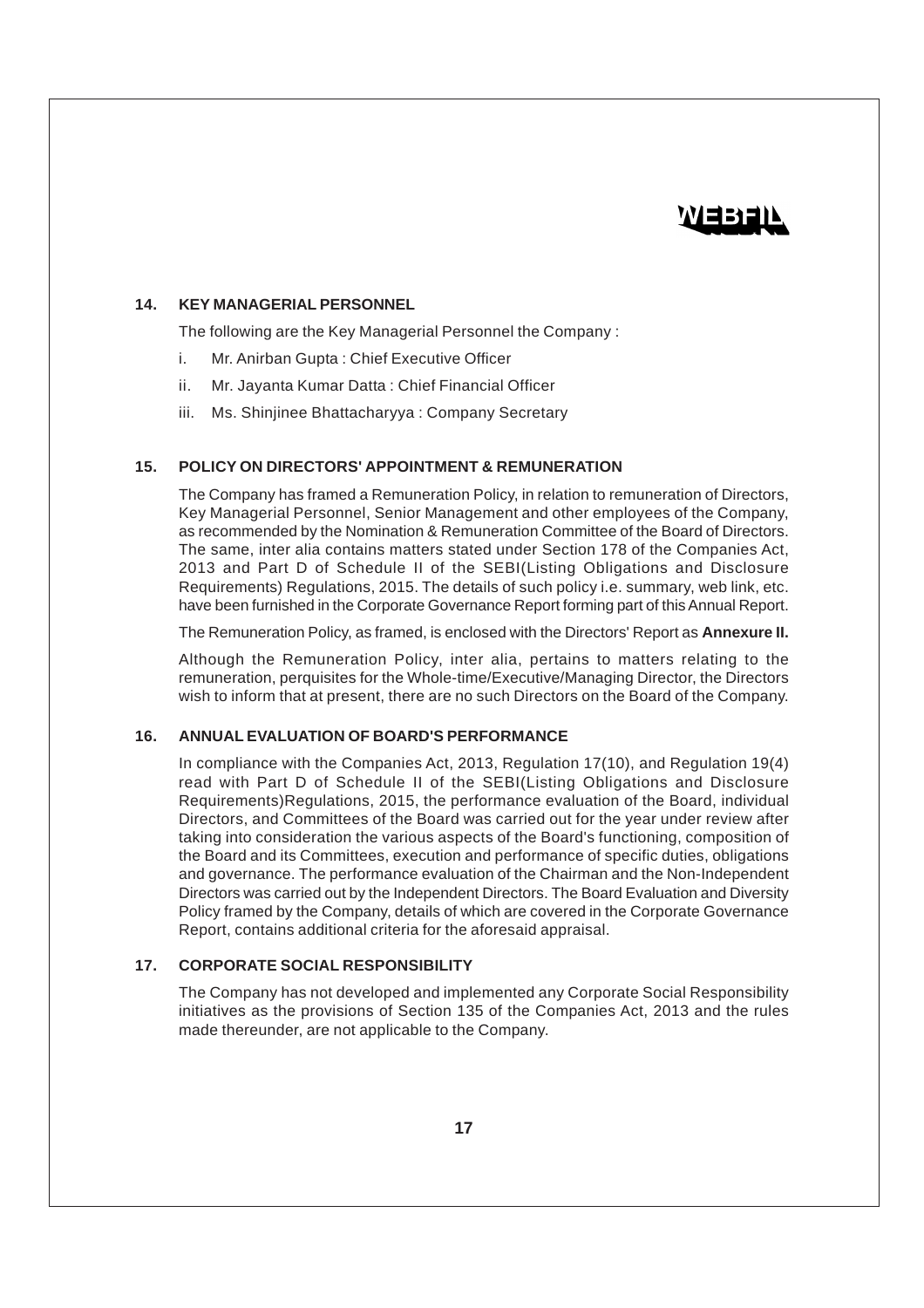#### **18. VIGIL MECHANISM /WHISTLE BLOWER POLICY**

In compliance with the provisions of Section 177(9) of the Companies Act, 2013 and Regulation 22 of the SEBI(Listing Obligations and Disclosure Requirements)Regulations, 2015, the Company has framed a Vigil Mechanism / Whistle Blower Policy to report concerns about the Company's working or about any violation of its policies. The said Policy is disclosed on the website of the Company and may be accessed at the web link

http://www.webfilindia.com/uploads/policy/VIGIL%20MECHANISM.pdf

#### **19. RISK MANAGEMENT**

The Company believes that efficient management of risks would result in maximisation of returns, and pursuant to its approach to addressing business risks, a sub-committee of the Risk Management Committee of the Company, has been formed, on whom the following responsibilities have been delegated:

- i. Review and implementation of the Risk Management Policy of the Company including identification of elements of risk, which may threaten the existence of the Company.
- ii. Design of risk assessment and risk minimization procedures.
- iii. Supervision of risk management plans and evaluation of risk management systems.

The observations of the above sub-committee would be periodically reviewed by the Audit Committee and the Board of Directors.

A Risk Management Plan as required under Regulation 17(9) of the SEBI(Listing Obligations and Disclosure Requirements)Regulations, 2015, has been adopted. Relevant details of the Risk Management Committee constituted by the Board of Directors have been furnished in the Corporate Governance Report.

#### **20. EXTRACT OF ANNUAL RETURN**

The details forming part of the extract of the Annual Return in Form MGT- 9 as required under Section 92 of the Companies Act, 2013, is annexed as **Annexure III**, and forms part of this Report.

### **21. NUMBER OF MEETINGS OF BOARD OF DIRECTORS**

There were 5 (Five) meetings of the Board of Directors of the Company held during the year 2016-17 on 22nd April, 2016, 27th May, 2016, 11th August, 2016, 7th November, 2016, and 10th February, 2017. The intervening gap between the Meetings was within the period prescribed under the Companies Act, 2013 and SEBI(Listing Obligations and Disclosure Requirements)Regulations, 2015.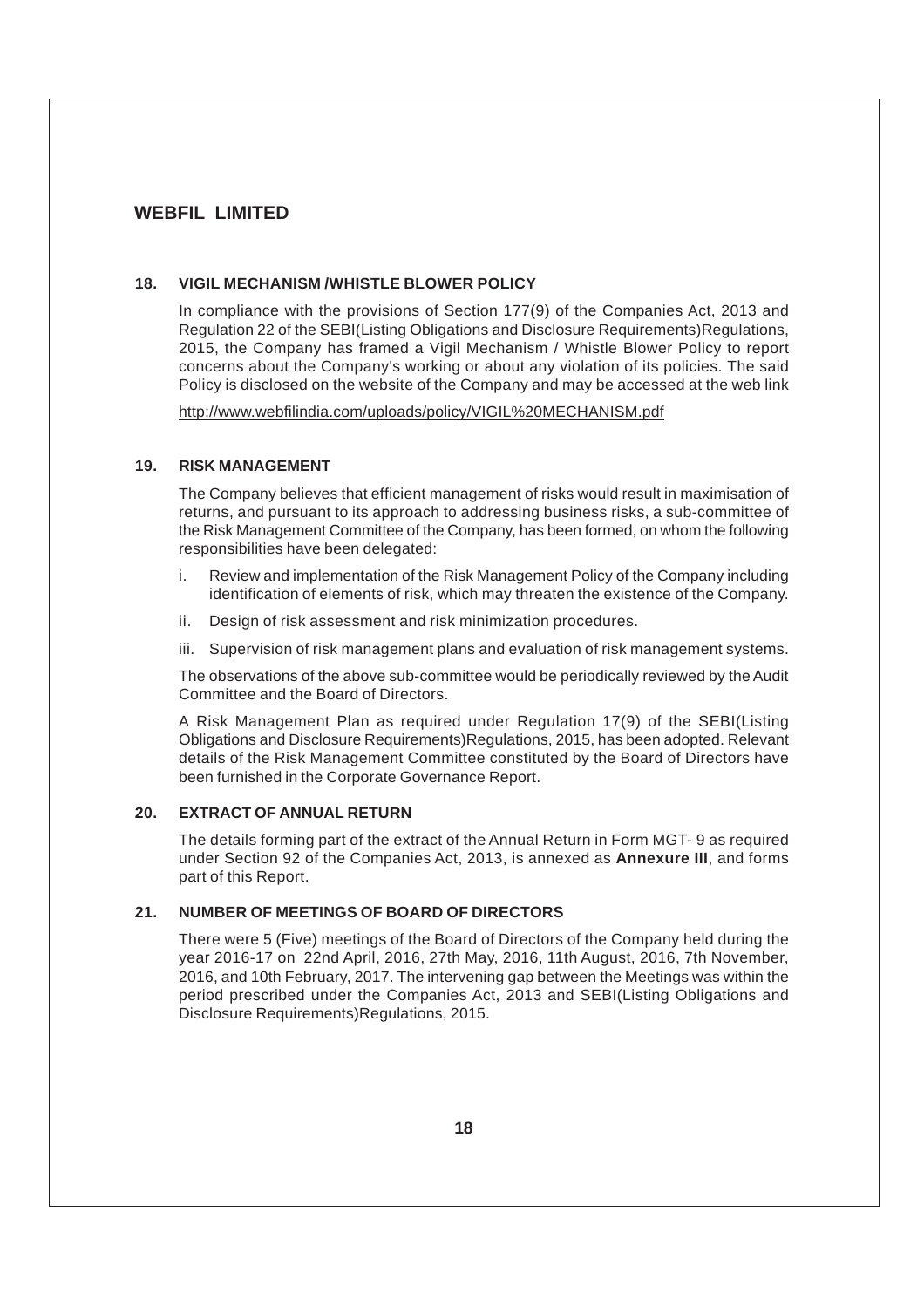

#### **22. CHANGES IN SHARE CAPITAL**

The Paid-up Equity Share Capital as on 31st March, 2017 was Rs.8.53 Crores divided into 85,32,500 Equity shares of  $\overline{\mathfrak{s}}$  10/- each, fully paid up. During the year the Company has not issued any ordinary shares or shares with differential voting rights neither granted stock options nor sweat equity.

#### **23. AUDIT COMMITTEE**

The Audit Committee of the Board of Directors of the Company is comprised of Mr. Sujit Chakravorti as the Chairman, Mr. Asoke Kumar Dutt and Mr. Soumen Das. The Company Secretary is the Secretary of the Committee. The Chief Executive Officer and Chief Financial Officer are permanent invitees to the meetings of the Committee. During the year there was no instance where the Board had not accepted the recommendation of the Audit Committee.

The details of terms of reference of the Audit Committee, number and dates of meetings held, attendance of the Directors and remuneration paid to them are given separately in the attached Corporate Governance Report.

#### **24. NOMINATION AND REMUNERATION COMMITTEE**

The Nomination and Remuneration Committee of the Board of Directors is comprised of Mr. Sujit Chakravorti as the Chairman, and Mr. Asoke Kumar Dutt, Mr. Soumen Das, Mr. Sunil Munshi and Mr. Debasis Jana as Members of the Committee. The Company Secretary acts as the Secretary of this Committee. The Chief Executive Officer and Chief Financial Officer are permanent invitees to the meetings thereof.

The details of terms of reference of the Nomination and Remuneration Committee are given separately in the attached Corporate Governance Report.

### **25. RELATED PARTY TRANSACTIONS**

All Related Party Transactions that were entered into during the financial year were on an arm's length basis and were in the ordinary course of business. Details pertaining to materially significant transactions with related parties during the financial year at arm's length price have been disclosed in Form No. AOC-2 as appearing in **Annexure IV** to the Board's Report in terms of Section 134 of the Act read with Rule 8 of the Companies (Accounts) Rules, 2014.

All Related Party Transactions were placed before the Audit Committee for approval.

The policy on Related Party Transactions as approved by the Board is disclosed on the website of the Company and may be accessed at the web link

http://www.webfilindia.com/uploads/policy/Related%20Party%20Transaction%20Policy.pdf

#### **26. DISCLOSURES UNDER RULE 8(5) OF COMPANIES (ACCOUNTS) RULES, 2014**

i. Financial summary or highlights : As detailed under the heading 'Performance'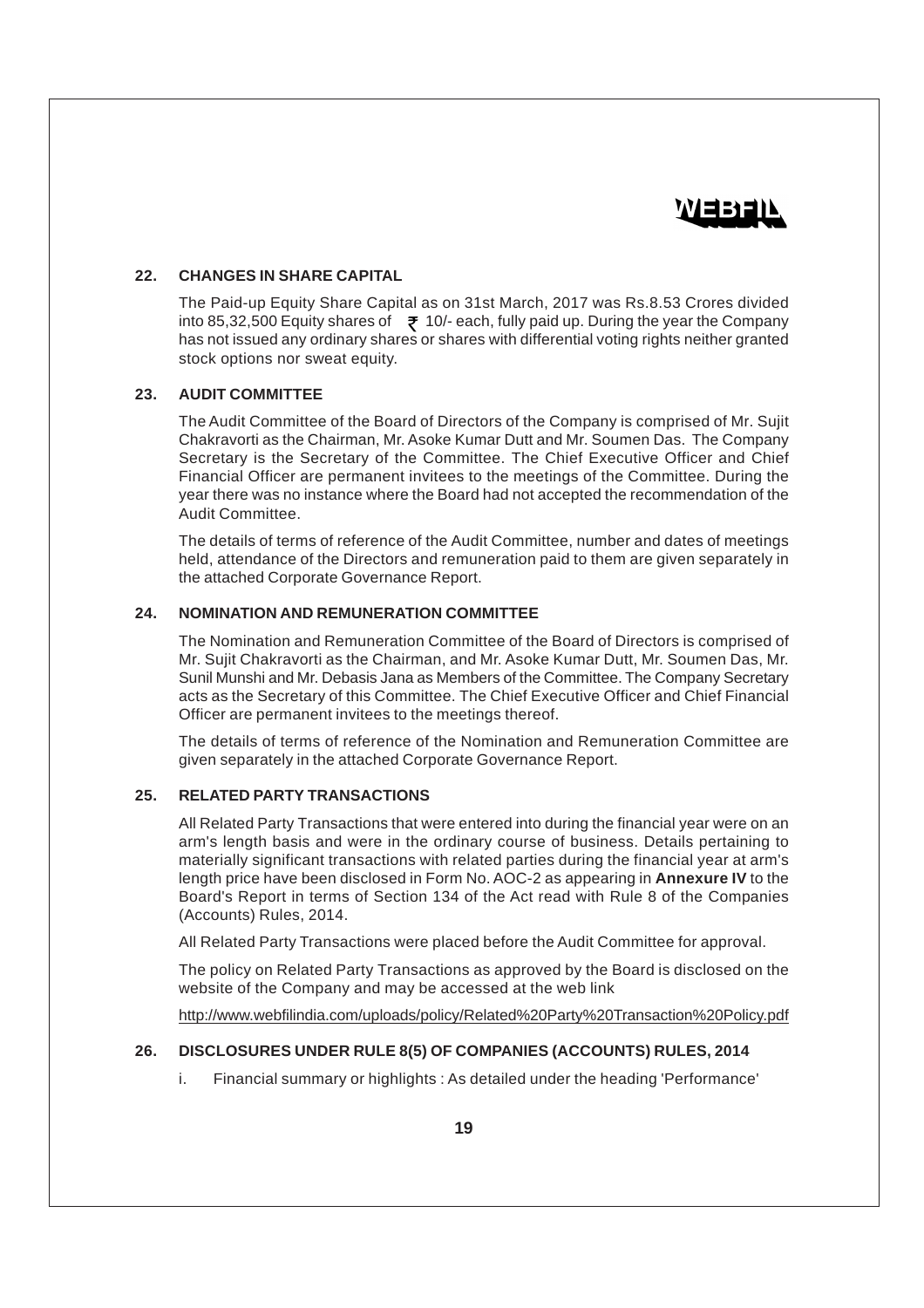- ii. Change in the nature of business, if any : None
- iii. Details of Directors or Key Managerial Personnel (KMP), who were appointed or resigned during the year:
	- a. Director(s) appointed : Mr. Debasis Jana
	- b. Director(s) resigned : Mr. Amiya Narayan Bhattacharyya
- iv. Names of Companies which have become or ceased to be Subsidiaries, Joint Venture Companies or Associate Companies during the year: There were no such Companies in terms of the provisions of the Companies Act, 2013.
- v. v.Details relating to deposits: There were no fixed deposits of the Company from the public, outstanding at the end of the financial year. No fixed deposit has been accepted during the year and as such, there is no default in repayment of the said deposits.
- vi. There has not been any deposit, which is not in compliance with the requirements of Chapter V of the Companies Act, 2013.
- vii. No significant and material orders have been passed by any Regulator(s) or Court(s) or Tribunal(s) impacting the going concern status and Company's operations in future.
- viii. Internal Control systems and their adequacy: The Company has adequate internal control procedures commensurate with the size and nature of its business, which ensures that all assets are safeguarded and protected against loss and all transactions are recorded and reported correctly.

The internal control systems of the Company are monitored and evaluated by M/s. A. N. Chatterjee & Co., Chartered Accountants, Internal Auditor of the Company and their audit reports are periodically reviewed by the Audit Committee of the Company.

The scope of Internal Audit includes scrutiny of Sales Order, Sales Bill, Credit Notes, Tenders, Purchase Orders received and others, which are also considered by the Statutory Auditors while conducting audit of the Annual Financial Statements.

#### **27. DISCLOSURE AS PER RULE 5(1) OF COMPANIES (APPOINTMENT & REMUNERATION OF MANAGERIAL PERSONNEL) RULES, 2014**

Disclosure pertaining to remuneration and other details as required under Section 197(12) of the Companies Act, 2013 read with Rule 5(1) of the Companies (Appointment and Remuneration of Managerial Personnel) Rules, 2014 is enclosed with this report as **Annexure V.**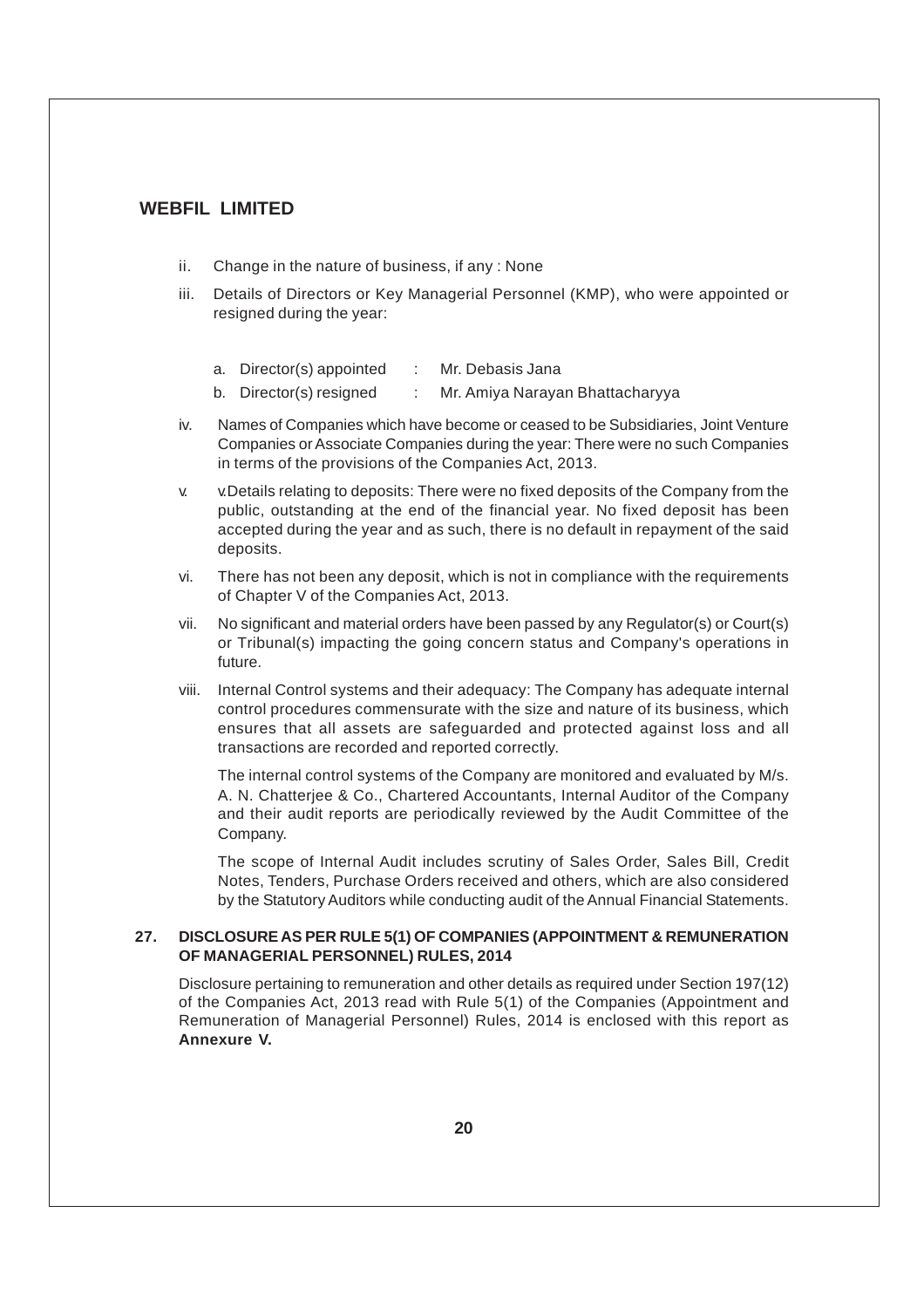

### **28. PARTICULARS OF EMPLOYEES - RULE 5(2) & 5(3) OF COMPANIES (APPOINTMENT & REMUNERATION OF MANAGERIAL PERSONNEL) RULES, 2014**

Disclosure pertaining to remuneration and other details as required under Section 197(12) of the Companies Act, 2013 read with Rules 5(2) & 5(3) of the Companies (Appointment and Remuneration of Managerial Personnel) Rules, 2014 is enclosed with this report as **Annexure VI.**

### **29. AUDITOR & AUDITOR'S REPORT**

#### **STATUTORY AUDITORS**

The Comptroller & Auditor General of India had appointed M/s. ADD & Associates, Chartered Accountants, as Statutory Auditors of the Company for the year ended 31st March, 2017 pursuant to the provisions of Section 139(5) of the Companies Act, 2013.

The Statutory Auditors, in their Report to the members of the Company has drawn attention to the following "Emphasis of Matter" paragraph:

"Attention is specially invited to **Accounting Standard (AS) 27 Financial Reporting of Interest in Joint Venture** which mandates that a venture should disclose, in its separate financial statements, the aggregate amount of each of assets, liabilities, income and expenses related to its interest in the jointly controlled entities. However for the period under reporting **audited** figures of 31st March, 2016 and **unaudited** figures of 31st March 2017 has been disclosed."

In respect of the comments made by the Statutory Auditors in their report, the Directors wish to state that:

The audited figures pertaining to the Company's interest in New Town Telecom Infrastructure Development Co. Ltd. (NTTIDCO), its Joint Venture (JV) with West Bengal Housing Infrastructure Development Corporation Limited (WBHIDCO), for the year ended 31st March, 2017 could not be disclosed in the accounts of the Company, as Statutory Audit of the JV was completed after Statutory Auditors of Webfil Ltd. submitted their report on the Company's Financial Statements for the Financial Year 2016-2017. However, the Audited Financial Statements of the Joint Venture Company for the year ended 31st March, 2017, have subsequently been received, and pursuant to Section 129(3) of the Companies Act, 2013 read with Rule 5 of the Companies(Accounts) Rules 2014, Form AOC-1 containing the salient features of these statements has been enclosed with this report as Annexure VII.

#### **SECRETARIAL AUDITOR**

Pursuant to the provisions of Section 204 of the Companies Act, 2013 and the Companies (Appointment and Remuneration of Managerial Personnel) Rules, 2014, the Company had appointed Mr. Deepak Swain (C.P. No. 9131), Proprietor of M/s. S. Deepak & Associates, Company Secretaries, 7A, Bentinck Street (New Wing), 1st Floor, Room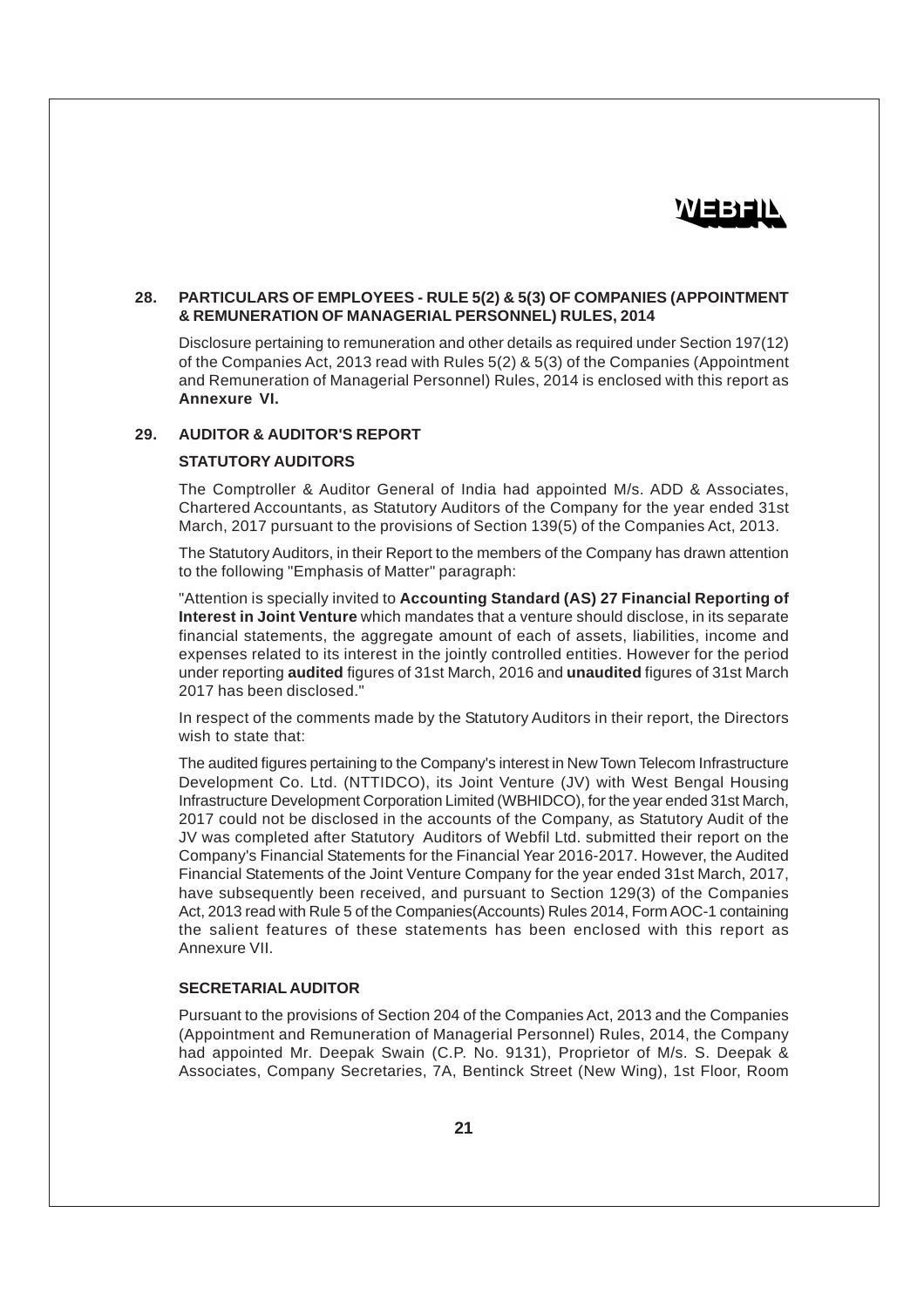No. - 101, Kolkata - 700001, to undertake the Secretarial Audit of the Company for the Financial Year 2016-2017. The Secretarial Auditor's Report is attached hereto as **Annexure VIII** and forms a part of this report.

In his Report, the Secretarial Auditor has made the following comments:

#### **"Matter of Emphasis**

Pursuant to Section 152 (6) of the Act, 2/3rds of the total directors (except Independent Directors) of a company shall be rotational directors. Thus, while the Company needed 3 (Three) rotational directors, it had only 2 (Two) rotational directors on its Board."

In respect of the comments made by the Secretarial Auditor in his report, the Directors have stated that :

As per Section 152 (6) (a) (i) of the Companies Act, 2013 (the Act), not less than two-thirds of the total number of Directors (excluding Independent Directors) are required to be persons whose period of office is liable to determinaiton by retirement of Directors by rotation. However, at present, there are two Directors on the Company's Board who are liable to retire by rotation, whereas, there should be at least three such Directors in accordance with the Act. The Directors have taken note of the matter for determining the appropriate course of action with regard thereto.

#### **30. CONSERVATION OF ENERGY, TECHNOLOGY ABSORPTION, FOREIGN EXCHANGE EARNINGS AND OUTGO**

The particulars relating to Conservation of Energy, Technology Absorption, Foreign Exchange Earnings and Outgo, as required to be disclosed under provisions of Section 134(3)(m) of the Companies Act, 2013 read with Rule 8(3) of the Companies (Accounts) Rules, 2014, are furnished in **Annexure IX** and forms part of the Directors' Report.

### **31. ACKNOWLEDGEMENT**

Your Directors would like to express their sincere appreciation for the assistance and cooperation received from the shareholders, financial institutions, customers, suppliers, bankers, government authorities, local bodies around the plant area and all other business associates, during the year under review. Your Directors also wish to place on record their deep sense of appreciation for the committed services by the employees at all the levels of the Company.

On behalf of the Board

Place : Kolkata Dated: 8th August, 2017 **JAYANTA RAY** Chairman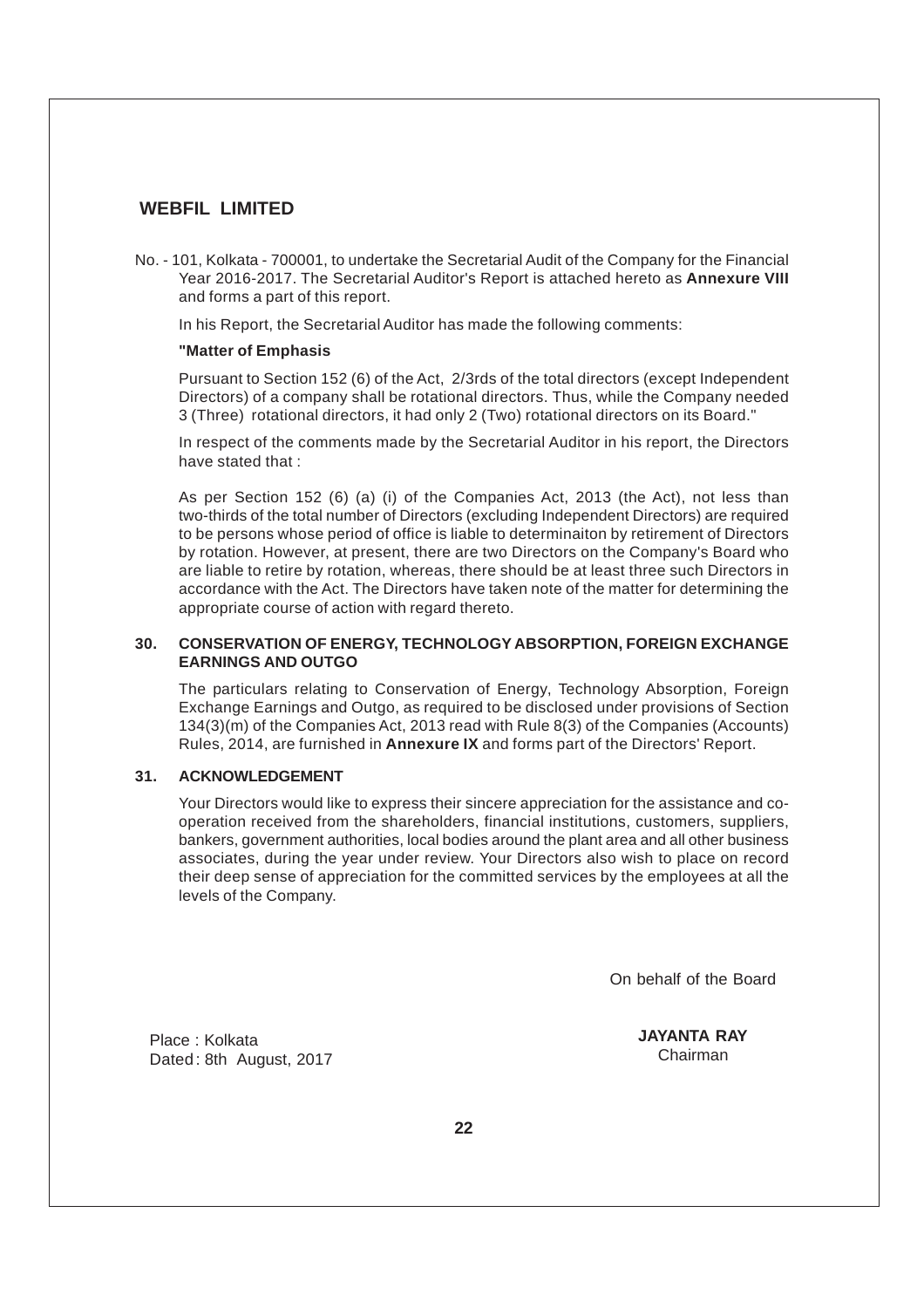

**ANNEXURE- I**

# **MANAGEMENT DISCUSSION & ANALYSIS REPORT**

#### **Industry structure and developments**

The telecommunication industry in India, has registered rapid growth over the past decade, and propelled by favourable regulation policies of the Government, the Indian telecom sector is expected to witness further growth in the next few years. The deregulation of Foreign Direct Investment (FDI) norms coupled with Government reforms in support of initiatives like Digital India, etc., are expected to provide ample scope for the sector's growth in the near future. The Company's Digital Division, engaged primarily in manufacture of a range of telecommunication equipments, and execution of turnkey projects for telecommunication networks, is progressing at a commendable pace, having provided the impetus for an increase in Total Revenue of the Company by nearly 28.55% in the year 2016-2017, over that achieved in 2015-2016. The recent reforms in the telecom sector are expected to have a favourable impact on the Division's initiatives for further growth.

The Digital Division continues to serve the Indian Railways significantly, and recent initiatives in the sector aimed at empowerment of Indian Railways have lifted the Division's hopes of augmenting the volume of business transacted with the Railways. Among the aforesaid initiatives, heavy investments contemplated in the area of railway network expansion, and initiatives for infrastructure upgradation, including increased electrification, and commissioning of OFC (Optical Fibre Cable) network to enable high speed communication network over Indian Railways, are expected to garner increasing number of orders from the Railways, for signalling devices manufactured by the Digital Division. The 'Digital India' campaign launched by the Government of India is likely to cause a spurt in telecom infrastructure projects undertaken across the country with the objective of providing citizens with increased Internet connectivity, and improved online infrastructure for accessing services electronically. The Special Projects segment of the Digital Division, engaged in Wi-Fi Network implementation, CCTV & Surveillance projects, etc., hopes to reap substantial amount of benefits from such developments.

The manufacture of illumination devices in the country is undergoing modernisation and due to increasing demand for energy-efficient products, the business volume of the Company's Filament Division is not likely to develop further.

#### **Opportunities and Threats**

The Company has considerable experience in the field of Communication, and using this expertise, it is exploring business opportunities beyond those offered by the Railways.

#### **Segment-wise Performance**

Segment wise performance of the Company has been mentioned in Note No. 32 to the Financial Statements.

#### **Outlook**

Further augmentation of the business generated by the Company's Digital Division is expected to be brought about through anticipated participation in Special Projects in states outside West Bengal, upon the Company's fulfilment of criteria governing tenders pertaining to such projects.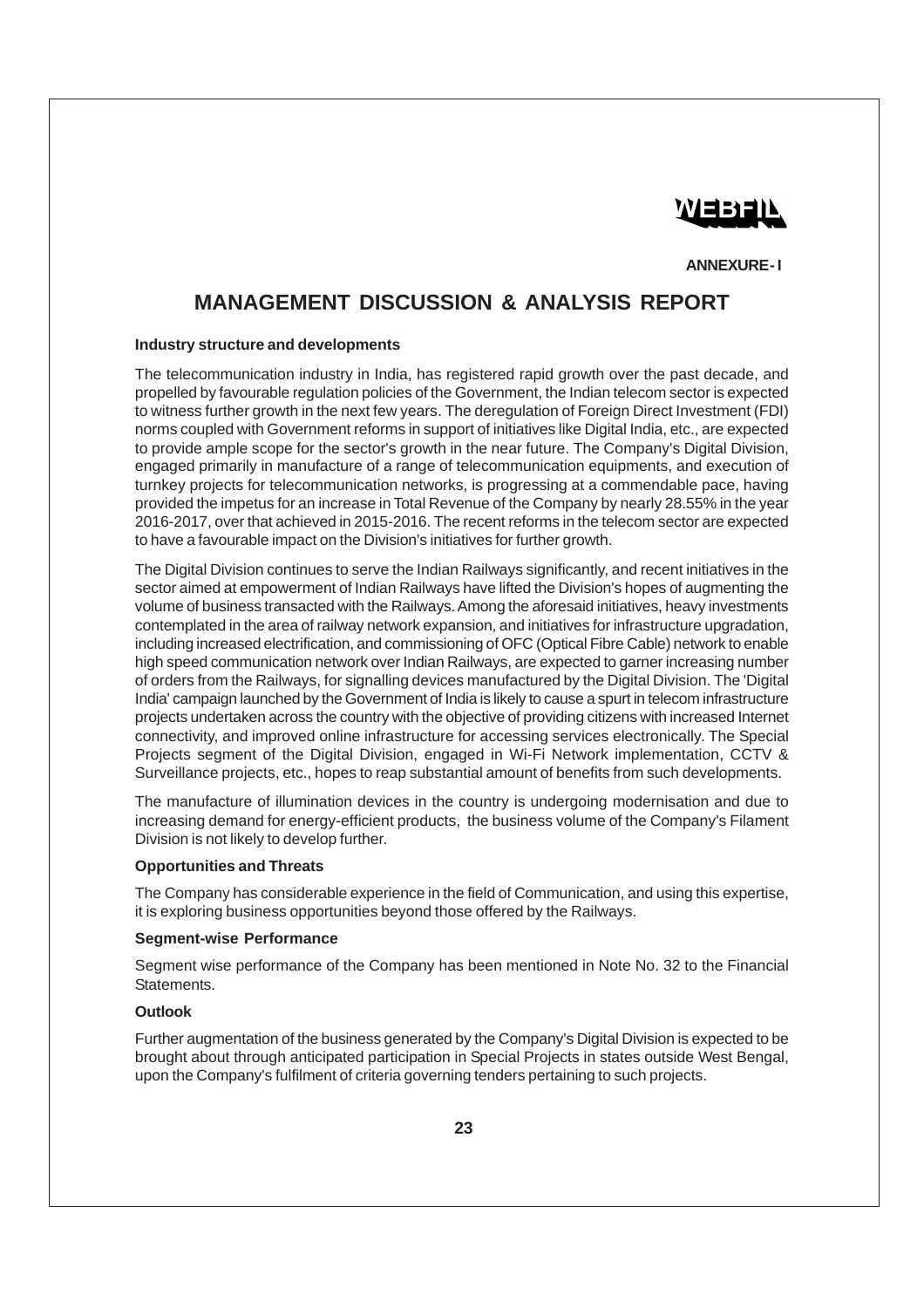The Company hopes for an upgradation of its status to a 'Part I' vendor of Railway Signalling devices in future following fulfilment of criteria specified by RDSO, Ministry of Railways, Lucknow, for such upgradation. Such upgradation, if awarded to the Company, will enable it to get orders in larger quantities while participating in tenders floated by the Indian Railways, therefore providing hope for considerable augmentation of the Digital Division's business. In the telecom equipment segment, the manufacture of ancillary equipments to support usage of MUX is expected to bring about a positive impact on the segment's growth.

The prospects of the Company's Filament Division look bleak, owing to lamp filaments losing out their market share to energy-efficient substitutes like LEDs amid rapid technological innovations in the country's illumination devices industry, in support of initiatives toward environment protection.

The overall outlook for the year 2017-18 is expected to be positive. The Company will continue to focus on core competencies and strategies besides leveraging other opportunities to extend its business.

#### **Risk & Concerns**

Since substitutes for lamp filaments such as LEDs are fast emerging in the market, the Filament Division's products are on the verge of obsolescence. To counteract this risk, the Company is diversifying into various IT related services such as implementation of Wi-Fi Network, CCTV & Surveillance projects, Access Control, etc.

#### **Internal Control System**

The Company has proper and adequate system of internal control commensurate with the size of the business, and the same has been monitored and evaluated by M/s. A.N.Chatterjee & Co., Chartered Accountants, Internal Auditor of the Company, whose reports are periodically reviewed by the Audit Committee of the Company.

#### **Financial Performance**

The Financial Performance of the Company has been detailed in its Financial Statements for the year 2016-2017. During the year, the Company earned a Profit (before Tax) of  $\bar{\tau}$  29.77 lakhs.

### **Human Resources**

During the year, employer - employee relationship remained cordial. The number of permanent employees on the rolls of the Company as on 31st March, 2017 was 142.

### **Disclosure of Accounting Treatment**

The financial statements have been prepared to comply in all material respects with the applicable Accounting Standards notified under Section 133 of the Companies Act 2013. The financial statements have been prepared under the historical cost convention on an accrual basis. The accounting policies have been consistently applied by the Company and are consistent with those used in the previous year.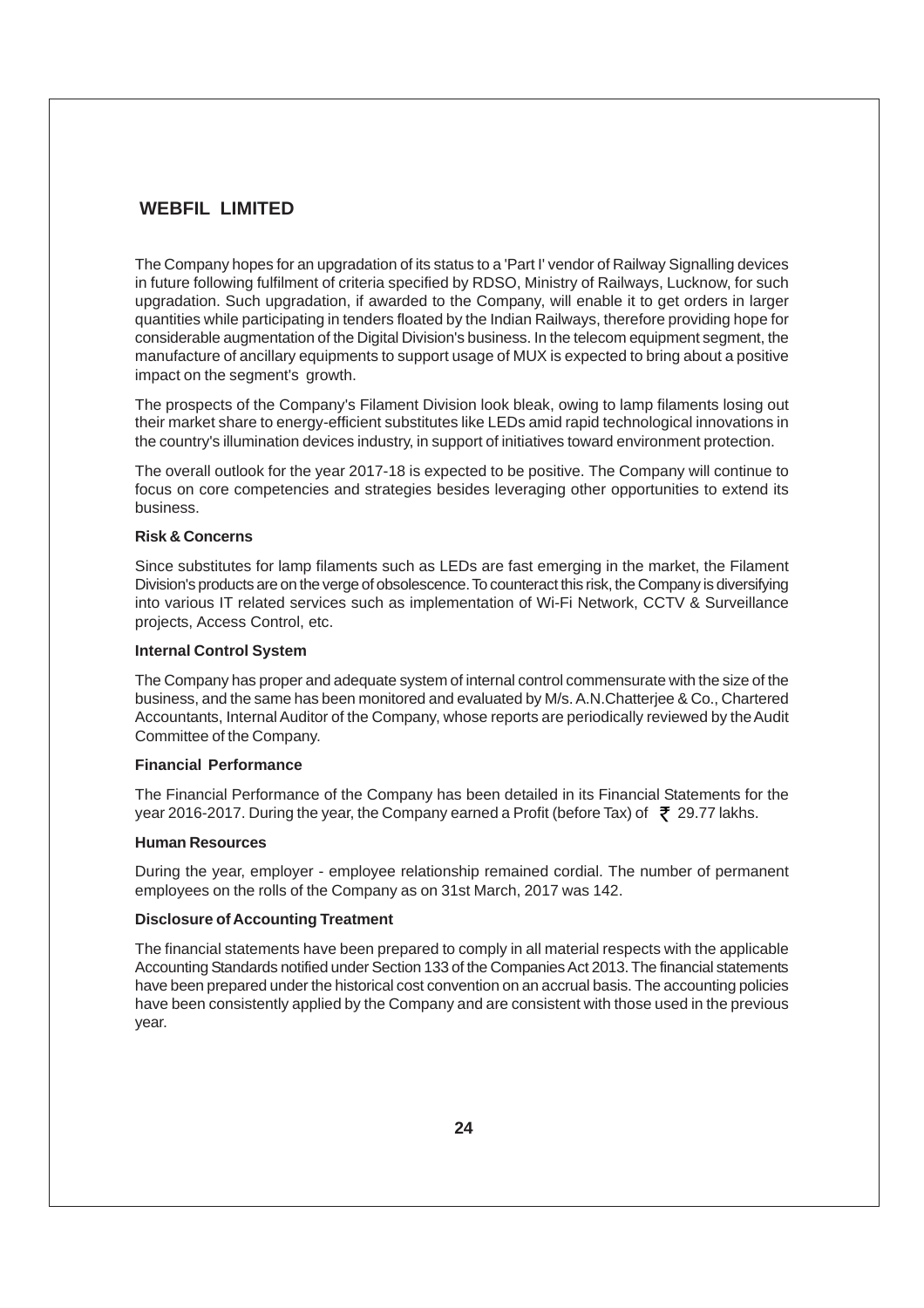

#### **ANNEXURE- II**

# **REMUNERATION POLICY**

WEBFIL LIMITED (the "Company") has constituted a Nomination and Remuneration Committee ("Committee") in its Board meeting held on 20th August, 2014 as per the terms and conditions provided in Section 178 of the Companies Act, 2013 and Part D of Schedule II of the SEBI(Listing Obligations and Disclosure Requirements)Regulations, 2015. As per the provisions, the Company is required to frame a Policy on Nomination and Remuneration of Directors, Key Managerial Personnel (KMP) and other employees of the Company.

#### **1. Objective of the Policy**

The policy is framed with the objective(s) stated herein below:

- a. Whether based on the Company's size and financial position, the level and composition of remuneration is reasonable and sufficient to attract, retain and motivate directors of the quality required to run the Company successfully;
- b. Whether relationship of remuneration to performance is clear and meets appropriate performance benchmarks; and
- c. Whether remuneration to Directors, Key Managerial Personnel (KMP) and Senior Management involves a balance between fixed and incentive pay reflecting short and longterm performance objectives appropriate to the working of the Company and its goals.

#### **2. Applicability**

This policy is applicable to:

- i) Directors viz. Executive, Non-executive and Independent
- ii) Key Managerial Personnel ("KMP")
- iii) Senior Management Personnel
- iv) Other Employees of the Company
- **3. Matters relating to the remuneration, perquisites for the Whole-time / Executive / Managing Director**
	- i. The remuneration / compensation / profit-linked commission etc. to the Whole-time / Executive / Managing Directors will be recommended by the Committee and approved by the Board of Directors. In the event, if the same requires shareholders' sanction; the same should be suitably obtained. The remuneration / compensation / profit-linked commission etc. shall be in accordance with the provisions laid in the Companies Act, 2013 and shall be subject to such approval, as stated therein.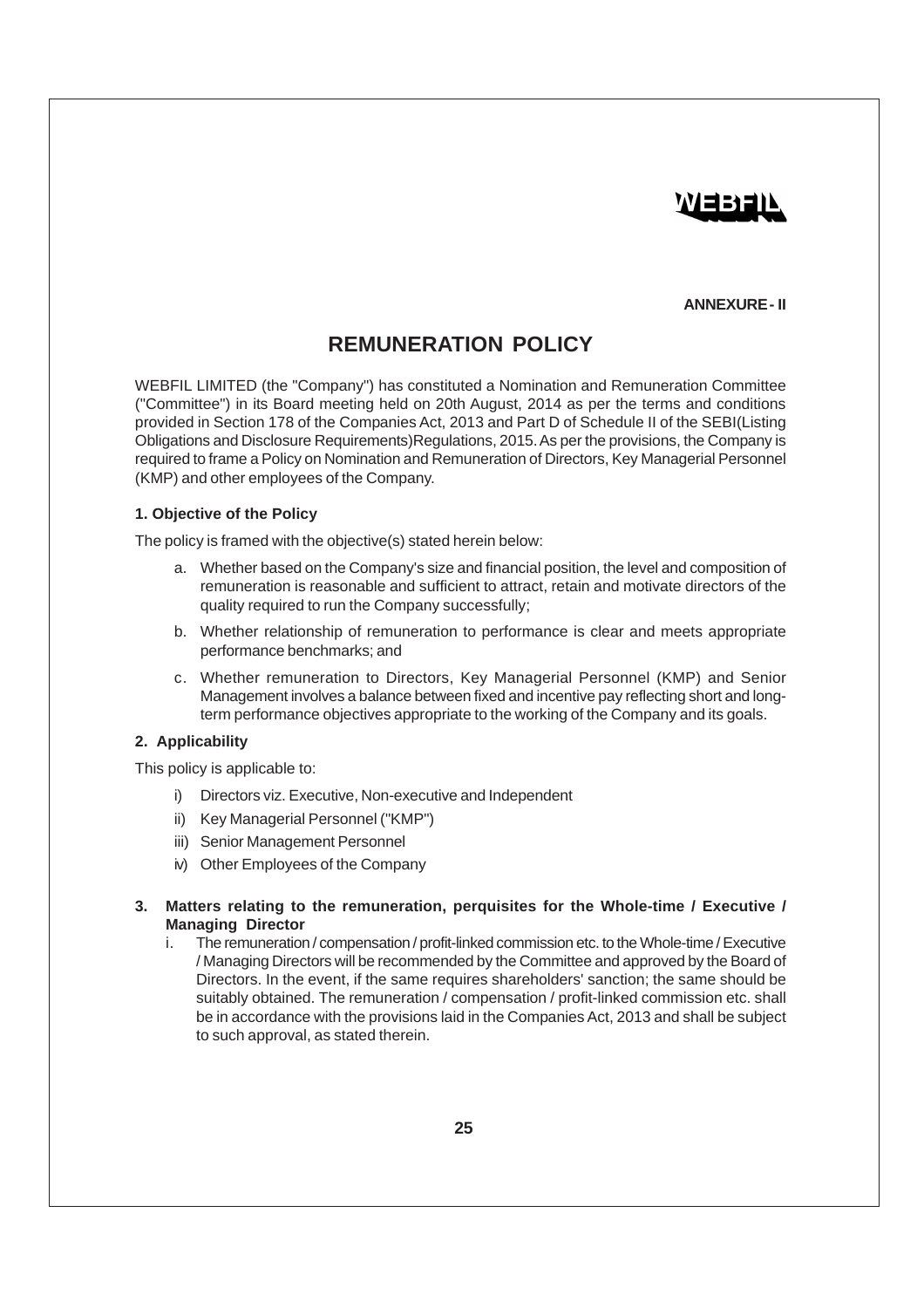- ii. If, in any financial year, the Company has no profits or its profits are inadequate, the company shall pay remuneration to its Whole-time Director / Executive / Managing Director in accordance with the provisions of Schedule V of the Companies Act, 2013 and if it is not able to comply with such provisions, then with the previous approval of the Central Government.
- Increments to the Whole-time / Executive / Managing Director shall be within the slabs approved by the shareholders. Increments will be effective from 1st April in respect of a Whole-time / Executive / Managing Director as well as in respect of other employees of the Company, unless otherwise decided.

### **4. Remuneration to Non-executive / Independent Director**

The Non-executive / Independent Directors of the Company shall be paid sitting fees as per the limit sanctioned by the Board, from time to time, subject to applicable Regulations. The Non-executive / Independent Directors, may also be paid Commission, within the limits as stated under the Companies Act, 2013 or any other relevant statute, agreement, etc., as amended from time to time, on sales achieved by the Company, subject to such approvals, as may be statutorily required.

### **5. Remuneration to KMP, Senior Management Personnel and Other Employees**

The KMP, Senior Management Personnel and other Employees of the Company shall be paid monthly remuneration as per the Company's policies. The breakup of the pay scale and quantum of perquisites including, employer's contribution to P.F, pension scheme, etc. shall be as per the Company's policies.

If the remuneration of KMPs or any other officer is to be specifically approved by the Committee and/ or the Board of Directors under any statute, such approval will be accordingly procured.

This remuneration policy shall apply to all future / continuing employment with the Company. In other respects, the Remuneration Policy shall be of guidance for the Board. Any departure from the policy shall be recorded and reasoned in the Committee and Board meeting minutes. The Board reserves its right to amend or modify this policy in whole or in part, at any time without assigning any reason whatsoever.

### **6. Interpretation**

Words/phrases used in the Policy shall, in absence of any contrary specified hereinabove, carry the same meaning as stated under the Companies Act, 2013 read with rules framed thereunder further read with relevant SEBI Listing Regulations.

Place : Kolkata Dated : 8th August, 2017 On behalf of the Board **JAYANTA RAY** Chairman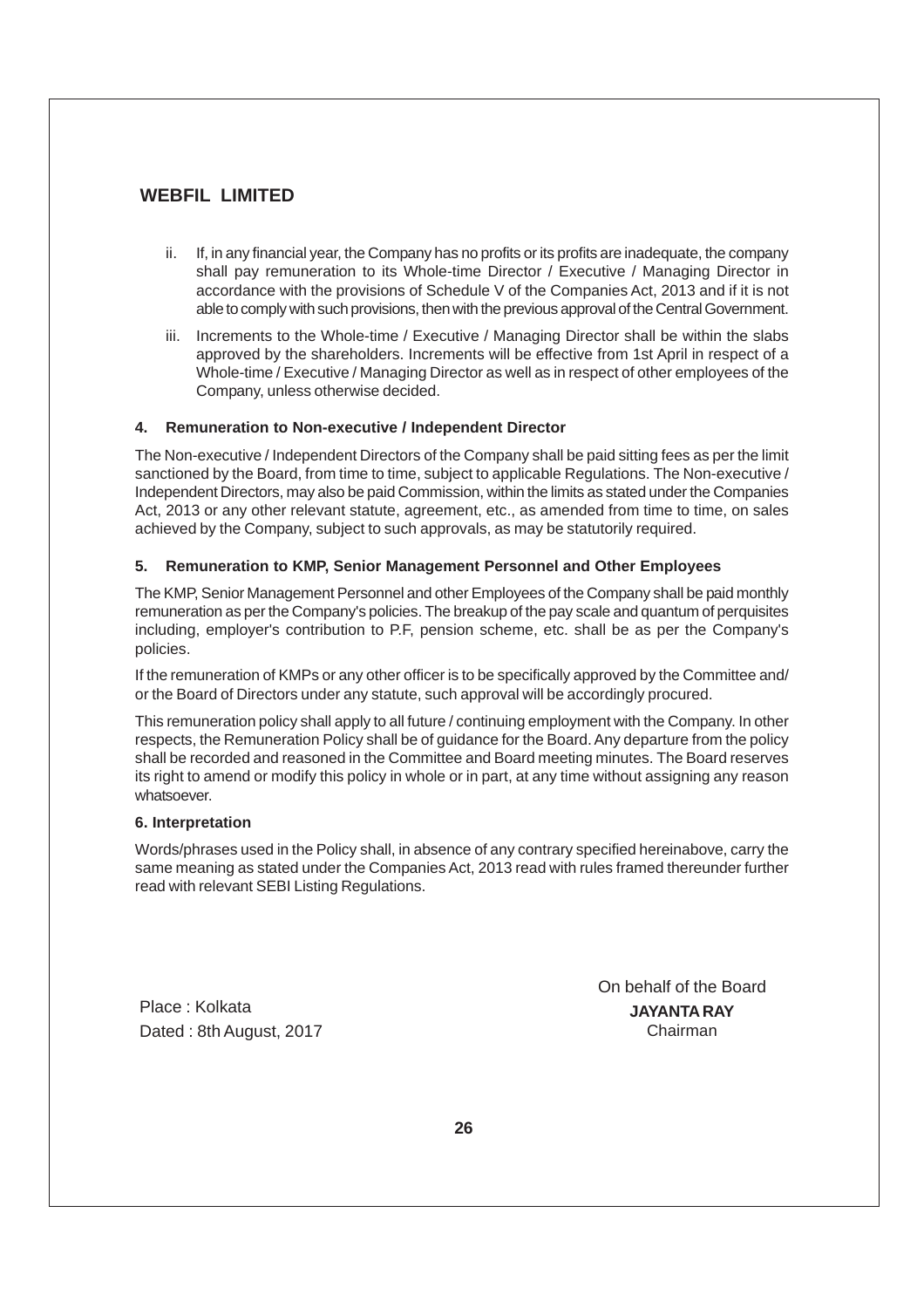

### **ANNEXURE– III**

### **FORM NO. MGT 9**

# **EXTRACT OF ANNUAL RETURN**

### **As On Financial Year Ended on 31.03.2017**

# **Pursuant to Section 92(3) of the Companies Act, 2013 and rule 12(1) of the Companies (Management and Administration) Rules, 2014**

### **I. REGISTRATION & OTHER DETAILS:**

| i)   | <b>CIN</b>                                                                   | L36900WB1979PLC032046                                                                                                                                                                                            |
|------|------------------------------------------------------------------------------|------------------------------------------------------------------------------------------------------------------------------------------------------------------------------------------------------------------|
| ii)  | <b>Registration Date</b>                                                     | 31.05.1979                                                                                                                                                                                                       |
| iii) | Name of the Company                                                          | <b>WEBFIL LIMITED</b>                                                                                                                                                                                            |
| iv)  | Category/Sub-category of the Company                                         | Public Limited / Limited by Shares                                                                                                                                                                               |
| V)   | Address of Registered office<br>and contact details                          | "YULE HOUSE",<br>8, Dr. Rajendra Prasad Sarani, Kolkata-700 001<br>Tel.: (033) 2242 8210 / 8550<br>Fax: (033) 2242 1335<br>E-mail: webfil@webfilindia.com<br>Website: www.webfilindia.com                        |
| VI)  | Whether listed company                                                       | Yes                                                                                                                                                                                                              |
| Vii) | Name, Address & contact details of<br>the Registrar & Transfer Agent, if any | M/s. MCS Share Transfer Agent Limited<br>12/1/5, Manoharpukur Road, Kolkata-700 026<br>Tel.: (033) 4072 4051/4052/4053<br>Fax: (033) 4072 4050<br>Email: mcssta@rediffmail.com<br>Website: www.mcsregistrars.com |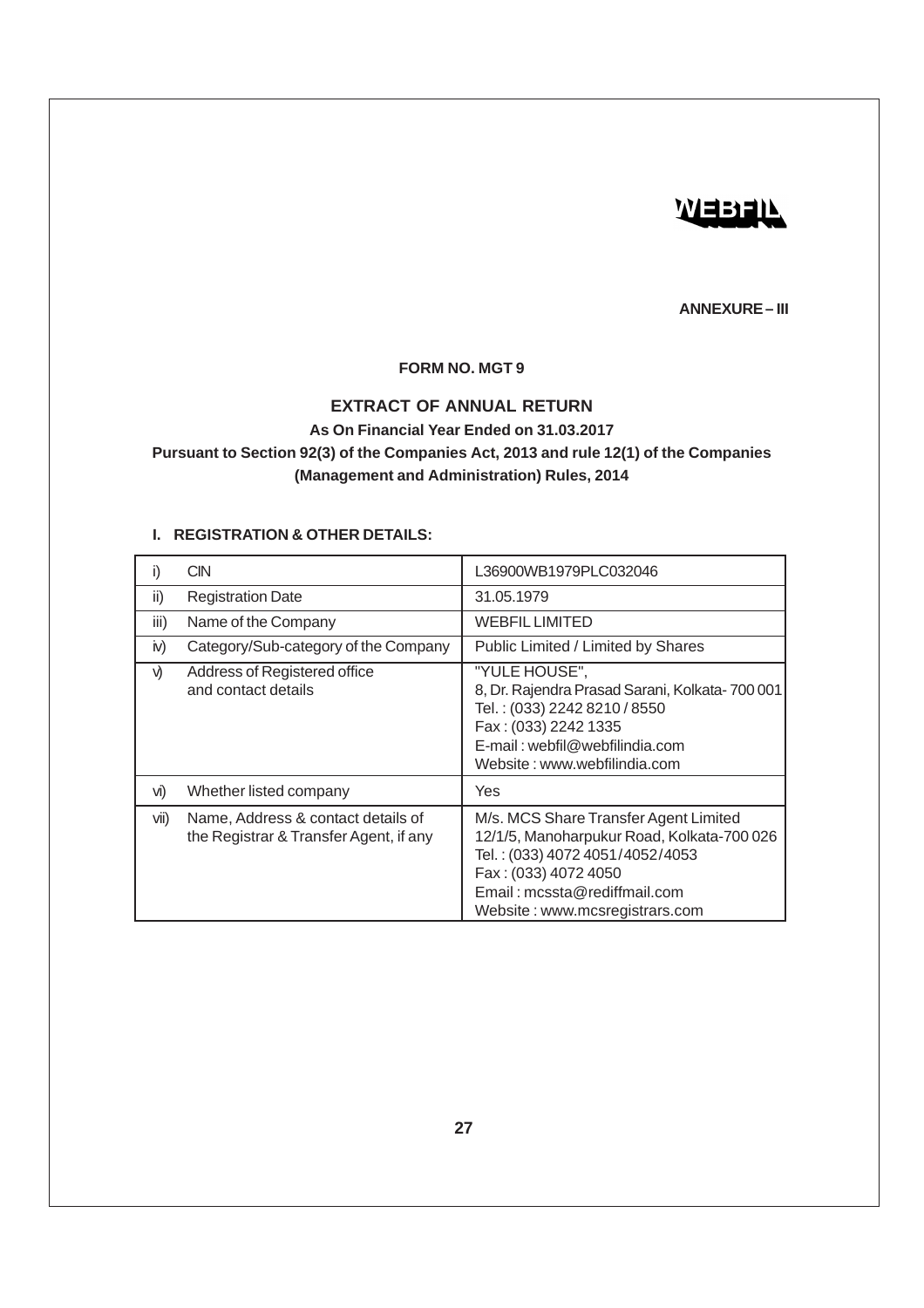### **II. PRINCIPAL BUSINESS ACTIVITIES OF THE COMPANY**

(All the business activities contributing 10% or more of the total turnover of the company shall be stated)

| SI.<br>No. | <b>Name and Description</b><br>of main products / services                                                                                                                                                                                                                                                                                                                                                                                                    | NIC Code of the<br><b>Product/service</b> | % to total turnover<br>of the company |
|------------|---------------------------------------------------------------------------------------------------------------------------------------------------------------------------------------------------------------------------------------------------------------------------------------------------------------------------------------------------------------------------------------------------------------------------------------------------------------|-------------------------------------------|---------------------------------------|
| 1.         | <b>Filaments</b>                                                                                                                                                                                                                                                                                                                                                                                                                                              | 27339                                     | 14.11 (Approx)                        |
| 2.         | Drop/Insert Digital Multiplexer with Accessories                                                                                                                                                                                                                                                                                                                                                                                                              | 26309                                     | 32.28 (Approx)                        |
| 3.         | Contracts of Sales/Service with New Town<br>Telecom Infrastructure Development Company<br>Limited (NTTIDCO), a Joint Venture of WB HIDCO<br>Ltd. and Webfil Ltd. Services provided involved:<br>trenching, laying and back filling and<br>a)<br>such other jobs with 40/33 HDPE PLB<br>Duct up to a depth of 1.2 Mtr. for renting<br>out the same to various operators for<br>multifarious utility services, and<br>implementation of new Wi-fi Network<br>b) | 42209                                     | 20.80 (Approx)                        |
|            | Service along Salt Lake By Pass Road<br>& Ring Road from Chingrighata to<br>Rajarhat Box Bridge within the<br>Nabadiganta Industrial Township Area<br>in Kolkata, in addition to services in<br>connection with maintenance &<br>management of Wi-Fi Network of New<br>Town, Rajarhat (from Haldiram to Box<br>Bridge) within Rajarhat.                                                                                                                       | 42202                                     |                                       |

#### **III. PARTICULARS OF HOLDING, SUBSIDIARY AND ASSOCIATE COMPANIES**

| SI.<br>No. | Name and Address of the Company                                                                                                                                                          | CIN / GLN             | Holding /<br>Subsidiary/<br>Associate | %of<br>shares<br>held    | Applicable<br><b>Section</b> |
|------------|------------------------------------------------------------------------------------------------------------------------------------------------------------------------------------------|-----------------------|---------------------------------------|--------------------------|------------------------------|
| 1.         | Andrew Yule & Company Limited<br>Yule House, 8, Dr. Rajendra Prasad Sarani,<br>Kolkata - 700001                                                                                          | L63090WB1919GOI003229 | Associate<br>Company                  | <b>NIL</b>               | As per<br>AS 18              |
| 2.         | Tide Water Oil Company (India) Limited<br>Yule House, 8, Dr. Rajendra Prasad Sarani<br>Kolkata - 700001                                                                                  | L23209WB1921PLC004357 | Associate<br>Company                  | <b>NIL</b>               | As per<br><b>AS 18</b>       |
| 3.         | New Town Telecom Infrastructure<br>Development Company Limited (NTTIDCO)<br>CD/6 & 7, 04-2222, MAR (S.E.),<br>1st & 2nd Floor, Action Area - 1C,<br>New Town, Rajarhat, Kolkata - 700156 | U45204WB2006SGC109325 | Associate<br>Company                  | 49% in<br><b>NTTIDCO</b> | Section 2(6)                 |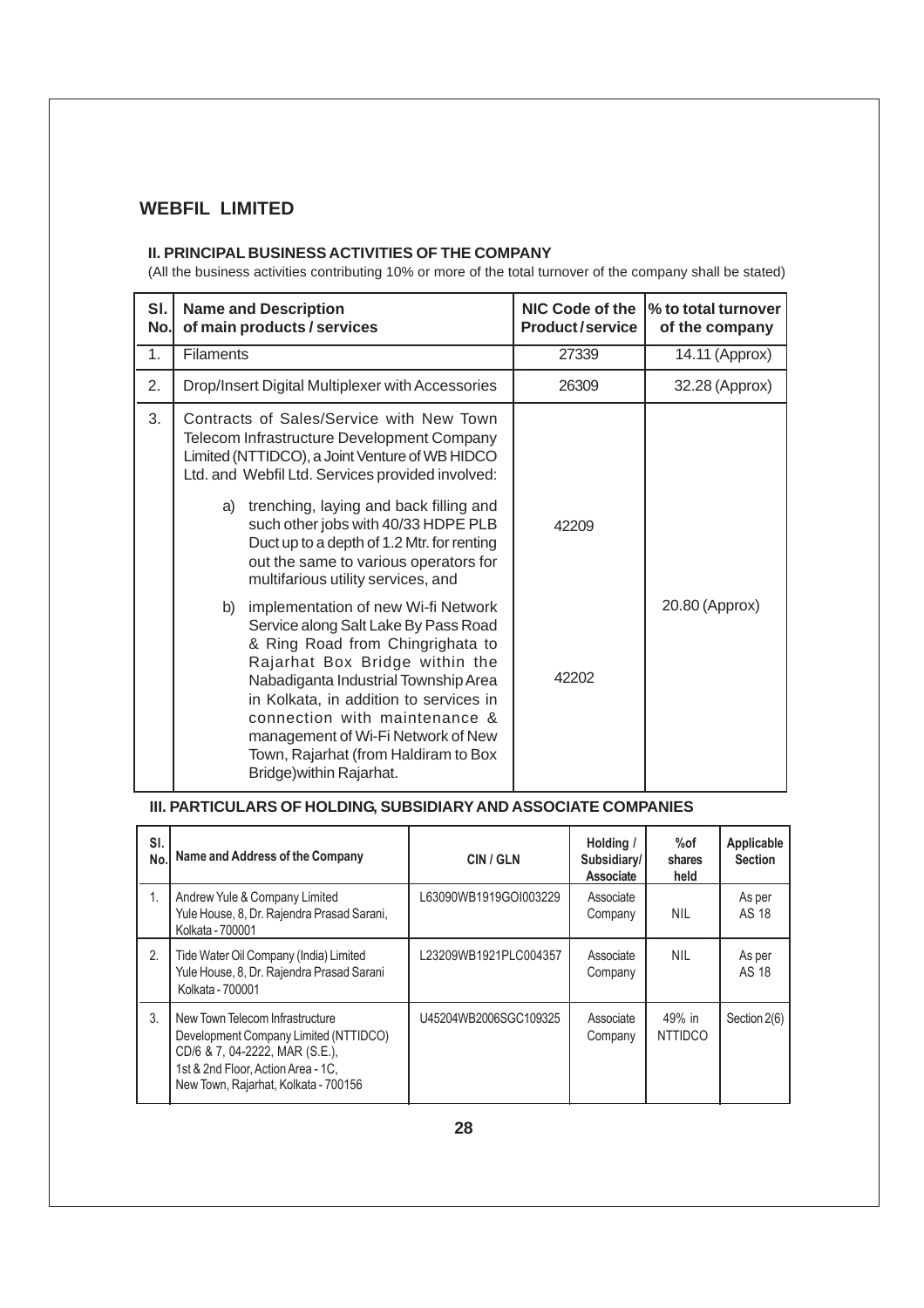

### **IV. SHARE HOLDING PATTERN (Equity Share Capital Breakup as percentage of Total Equity)**

| <b>Category of</b>                                                                    | No. of Shares held at the<br>beginning of the year<br>(As on 01.04.2016) |                 |                |                                  | No. of Shares held at the<br>end of the year<br>(As on 31.03.2017) |                |                 |                                         | $\frac{0}{0}$<br>Change<br>during |
|---------------------------------------------------------------------------------------|--------------------------------------------------------------------------|-----------------|----------------|----------------------------------|--------------------------------------------------------------------|----------------|-----------------|-----------------------------------------|-----------------------------------|
| <b>Shareholders</b>                                                                   | <b>Demat</b>                                                             | <b>Physical</b> | <b>Total</b>   | $%$ of<br>Total<br><b>Shares</b> | Demat                                                              | Physical       | <b>Total</b>    | $%$ of<br><b>Total</b><br><b>Shares</b> | the<br>year                       |
| A. Promoters                                                                          |                                                                          |                 |                |                                  |                                                                    |                |                 |                                         |                                   |
| $(1)$ Indian<br>Individual / HUF<br>a)<br>Central Govt.<br>b)<br>State Govt.(s)<br>C) | $\qquad \qquad \blacksquare$<br>$\overline{a}$                           | 200             | 200            | 0.00                             |                                                                    | $ (*)$         |                 | 0.00                                    | 0.00                              |
| <b>Bodies Corporate</b><br>d)<br>Banks / Fl                                           | $\overline{\phantom{0}}$                                                 | 5315293         | 5315293        | 62.29                            |                                                                    |                | 5315296 5315296 | 62.29                                   | 0.00                              |
| e)<br>Any other<br>f)                                                                 | $\overline{\phantom{a}}$<br>$\overline{a}$                               | 3               | 3              | 0.00                             |                                                                    | $ (**)$        |                 | 0.00                                    | 0.00                              |
| Sub-total (A)(1)                                                                      | ä,                                                                       | 5315496         | 5315496        | 62.29                            | ä,                                                                 |                | 5315296 5315296 | 62.29                                   | 0.00                              |
| (2) Foreign                                                                           |                                                                          |                 |                |                                  |                                                                    |                |                 |                                         |                                   |
| a) NRIs - Individuals                                                                 | $\overline{\phantom{0}}$                                                 |                 |                |                                  |                                                                    |                |                 |                                         |                                   |
| Other - Individuals<br>b)                                                             | $\blacksquare$                                                           |                 |                |                                  |                                                                    |                |                 |                                         |                                   |
| <b>Bodies Corporate</b><br>C)                                                         | $\overline{\phantom{0}}$                                                 |                 |                |                                  |                                                                    |                |                 |                                         |                                   |
| Banks / Fl<br>d)                                                                      | $\overline{\phantom{a}}$                                                 |                 |                |                                  |                                                                    |                |                 |                                         |                                   |
| Any other<br>e)                                                                       |                                                                          |                 |                |                                  |                                                                    |                |                 |                                         |                                   |
| Sub-total (A)(2)                                                                      | $\blacksquare$                                                           | $\blacksquare$  | $\blacksquare$ | $\blacksquare$                   | $\blacksquare$                                                     | $\blacksquare$ | $\blacksquare$  | $\blacksquare$                          | $\blacksquare$                    |
| <b>Total Shareholding of</b><br>Promoter(A)<br>$(A) = (A)(1) + (A)(2)$                | $\blacksquare$                                                           | 5315496         | 5315496        | 62.29                            |                                                                    | 5315296        | 5315296         | 62.29                                   | 0.00                              |

#### **a. Category-wise Share Holding**

( \* ) Pursuant to a decision of the Board of Directors taken at its meeting held on 10th February, 2017, Mr. Jayanta Ray and Mr. Asoke Kumar Dutt, holding 100 Equity shares each, have been reclassified as Individual Public shareholders, and hence no longer appear as Individual Promoters.

( \*\* ) Pursuant to the Board's decision taken at its meeting held on 10th February, 2017, the 3 shares, each of which was held by Mr. Sailen Sen, Mr. Anupam Ghosh, and Mr. S.Saha, respectively, have been added to shareholding of Yule Financing & Leasing Co. Ltd., which had been a joint holder of such shares.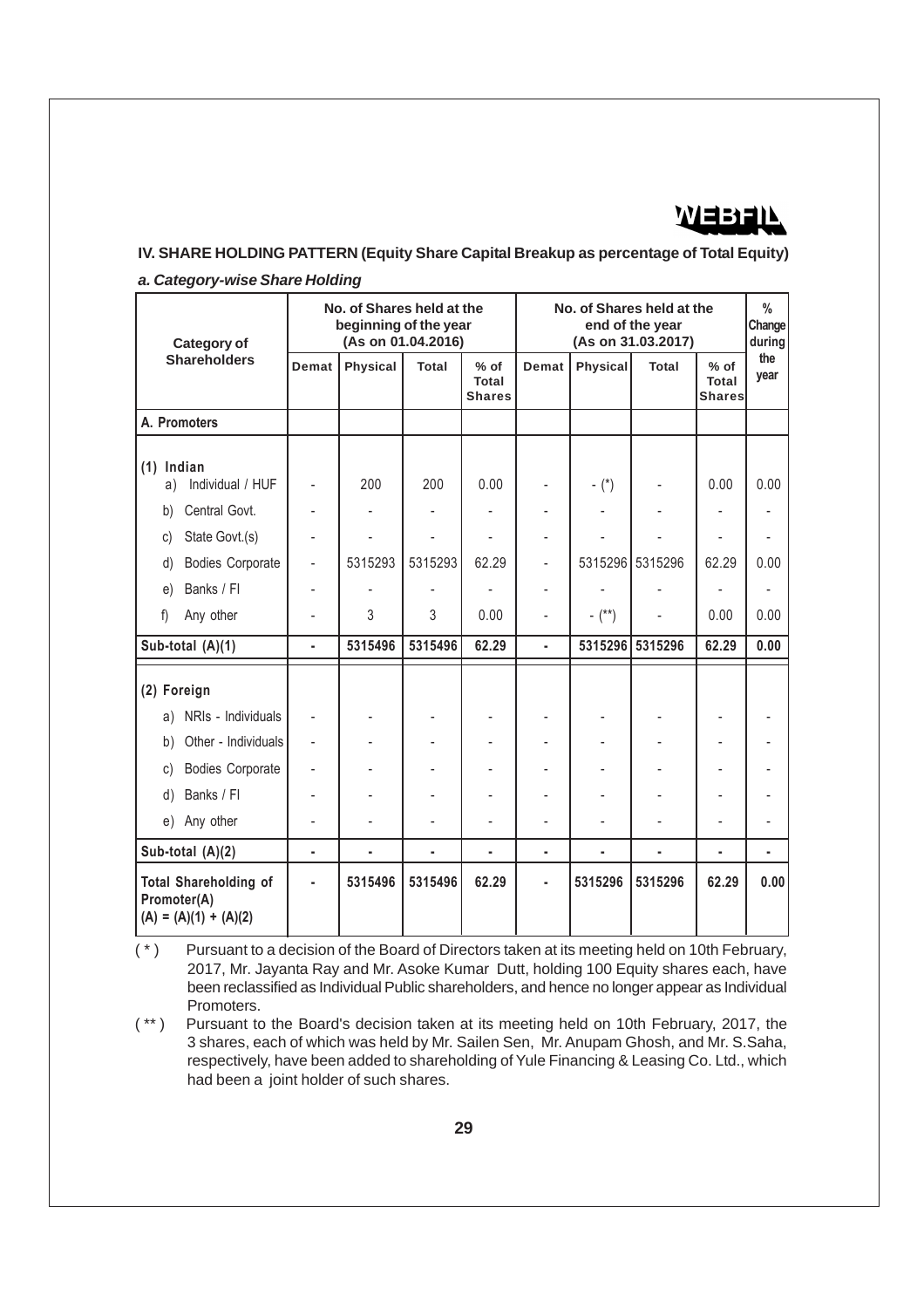| <b>Category of</b>                      | No. of Shares held at the<br>beginning of the year<br>(As on 01.04.2016) |                 |              |                                  | No. of Shares held at the<br>end of the year<br>(As on 31.03.2017) |                 |         |                                  | $\frac{0}{0}$<br>Change<br>during |
|-----------------------------------------|--------------------------------------------------------------------------|-----------------|--------------|----------------------------------|--------------------------------------------------------------------|-----------------|---------|----------------------------------|-----------------------------------|
| <b>Shareholders</b>                     | <b>Demat</b>                                                             | <b>Physical</b> | <b>Total</b> | $%$ of<br>Total<br><b>Shares</b> | Demat                                                              | <b>Physical</b> | Total   | $%$ of<br>Total<br><b>Shares</b> | the<br>year                       |
| <b>B. Public Shareholding</b>           |                                                                          |                 |              |                                  |                                                                    |                 |         |                                  |                                   |
| (1) Institutions                        |                                                                          |                 |              |                                  |                                                                    |                 |         |                                  |                                   |
| a) Mutual Funds                         |                                                                          |                 |              |                                  |                                                                    |                 |         |                                  |                                   |
| b) Banks /FI                            |                                                                          | 898420          | 898420       | 10.53                            |                                                                    | 898420          | 898420  | 10.53                            | 0.00                              |
| Central Govt.<br>C)                     |                                                                          |                 |              |                                  |                                                                    |                 |         |                                  |                                   |
| d) State Govt.(s)                       |                                                                          |                 |              |                                  |                                                                    |                 |         |                                  |                                   |
| e) Venture Capital Funds                | L,                                                                       |                 |              |                                  |                                                                    |                 |         |                                  |                                   |
| Insurance Companies<br>f)<br>g) Flls    | L,                                                                       |                 |              |                                  |                                                                    |                 |         |                                  |                                   |
| h) Foreign Venture                      |                                                                          |                 |              |                                  |                                                                    |                 |         |                                  |                                   |
| Capital Funds                           |                                                                          |                 |              |                                  |                                                                    |                 |         |                                  |                                   |
| i) Others (specify)                     | $\frac{1}{2}$                                                            |                 |              |                                  |                                                                    |                 |         |                                  |                                   |
| Sub-total (B)(1)                        | ä,                                                                       | 898420          | 898420       | 10.53                            | ä,                                                                 | 898420          | 898420  | 10.53                            | 0.00                              |
|                                         |                                                                          |                 |              |                                  |                                                                    |                 |         |                                  |                                   |
| (2) Non Institutions<br>a) Bodies Corp. |                                                                          |                 |              |                                  |                                                                    |                 |         |                                  |                                   |
| i) Indian                               |                                                                          | 2298980         | 2298980      | 26.95                            |                                                                    | 2298980         | 2298980 | 26.95                            | 0.00                              |
| ii)Overseas                             |                                                                          |                 |              |                                  |                                                                    |                 |         |                                  |                                   |
| b) Individuals                          |                                                                          |                 |              |                                  |                                                                    |                 |         |                                  |                                   |
| i) Individual shareholders              |                                                                          |                 |              |                                  |                                                                    |                 |         |                                  |                                   |
| holding nominal share                   |                                                                          |                 |              |                                  |                                                                    |                 |         |                                  |                                   |
| capital upto Rs.1 lakh                  | $\overline{\phantom{a}}$                                                 | 19604           | 19604        | 0.23                             |                                                                    | 19804           | 19804   | 0.23                             | 0.00                              |
| ii) Individual shareholders             |                                                                          |                 |              |                                  |                                                                    | $(***)$         |         |                                  |                                   |
| holding nominal share                   |                                                                          |                 |              |                                  |                                                                    |                 |         |                                  |                                   |
| capital in excess of                    |                                                                          |                 |              |                                  |                                                                    |                 |         |                                  |                                   |
| Rs.1 lakh                               |                                                                          |                 |              |                                  |                                                                    |                 |         |                                  |                                   |
| c) Others (Specify)                     | L,                                                                       |                 |              |                                  |                                                                    |                 |         |                                  |                                   |
| Sub-total (B)(2)                        | l,                                                                       | 2318584         | 2318584      | 27.18                            | ۰                                                                  | 2318784         | 2318784 | 27.18                            | 0.00                              |
| <b>Total Public Shareholding (B)</b>    | ä,                                                                       | 3217004         | 3217004      | 37.71                            | $\blacksquare$                                                     | 3217204         | 3217204 | 37.71                            | 0.00                              |
| $(B) = (B)(1) + (B)(2)$                 |                                                                          |                 |              |                                  |                                                                    |                 |         |                                  |                                   |
|                                         |                                                                          |                 |              |                                  |                                                                    |                 |         |                                  |                                   |
| C. Shares held by                       |                                                                          |                 |              |                                  |                                                                    |                 |         |                                  |                                   |
| <b>Custodian for</b>                    |                                                                          |                 |              |                                  |                                                                    |                 |         |                                  |                                   |
| <b>GDRs&amp; ADRs</b>                   |                                                                          |                 |              |                                  |                                                                    |                 |         |                                  |                                   |
| Grand Total (A+B+C)                     | ä,                                                                       | 8532500         | 8532500      | 100.00                           | i,                                                                 | 8532500         | 8532500 | 100.00                           | 0.00                              |

( \*\*\* ) Subsequent to reclassification of Mr. Jayanta Ray and Mr. Asoke Kumar Dutt (each of whom holds 100 Equity shares) as Individual shareholders under the 'Public' category, the total number of shares appearing under the category 'Individual shareholders holding nominal share capital upto  $\bar{\xi}$  1 lakh' has increased from 19604 as at 31.03.2016, to 19804 as at 31.03.2017, following the Board of Directors' decision in this regard taken at its meeting held on 10th February, 2017.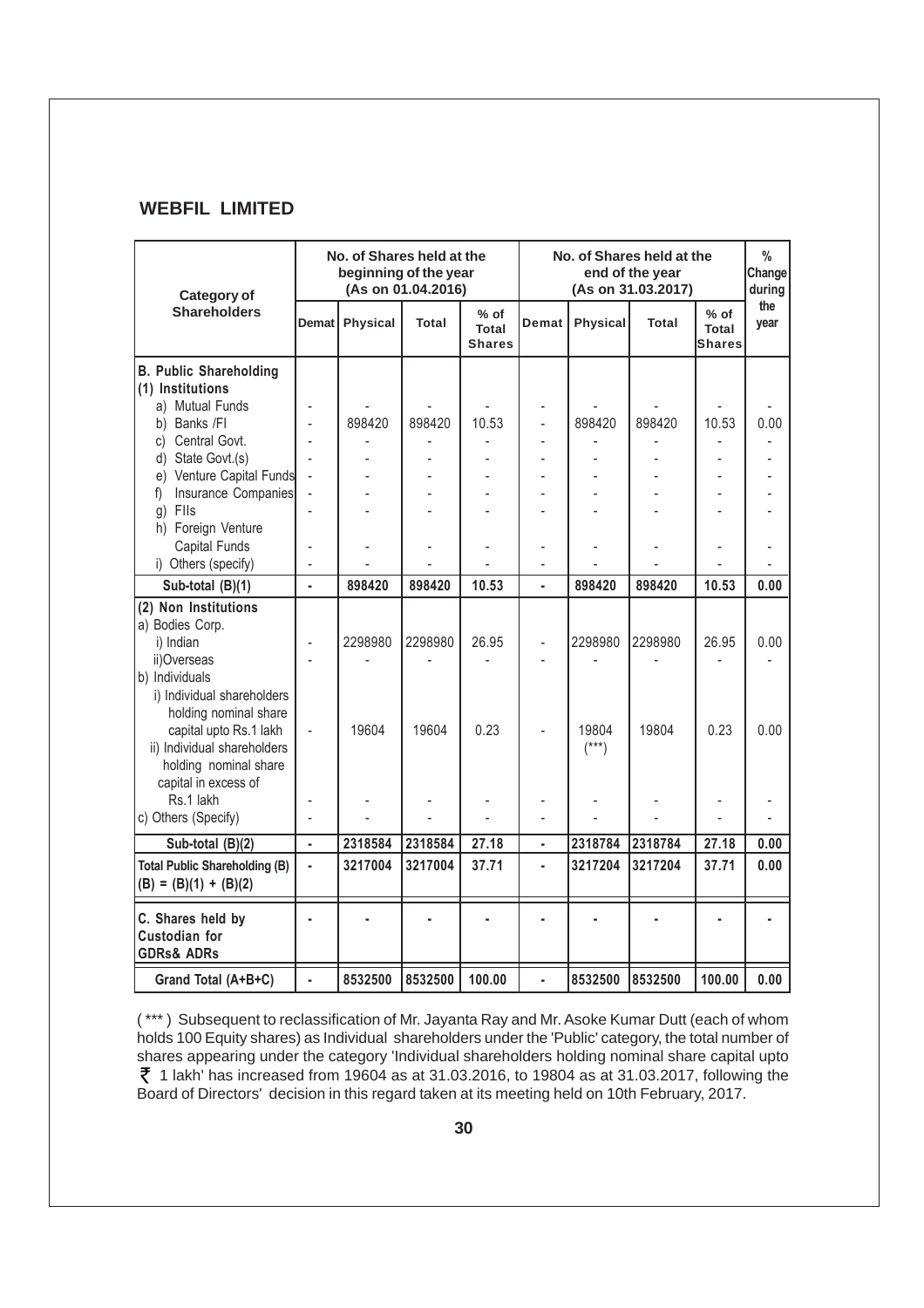

# **b. Shareholding of Promoter(s)**

| <b>SI</b><br>INo. | <b>Shareholder's Name</b>               |                  | Shareholding at the<br>beginning of the year<br>(As on 01.04.2016) |                                                                          |                  | Shareholding at the<br>end of the year<br>(As on 31.03.2017) |                                                                          |                               |
|-------------------|-----------------------------------------|------------------|--------------------------------------------------------------------|--------------------------------------------------------------------------|------------------|--------------------------------------------------------------|--------------------------------------------------------------------------|-------------------------------|
|                   |                                         | No. of<br>shares | % of total<br>Shares of<br>the<br>company                          | $%$ of<br><b>Shares</b><br>Pledged/<br>encumbe<br>red to total<br>shares | No. of<br>shares | % of total<br>Shares of<br>the<br>company                    | $%$ of<br><b>Shares</b><br>Pledged/<br>encumbe<br>red to total<br>shares | holding<br>during<br>the year |
|                   | Individual                              |                  |                                                                    |                                                                          |                  |                                                              |                                                                          |                               |
| 1                 | Jayanta Ray                             | 100              | 0.00                                                               |                                                                          |                  | 0.00                                                         |                                                                          | 0.00                          |
| $\overline{2}$    | Asoke Kumar Dutt                        | 100              | 0.00                                                               |                                                                          |                  | 0.00                                                         |                                                                          | 0.00                          |
|                   | <b>Bodies Corporate</b>                 |                  |                                                                    |                                                                          |                  |                                                              |                                                                          |                               |
| 3                 | Andrew Yule & Co. Ltd.                  | 145000           | 1.70                                                               |                                                                          | 145000           | 1.70                                                         |                                                                          | 0.00                          |
| 4                 | The Bengal Coal Co. Ltd.                | 200000           | 2.34                                                               |                                                                          | 200000           | 2.34                                                         |                                                                          | 0.00                          |
| 5                 | The New Beerbhoom Coal Co. Ltd.         | 70000            | 0.82                                                               |                                                                          | 70000            | 0.82                                                         |                                                                          | 0.00                          |
| 6                 | Yule Financing & Leasing Co. Ltd.       | 269997           | 3.16                                                               |                                                                          | 270000           | 3.16                                                         |                                                                          | 0.00                          |
| $\overline{7}$    | Tide Water Oil Co. (I) Ltd.             | 410000           | 4.81                                                               |                                                                          | 410000           | 4.81                                                         |                                                                          | 0.00                          |
| 8                 | W. B. Industrial Development Corp. Ltd. | 4220296          | 49.46                                                              |                                                                          | 4220296          | 49.46                                                        |                                                                          | 0.00                          |
|                   | <b>Nominee Holding</b>                  |                  |                                                                    |                                                                          |                  |                                                              |                                                                          |                               |
| 9                 | Sailen Sen                              |                  | 0.00                                                               |                                                                          |                  | 0.00                                                         |                                                                          | 0.00                          |
| 10                | Anupam Ghosh                            |                  | 0.00                                                               |                                                                          |                  | 0.00                                                         |                                                                          | 0.00                          |
| 11                | S. Saha                                 |                  | 0.00                                                               |                                                                          |                  | 0.00                                                         |                                                                          | 0.00                          |
|                   | <b>TOTAL</b>                            | 5315496          | 62.29                                                              | ٠                                                                        | 5315296          | 62.29                                                        |                                                                          | 0.00                          |

# **c. Change in Promoter's Shareholding (Please Specify, if there is no change)**

| SI.<br>No.l | Shareholder's<br><b>Name</b>           | No. of<br>shares held<br>at the<br>beginning<br>of the year<br>(01.04.2016) | % of total<br>shares<br>of the<br>Company | <b>Date</b> | Increase/<br>Decrease<br>in<br>Shareh-<br>olding | Reason                                                                                                                     | Cumul-<br>ative<br><b>Shares</b><br>during<br>the year | % of total<br>shares of<br>the<br>Company<br>during the<br>year |
|-------------|----------------------------------------|-----------------------------------------------------------------------------|-------------------------------------------|-------------|--------------------------------------------------|----------------------------------------------------------------------------------------------------------------------------|--------------------------------------------------------|-----------------------------------------------------------------|
|             | Jayanta Ray                            | 100                                                                         | 0.00                                      |             |                                                  |                                                                                                                            | 100                                                    | 0.00                                                            |
|             |                                        |                                                                             |                                           | 10.02.2017  | 100<br>(Decrease)                                | <b>Reclassified</b><br>as Individual<br>shareholder<br>under<br>'Public'<br>category<br>pursuant to<br>Board's<br>decision | $\bf{0}$                                               | 0.00                                                            |
|             | At the end of the year<br>(31.03.2017) |                                                                             |                                           |             |                                                  |                                                                                                                            | $\bf{0}$                                               | 0.00                                                            |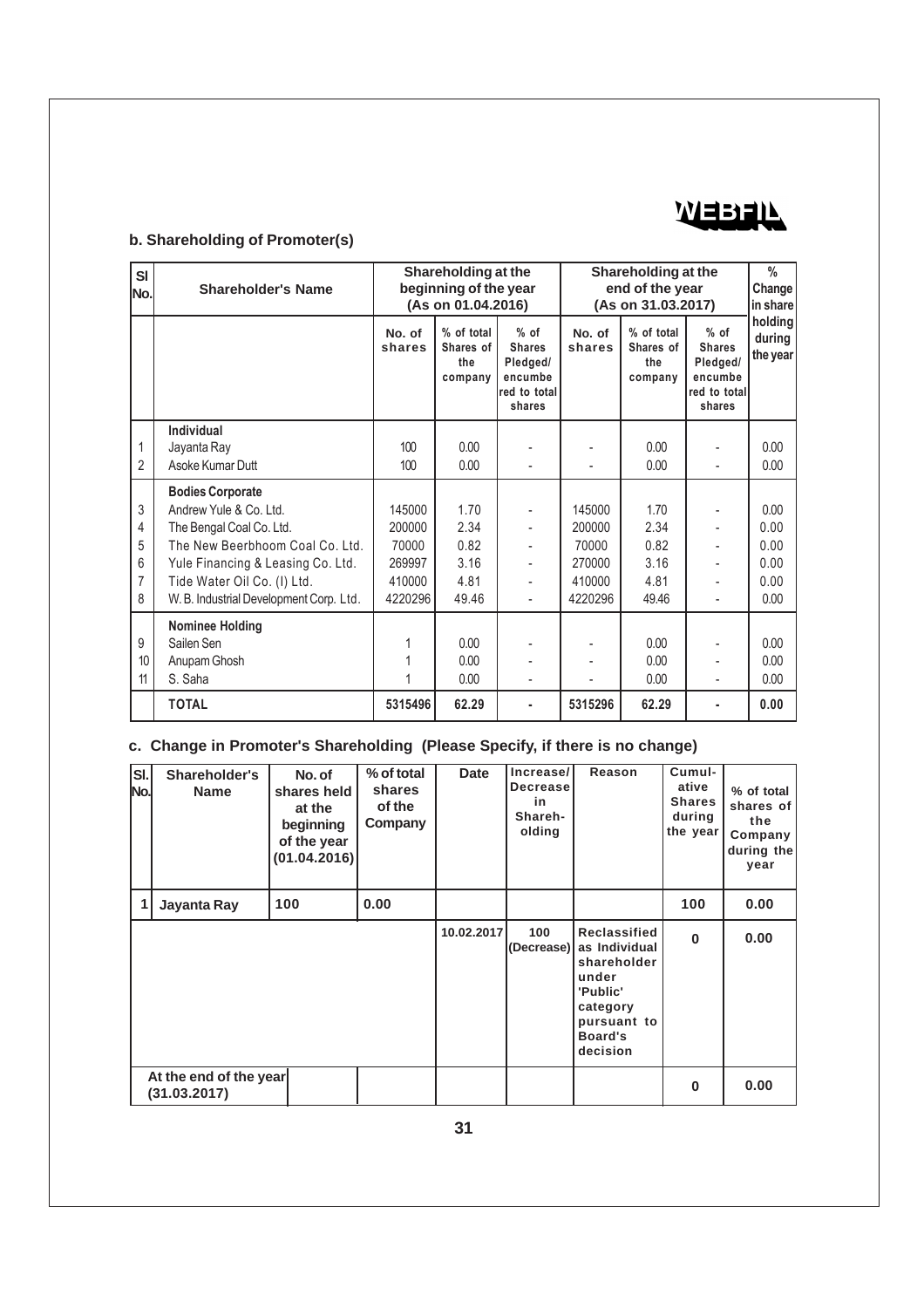| SI.<br>No.              | Shareholder's<br><b>Name</b>                          | No. of<br>shares held<br>at the<br>beginning<br>of the year<br>(01.04.2016) | % of total<br>shares<br>of the<br>Company | Date       | Increase/<br>Decrease<br>in<br>Shareh-<br>olding | Reason                                                                                                                                                                                                                                                                                   | $\overline{\mathrm{Cumul}}$<br>ative<br><b>Shares</b><br>during<br>the<br>year | % of total<br>shares of<br>the<br>Company<br>during the<br>year |
|-------------------------|-------------------------------------------------------|-----------------------------------------------------------------------------|-------------------------------------------|------------|--------------------------------------------------|------------------------------------------------------------------------------------------------------------------------------------------------------------------------------------------------------------------------------------------------------------------------------------------|--------------------------------------------------------------------------------|-----------------------------------------------------------------|
| $\overline{\mathbf{2}}$ | Asoke Kumar Dutt 100                                  |                                                                             | 0.00                                      |            |                                                  |                                                                                                                                                                                                                                                                                          | 100                                                                            | 0.00                                                            |
|                         |                                                       |                                                                             |                                           | 10.02.2017 | 100<br><b>Decrease)</b>                          | <b>Reclassified</b><br>as Individual<br>shareholder<br>under 'Public'<br>category<br>pursuant to<br><b>Board's</b><br>decision                                                                                                                                                           | $\bf{0}$                                                                       | 0.00                                                            |
|                         | At the end of the year<br>(31.03.2017)                |                                                                             |                                           |            |                                                  |                                                                                                                                                                                                                                                                                          | 0                                                                              | 0.00                                                            |
| 3.                      | Andrew Yule & Co Ltd.                                 | 145000                                                                      | 1.70                                      |            | No change                                        |                                                                                                                                                                                                                                                                                          | 145000                                                                         | 1.70                                                            |
| 4.                      | The Bengal Coal<br>Co. Ltd.                           | 200000                                                                      | 2.34                                      |            | No change                                        |                                                                                                                                                                                                                                                                                          | 200000                                                                         | 2.34                                                            |
| 5.                      | The New Berbhoom<br>Coal Co. Ltd.                     | 70000                                                                       | 0.82                                      |            | No change                                        |                                                                                                                                                                                                                                                                                          | 70000                                                                          | 0.82                                                            |
| 6.                      | <b>Yule Financing</b><br>& Leasing Co. Ltd.<br>(YFCL) | 269997                                                                      | 3.16                                      |            |                                                  |                                                                                                                                                                                                                                                                                          | 269997                                                                         | 3.16                                                            |
|                         |                                                       |                                                                             |                                           | 10.02.2017 | 3<br>(Increase)                                  | Inclusion of 3<br>each<br>shares,<br>held by Mr. Sailen<br>Sen, Mr. Anupam<br>Ghosh and Mr. S.<br>S a h a<br>repectively, in<br>shareholding of<br>YFCL, the joint<br>holder of such<br>shares<br>with<br>each of the<br>aforesaid<br>individuals,<br>pursuant<br>to<br>Board's decision | 270000                                                                         | 3.16                                                            |

**32**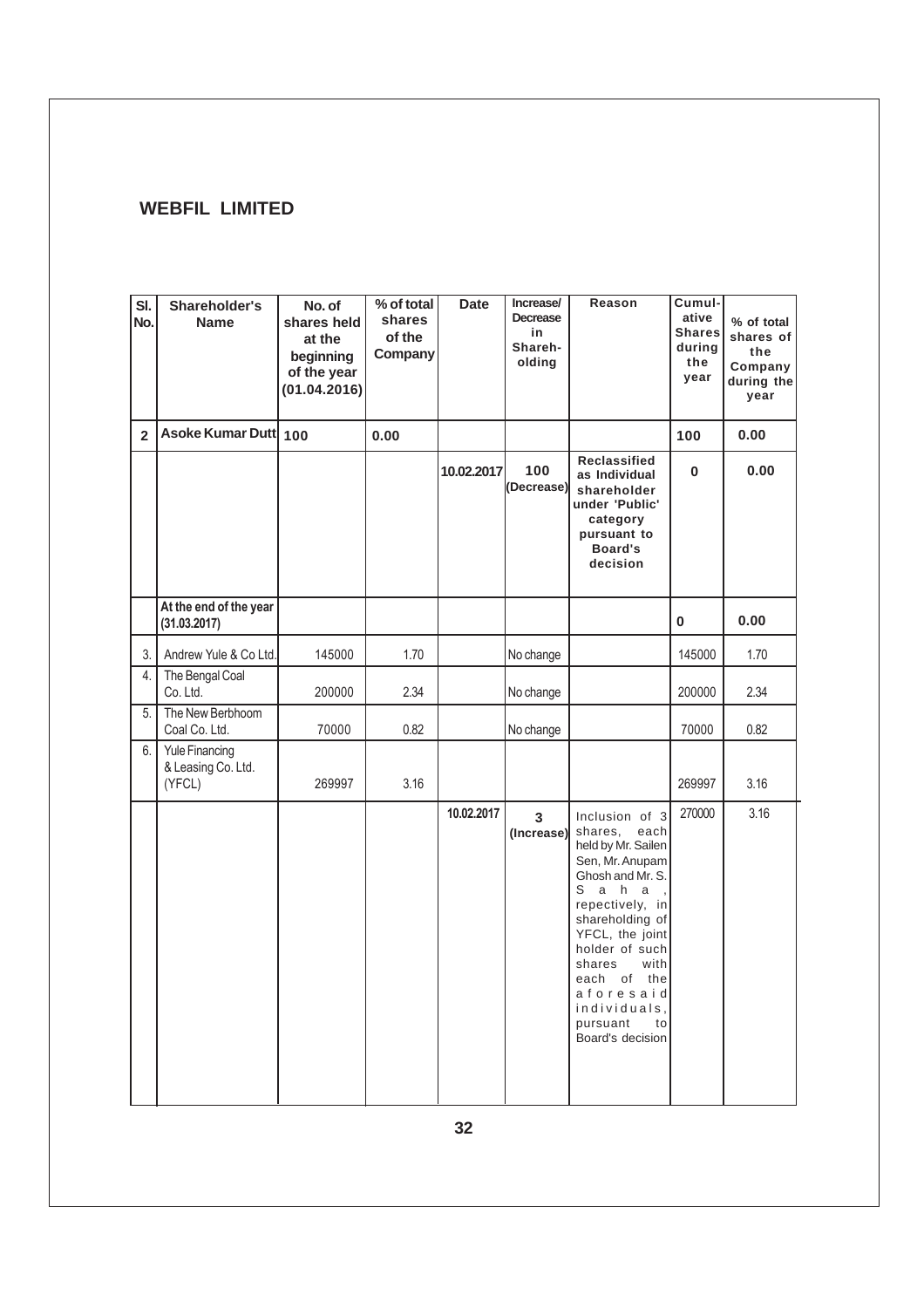

| SI.<br>No. | Shareholder's<br><b>Name</b>                                 | No. of<br>shares held<br>at the<br>beginning<br>of the year<br>(01.04.2016) | % of total<br>shares<br>of the<br>Company | <b>Date</b> | Increase/<br>Decrease<br>in<br>Shareh-<br>olding | Reason                                         | Cumul-<br>ative<br><b>Shares</b><br>during<br>the<br>year | % of total<br>shares of<br>the<br>Company<br>during the<br>year |
|------------|--------------------------------------------------------------|-----------------------------------------------------------------------------|-------------------------------------------|-------------|--------------------------------------------------|------------------------------------------------|-----------------------------------------------------------|-----------------------------------------------------------------|
|            | At the end of the year<br>(31.03.2017)                       |                                                                             |                                           |             |                                                  |                                                | 270000                                                    | 3.16                                                            |
| 7.         | Tide Water Oil<br>Co. (I) Ltd.                               | 410000                                                                      | 4.81                                      |             | No change                                        |                                                | 410000                                                    | 4.81                                                            |
| 8.         | West Bengal<br>Industrial<br>Development<br>Corporation Ltd. | 4220296                                                                     | 49.46                                     |             | No change                                        |                                                | 4220296                                                   | 49.46                                                           |
| 9.         | Sailen Sen                                                   | 1                                                                           | 0.00                                      |             |                                                  |                                                | 1                                                         | 0.00                                                            |
|            |                                                              |                                                                             |                                           | 10.02.2017  | $\mathbf{1}$<br>(Decrease)                       | Same as reason<br>cited at SI.No.6             | 0                                                         | 0.00                                                            |
|            | At the end of the year<br>(31.03.2017)                       |                                                                             |                                           |             |                                                  |                                                | $\Omega$                                                  | 0.00                                                            |
|            | 10. Anupam Ghosh                                             | 1                                                                           | 0.00                                      |             |                                                  |                                                | 1                                                         | 0.00                                                            |
|            |                                                              |                                                                             |                                           | 10.02.2017  | $\mathbf{1}$<br>(Decrease)                       | Same as reason<br>cited at SI.No.6             | $\Omega$                                                  | 0.00                                                            |
|            | At the end of the year<br>(31.03.2017)                       |                                                                             |                                           |             |                                                  |                                                | $\pmb{0}$                                                 | 0.00                                                            |
|            | 11. S. Saha                                                  | 1                                                                           | 0.00                                      |             |                                                  |                                                | 1                                                         | 0.00                                                            |
|            |                                                              |                                                                             |                                           | 10.02.2017  | $\mathbf{1}$<br>(Decrease)                       | Same as reason<br>reason cited<br>at SI. No. 6 | 0                                                         | 0.00                                                            |
|            | At the end of the<br>year<br>(31.03.2017)                    |                                                                             |                                           |             |                                                  |                                                | $\mathbf{0}$                                              | 0.00                                                            |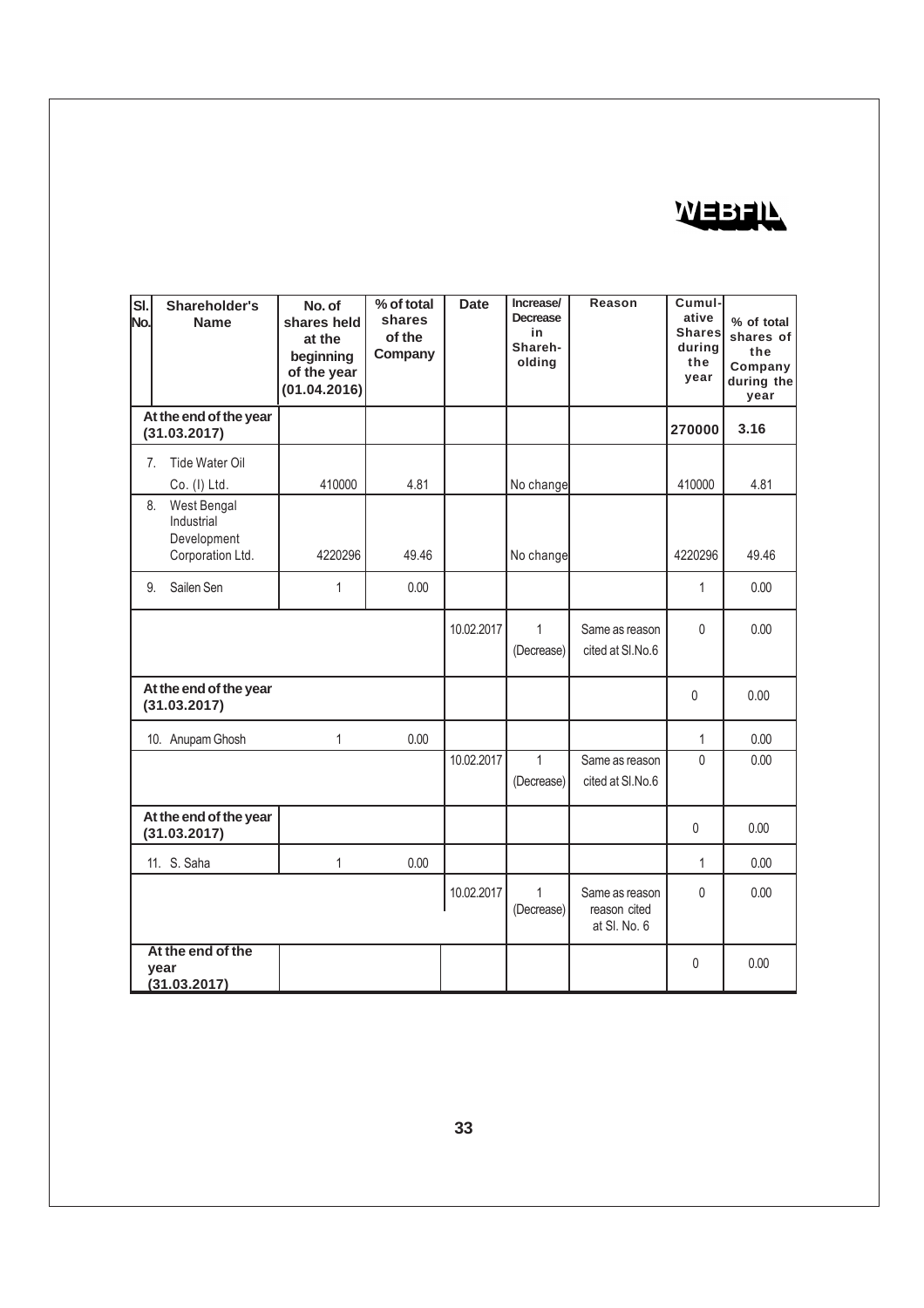#### **d. Shareholding Pattern of top ten Shareholders: (Other than Directors, Promoters and Holders of GDRs and ADRs):**

| SI.<br>lNo.    | <b>Shareholder's Name</b>               |                  | Shareholding at the<br>beginning of the year<br>(As on 01.04.2016) |                           | Shareholding at the<br>end of the year<br>(As on 31.03.2017) |  |
|----------------|-----------------------------------------|------------------|--------------------------------------------------------------------|---------------------------|--------------------------------------------------------------|--|
|                |                                         | No. of<br>shares | % of total<br>shares of<br>the company                             | No. of<br><b>Shares</b>   | % of total<br>shares of the<br>company                       |  |
| $\mathbf{1}$   | India Power Corporation Ltd.            |                  |                                                                    |                           |                                                              |  |
|                | a) At the beginning of the year         | 2003800          | 23.48                                                              |                           |                                                              |  |
|                | b) Changes during the year              |                  |                                                                    | No Change During the Year |                                                              |  |
|                | c) At the end of the year               |                  |                                                                    | 2003800                   | 23.48                                                        |  |
| $\overline{2}$ | 3A Capital Services Ltd.                |                  |                                                                    |                           |                                                              |  |
|                | a) At the beginning of the year         | 603340           | 7.07                                                               |                           |                                                              |  |
|                | b) Changes during the year              |                  |                                                                    | No Change During the Year |                                                              |  |
|                | c) At the end of the year               |                  |                                                                    | 603340                    | 7.07                                                         |  |
| 3              | Industrial Finance Corporation of India |                  |                                                                    |                           |                                                              |  |
|                | a) At the beginning of the year         | 295080           | 3.46                                                               |                           |                                                              |  |
|                | b) Changes during the year              |                  |                                                                    | No Change During the Year |                                                              |  |
|                | c) At the end of the year               |                  |                                                                    | 295080                    | 3.46                                                         |  |
| 4              | Amrex Marketing Pvt. Ltd.               |                  |                                                                    |                           |                                                              |  |
|                | a) At the beginning of the year         | 295080           | 3.46                                                               |                           |                                                              |  |
|                | b) Changes during the year              |                  |                                                                    | No Change During the Year |                                                              |  |
|                | At the end of the year<br>C)            |                  |                                                                    | 295080                    | 3.46                                                         |  |
| 5              | Ankit Mahendra Shah                     |                  |                                                                    |                           |                                                              |  |
|                | a) At the beginning of the year         | 1000             | 0.01                                                               |                           |                                                              |  |
|                | b) Changes during the year              |                  |                                                                    | No Change During the Year |                                                              |  |
|                | At the end of the year<br>C)            |                  |                                                                    | 1000                      | 0.01                                                         |  |
| 6              | Rupa Raju Doshi                         |                  |                                                                    |                           |                                                              |  |
|                | a) At the beginning of the year         | 800              | 0.01                                                               |                           |                                                              |  |
|                | Changes during the year<br>b)           |                  |                                                                    | No Change During the Year |                                                              |  |
|                | At the end of the year<br>C)            |                  |                                                                    | 800                       | 0.01                                                         |  |
| $\overline{7}$ | Thankam Warrier                         |                  |                                                                    |                           |                                                              |  |
|                | a) At the beginning of the year         | 500              | 0.01                                                               |                           |                                                              |  |
|                | Changes during the year<br>b)           |                  |                                                                    | No Change During the Year |                                                              |  |
|                | c) At the end of the year               |                  |                                                                    | 500                       | 0.01                                                         |  |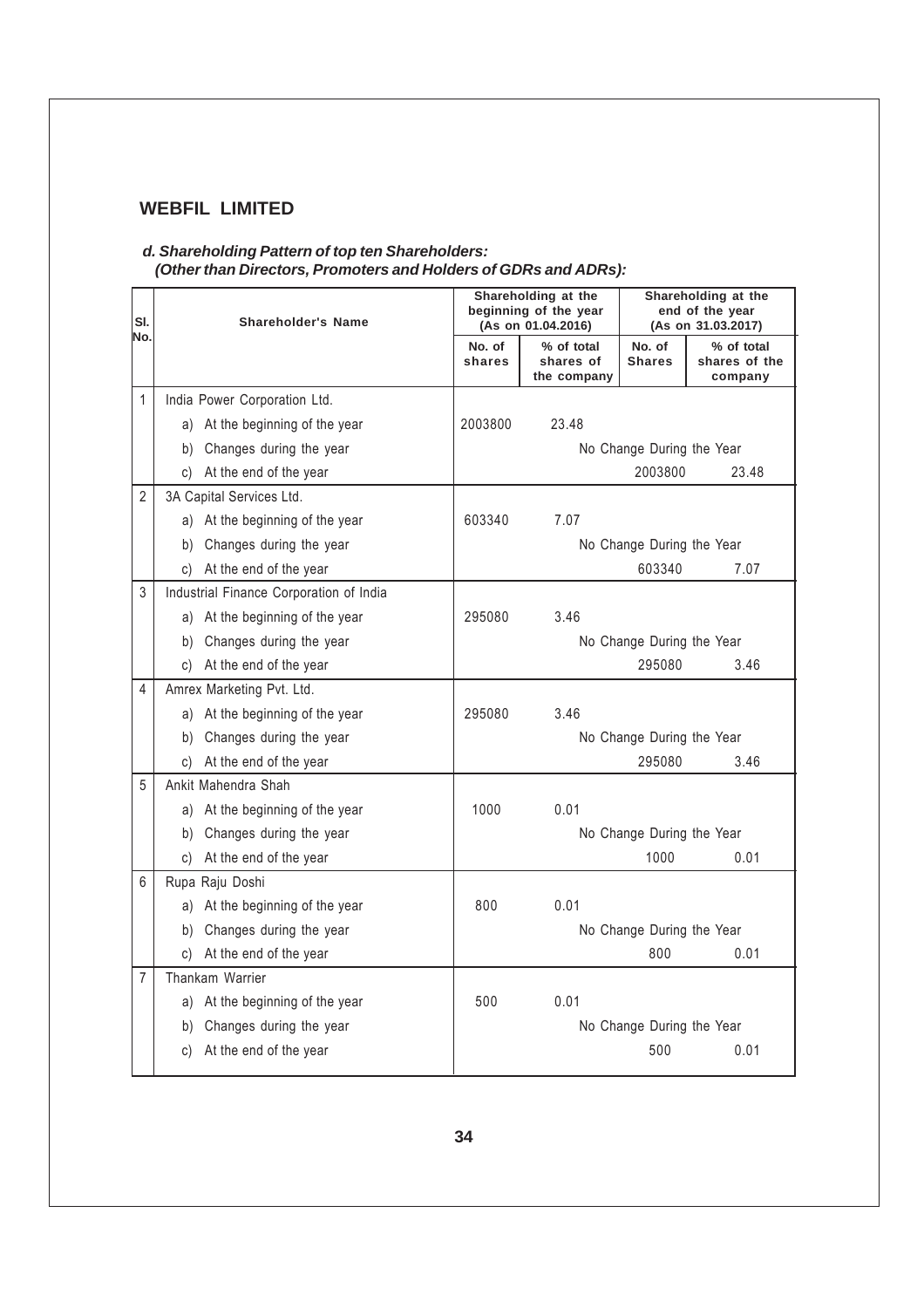

| SI.<br>lNo. |                                   |                  | Shareholding at the<br>beginning of the year<br>(As on 01.04.2016) | Shareholding at the<br>end of the year<br>(As on 31.03.2017) |                                        |
|-------------|-----------------------------------|------------------|--------------------------------------------------------------------|--------------------------------------------------------------|----------------------------------------|
|             | Shareholder's Name                | No. of<br>shares | % of total<br>shares of<br>the company                             | No. of<br><b>Shares</b>                                      | % of total<br>shares of the<br>company |
| 8           | Poothirukovil Balakrishna Warrier |                  |                                                                    |                                                              |                                        |
|             | a) At the beginning of the year   | 500              | 0.01                                                               |                                                              |                                        |
|             | Changes during the year<br>b)     |                  |                                                                    | No Change During the Year                                    |                                        |
|             | c) At the end of the year         |                  |                                                                    | 500                                                          | 0.01                                   |
| 9           | Jogamaya Ghosh                    |                  |                                                                    |                                                              |                                        |
|             | a) At the beginning of the year   | 500              | 0.01                                                               |                                                              |                                        |
|             | Changes during the year<br>b)     |                  |                                                                    | No Change During the Year                                    |                                        |
|             | c) At the end of the year         |                  |                                                                    | 500                                                          | 0.01                                   |
| 10          | Kala H Hingu                      |                  |                                                                    |                                                              |                                        |
|             | a) At the beginning of the year   | 500              | 0.01                                                               |                                                              |                                        |
|             | Changes during the year<br>b)     |                  |                                                                    | No Change During the Year                                    |                                        |
|             | At the end of the year<br>C)      |                  |                                                                    | 500                                                          | 0.01                                   |

# **e. Shareholding of Directors and Key Managerial Personnel :**

| SI.<br>lNo.    | Shareholder's Name                                                                                                           | Shareholding at the<br>beginning of the year<br>(As on 01.04.2016)<br>% of total<br>No. of<br>shares of<br>shares<br>the company |      | <b>Cumulative Shareholding</b><br>during the year<br>(01.04.2016 to 31.03.2017)<br>% of total<br>No. of<br>shares of the<br><b>Shares</b><br>company |              |
|----------------|------------------------------------------------------------------------------------------------------------------------------|----------------------------------------------------------------------------------------------------------------------------------|------|------------------------------------------------------------------------------------------------------------------------------------------------------|--------------|
|                | <b>Non-Executive Directors</b>                                                                                               |                                                                                                                                  |      |                                                                                                                                                      |              |
|                | Shri Jayanta Ray<br>At the beginning of the year<br>a)<br>b)<br>Changes during the year<br>At the end of the year<br>c)      | 100                                                                                                                              | 0.00 | 100<br>No Change During the Year<br>100                                                                                                              | 0.00<br>0.00 |
| $\overline{2}$ | Shri Sujit Chakravorti                                                                                                       |                                                                                                                                  |      |                                                                                                                                                      |              |
| 3              | Shri Asoke Kumar Dutt<br>At the beginning of the year<br>a)<br>b)<br>Changes during the year<br>At the end of the year<br>C) | 100                                                                                                                              | 0.00 | 100<br>No Change During the Year<br>100                                                                                                              | 0.00<br>0.00 |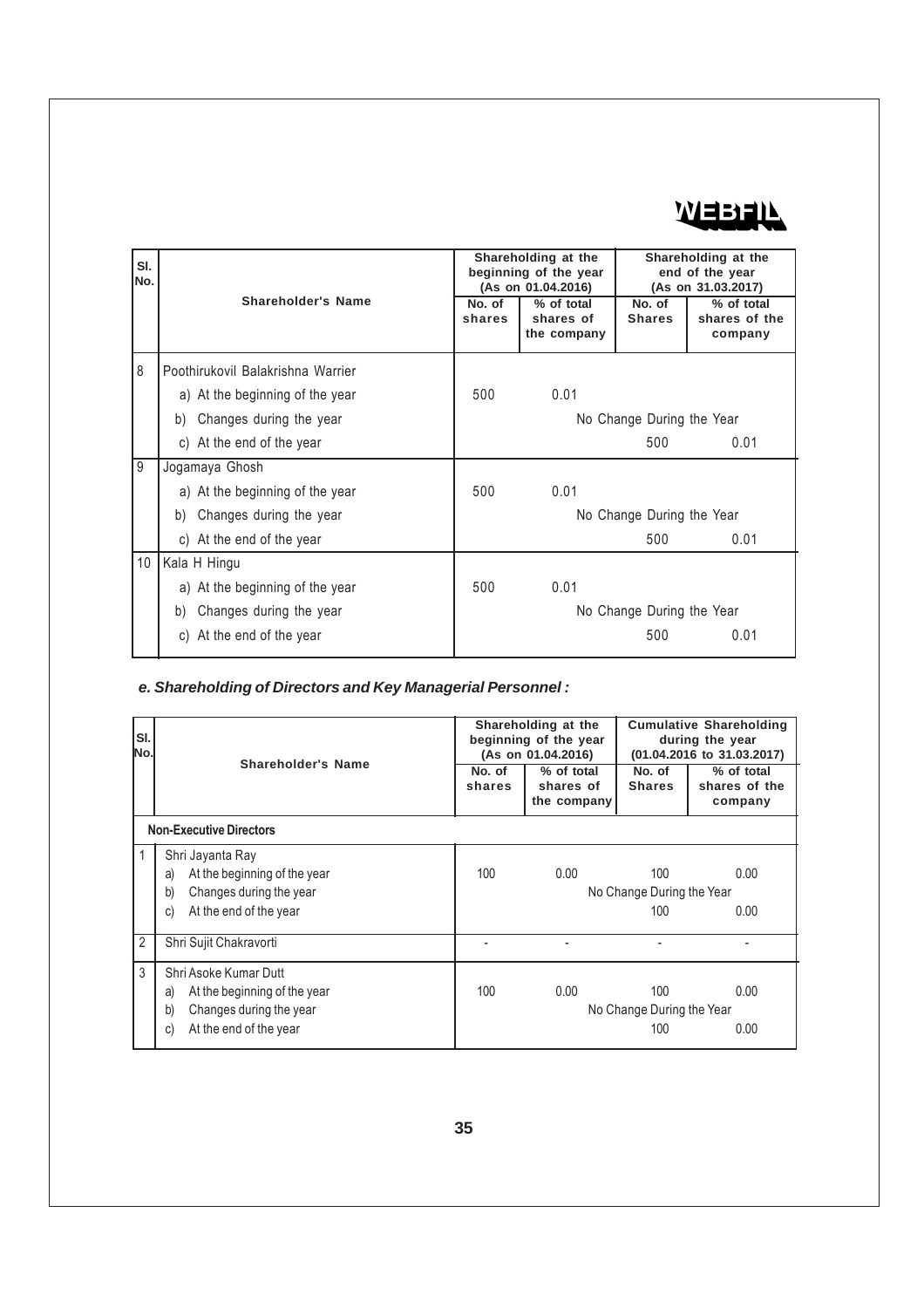| SI.<br>lNo.     | Shareholder's Name             |                  | Shareholding at the<br>beginning of the year<br>(As on 01.04.2016) | <b>Cumulative Shareholding</b><br>during the year<br>(01.04.2016 to 31.03.2017) |                                        |
|-----------------|--------------------------------|------------------|--------------------------------------------------------------------|---------------------------------------------------------------------------------|----------------------------------------|
|                 |                                | No. of<br>shares | % of total<br>shares of<br>the company                             | No. of<br><b>Shares</b>                                                         | % of total<br>shares of the<br>company |
| 4               | Shri Debasis Konar             |                  |                                                                    |                                                                                 |                                        |
| 5               | Shri Soumen Das                |                  |                                                                    |                                                                                 |                                        |
| 6               | Shri Sunil Munshi              |                  |                                                                    |                                                                                 |                                        |
| 7               | Shri Debasis Jana              |                  |                                                                    |                                                                                 |                                        |
| 8               | Shri Ashis Chakraborty         |                  |                                                                    |                                                                                 |                                        |
| 9               | Smt.Sujata Roy                 |                  |                                                                    |                                                                                 |                                        |
|                 | <b>Chief Executive Officer</b> |                  |                                                                    |                                                                                 |                                        |
| 10 <sup>1</sup> | Shri Anirban Gupta             |                  |                                                                    |                                                                                 |                                        |
|                 | <b>Chief Financial Officer</b> |                  |                                                                    |                                                                                 |                                        |
| 11              | Shri Jayanta Kumar Datta       |                  |                                                                    |                                                                                 |                                        |
|                 | <b>Company Secretary</b>       |                  |                                                                    |                                                                                 |                                        |
| 12              | Ms. Shinjinee Bhattacharyya    |                  |                                                                    |                                                                                 |                                        |

#### **V. INDEBTEDNESS**

 **Indebtedness of the Company including interest outstanding / accrued but not due for payment**

|                                                  |                                            |                           |                 | (Amount in Rs.)              |
|--------------------------------------------------|--------------------------------------------|---------------------------|-----------------|------------------------------|
|                                                  | <b>Secured Loans</b><br>excluding deposits | <b>Unsecured</b><br>Loans | <b>Deposits</b> | Total<br><b>Indebtedness</b> |
| Indebtedness at the beginning of the             |                                            |                           |                 |                              |
| financial year                                   |                                            |                           |                 |                              |
| i) Principal Amount                              | 117534919                                  | 35849600                  |                 | 153384519                    |
| ii) Interest due but not paid                    | 92789950                                   | 16289836                  |                 | 109079786                    |
| iii) Interest accrued but not due                | 599968                                     |                           |                 | 599968                       |
| Total $(i + ii + iii)$                           | 210924837                                  | 52139436                  |                 | 263064273                    |
| Change in Indebtedness during the financial year |                                            |                           |                 |                              |
| Addition                                         | 7675796                                    | 1136187                   |                 | 8811983                      |
| Reduction                                        |                                            |                           |                 |                              |
| <b>Net Change</b>                                | 7675796                                    | 1136187                   | ٠               | 8811983                      |
| Indebtedness at the end of the financial year    |                                            |                           |                 |                              |
| i) Principal Amount                              | 116733309                                  | 35849600                  |                 | 152582909                    |
| ii) Interest due but not paid                    | 101267356                                  | 17426023                  |                 | 118693379                    |
| iii) Interest accrued but not due                | 599968                                     |                           |                 | 599968                       |
| Total $(i + ii + iii)$                           | 218600633                                  | 53275623                  |                 | 271876256                    |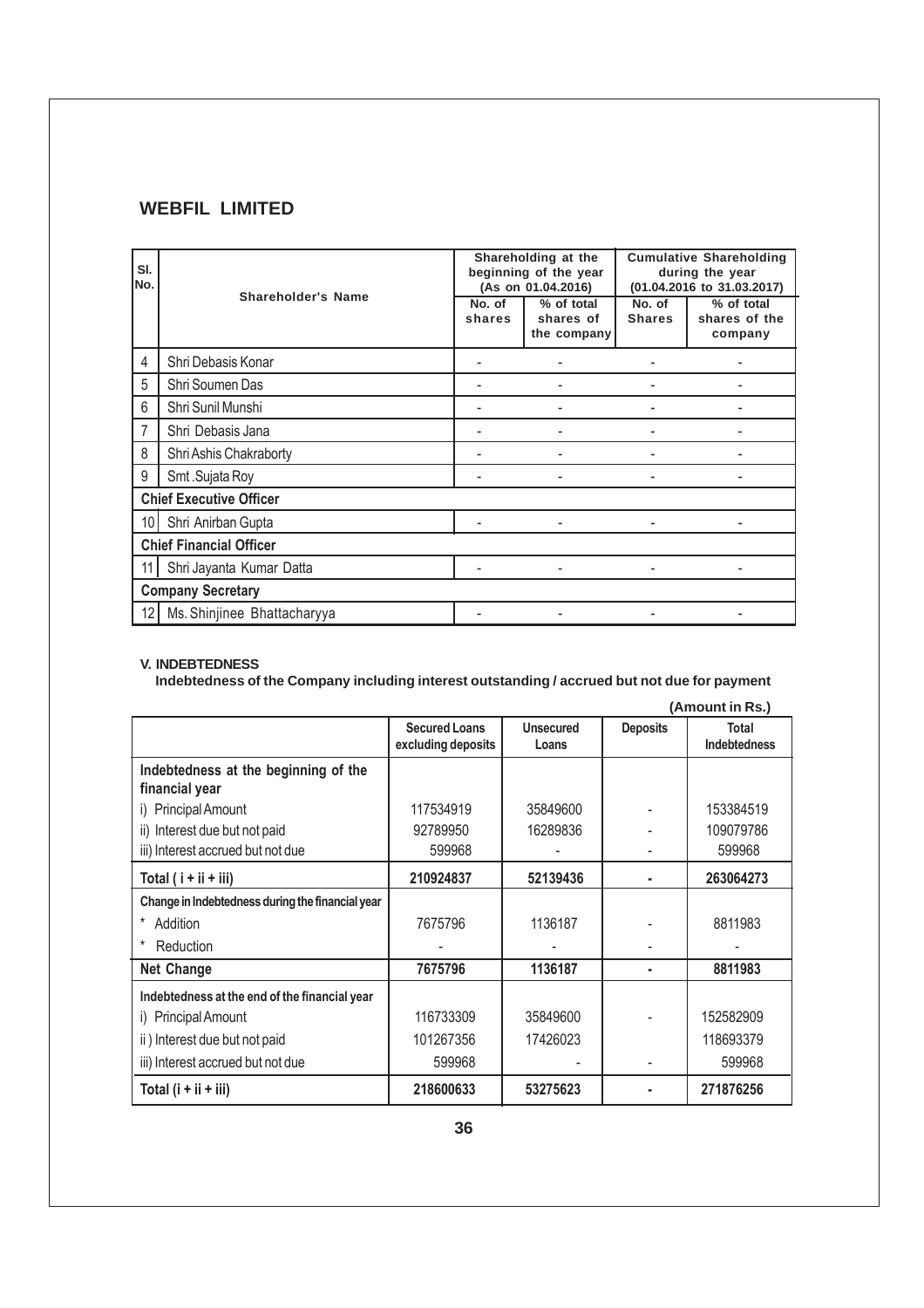

## **VI. REMUNERATION OF DIRECTORS AND KEY MANAGERIAL PERSONNEL**

**A. Remuneration to Managing Director, Whole-time Directors and/or Manager:\***

| SI.  | <b>Particulars of Remuneration</b>                                                                                                                                                    | Name of MD/WTD/Manager |  |  | <b>Total Amount</b> |
|------|---------------------------------------------------------------------------------------------------------------------------------------------------------------------------------------|------------------------|--|--|---------------------|
| INo. |                                                                                                                                                                                       |                        |  |  | (in Rs.)            |
| 1.   | <b>Gross Salary</b><br>(a) Salary as per provisions<br>contained in section 17(1)<br>of the Income-tax Act, 1961<br>(b) Value of perquisites u/s.17(2)<br>of the Income-tax Act, 1961 |                        |  |  |                     |
|      | (c) Profits in lieu of salary<br>u/s. 17(3) of the Income-tax Act, 1961                                                                                                               |                        |  |  |                     |
| 2.   | <b>Stock Option</b>                                                                                                                                                                   |                        |  |  |                     |
| 3.   | <b>Sweat Equity</b>                                                                                                                                                                   |                        |  |  |                     |
| 4.   | Commission                                                                                                                                                                            |                        |  |  |                     |
| 5.   | Others, please specify                                                                                                                                                                |                        |  |  |                     |
|      | Total (A)                                                                                                                                                                             |                        |  |  |                     |
|      | Ceiling as per the Companies Act, 2013                                                                                                                                                |                        |  |  |                     |

\* There were no Managing Director, Whole-time Directors and / or Manager in the Company during the financial year 2016 - 17.

| SI.          | <b>Particulars of Remuneration</b>                |                | <b>Name of Directors</b>                                                                                |  |         |                                    |  |                                |           | Total<br>Amount             |                    |
|--------------|---------------------------------------------------|----------------|---------------------------------------------------------------------------------------------------------|--|---------|------------------------------------|--|--------------------------------|-----------|-----------------------------|--------------------|
| No.          |                                                   |                | Suiit Chakravortil Asoke Kr. Dutt                                                                       |  |         |                                    |  | Soumen Das                     |           | Sujata Roy                  | (in Rs.)           |
| $\mathbf{1}$ | <b>Independent Directors</b>                      |                |                                                                                                         |  |         |                                    |  |                                |           |                             |                    |
| a.           | Fee for attending Board /                         |                |                                                                                                         |  |         |                                    |  |                                |           |                             |                    |
|              | Committee meetings                                |                | Rs. 26,000/-                                                                                            |  |         |                                    |  | Rs. 26,000/- Rs. 26,000/-      |           | Rs. 9,000/-                 | 87000              |
| b.           | Commission                                        |                |                                                                                                         |  |         |                                    |  |                                |           |                             |                    |
| C.           | Others, please specify                            |                |                                                                                                         |  |         |                                    |  |                                |           |                             |                    |
|              | Total (1)                                         |                | Rs. 26,000/-                                                                                            |  |         | Rs. 26,000/-                       |  | Rs. 26,000/-                   |           | Rs. 9,000/-                 | 87000              |
| SI.          | Particulars of                                    |                | <b>Name of Directors</b>                                                                                |  |         |                                    |  | <b>Total</b>                   |           |                             |                    |
| No.          | <b>Remuneration</b>                               | Jayanta<br>Ray | <b>Debasis</b><br>Konar                                                                                 |  | Sunil   | <b>Ashis</b><br>Munshi Chakraborty |  | A.N.<br>Bhattacharyya          |           | <b>Debasis</b><br>Jana      | Amount<br>(in Rs.) |
|              |                                                   |                |                                                                                                         |  |         |                                    |  | $(01.04.2016 -$<br>31.10.2016) |           | (08.11.2016-<br>31.03.2017) |                    |
| 2.           | <b>Other Non-Executive Directors</b>              |                |                                                                                                         |  |         |                                    |  |                                |           |                             |                    |
| a.           | Fee for attending Board /                         | Rs.            | Rs.                                                                                                     |  | Rs.     | Rs.                                |  | Rs.                            |           | Rs.                         |                    |
|              | Committee meetings                                | 10,500/        | $1000/-$                                                                                                |  | 17500/- | $3000/-$                           |  |                                | 12500/-   | 6000/-                      | 50500/-            |
| b.           | Commission                                        |                |                                                                                                         |  |         |                                    |  |                                |           |                             |                    |
| C.           | Others, please specify                            |                |                                                                                                         |  |         |                                    |  |                                |           |                             |                    |
|              | Total (2)                                         | 10,500/        | $1000/-$                                                                                                |  | 17500/- | $3000/-$                           |  |                                | $12500/-$ | $6000 -$                    | 50500/-            |
|              | Total (B) = $(1 + 2)$                             |                |                                                                                                         |  |         |                                    |  |                                |           |                             | 137500             |
|              | <b>Total Managerial Remuneration</b>              |                |                                                                                                         |  |         |                                    |  |                                |           |                             | 137500             |
|              | Overall Ceiling as per the<br>Companies Act, 2013 |                | The remuneration paid to the Directors is within the limits prescribed<br>under the Companies Act, 2013 |  |         |                                    |  |                                |           |                             |                    |

#### **B. Remuneration to other Directors:**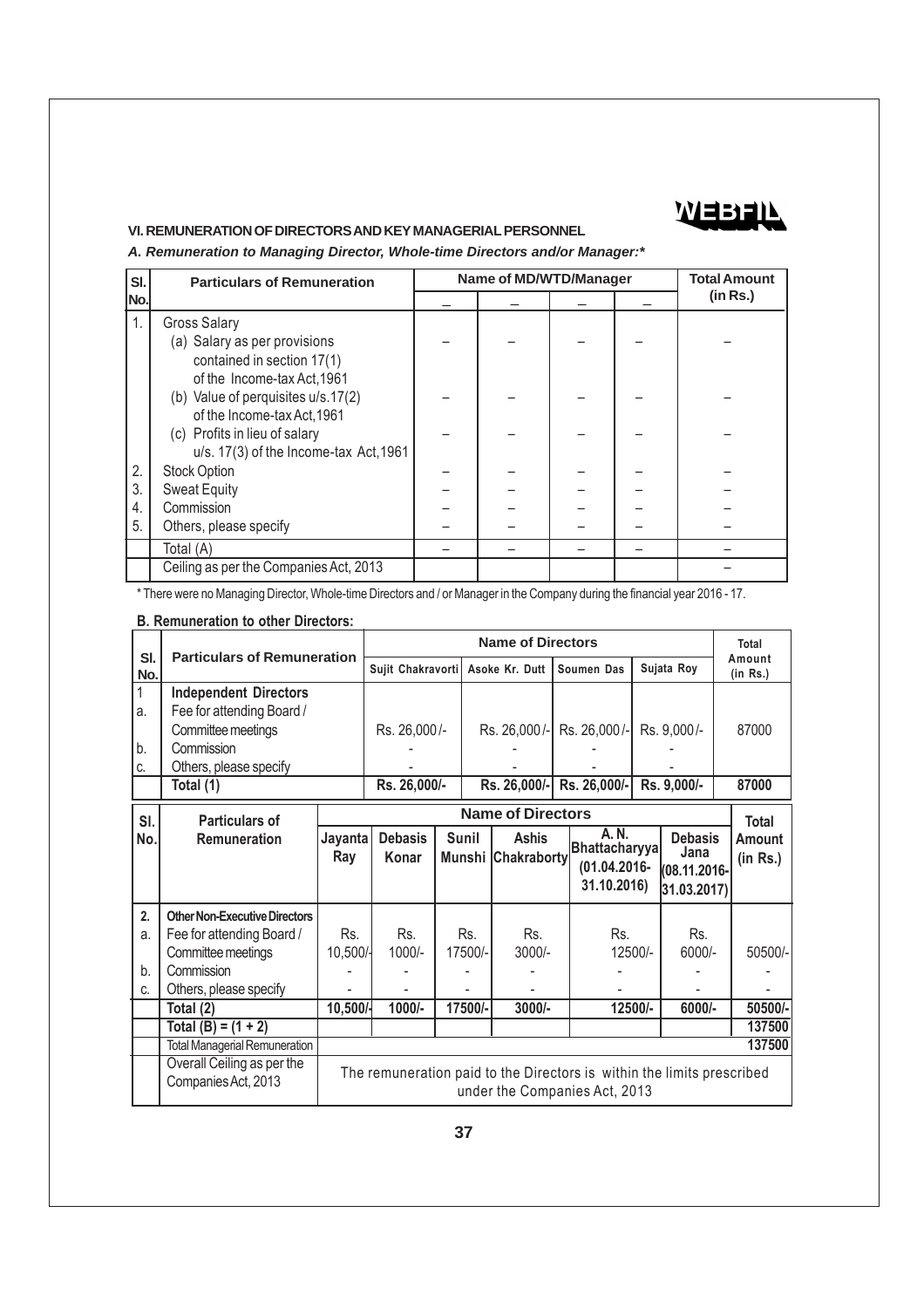## **C. Remuneration to Key Managerial Personnel other than MD/Manager/WTD:** (Rs. in lakhs)

|            |                                                                                                | <b>Key Managerial Personnel</b> |                                        |                                                   |              |  |  |  |
|------------|------------------------------------------------------------------------------------------------|---------------------------------|----------------------------------------|---------------------------------------------------|--------------|--|--|--|
| SI.<br>No. | <b>Particulars of Remuneration</b>                                                             | (CEO)<br>Anirban<br>Gupta       | (CFO)<br>Jayanta<br><b>Kumar Datta</b> | (C S)<br><b>Shinjinee</b><br><b>Bhattacharyya</b> | <b>Total</b> |  |  |  |
| 1.         | <b>Gross Salary</b>                                                                            |                                 |                                        |                                                   |              |  |  |  |
|            | Salary as per provisions contained<br>(a)<br>in section $17(1)$ of the Income-tax<br>Act, 1961 | 11.85                           | 11.16                                  | 3.65                                              | 26.66        |  |  |  |
|            | Value of perquisites u/s.17(2) of<br>(b)<br>the Income-tax Act, 1961                           | 2.37                            | 1.35                                   | 0.14                                              | 3.86         |  |  |  |
|            | Profits in lieu of salary u/s. 17(3)<br>(c)                                                    |                                 |                                        |                                                   |              |  |  |  |
|            | of the Income-tax Act, 1961                                                                    |                                 |                                        |                                                   |              |  |  |  |
| 2.         | <b>Stock Option</b>                                                                            |                                 |                                        |                                                   |              |  |  |  |
| 3.         | <b>Sweat Equity</b>                                                                            |                                 |                                        |                                                   |              |  |  |  |
| 4.         | Commission                                                                                     |                                 |                                        |                                                   |              |  |  |  |
| 5.         | Others, please specify                                                                         |                                 |                                        |                                                   |              |  |  |  |
|            | Total                                                                                          | 14.22                           | 12.51                                  | 3.79                                              | 30.52        |  |  |  |

## **VII. PENALTIES / PUNISHMENT / COMPOUNDING OF OFFENCES**

|     | <b>Type</b>                                 | Section of the<br><b>Companies</b><br>Act | <b>Brief</b><br><b>Description</b> | Details of Penalty/<br>Punishment/<br>Compounding<br>fees imposed | <b>Authority</b><br>[ RD / NCLT /<br>COURT ] | Appeal<br>made, if any<br>(give Details) |  |
|-----|---------------------------------------------|-------------------------------------------|------------------------------------|-------------------------------------------------------------------|----------------------------------------------|------------------------------------------|--|
| IA. | <b>COMPANY</b>                              |                                           |                                    |                                                                   |                                              |                                          |  |
|     | Penalty<br>Punishment<br>Compounding        | <b>NONE</b>                               |                                    |                                                                   |                                              |                                          |  |
| B.  | <b>DIRECTORS</b>                            |                                           |                                    |                                                                   |                                              |                                          |  |
|     | Penalty<br><b>Punishment</b><br>Compounding | <b>NONE</b>                               |                                    |                                                                   |                                              |                                          |  |
| c.  | OTHER OFFICERS IN DEFAULT                   |                                           |                                    |                                                                   |                                              |                                          |  |
|     | Penalty<br>Punishment<br>Compounding        | <b>NONE</b>                               |                                    |                                                                   |                                              |                                          |  |
|     |                                             |                                           |                                    |                                                                   | On behalf of the Board                       |                                          |  |

Place : Kolkata Dated : 8th August, 2017 On behalf of the Board

**JAYANTA RAY** Chairman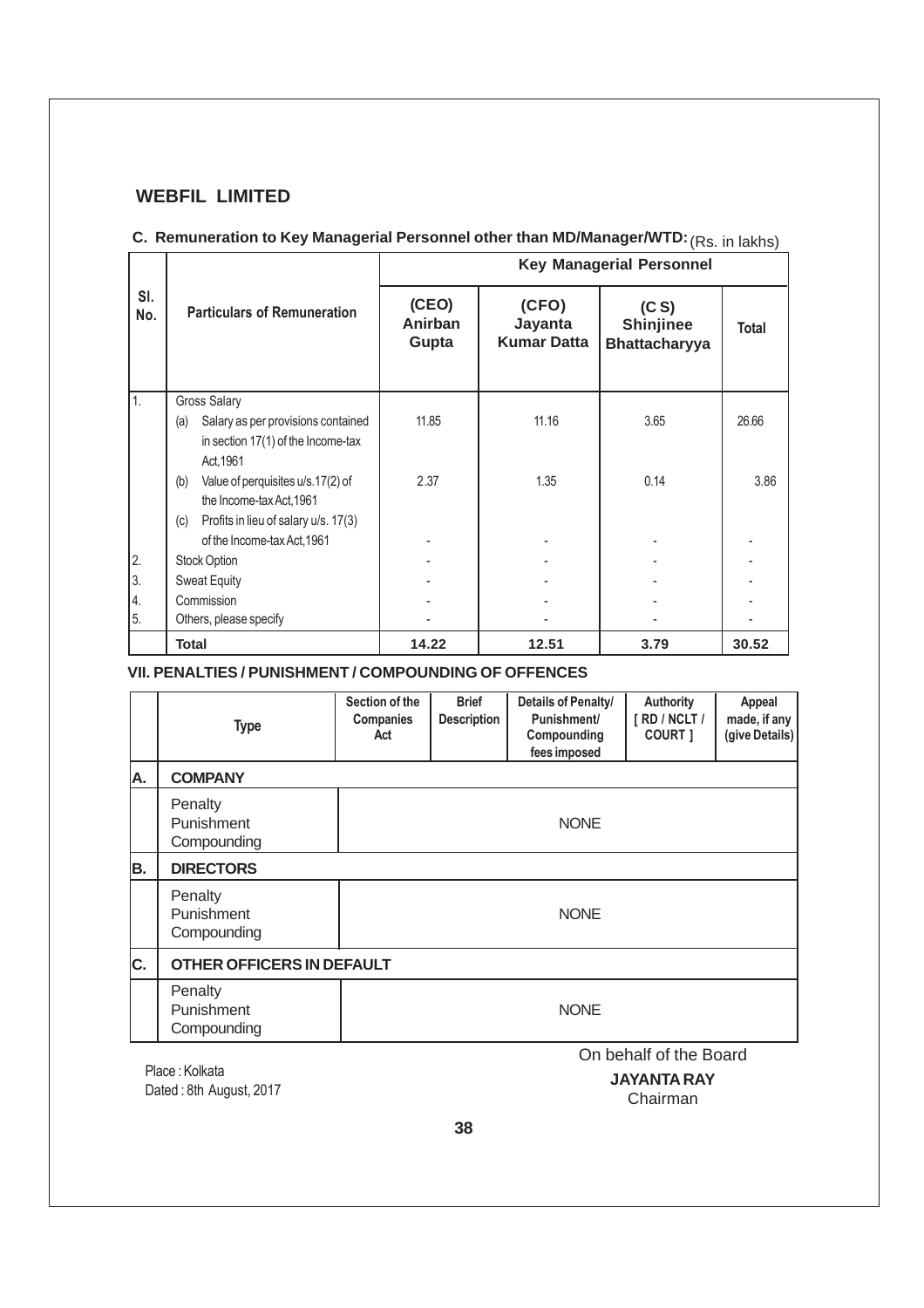

#### **ANNEXURE– IV**

NOTAPPLICABLE

## **FORM NO. AOC. 2**

#### **(Pursuant to clause (h) of sub-section (3)of section 134 of the Companies Act, 2013 and Rule 8(2) of the Companies (Accounts) Rules, 2014)**

Form for disclosure of particulars of contracts/arrangements entered into by the company with related parties referred to in sub-section (1) of section 188 of the Companies Act, 2013 including certain arm's length transactions under third proviso thereto

- 1. Details of contracts or arrangements or transactions not at arm's length basis
	- (a) Name(s) of the related party and nature of relationship
	- (b) Nature of contracts/arrangements/transactions
	- (c) Duration of the contracts/arrangements/transactions
	- (d) Salient terms of the contracts or arrangements or transactions including the value, if any
	- (e) Justification for entering into such contracts or arrangements or transactions
	- (f) Date(s) of approval by the Board
	- (g) Amount paid as advances, if any
	- (h) Date on which the special resolution was passed in general meeting as required under first proviso to section 188
- 2. Details of material contracts or arrangement or transactions at arm's length basis:

| (a Name(s) of the related party and nature of relationship | New<br>Town<br>Telecom         |
|------------------------------------------------------------|--------------------------------|
|                                                            | Infrastructure Development     |
|                                                            | Company Limited (NTTIDCO), a   |
|                                                            | Joint Venture of WB HIDCO Ltd. |
|                                                            | and Webfil Ltd.                |
| (b) Nature of contracts/arrangements/transactions          | Works Contract of Sales/       |
|                                                            | Service.                       |
| (c) Duration of the contracts/arrangements/transactions    | Repetitive.                    |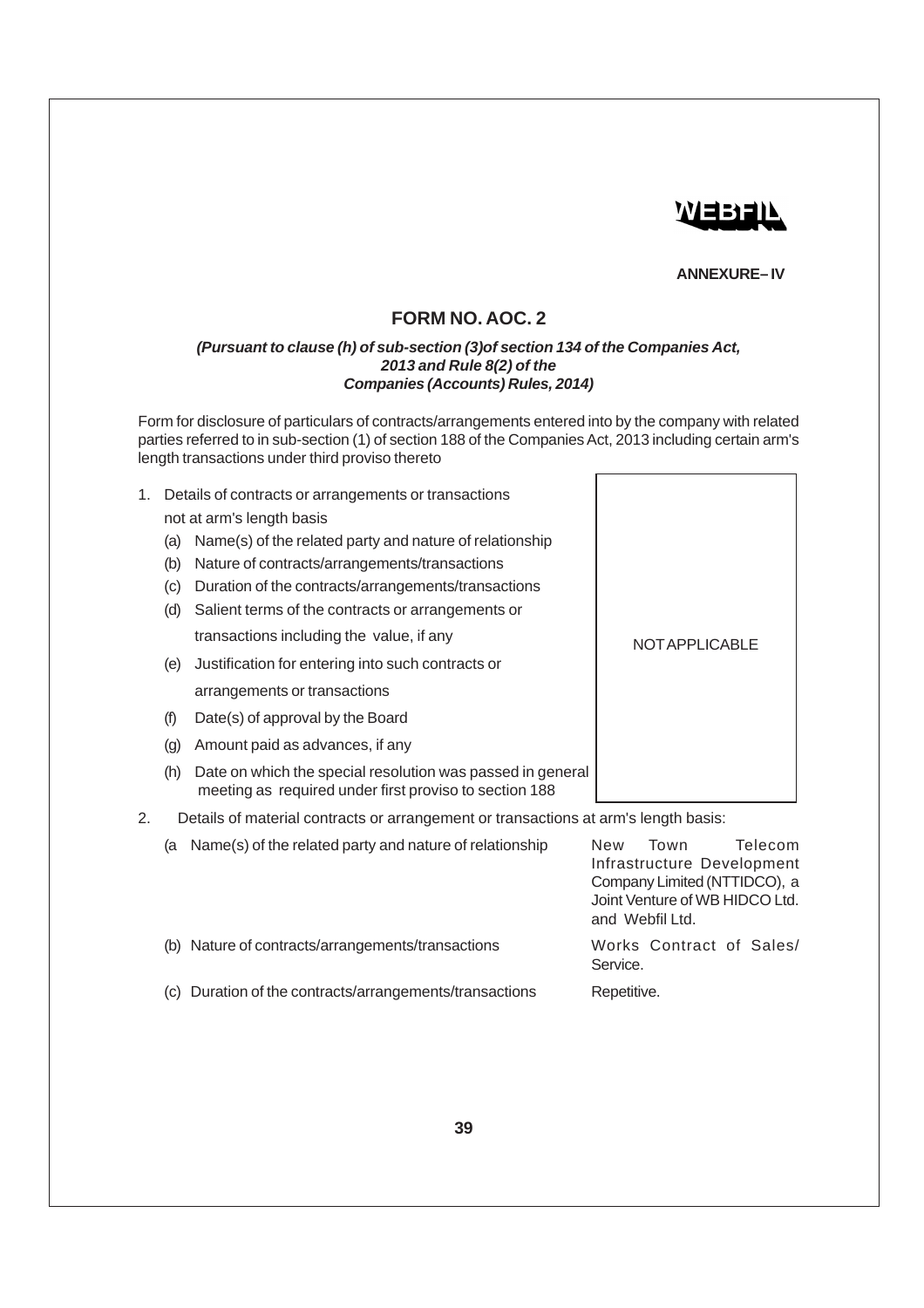|     | (d) Salient terms of the contracts or arrangements or |                                                                                                                                                                                                                                                                                                                                                                                   |
|-----|-------------------------------------------------------|-----------------------------------------------------------------------------------------------------------------------------------------------------------------------------------------------------------------------------------------------------------------------------------------------------------------------------------------------------------------------------------|
|     | transactions including the value, if any              | Services provided involved :                                                                                                                                                                                                                                                                                                                                                      |
|     |                                                       | trenching, laying and back filling and<br>a)<br>such other jobs with 40/33 HDPE PLB<br>Duct up to a depth of 1.2 Mtr. for renting<br>out the same to various operators for<br>multifarious utility services, and                                                                                                                                                                  |
|     |                                                       | b) implementation of new Wi-fi Network<br>Service along Salt Lake By Pass Road<br>& Ring Road from Chingrighata to<br>Rajarhat Box Bridge within the<br>Nabadiganta Industrial Township Area<br>in Kolkata, in addition to services in<br>connection with maintenance &<br>management of Wi-Fi Network of New<br>Town, Rajarhat (from Haldiram to Box<br>Bridge) within Rajarhat. |
|     |                                                       | The total value of the above transactions<br>during 2016-2017 amounted approximately<br>to ₹ 627.16 Lakhs.                                                                                                                                                                                                                                                                        |
| (e) | Date(s) of approval by the Board, if any              | 27th May, 2016.                                                                                                                                                                                                                                                                                                                                                                   |
| (f) | Amount paid/received as advances, if any              | The details of gross amounts received as<br>advances during 2016-2017 are as follows:                                                                                                                                                                                                                                                                                             |
|     |                                                       | 06/04/2016 - ₹ 50,00,000/-                                                                                                                                                                                                                                                                                                                                                        |
|     |                                                       | 20/04/2016 - ₹ 2,93,13,000/-                                                                                                                                                                                                                                                                                                                                                      |
|     |                                                       | 14/07/2016 - ₹ 57,28,411/-                                                                                                                                                                                                                                                                                                                                                        |
|     |                                                       | 09/09/2016- ₹ 50,00,000/-                                                                                                                                                                                                                                                                                                                                                         |
|     |                                                       | 05/10/2016 - ₹ 40,00,000/-                                                                                                                                                                                                                                                                                                                                                        |

Place: Kolkata Dated: 8th August, 2017

On behalf of the Board  **JAYANTA RAY** Chairman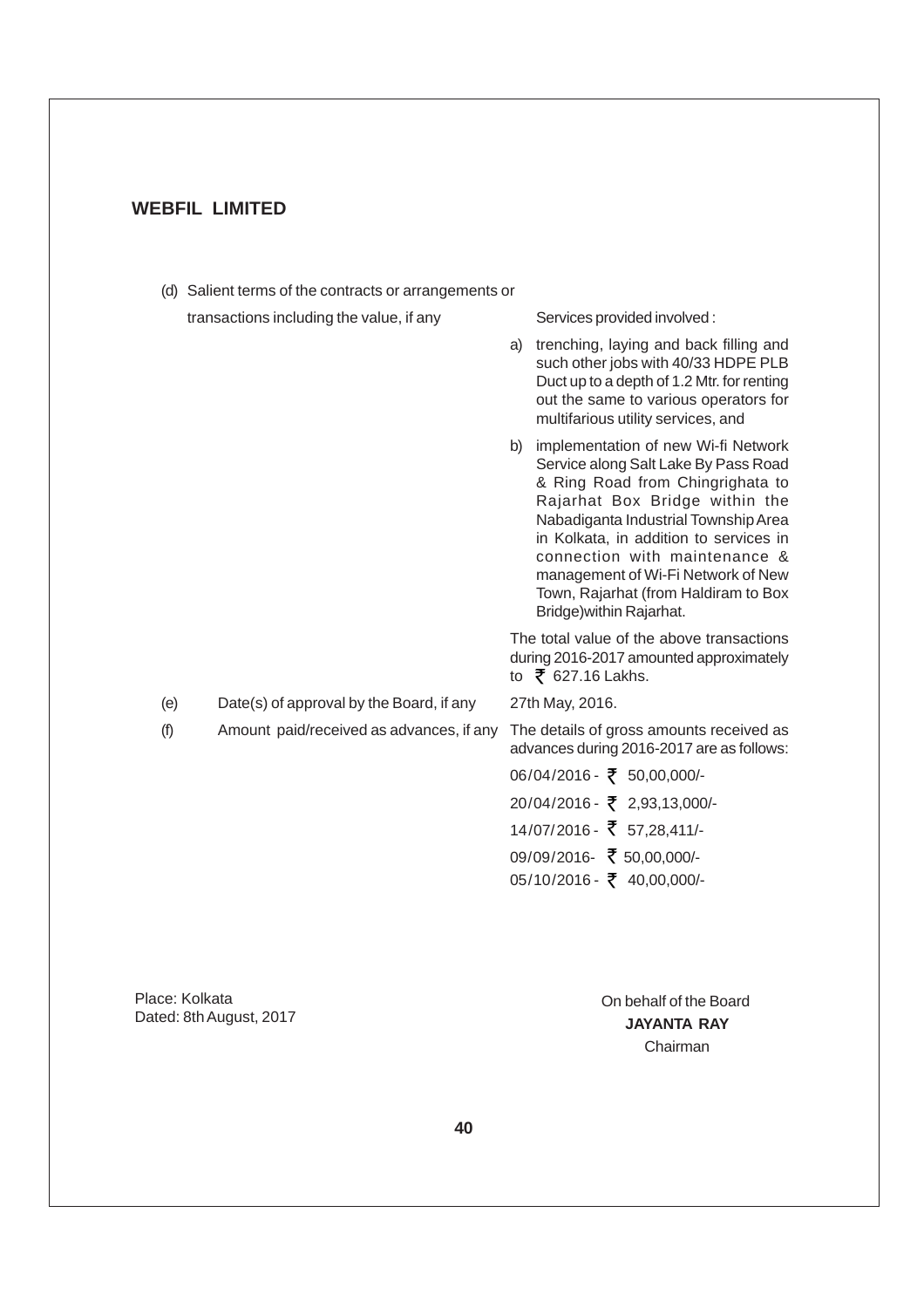

## **DETAILS PERTAINING TO REMUNERATION AS REQUIRED UNDER SECTION 197(12) OF THE COMPANIES ACT, 2013 READ WITH RULE 5(1) OF THE COMPANIES (APPOINTMENT AND REMUNERATION OF MANAGERIAL PERSONNEL) RULES, 2014**

i) The percentage increase in remuneration of each Director, Chief Financial Officer, Chief Executive Officer, Company Secretary or Manager during the financial year 2016-17 and ratio of remuneration of each Director to the median remuneration of the employees of the Company for the financial year 2016-17 are as under :

| SI.<br>No. | Name of Director / KMP<br>and Designation                  | Remuneration<br>of Director / KMP<br>for financial<br>year 2016-17<br>(Rs. in lakhs) | % increase in<br>remuneration in<br>the financial<br>year 2016-17 | Ratio of<br>remuneration of<br>each Director to<br>median<br>remuneration of<br>employees* |
|------------|------------------------------------------------------------|--------------------------------------------------------------------------------------|-------------------------------------------------------------------|--------------------------------------------------------------------------------------------|
| 1.         | Shri Anirban Gupta<br><b>Chief Executive Officer</b>       | 14.22                                                                                | $***$                                                             |                                                                                            |
| 2.         | Shri Jayanta Kumar Datta<br><b>Chief Financial Officer</b> | 12.51                                                                                | 12.30                                                             | Not Applicable                                                                             |
| 3.         | Ms. Shinjinee Bhattacharyya<br><b>Company Secretary</b>    | 3.79                                                                                 | $***$                                                             |                                                                                            |

- All the Directors of the Company are Non-Executive Directors and none of the Non-Executive Directors received any remuneration other than sitting fees during the financial year 2016-17. Hence, the ratio of remuneration and percentage increase for Non-Executive Directors' Remuneration is not considered for the purpose above.
- \*\* Since last year's (2015-2016) information pertained to a part of the year, the same is not comparable with figures pertaining to the year 2016-2017.
- ii. The percentage increase in median remuneration of permanent employees during the financial year ended 31st March, 2017, as compared to previous year was approximately 21.41%.
- iii. The number of permanent employees on the rolls of Company as on 31st March, 2017 : 142
- iv. Average percentage decrease in the remuneration (i.e. total employee benefit expenses) of all employees other than the managerial personnel in the financial year 2016-17 was approximately 2.46% whereas increase in the managerial remuneration in the same financial year was approximately by 22.96%. For this purpose, Sitting Fees paid to the Directors have not been considered as remuneration.
- v. It is hereby affirmed that the remuneration paid during the financial year ended 31st March, 2017 is as per the Remuneration Policy of the Company.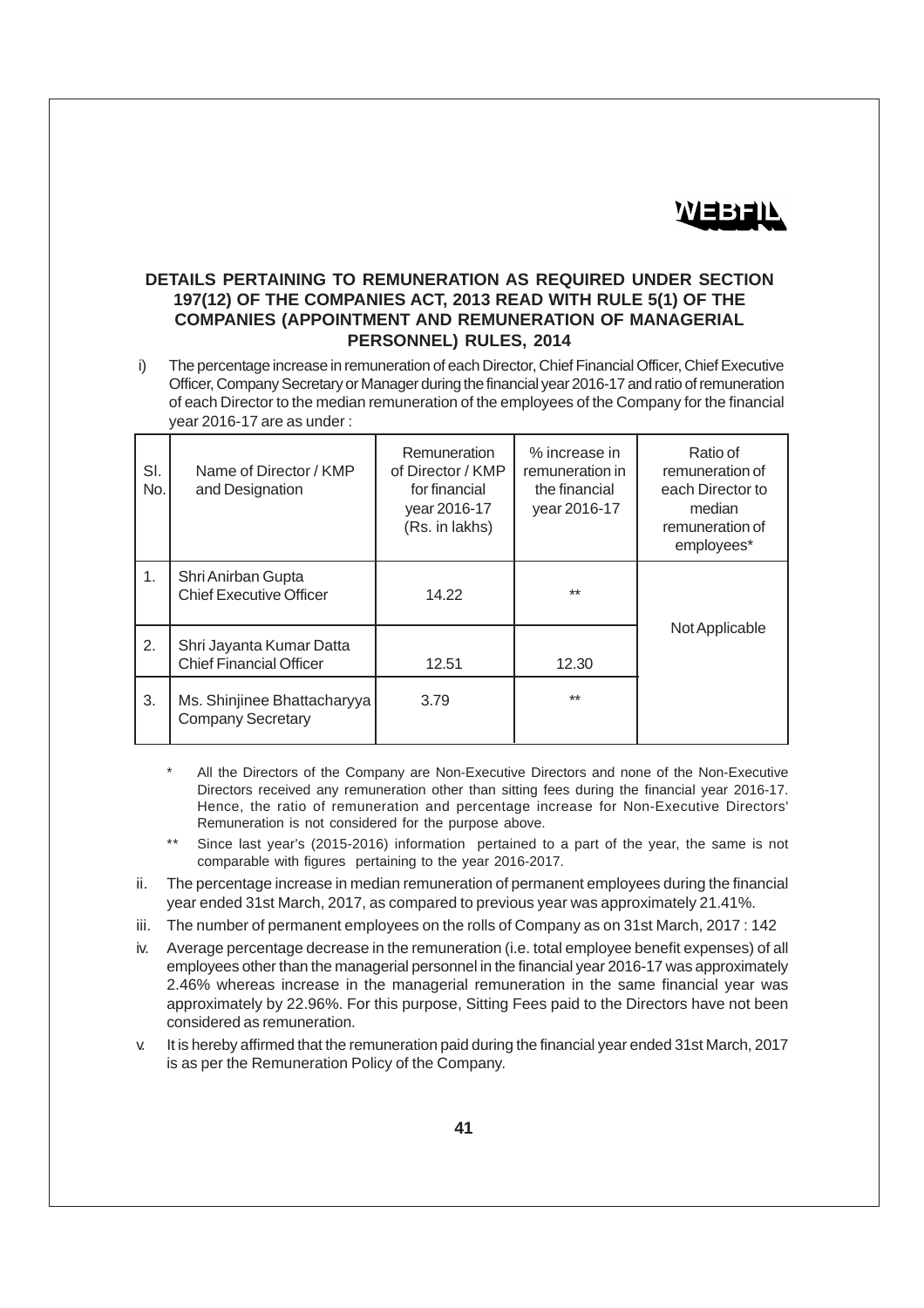#### **ANNEXURE– VI**

## **STATEMENT OF EMPLOYEES' DETAILS PURSUANT TO RULE 5(2) AND RULE 5(3) OF THE COMPANIES (APPOINTMENT AND REMUNERATION OF MANAGERIAL PERSONNEL) RULES, 2014**

Details pertaining to top ten employees in terms of remuneration drawn are as follows:

| SI.<br>No.       | <b>Name</b>                                | Designation                          | Approximate<br>Remuneration<br>received in the<br>year 2016-17<br>(Rs) | Nature of<br>employment | <b>Qualifications and</b><br>experience                             |
|------------------|--------------------------------------------|--------------------------------------|------------------------------------------------------------------------|-------------------------|---------------------------------------------------------------------|
| $\mathbf{1}$     | ANIRBAN GUPTA                              | General Manager                      | 1421912.00                                                             | Contractual             | <b>BE(Electronics)</b><br>21 yrs.(approx.)                          |
| 2.               | <b>ASHIS MITRA</b>                         | Dy. General Manager(Works)           | 1284799.00                                                             | Contractual             | BE(Electronics&Telecom)<br>29 yrs.(approx.)                         |
| 3.               | <b>JAYANTA KUMAR DATTA</b>                 | Dy. General<br>Manager (F & A)       | 1250986.00                                                             | Contractual             | AICWA, PGDM, M.COM<br>28 yrs.(approx.)                              |
| $\overline{4}$ . | <b>BARUNESH KAYAL</b>                      | Sr.Manager(Marketing& Projects)      | 1032894.00                                                             | Contractual             | BE(Electronics&Telecom)<br>29 yrs.(approx.)                         |
| 5.               | <b>TAPAS KUMAR SARKAR</b>                  | Sr. Manager(Marketing)               | 1012568.00                                                             | Contractual             | B.Tech(ECE)<br>29 yrs.(approx.)                                     |
| 6.               | SEKHAR KUMAR GHOSH   Manager(Materials)    |                                      | 831196.00                                                              | Contractual             | <b>B.COM, PGDBM</b><br>29 yrs.(approx.)                             |
| 7 <sub>1</sub>   | <b>SWARUP BHAR</b>                         | Manager (Development)                | 793427.00                                                              | Contractual             | B. Tech (Radiophysics&<br>Electronics), B.SC(H)<br>15 yrs.(approx.) |
| 8.               | <b>BUDDHADEB</b><br><b>BHATTACHARYA</b>    | Dy. Manager(Mktg. & Projects)        | 775359.00                                                              | Contractual             | B.Com<br>25 yrs. (approx.)                                          |
| 9.               | <b>LAKSHMAN KUMAR</b><br><b>CHATTERJEE</b> | Asst. Manager<br>(Accounts & Admin.) | 712832.00                                                              | Contractual             | B.COM(H)<br>33 yrs.(approx.)                                        |
| 10.              | ANUPAM<br><b>BHATTACHARYYA</b>             | Dy. Manager<br>(Production)          | 711515.00                                                              | Contractual             | M. Sc. (Mathematics)<br>24 yrs.(approx.)                            |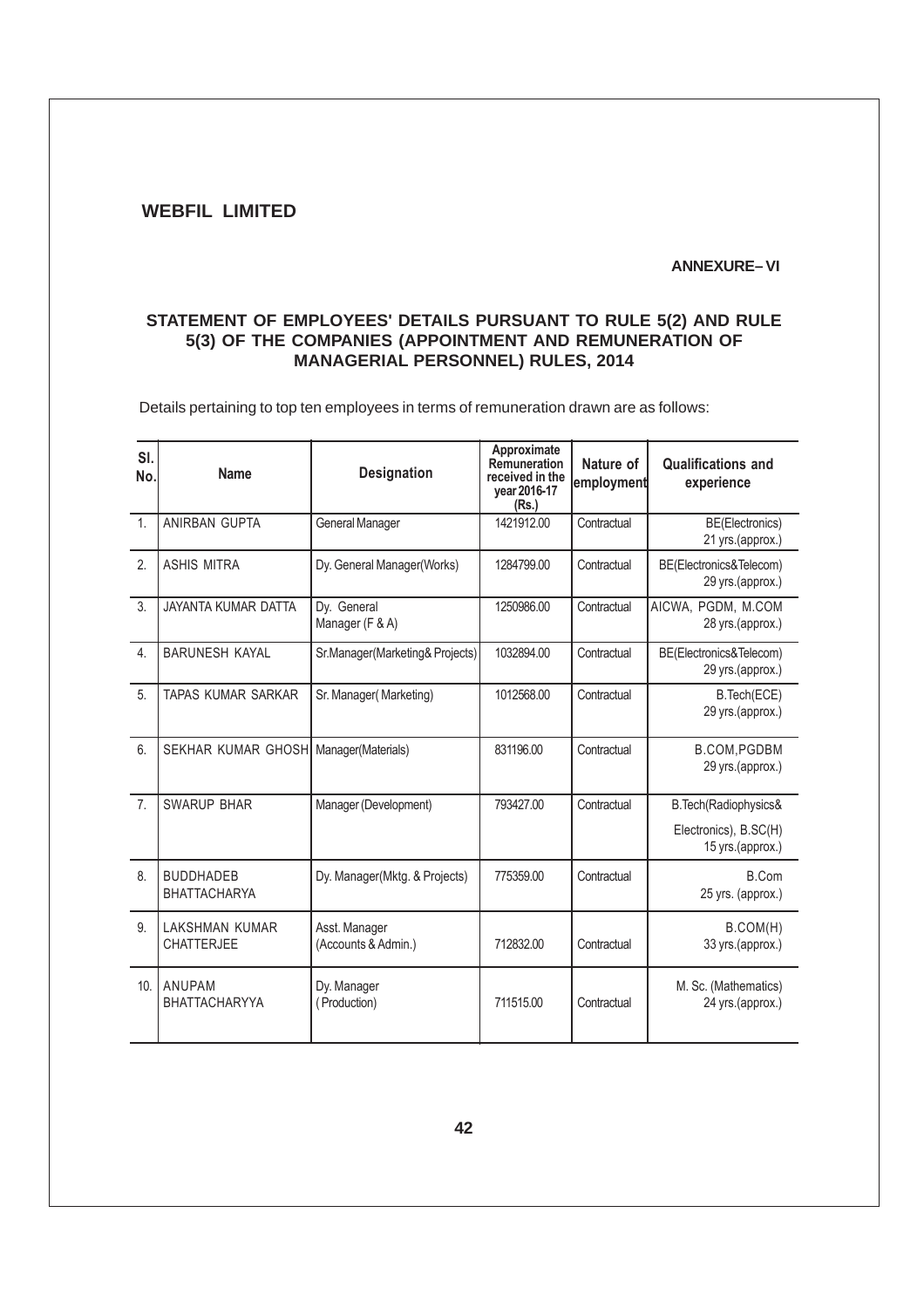# WEBELL

| Date of<br>commencement<br>of employment | Age<br>(Approximately) | Last employment<br>held before joining<br>the Company                   | Percentage of equity<br>shares held by the<br>employee in the<br>Company | Whether a<br>relative of any<br>director/manager<br>of the Company |
|------------------------------------------|------------------------|-------------------------------------------------------------------------|--------------------------------------------------------------------------|--------------------------------------------------------------------|
| 17.01.1996                               | 49 yrs.                | Not available                                                           | Not Applicable                                                           | Not Applicable                                                     |
| 30.12.1988                               | 54 yrs.                | Asst.Mgr.(Electronics Maintenance),<br>Indian Telephone Industries Ltd. | Not Applicable                                                           | Not Applicable                                                     |
| 25.07.1989                               | 54 yrs.                | Not Applicable                                                          | Not Applicable                                                           | Not Applicable                                                     |
| 27.01.1988                               | 54 yrs.                | Software Engineer,<br>Micronics Corporation                             | Not Applicable                                                           | Not Applicable                                                     |
| 01.09.1988                               | 56 yrs.                | Sales Engineer,<br>Indchem Electronics Ltd.                             | Not Applicable                                                           | Not Applicable                                                     |
| 27.12.1988                               | 55 yrs.                | Canvasser, Godrej &<br>Boyce Mfg. Co. Pvt. Ltd.                         | Not Applicable                                                           | Not Applicable                                                     |
| 02.11.2002                               | 43 yrs.                | Not Available                                                           | Not Applicable                                                           | Not Applicable                                                     |
| 01.01.1992                               | 51 yrs.                | Not Applicable                                                          | Not Applicable                                                           | Not Applicable                                                     |
| 20.10.1984                               | 56 yrs.                | Not Available                                                           | 0.0006                                                                   | Not Applicable                                                     |
| 05.02.1993                               | 53 yrs.                | Not Available                                                           | Information not<br>available                                             | Information not<br>available                                       |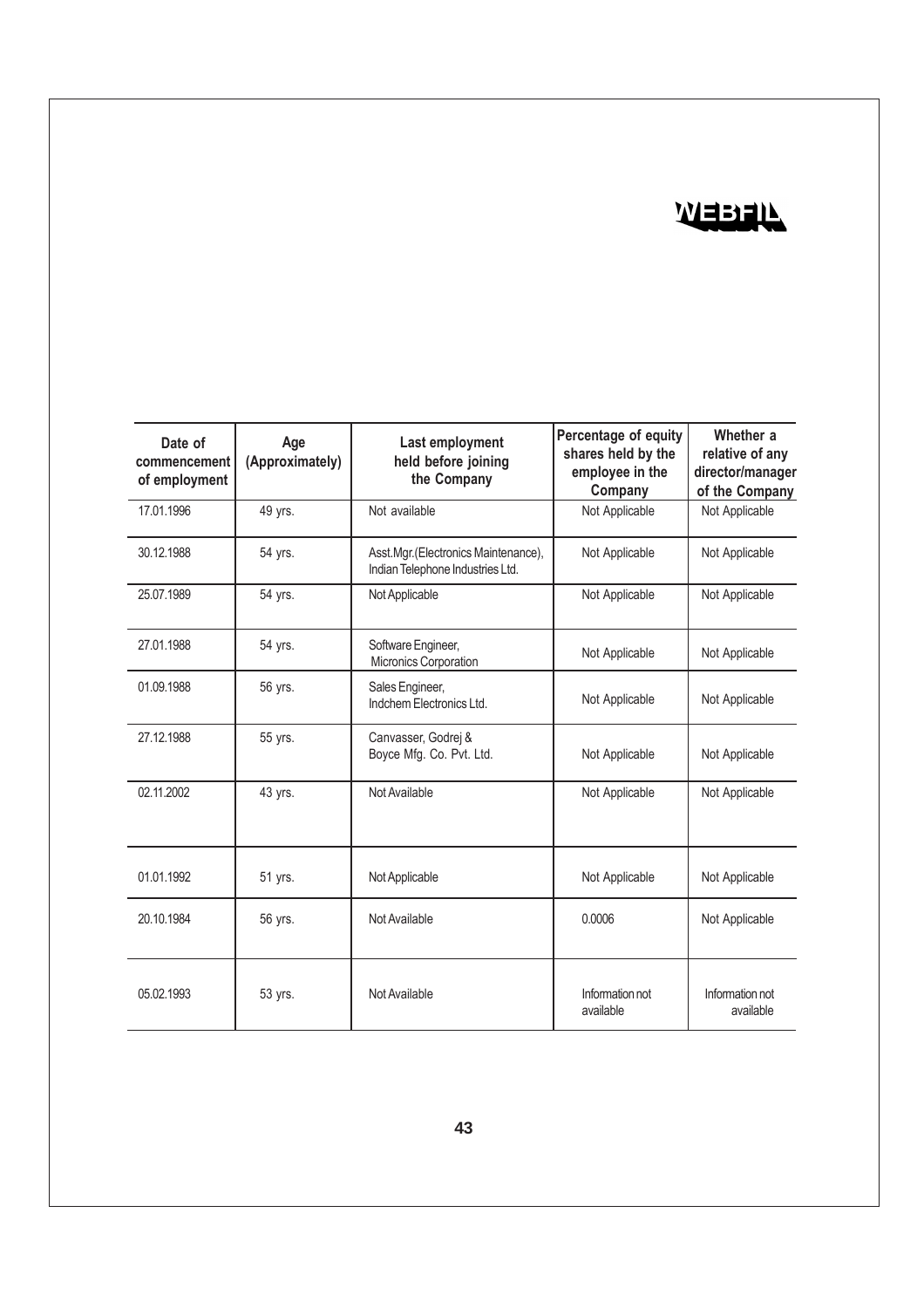## **ANNEXURE VII**

## **Form AOC-1**

(Pursuant to first proviso to sub-section (3) of section 129 of the Companies Act 2013 read with rule 5 of Companies (Accounts) Rules, 2014)

### **Statement containing salient features of the financial statement of subsidiaries/ associate companies/joint ventures**

## **Part "A" : Subsidiaries**

(Information in respect of each subsidiary to be presented with amounts in Rs.)

| SI. No. | <b>Particulars</b>                                                                                                                | <b>Details</b> |
|---------|-----------------------------------------------------------------------------------------------------------------------------------|----------------|
| 1.      | Name of the subsidiary                                                                                                            |                |
| 2.      | Reporting period for the subsidiary<br>concerned, if different from the holding<br>company's reporting period                     |                |
| 3.      | Reporting currency and Exchange rate as<br>on the last date of the relevant Financial<br>year in the case of foreign subsidiaries |                |
| 4.      | Share capital                                                                                                                     | NOT APPLICABLE |
| 5.      | Reserves & surplus                                                                                                                |                |
| 6.      | <b>Total assets</b>                                                                                                               |                |
| 7.      | <b>Total Liabilities</b>                                                                                                          |                |
| 8.      | Investments                                                                                                                       |                |
| 9.      | Turnover                                                                                                                          |                |
| 10.     | Profit before taxation                                                                                                            |                |
| 11.     | Provision for taxation                                                                                                            |                |
| 12.     | Profit after taxation                                                                                                             |                |
| 13.     | <b>Proposed Dividend</b>                                                                                                          |                |
| 14.     | % of shareholding                                                                                                                 |                |

## **Notes:**

- 1. Names of subsidiaries which are yet to commence operations Not Applicable
- 2. Names of subsidiaries which have been liquidated or sold during the year Not Applicable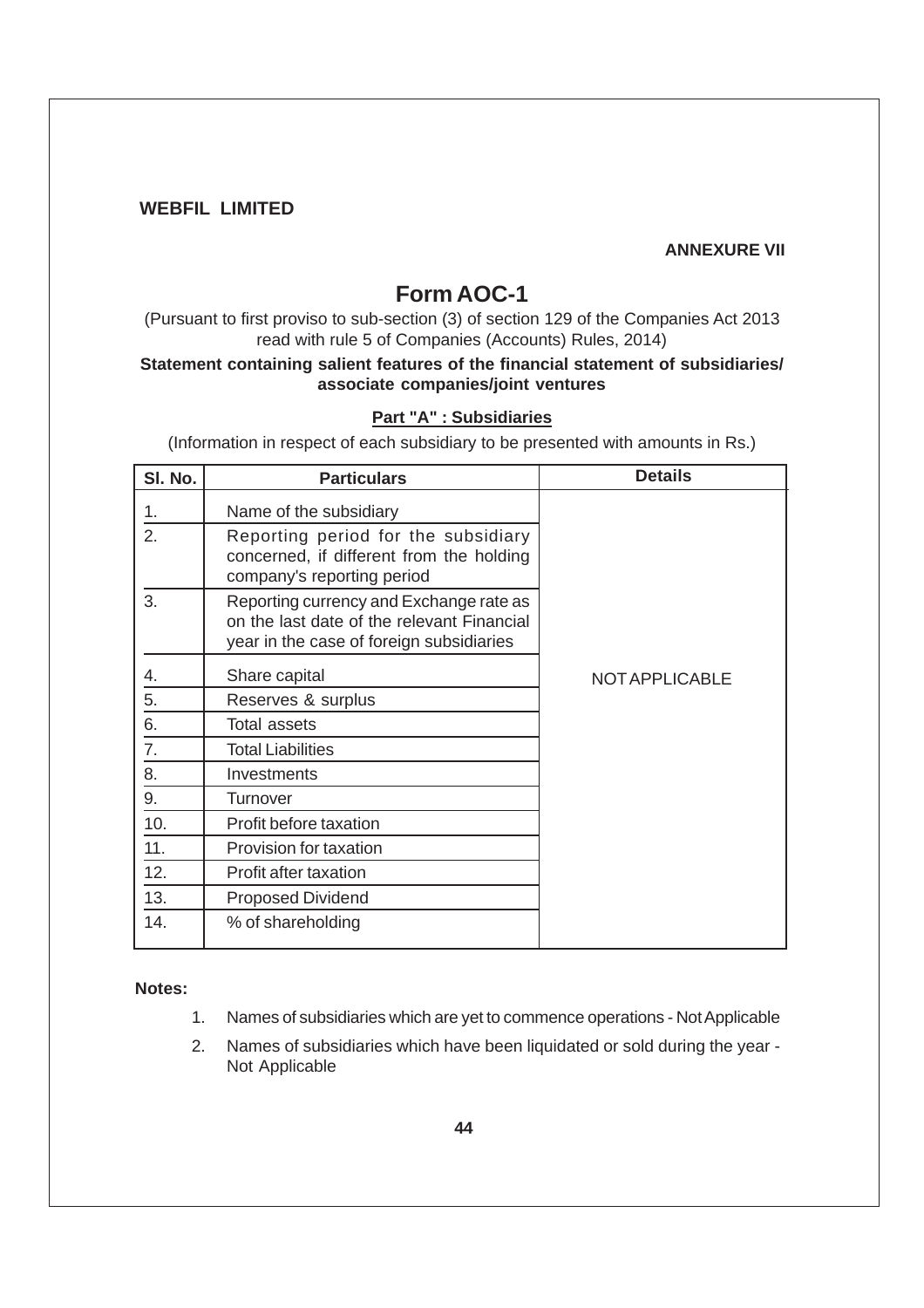

## **Part "B" : Associates and Joint Ventures**

## **Statement pursuant to Section 129 (3) of the Companies Act, 2013 related to Associate Companies and Joint Ventures**

| SI.<br>No. | Name of Joint Venture                             | New Town Telecom Infrastructure<br><b>Development Company Limited (NTTIDCO)</b> |
|------------|---------------------------------------------------|---------------------------------------------------------------------------------|
| 1.         | Latest audited Balance Sheet Date                 | 31st March, 2017                                                                |
| 2.         | Shares of Joint Venture held by the               |                                                                                 |
|            | company on the year end                           |                                                                                 |
|            | No.                                               | 51450                                                                           |
|            | Amount of Investment in Joint Venture (Rs.)       | 5145000                                                                         |
|            | Extent of Holding%                                | 49.00                                                                           |
| 3.         | Description of how there is significant influence | Joint Venture                                                                   |
| 4.         | Reason why the joint venture is not consolidated  | The Audited Financial Statements of                                             |
|            |                                                   | the Joint Venture Company for the                                               |
|            |                                                   | year ended 31st March, 2017, were                                               |
|            |                                                   | provided after the Statutory Auditors                                           |
|            |                                                   | had submitted their Audit Report on                                             |
|            |                                                   | the Financial Statements of Webfil                                              |
|            |                                                   | Limited (the Company) for the                                                   |
|            |                                                   | Financial Year 2016-2017, and                                                   |
|            |                                                   | therefore, only NTTIDCO's Unaudited                                             |
|            |                                                   | Financial Results could be provided                                             |
|            |                                                   | under the Company's 'Notes on                                                   |
|            |                                                   | Financial Statements' for the year                                              |
|            |                                                   | ended 31st March, 2017.                                                         |
| 5.         | Net worth attributable to shareholding as per     |                                                                                 |
|            | latest audited Balance Sheet(Rs. in Lakhs)        | 699.60                                                                          |
| 6.         | Profit for the year                               |                                                                                 |
| i.         | <b>Considered in Consolidation</b>                |                                                                                 |
| ii.        | Not Considered in Consolidation (Rs. in Lakhs)    | 208.70                                                                          |

**Notes:**

- 1. Names of associates or joint ventures which are yet to commence operations Not Applicable
- 2. Names of associates or joint ventures which have been liquidated or sold during the year - Not Applicable

#### On behalf of the Board

| Jayanta Ray                               | Chairman                       |
|-------------------------------------------|--------------------------------|
| Sujit Chakravorti                         | Director                       |
| Debasis Jana                              | Director                       |
| Jayanta Kumar Datta                       | <b>Chief Financial Officer</b> |
| Shinjinee Bhattacharyya Company Secretary |                                |

Place : Kolkata Dated : 8th August, 2017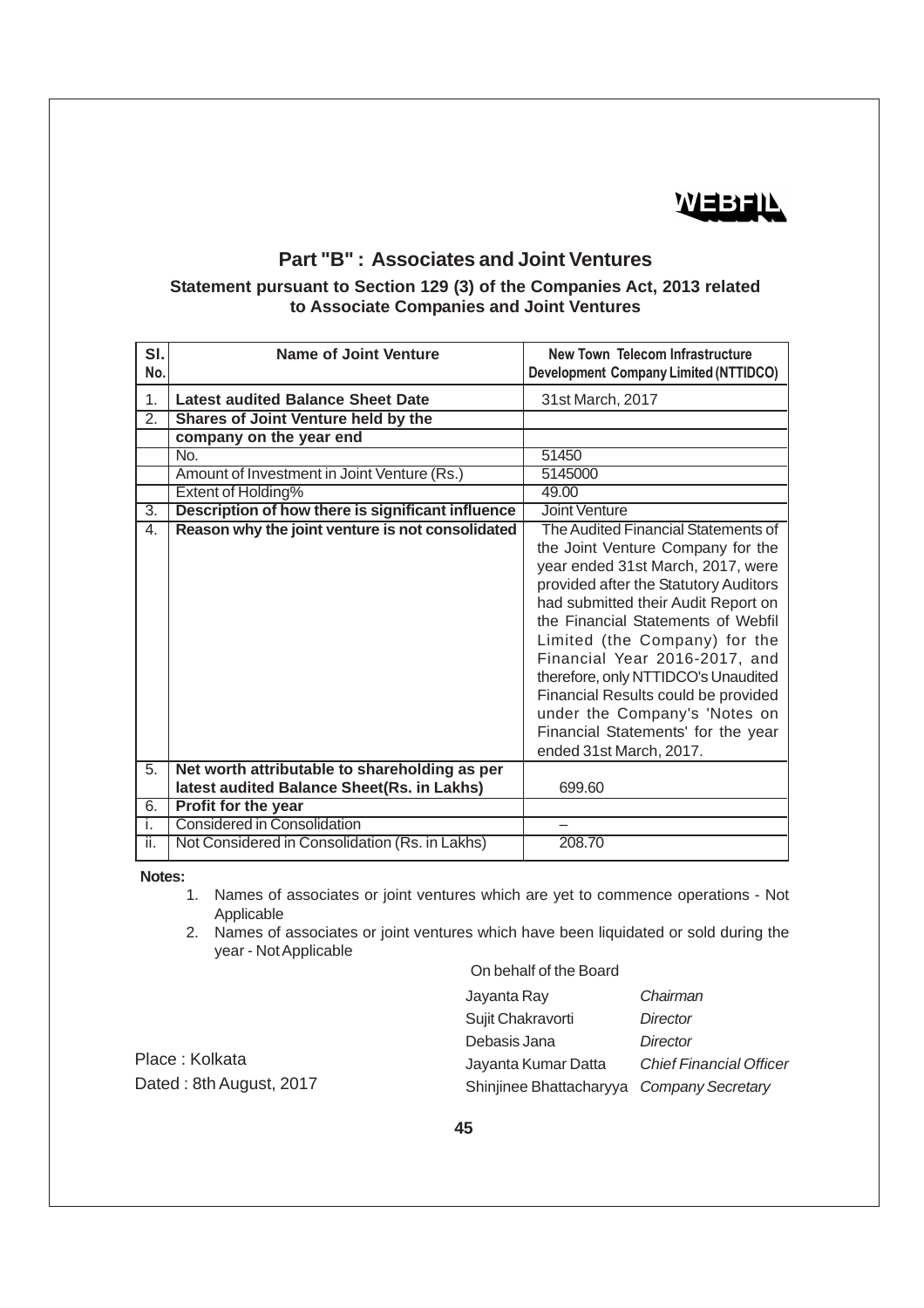**ANNEXURE– VIII**

## **Form No. MR - 3**

## **SECRETARIALAUDIT REPORT**

### **FOR THE FINANCIAL YEAR ENDED 31ST MARCH, 2017 [Pursuant to Section 204(1) of the Companies Act, 2013 and Rule No.9 of the Companies (Appointment and Remuneration of Managerial Personnel) Rules, 2014]**

To

The Members, WEBFIL Limited "Yule House", 8, Dr. Rajendra Prasad Sarani, Kolkata - 700001

We have conducted the secretarial audit of the compliances of applicable statutory provisions and the adherence to good corporate practices by **WEBFIL LTD**. (hereinafter called the Company). Secretarial Audit was conducted in a manner that provided us a reasonable basis for evaluating the corporate conducts/statutory compliances and expressing our opinion thereon.

Based on our verification of the Company's books , papers, minute books, forms and returns filed and other records maintained by the Company and also information provided by the Company , its officers , agents and authorised representatives during the conduct of secretarial Audit ,we hereby report that in our opinion , the Company has during the audit period covering the financial year ended on 31st March, 2017 complied with the statutory provisions listed hereunder and also that the Company has proper Board processes and compliance-mechanism in place to the extent , in the manner and subject to the reporting made hereinafter:

We have examined the books, papers, minute books, forms and returns filed and other records maintained by the Company for the financial year ended on 31st March, 2017 according to the provisions of:

- (i) The Companies Act , 2013 (The Act) and the rules made thereunder;
- (ii) The Securities Contracts (Regulation) Act, 1956 ('SCRA') and the rules made thereunder;
- (iii) The Depositories Act, 1996 and the Regulations and Bye-laws framed thereunder;
- (iv) Foreign Exchange Management Act, 1999 and Rules and regulations made thereunder to the extent of Foreign Direct Investment, Overseas Direct Investment and External Commercial Borrowings;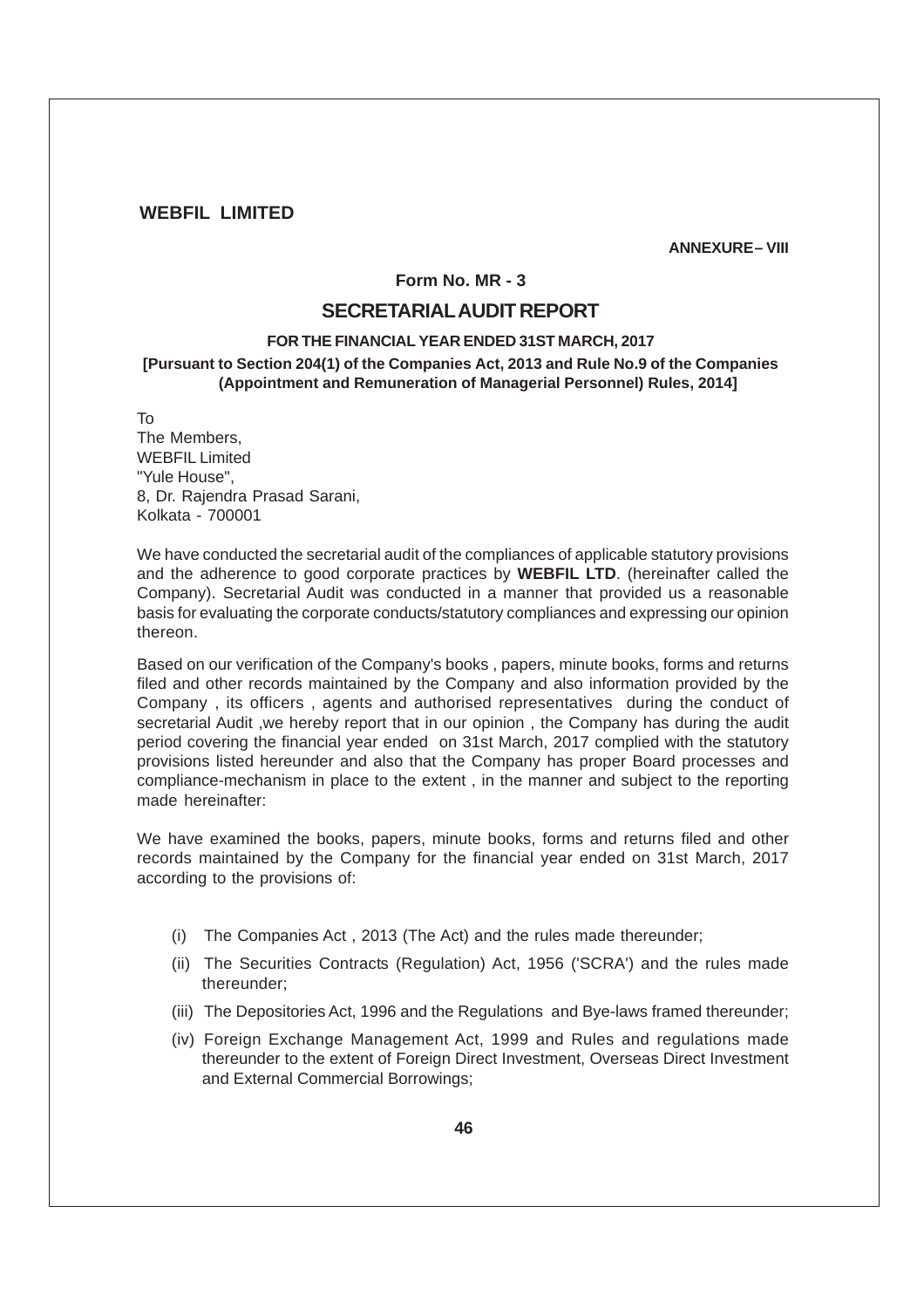- (v) The following Regulations and Guidelines prescribed under the Securities and Exchange Board of India Act , 1992 ('SEBI Act'):-
	- (a) The Securities and Exchange Board of India (Substantial Acquisition of Shares and Takeovers) Regulations, 2011. **(Not applicable to the Company during the Audit Period);**
	- (b) The Securities and Exchange Board of India (Prohibition of Insider Trading) Regulations, 2015;
	- (c) The Securities and Exchange Board of India (Issue of Capital and Disclosure Requirements) Regulations, 2009. **(Not applicable to the Company during the Audit Period);**
	- (d) The Securities and Exchange Board of India (Share based Employee Benefits) Regulations, 2014;
	- (e) The Securities and Exchange Board of India (Issue and Listing of Debt Securities) Regulations, 2008 **(Not applicable to the Company during the Audit Period);**
	- (f) The Securities Exchange Board of India (Registrars to an Issue and Share Transfer Agents) Regulations, 1993 regarding the Companies Act and dealing with the client. **(Not applicable to the Company during the Audit Period);**
	- (g) The Securities and Exchange Board of India (Delisting of Equity Shares) Regulations, 2009 **(Not applicable to the Company during the Audit Period); and**
	- (h) The Securities and Exchange Board of India (Buyback of Securities) Regulations, 1998. **(Not applicable to the Company during the Audit Period).**
- vi. We have relied on the representation made by the Company and its officers for systems and mechanism formed by the Company for compliances of the following laws applicable specifically to the Company:
	- (a) The Hazardous Waste (Management & Handling) Rules, 1983
	- (b) The E-Waste (Management and Handling) Rules, 2011
	- (c ) The Gas Cylinder Rules, 2004
	- (d) The Electricity Act, 2003 (with amendment 2003 & 2007)
	- (e) The Explosive Act, 1884 & its amendment.

We have also examined compliances with the applicable clauses of the following:

- i) Secretarial Standards issued by The Institute of Company Secretaries of India.
- ii) The Listing Agreement entered into by the Company with The Calcutta Stock Exchange Limited.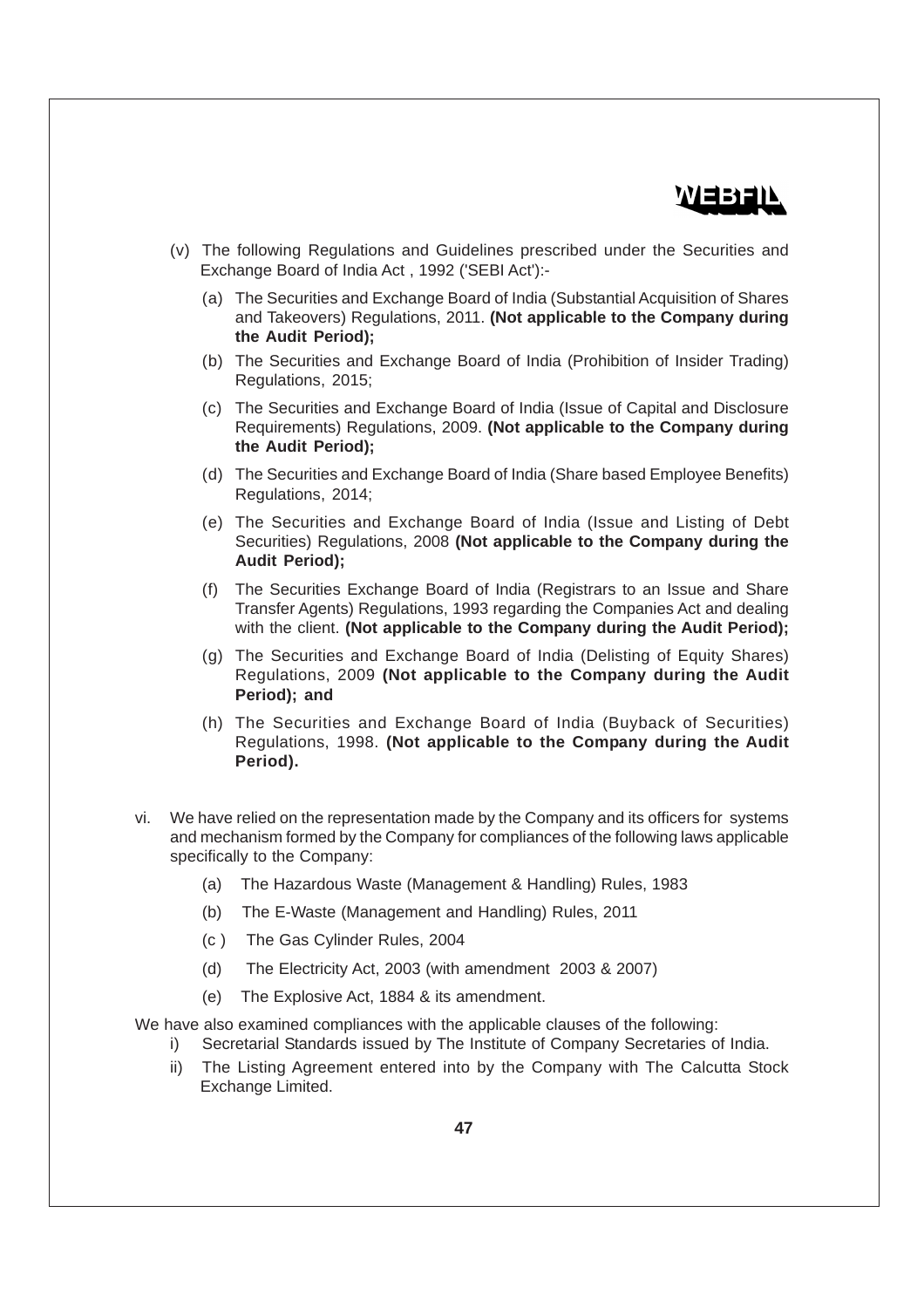We have not examined compliance by the Company with applicable financial laws, like direct and indirect laws, since the same have been subject to review during statutory financial audit and by other designated professionals.

During the period under review the Company has complied with the provisions of the Act, Rules, Regulations, Guidelines, Standards, etc. mentioned above.

#### **We further report that**

The Board of Directors of the Company is duly constituted. The changes in the composition of the Board of Directors that took place during the period under review were carried out in compliance with the provisions of the Act.

Adequate notice is given to all directors to schedule Board Meetings, agenda and detailed notes on agenda were sent at least seven days in advance, and a system exists for seeking and obtaining further information and clarifications on the agenda items before the meeting and for meaningful participation at the meeting.

All decisions at Board Meetings were carried out unanimously as recorded in the minutes of the meetings of the Board of Directors.

#### **Matter of Emphasis**

Pursuant to Section 152(6) of the Act, 2/3rds of the total directors ( except Independent Directors) of a Company shall be rotational directors. Thus, while the Company needed 3 (Three) rotational directors, it had only 2 (Two) rotational directors on its Board.

**We further report that** there are adequate systems and processes in the company commensurate with the size and operations of the company to monitor and ensure compliance with applicable laws, rules, regulations and guidelines

**We further report that** during the audit period there was no event/action having a major bearing on the Company's affairs in pursuance of the above referred laws, rules, regulations, guidelines.

This report is to be read with our letter of even date which is annexed as Annexure A and forms an integral part of this report.

> **For S. Deepak & Associates Company Secretaries**

Place - Kolkata Date - 28th July, 2017

CS DEEPAK SWAIN **Proprietor** ACS-25625, C.P. No. - 9131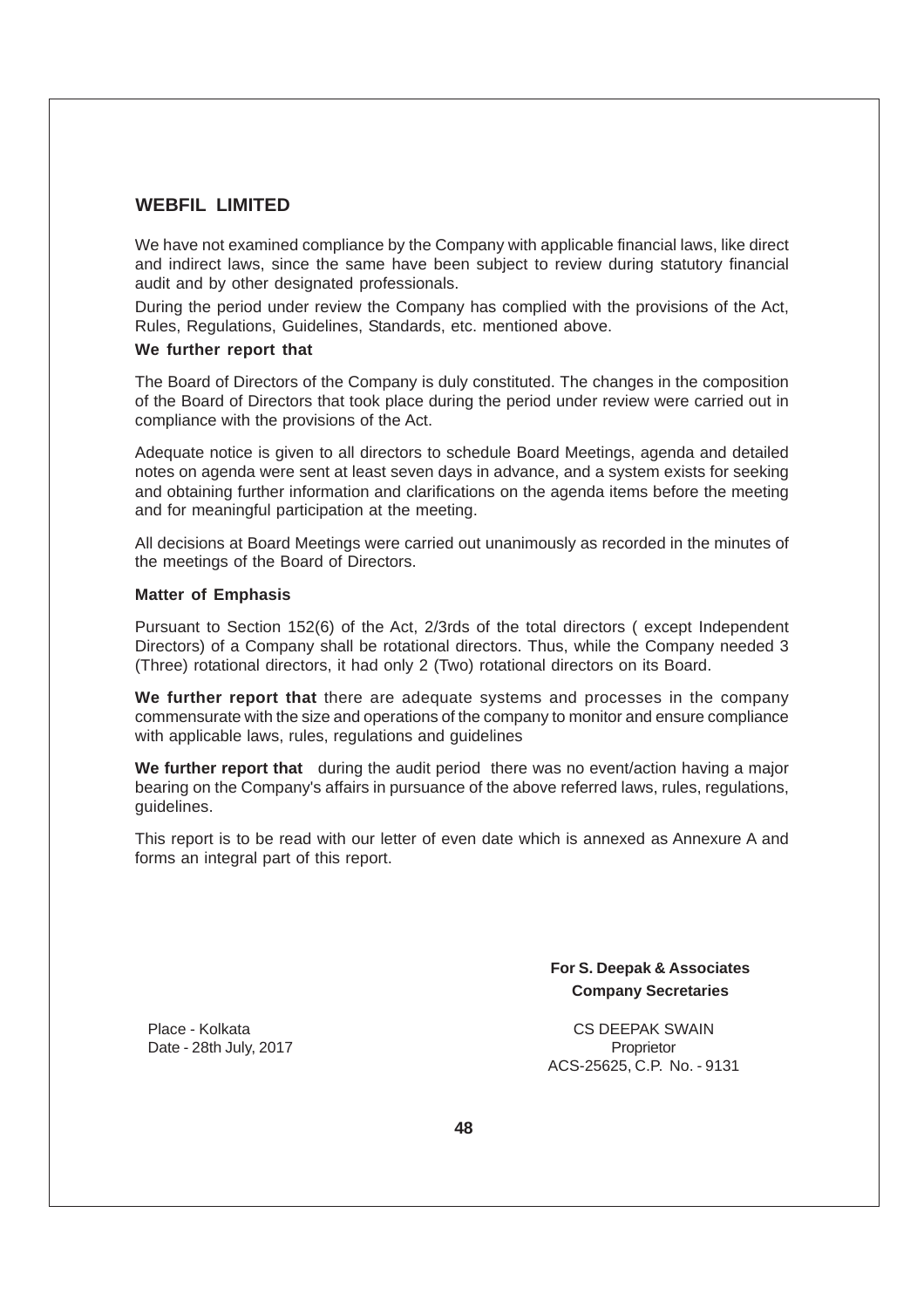

#### **ANNEXURE - A**

To The Members, **WEBFIL Limited "Yule House", 8, Dr. Rajendra Prasad Sarani, Kolkata - 700001**

Our report of even date is to be read along with this letter.

- 1. Maintenance of secretarial record is the responsibility of the management of the Company. Our responsibility is to express an opinion on these secretarial records based on our audit.
- 2. We have followed the audit practices and processes as were appropriate to obtain reasonable assurance about the correctness of the contents of the secretarial record. The verification was done on the test basis to ensure that corrects facts are reflected in secretarial records. We believe that the process and practices, we followed provide a reasonable basis for our opinion.
- 3. We have not verified the correctness and appropriateness of financial records and Books of Accounts of the Company.
- 4. Where ever required, we have obtained the Management representation about the compliance of Laws, rules and regulations and happening of the events etc.
- 5. The compliance of the provision of corporate and other applicable laws, rules , regulations, standards is the responsibility of the management. Our examination was limited to the verification of procedure on test basis.
- 6. The Secretarial Audit report is neither an assurance as to the future viability of the company nor of the efficacy or effectiveness with which the management has conducted the affairs of the Company.

#### **For S DEEPAK & ASSOCIATES Company Secretaries**

CS DEEPAK SWAIN **Proprietor** ACS-25625, C.P. No. - 9131

Place : Kolkata Date : 28th July, 2017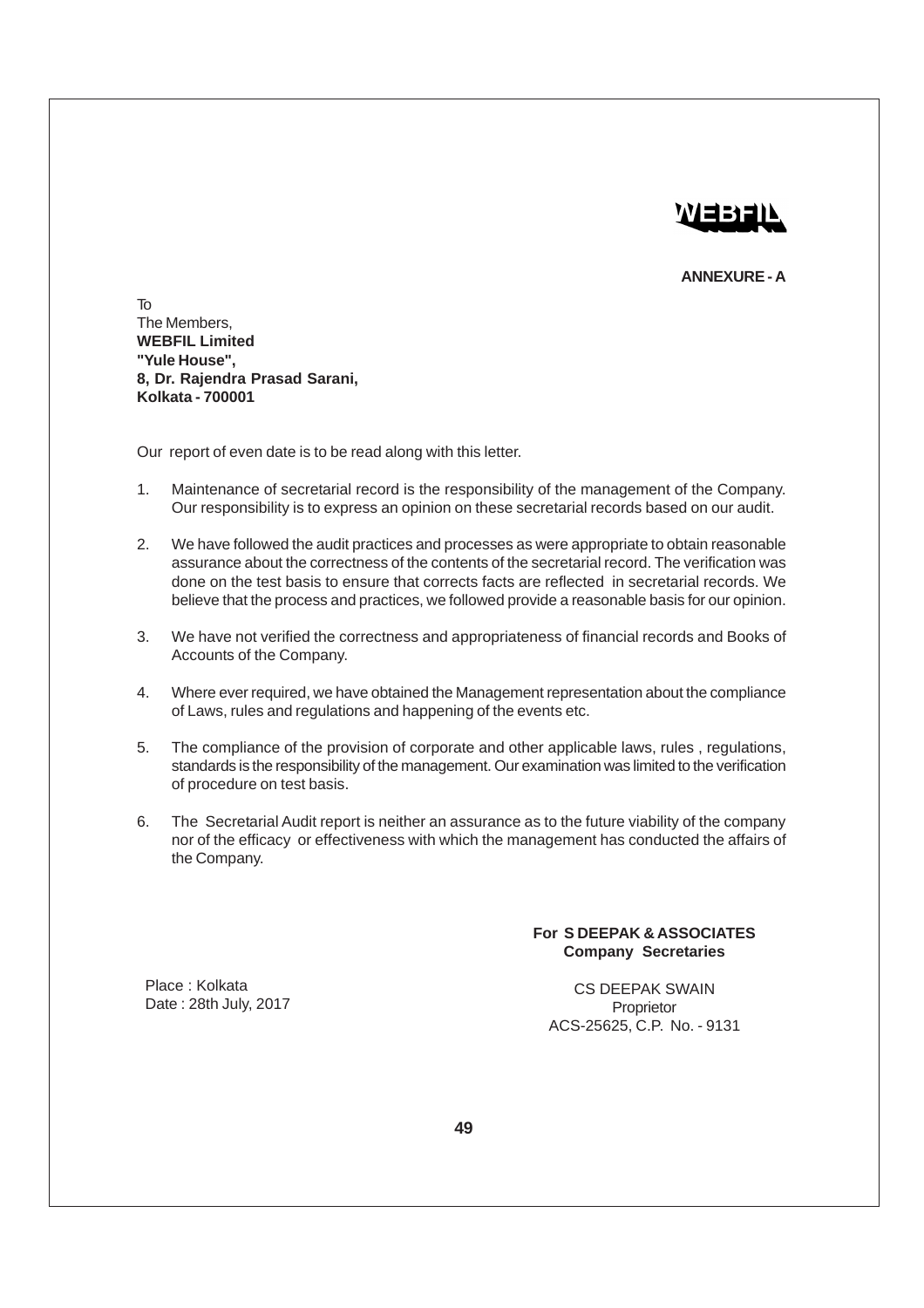**ANNEXURE - IX**

## **CONSERVATION OF ENERGY, TECHNOLOGY ABSORPTION, FOREIGN EXCHANGE EARNINGS AND OUTGO**

#### **A. CONSERVATION OF ENERGY**

Your Company accords great importance to conservation of energy by close monitoring of consumption of electricity, LPG, diesel and water. Since the Company is a low energy consuming unit, no significant proposal for additional investment in the near future is envisaged for further reduction of consumption of energy.The Company is contemplating utilisation of alternate sources of energy and energy conservation equipments, and hopes to implement these plans soon.

### **B. RESEARCH AND DEVELOPMENT (R&D)**

Your Company is engaged in R&D on an ongoing basis with the object of developing various signalling and Telecommunication equipment and Filaments with the emphasis on minimizing the cost and improving the quality of its products.

#### **i) Various products developed by the Company through R&D:**

- a) Automatic Message Switching System.
- b) Low speed data Module (upto 19.2 K Band) for PCM Multiplexer.
- c) RF Surge Protector.
- d) Universal Fail Safe Block Interface (UFSBI).
- e) Drop Insert type Programmable Primary Multiplexer.
- f) 2/8 Mbps Optical Line Terminating Equipment.
- g) Drop/Insert type Programmable Primary Multiplexer with modified specifications & new features.
- h) High Speed Data Interfaces for D/I MUX.
- i) LED Video Board and LED Based Train Information Board.
- j) Microprocessor based Over Current Earth Fault Relay.
- k) Microprocessor based Over Current Earth Fault Relay with instantaneous high set.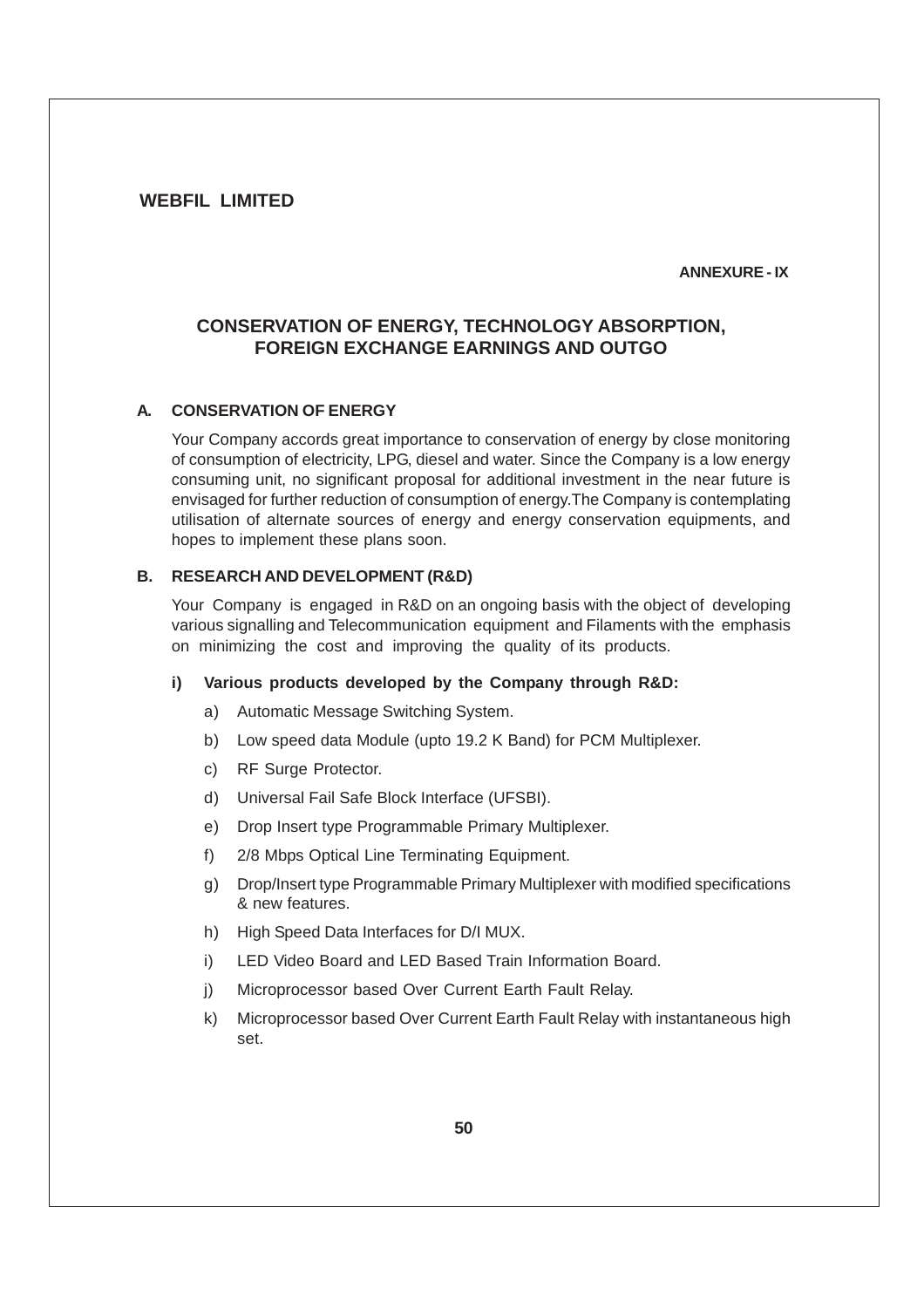

- l) Block Proving by Axle Counter using UFSBI for double line/single line.
- m) Loop Protection Module (LPM) for PD MUX.
- n) Access MUX (8 channel) for BPAC/UFSBI.
- o) Automatic protection unit for UFSBI
- p) Direct fibre interface for UFSBI/BPAC
- q) New FXS interface for D/I MUX.

### **ii) Expenditure on R&D :**

- a) Capital : NIL (last year NIL)
- b) Recurring :  $\bar{\xi}$  71.78 lakhs (last year  $\bar{\xi}$  60.90 lakhs)
- c) Total :  $\bar{\xi}$  71.78 lakhs (last year  $\bar{\xi}$  60.90 lakhs)
- d) Total R&D expenditure as a percentage of total turnover : 2.15% (last year 2.32%)

## **C. TECHNOLOGY ABSORPTION, ADAPTATION AND INNOVATION :**

The Company has successfully implemented 'Surface Mount Technology' in the indigenous design and production of certain modules of Drop Insert type Programmable Primary Multiplexer which has led to an improvement in quality of this product.

#### **D. FOREIGN EXCHANGE EARNINGS AND OUTGO :**

Foreign Exchange earnings during the year were  $\bar{\xi}$  341.70 lakhs (last year  $\bar{\xi}$  352.14 lakhs) while Foreign Exchange outgo was  $\bar{z}$  198.23 lakhs (last year Rs. 345.80 lakhs).

Place : Kolkata<br>Deted : 8th. August, 2017 Dated : 8th August, 2017

On behalf of the Board **JAYANTA RAY**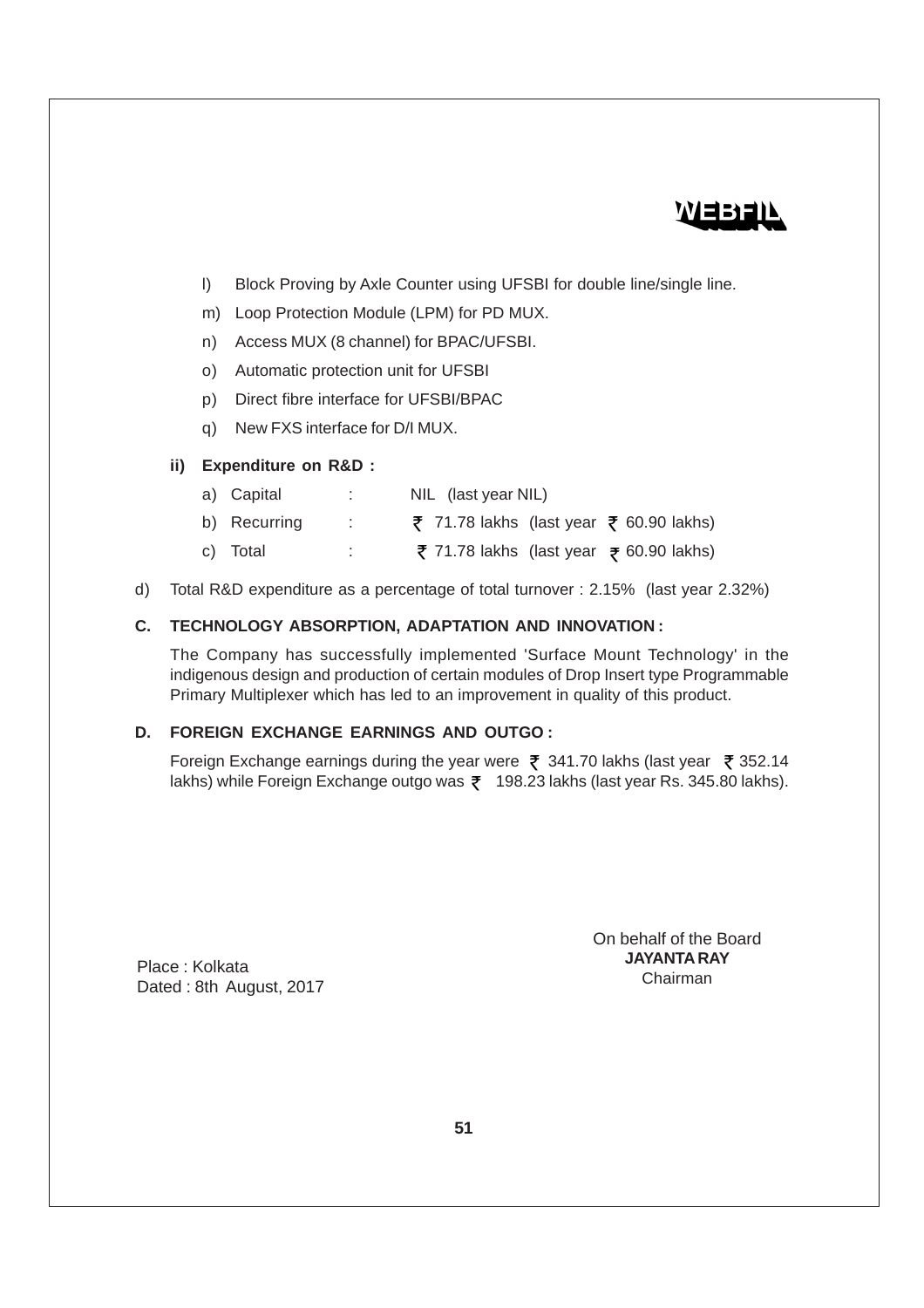## **REPORT ON CORPORATE GOVERNANCE**

The Directors present the Report on Corporate Governance for the year ended March 31, 2017, in terms of Regulation 34(3) read with Schedule V of the SEBI (Listing Obligations and Disclosure Requirements) Regulations, 2015 ("the Listing Regulations"):

## **COMPANY'S PHILOSOPHY**

Webfil Limited's ("The Company") governance philosophy is based on the principles of integrity, equity, accountability and transparency. The Company's business adheres to these principles to protect the interests of its stakeholders, and gain their trust. The Board of Directors of the Company considers itself a trustee of its shareholders and acknowledges its responsibilities towards them for creation and safeguarding of their wealth on sustainable basis. The Company's commitment to ethical business practices, integrity and regulatory compliances helps foster a culture of ethical behavior and maintain a work environment that strengthens the employees' and other stakeholders' faith in the management of the Company.

#### **BOARD OF DIRECTORS**

In conformity with the Company's governance philosophy, all statutory and material information are placed before the Board of Directors to enable it to discharge its responsibilities of strategic supervision of the Company and as trustees of the Shareholders.

#### ● **Composition of the Board of Directors as on 31.03.2017**

The Board of Directors is comprised of 9 (nine) Non-Executive Directors, out of whom 4 (four) are Independent.

The names of the Directors, their category, number of Directorships and Committee positions held by them in other companies and their shareholding in the Company, are as follows: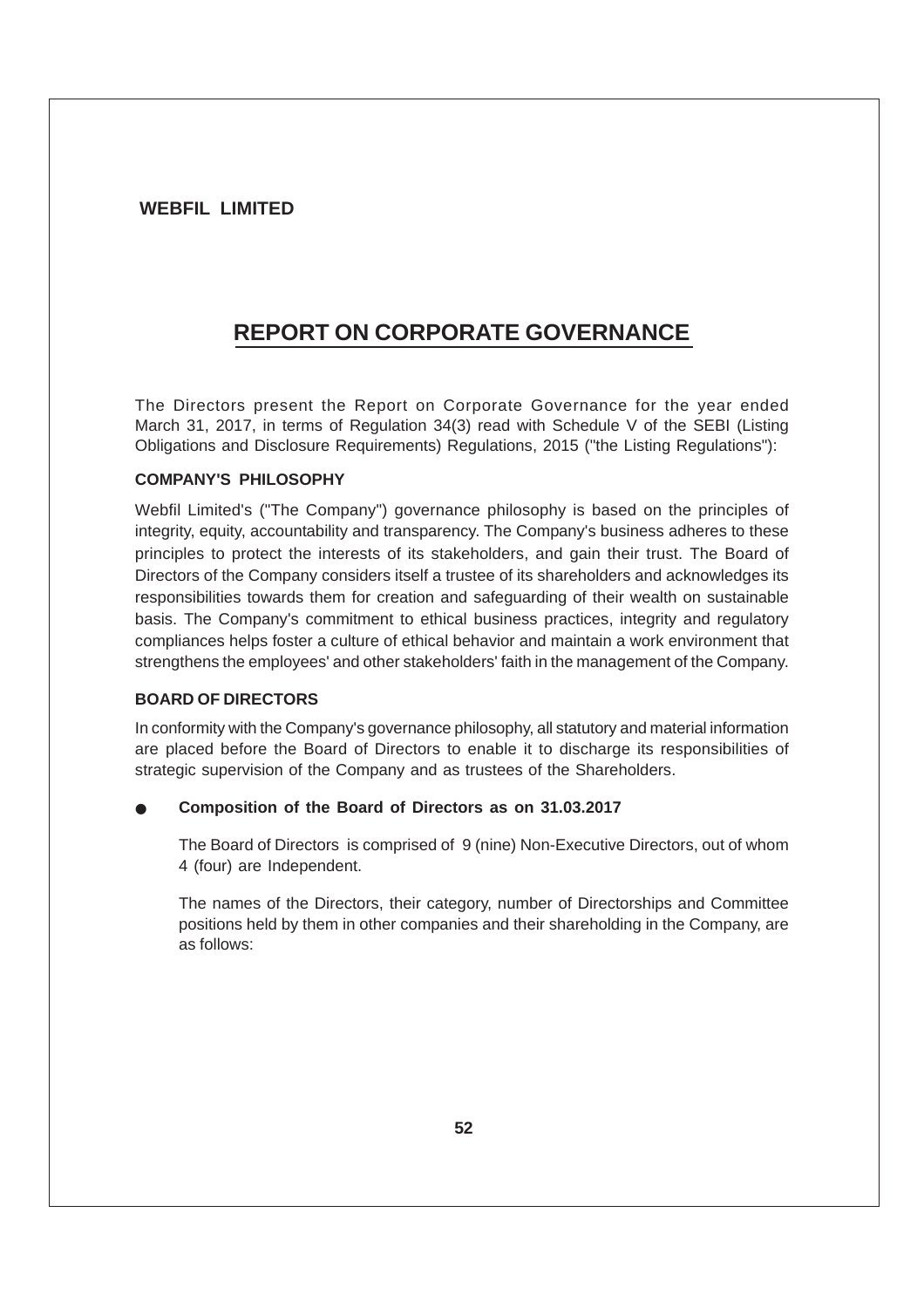## WEBFIL

| <b>Name of Director</b>                   | <b>Category</b>                | No. of<br><b>Directorships</b><br>held in other | <b>No. of Committee</b><br><b>Positions held in</b><br>other Companies(**) |                            | No. of<br><b>Shares</b><br>held in |
|-------------------------------------------|--------------------------------|-------------------------------------------------|----------------------------------------------------------------------------|----------------------------|------------------------------------|
|                                           |                                | Companies(*)                                    | As<br><b>Chairman</b>                                                      | <b>As</b><br><b>Member</b> | the<br><b>Company</b>              |
| Shri Jayanta Ray<br>(DIN: 00175341)       | Chairman<br>Non-Executive      |                                                 |                                                                            |                            | 100                                |
| Shri Sujit Chakravorti<br>(DIN: 00066344) | Non-Executive<br>& Independent | 4                                               | 1                                                                          | 1                          |                                    |
| Shri Asoke K. Dutt<br>(DIN: 00488865)     | Non-Executive<br>& Independent |                                                 |                                                                            |                            | 100                                |
| Shri Debasis Konar<br>(DIN: 03515885)     | Non-Executive                  |                                                 |                                                                            |                            |                                    |
| Shri Soumen Das<br>(DIN: 01833471)        | Non-Executive<br>& Independent |                                                 |                                                                            |                            |                                    |
| Shri Sunil Munshi<br>(DIN: 02749579)      | Non-Executive                  | 8                                               | 1                                                                          | 1                          |                                    |
| Shri Ashis Chakraborty<br>(DIN: 06496853) | Non-Executive                  |                                                 |                                                                            |                            |                                    |
| Shri Debasis Jana<br>(DIN: 07046349)      | Non-Executive                  | 6                                               |                                                                            |                            |                                    |
| Smt. Sujata Roy<br>(DIN: 07209179)        | Non-Executive<br>& Independent |                                                 |                                                                            |                            |                                    |

- (\*) Excluding Directorships in Private Limited Companies, Foreign Companies, and Companies registered under Section 8 of the Companies Act, 2013.
- (\*\*) In accordance with Regulation 26 of the SEBI(Listing Obligations and Disclosure Requirements) Regulations 2015, Memberships / Chairmanships of the Audit Committee and Stakeholders' Relationship Committee alone have been considered.

#### ● **Meetings and Attendance**

During the last financial year ended 31st March, 2017, 5 (five) meetings of the Board of Directors were held on 22nd April, 2016, 27th May, 2016, 11th August, 2016, 7th November, 2016, and 10th February, 2017.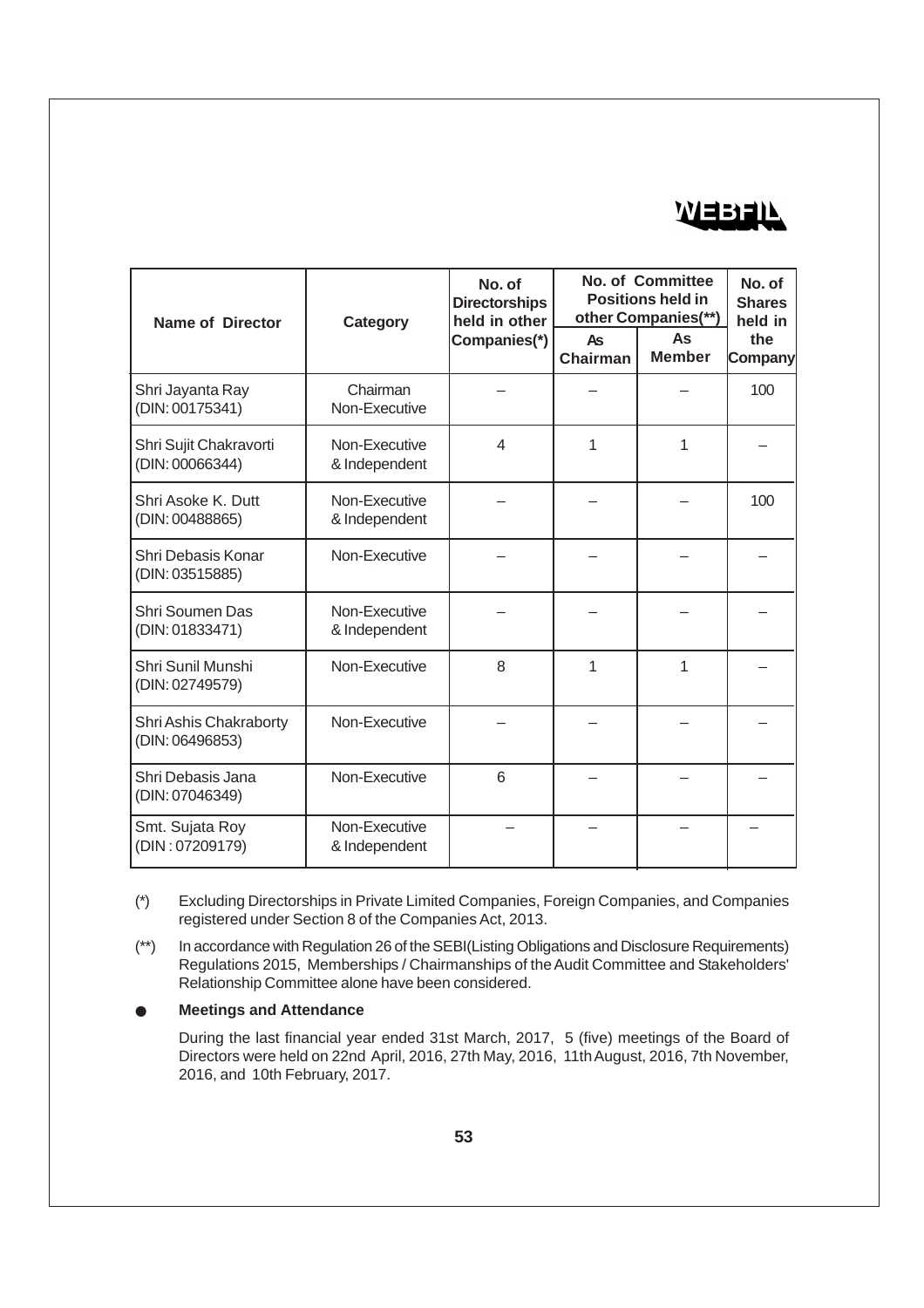Attendance of the Directors at the Board Meetings and at the last Annual General Meeting is as under:

| <b>Name of Director</b>              | No. of Board<br>Meetings<br><b>Attended</b> | Attendance in the last<br><b>Annual General Meeting</b><br>held on 21st September 2016 |
|--------------------------------------|---------------------------------------------|----------------------------------------------------------------------------------------|
| Shri Jayanta Ray                     | 1                                           | NO.                                                                                    |
| Shri Sujit Chakravorti               | 5                                           | <b>YES</b>                                                                             |
| Shri Asoke K. Dutt                   | 5                                           | <b>YES</b>                                                                             |
| Shri Debasis Konar                   | 1                                           | NO.                                                                                    |
| Shri Soumen Das                      | 5                                           | <b>YES</b>                                                                             |
| Shri Sunil Munshi                    | 3                                           | <b>YES</b>                                                                             |
| Shri Ashis Chakraborty               | $\overline{2}$                              | NO.                                                                                    |
| Shri A. N. Bhattacharyya             |                                             |                                                                                        |
| (resigned w.e.f. 31st October, 2016) | 2                                           | <b>YES</b>                                                                             |
| Shri Debasis Jana                    | 1                                           | N.A                                                                                    |
| (appointed as Additional Director    |                                             |                                                                                        |
| w.e.f. 8th November, 2016)           |                                             |                                                                                        |
| Smt. Sujata Roy                      | 4                                           | YES                                                                                    |

#### **Familiarization Programme for Independent Directors**

In terms of Regulation 25(7) of the Listing Regulations, the Company is required to conduct the Familiarisation Programme for Independent Directors (IDs) to familiarise them with their roles, rights, responsibilities in the Company, nature of the industry in which the Company operates, business model of the Company, etc., through various initiatives.

The details of the familiarisation programme for IDs is disclosed on the website of the Company and may be accessed at the web link http://www.webfilindia.com/uploads/policy/ Familiarisation%20Programme%20for%20Independent%20Directors.pdf

## **AUDIT COMMITTEE**

#### **Terms of Reference**

The Company has an Audit Committee whose terms of reference, role, and manner of review of information are in conformity with Regulation 18, read with Part C of Schedule II of the Listing Regulations, and Section 177 of the Companies Act, 2013.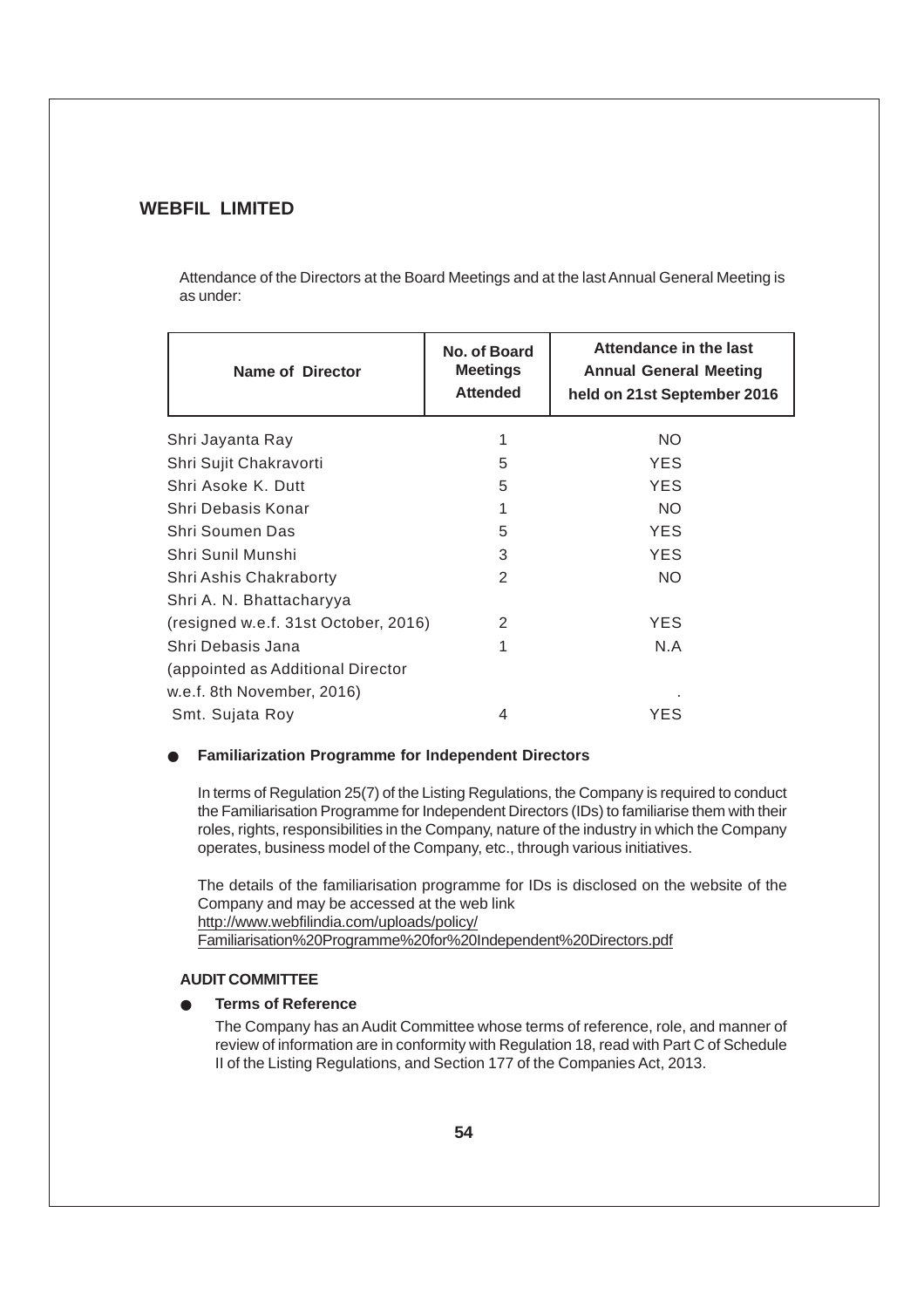

#### **Composition**

The composition of the Audit Committee as on 31st March, 2017 and the attendance of the members at the meetings thereof during the year 2016-17, were as follows:

|                        | <b>Name of Director</b> | <b>Designation</b> | <b>Category of Director</b> | No. of<br><b>Meetings</b><br>attended |
|------------------------|-------------------------|--------------------|-----------------------------|---------------------------------------|
| Shri Sujit Chakravorti |                         | Chairman           | Non-Executive & Independent | 5                                     |
| Shri Asoke K. Dutt     |                         | Member             | Non-Executive & Independent | 5                                     |
| Shri Soumen Das        |                         | Member             | Non-Executive & Independent | 5                                     |

#### **Meetings**

- "During the financial year ended 31st March, 2017, 5 (five) meetings of the Audit Committee were held on 22nd April, 2016, 27th May, 2016, 11th August, 2016, 7th November, 2016, and 10th February, 2017.
- Audit Committee Meetings were also attended by the Chief Executive Officer and Chief Financial Officer of the Company.
- The Company Secretary acts as Secretary to the Audit Committee.
- The Audit Committee invites the Statutory Auditors and the Internal Auditors of the Company to be present at the meetings, as and when it considers appropriate to do so.
- Members of the Audit Committee are eminent persons in their fields, with a majority having expertise in Finance and Accounting.
- The Chairman of the Audit Committee attended the last Annual General Meeting of the Company held on 21st September, 2016.

#### **NOMINATION AND REMUNERATION COMMITTEE**

#### **Terms of Reference**

The Company has a Nomination and Remuneration Committee whose role is in conformity with Regulation 19(4) read with Part D of Schedule II of the Listing Regulations, and Section 178 of the Companies Act, 2013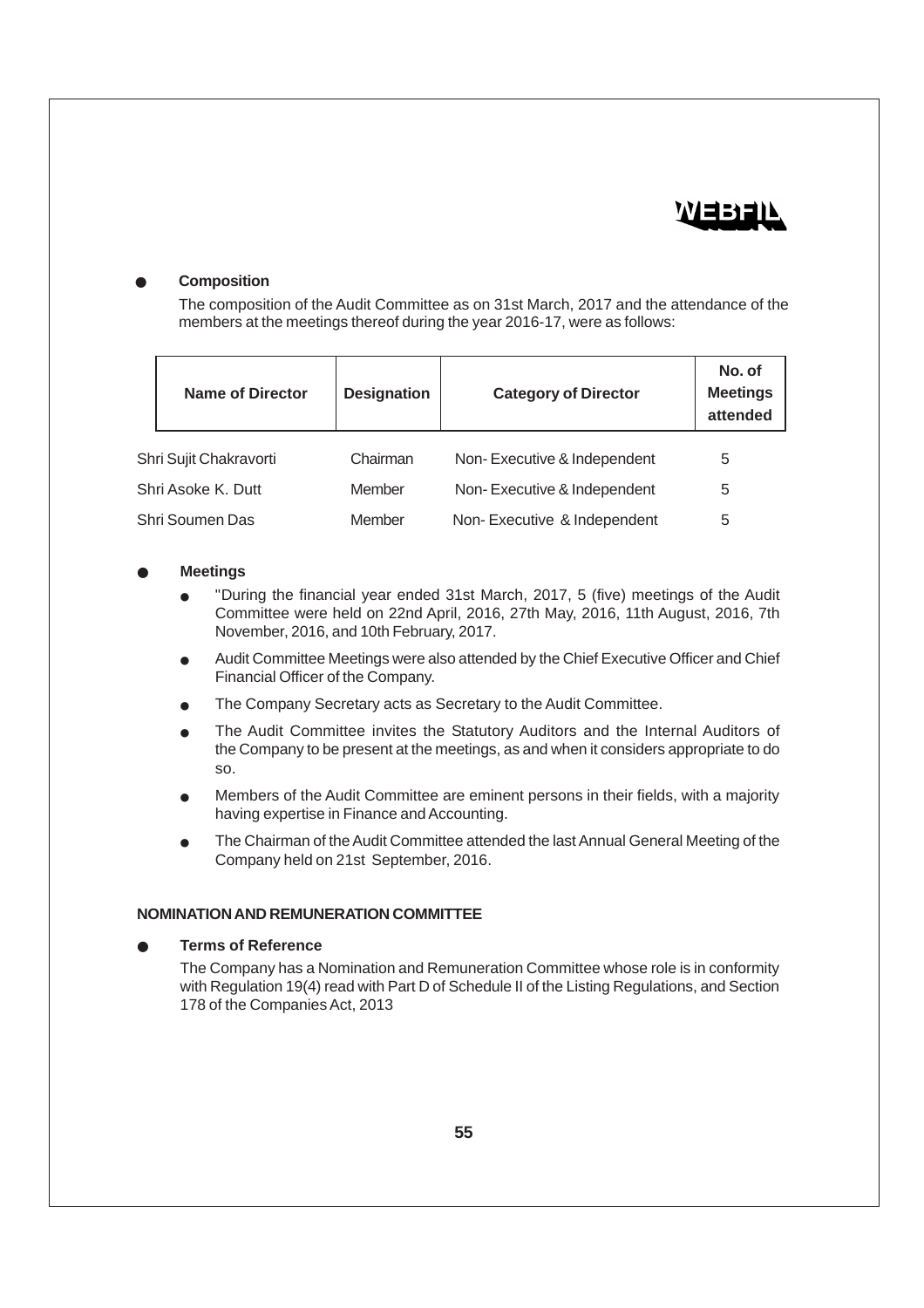#### ● **Composition**

The Nomination and Remuneration Committee is comprised of 5 (five) Non-Executive Directors, out of whom 3 (three) are Independent. The composition of the Nomination and Remuneration Committee is as follows:

| <b>Name of Director</b>      | <b>Designation</b> | <b>Category of Director</b> |
|------------------------------|--------------------|-----------------------------|
| Shri Sujit Chakravorti       | Chairman           | Non-Executive & Independent |
| Shri Asoke K. Dutt           | Member             | Non-Executive & Independent |
| Shri Soumen Das              | Member             | Non-Executive & Independent |
| Shri Sunil Munshi            | Member             | Non-Executive               |
| Shri A. N. Bhattacharyya (*) | Member             | Non-Executive               |
| Shri Debasis Jana (**)       | Member             | Non-Executive               |

(\*) Shri A. N. Bhattacharyya resigned w.e.f. 31st October, 2016.

(\*\*) Shri Debasis Jana joined w.e.f. 8th November, 2016.

#### ● **Meetings**

During the financial year ended 31st March, 2017, 3 (three) meetings of the Nomination and Remuneration Committee were held on 27th May, 2016, 11th August, 2016, and 7th November, 2016, and the attendance of the members at the meetings of the Nomination and Remuneration Committee during the year 2016-17 were as follows:

| <b>Name of Director</b>  | No. of meetings attended |  |
|--------------------------|--------------------------|--|
| Shri Sujit Chakravorti   | 3                        |  |
| Shri Asoke K. Dutt       | 3                        |  |
| Shri Soumen Das          | 3                        |  |
| Shri A. N. Bhattacharyya | 2                        |  |
| Shri Sunil Munshi        | 2                        |  |
| Shri Debasis Jana (***)  | N A                      |  |

(\*\*\*) Shri Debasis Jana joined w.e.f. 8th November, 2016, and no meetings of the Nomination and Remuneration Committee were held subsequent to his appointment as a member of the Committee.

#### **Performance evaluation**

The performance evaluation of the Non-Executive Directors, including Independent Directors, the Board as a whole and the Chairman of the Company is done as per the Board Evaluation Policy. The policy referred to above inter alia contains evaluation criteria for the Directors, procedure for determination and review of remuneration of Directors, Key Managerial Personnel and other employees, etc.

The policy for Board Evaluation and Board Diversity is disclosed on the website of the Company and may be accessed at the web link

http://www.webfilindia.com/uploads/policy/Policy%20on%20Board%20Evaluation.pdf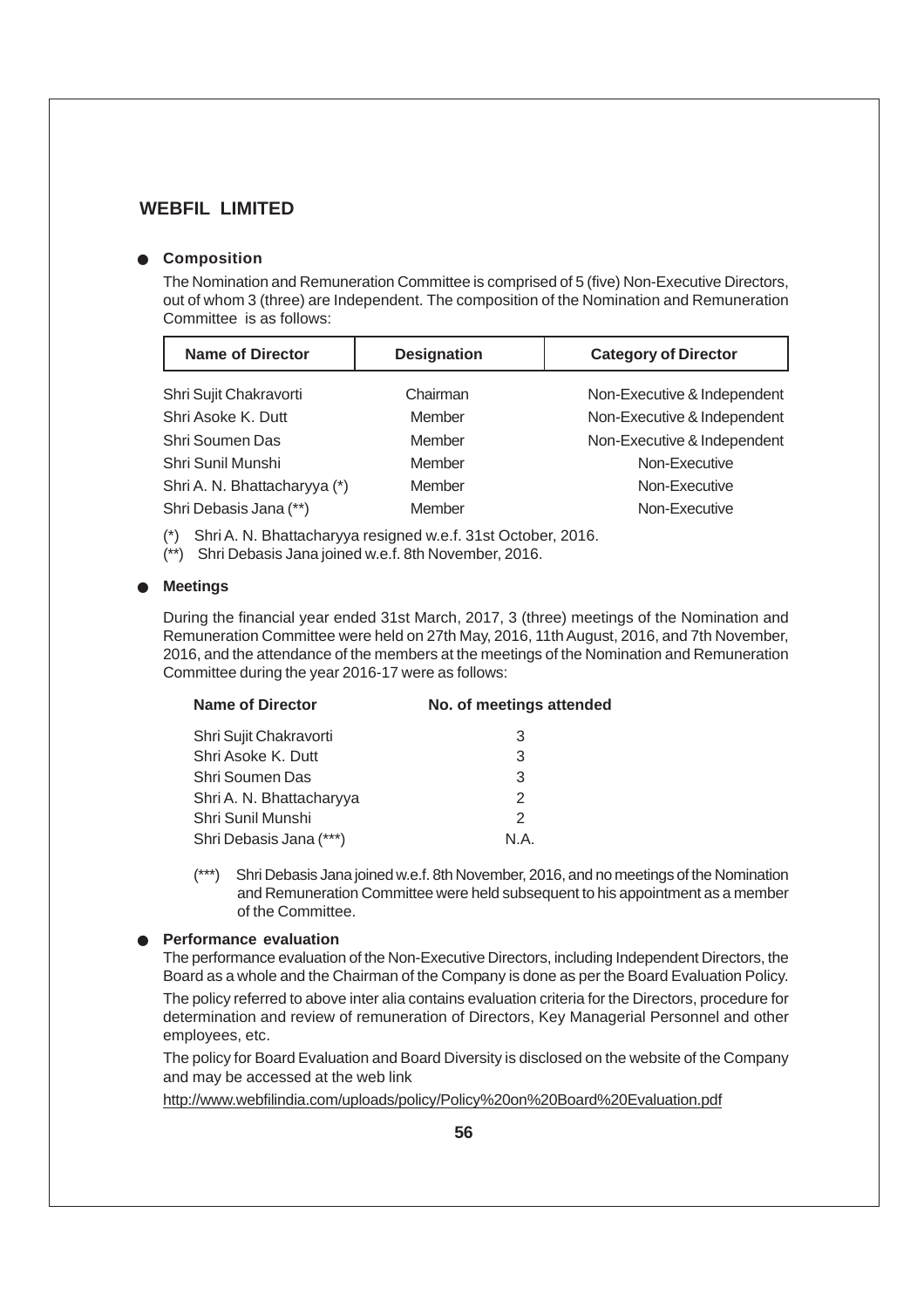

#### ● **Remuneration Policy**

The Remuneration Policy as recommended by the Nomination and Remuneration Committee has been accepted by the Board of Directors. The same is applicable for Directors, Key Managerial Personnel, Senior Management Personnel and other employees of the Company. The said policy is disclosed on the website of the Company and may be accessed at the web link http://www.webfilindia.com/uploads/policy/Remuneration%20Policy.pdf

### **REMUNERATION OF DIRECTORS**

#### **Executive Directors**

There were no Executive Directors on the Board of Directors of the Company, during the financial year 2016-17.

#### ● **Non-Executive Directors**

The sitting fees paid to the Non-Executive Directors for attending the Board and the Committee meetings of the Company during the year ended 31st March, 2017 are as follows:

| Sitting fees paid ( $\bar{\zeta}$ ) |
|-------------------------------------|
| $10,500/-$                          |
| 26,000/-                            |
| 26,000/-                            |
| $1,000/-$                           |
| 26,000/-                            |
| 17,500/-                            |
| $3,000/-$                           |
| 12,500/-                            |
| $6,000/-$                           |
| $9000/-$                            |
| 1,37,500/-                          |
|                                     |

#### **Notes:**

Remuneration of Non-Executive Directors is approved by the Board of Directors and paid as per directions given by the concerned Directors and recorded in the minutes of the Meetings. Apart from above, the Directors have no pecuniary relationship with the Company in their personal capacity.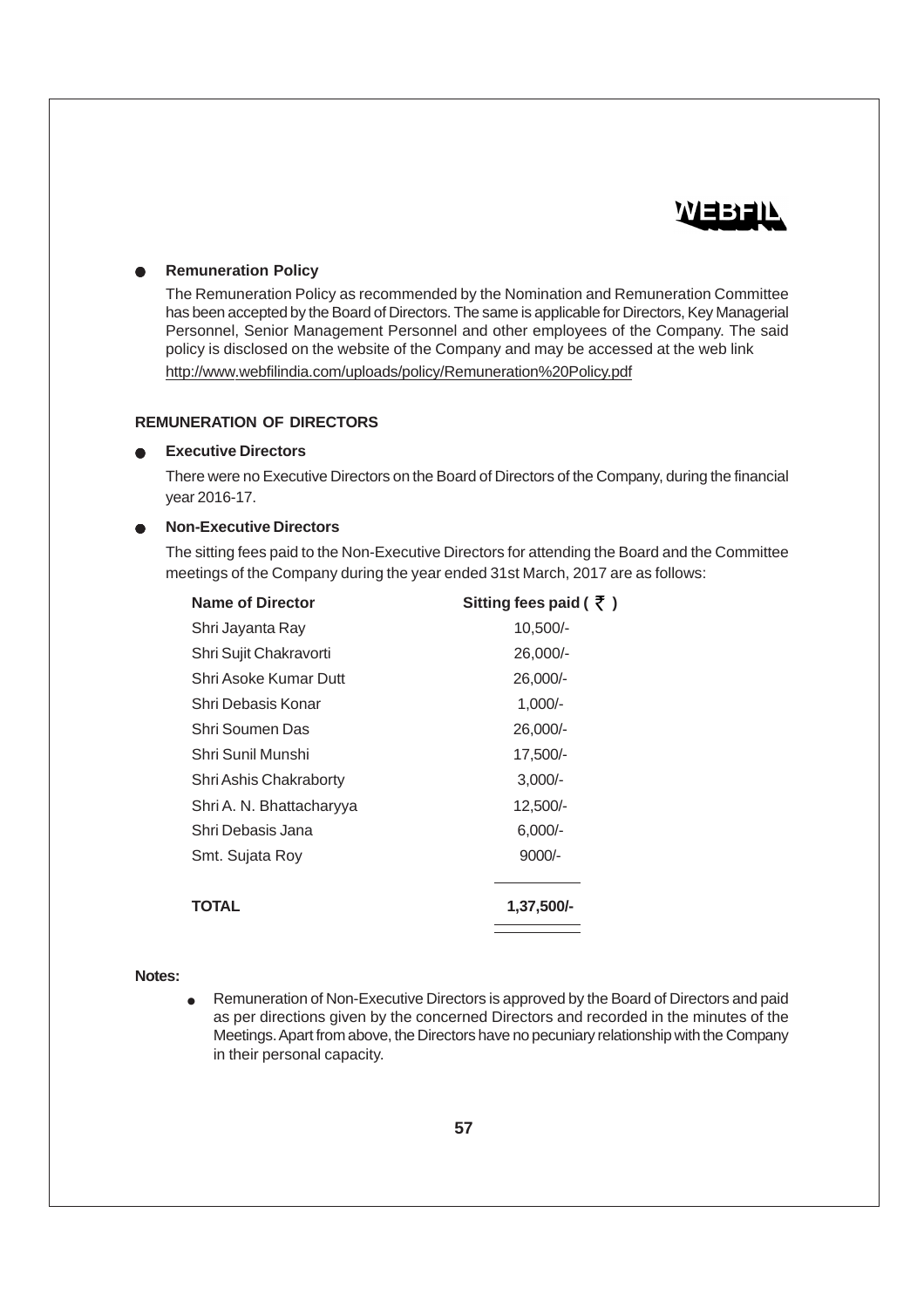- Sitting fees of Shri Sunil Munshi, Director, Shri A. N. Bhattacharyya, Director and Shri Debasis Jana, Director, were paid to Andrew Yule & Company Limited, as per the directions received from each of them.
- Sitting fees of Shri Debasis Konar, Director and Shri Ashis Chakraborty, Director were paid to West Bengal Industrial Development Corporation Limited (WBIDC), as per the directions received from each of them.
- No commission was paid to the Non-Executive Directors during the year ended 31st March, 2017.
- This may be deemed to be the disclosure as required under Schedule V of the SEBI(Listing Obligations and Disclosure Requirements)Regulations 2015.

#### **COMMITTEE OF THE BOARD OF DIRECTORS**

#### **Terms of Reference**

The Company has a Committee of the Board of Directors, duly constituted by the Board of Directors to supervise and ensure smooth functioning of the day-to-day operations of the Company. Meetings of such Committee are held as and when necessary.

The minutes of the meetings of the Committee of the Board of Directors are placed before the Board for perusal and noting. The Committee also discharges some functions of Stakeholders Relationship Committee like transfer, transmission, sub-division, duplicate issue of Shares, etc.

#### ● **Composition**

The composition of the Committee of the Board of Directors and the details of meetings attended by the Directors during the year 2016-17, are given below:

| <b>Name of Director</b>      | <b>Designation</b> | Number of<br><b>Meetings attended</b> |
|------------------------------|--------------------|---------------------------------------|
| Shri Jayanta Ray             | Chairman           | 9                                     |
| Shri Sunil Munshi            | Member             | 9                                     |
| Shri A. N. Bhattacharyya (*) | Member             | 5                                     |
| Shri Debasis Jana (**)       | Member             |                                       |

(\*) Shri A. N. Bhattacharyya resigned w.e.f. 31st October, 2016.

(\*\*) Shri Debasis Jana joined w.e.f. 8th November, 2016.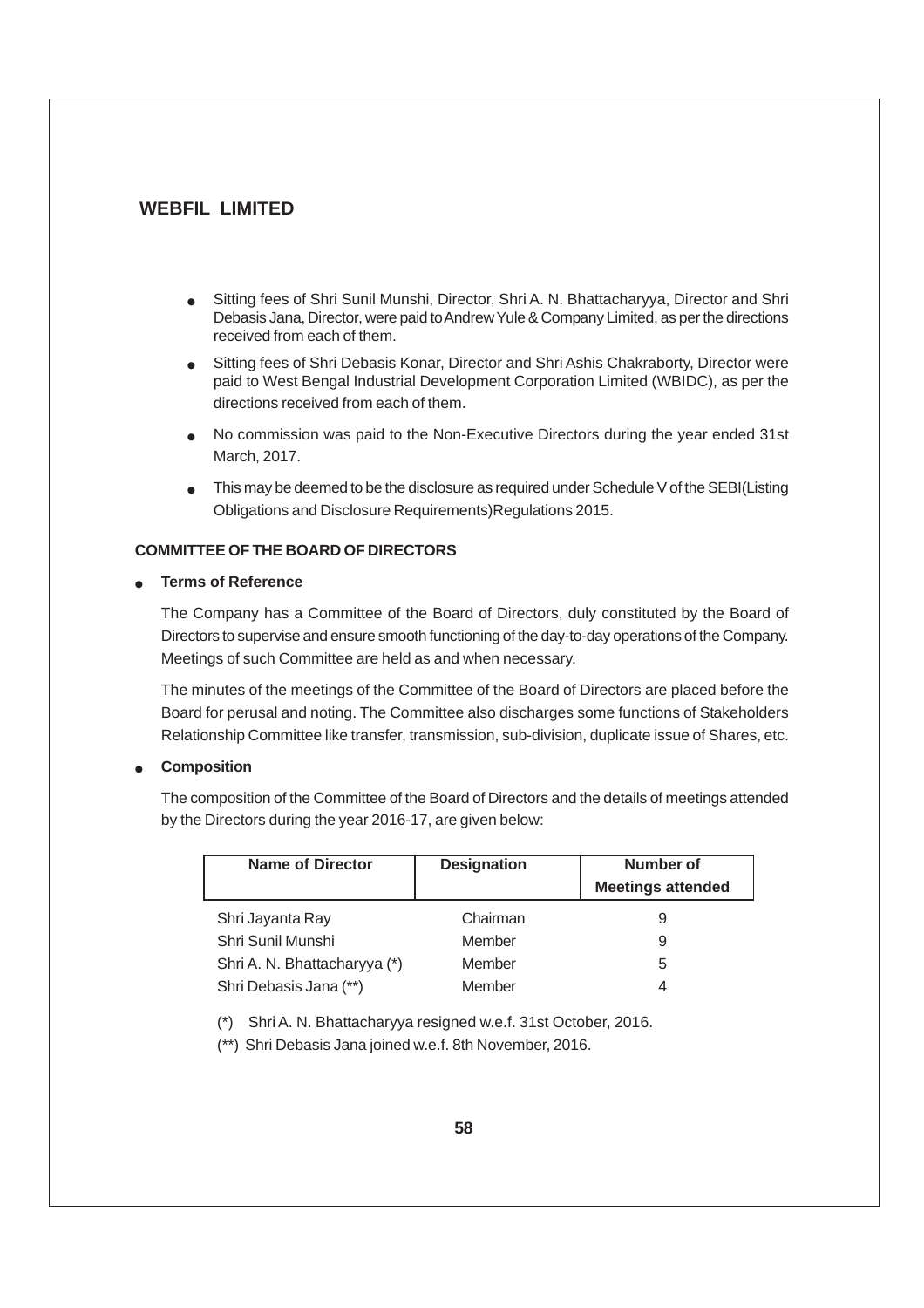

#### ● **Meetings**

There were 9 (nine) meetings of the Committee of the Board held during the year 2016-17 on 13th May, 2016, 3rd June, 2016, 4th July, 2016, 17th August, 2016, 6th October, 2016, 15th December, 2016, 20th December, 2016, 22nd December, 2016, and 24th January, 2017.

#### **STAKEHOLDERS RELATIONSHIP COMMITTEE**

The 'Stakeholders' Relationship Committee' of the Company, formed in accordance with Regulation 20 of the Listing Regulations, has been entrusted with the responsibility of considering and resolving the grievances of the security holders on issues like non-receipt of balance sheet, nonreceipt of declared dividends, etc. Matters relating to transfer / transmission / sub-division / duplicate issue of shares continue to be looked after by the 'Committee of the Board of Directors'.

The Stakeholders' Relationship Committee is comprised of Shri Sujit Chakravorti as Chairman, Shri Sunil Munshi and Shri Debasis Jana. Shri Debasis Jana joined as a member of this Committee w.e.f. 8th November, 2016, following Shri A. N. Bhattacharyya's resignation from the Board of Directors w.e.f. 31st October, 2016.

There is no complaint lying pending with the Committee.

Number of complaints received during the year 2016-17: NIL

Number of shares pending transfer as on 31st March, 2017 : NIL

Ms. Shinjinee Bhattacharyya, Company Secretary, is the Compliance Officer.

#### **RISK MANAGEMENT COMMITTEE**

The Board of Directors has constituted 'Risk Management Committee' as required under Regulation 21 of the SEBI(Listing Obligations and Disclosure Requirements)Regulations, 2015, for laying down risk assessment and minimization procedures. A Risk Management Plan has been formulated which is monitored and reviewed by this Committee.

The Risk Management Committee is comprised of Shri Jayanta Ray as Chairman, Shri Sunil Munshi and Shri Anirban Gupta.

#### **CODE OF CONDUCT**

The Board of Directors has laid down a Code of Conduct for all members of the Board of Directors and senior management of the Company. The same inter alia also contains duties of Independent Directors as laid down under the Companies Act, 2013. The Code of Conduct for Board Members and Senior Management of the Company is disclosed on the website of the Company and may be accessed at the web link http://www.webfilindia.com/Code%20of%20Conduct.pdf

The certificate regarding compliance with the Code of Conduct is given separately.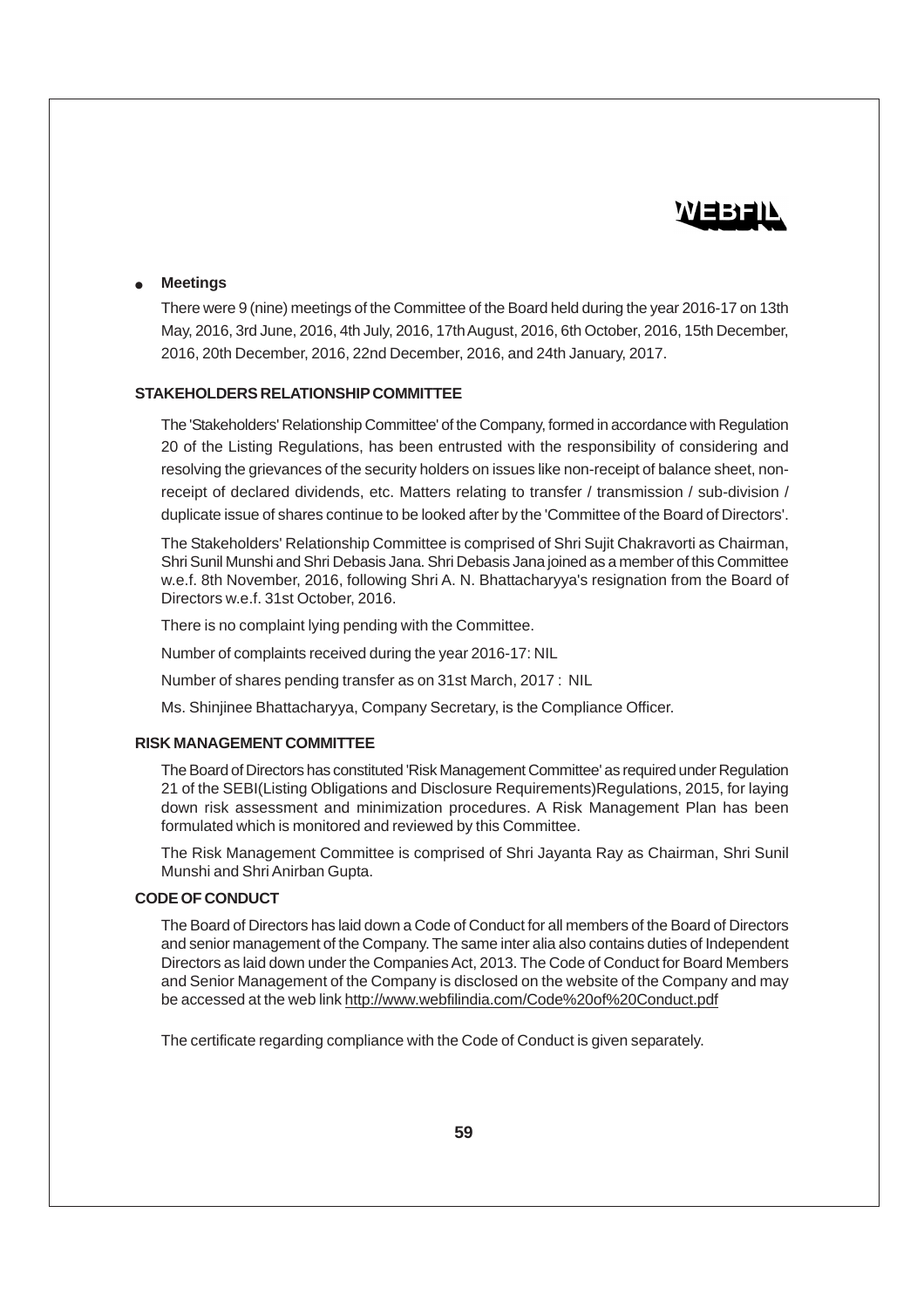#### **GENERAL BODY MEETINGS**

Particulars of last three Annual General Meetings are given below :

| <b>Financial Year</b> | Date       | Time      | Venue                                             |
|-----------------------|------------|-----------|---------------------------------------------------|
| 2013-2014             | 26.09.2014 | 4.00 p.m. |                                                   |
| 2014-2015             | 23.09.2015 | 4.00 p.m. | 8, Dr. Rajendra Prasad<br>Sarani, Kolkata-700 001 |
| 2015-2016             | 21.09.2016 | 4.00 p.m. |                                                   |

All the resolutions set out in the respective notices were passed by the shareholders. The following Special Resolutions were passed in the previous three Annual General Meetings:

| Date of AGM |            |              | <b>Special Resolutions</b>                                                                                                                                                                                                                                                                                                                  |  |  |
|-------------|------------|--------------|---------------------------------------------------------------------------------------------------------------------------------------------------------------------------------------------------------------------------------------------------------------------------------------------------------------------------------------------|--|--|
|             | 26.09.2014 | İ.           | Resolution under Section 180(1)(a) of the Companies Act, 2013 for creation of<br>mortgage/charge of Company's assets                                                                                                                                                                                                                        |  |  |
|             |            | ii.          | Resolution under Section 180(1)(c) of the Companies Act, 2013 for borrowing<br>money up to Rs.50 crores over and above the aggregate of paid up capital and<br>free reserves of the Company.                                                                                                                                                |  |  |
|             | 23.09.2015 |              | <b>NIL</b>                                                                                                                                                                                                                                                                                                                                  |  |  |
|             | 21.09.2016 | $\mathbf{L}$ | Resolution pertaining to Alteration of Articles of Association to authorise WBIDC<br>to appoint a maximum of 3 Directors on the Board of the Company where the<br>total number of the Directors exceeds five.                                                                                                                               |  |  |
|             |            | н.           | Resolution pertaining to Alteration of Articles of Association to permit<br>dematerialisation of shares, debentures and other securities of the Company,<br>and for allowing revision in the upper limit of the amount of Sitting Fees payable<br>to Directors of the Company for attending meetings of the Board or committees<br>thereof. |  |  |
|             |            |              | No Special Resolution requiring a postal ballot was placed before the last Annual General Meeting                                                                                                                                                                                                                                           |  |  |

of the Company. No Special Resolution requiring a postal ballot is being proposed at the ensuing Annual General Meeting of the Company.

#### **MEANS OF COMMUNICATION:**

- The Unaudited quarterly and year-to-date financial results are submitted to the Stock Exchange within forty-five days of the close of the quarter. The audited annual results are submitted within sixty days from the closure of the financial year as per the requirements of the SEBI(Listing Obligations and Disclosure Requirements)Regulations, 2015.
- During the Financial Year 2016-2017, the approved financial results were published in a national English newspaper (Business Standard/Financial Express) and in a local language (Bengali) newspaper (Dainik Statesman), within forty-eight hours of approval thereof.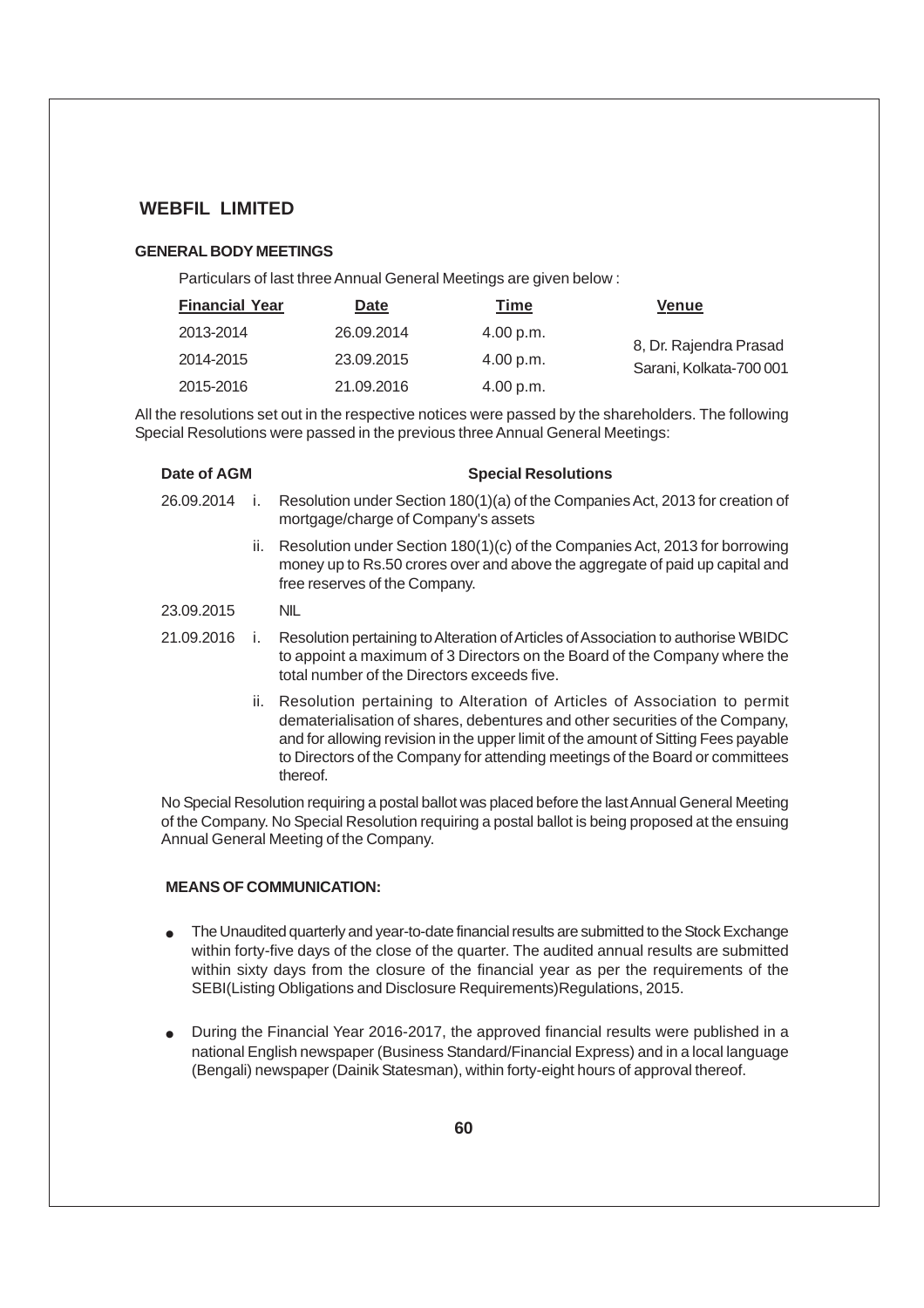

The Company's financial results are displayed on the Company's website www.webfilindia.com

#### **DISCLOSURES**

#### ● **Disclosure on materially significant related party transaction:**

The Board has adopted Related Party Transaction Policy for determining materiality of related party transactions and also on the dealings with related parties. This policy has been disclosed on the website of the Company and may be accessed at the web link http://www.webfilindia.com/uploads/policy/Related%20Party%20Transaction%20Policy.pdf

During the year 2016-17, all transactions entered into with Related Parties as defined under the Companies Act, 2013, were in the ordinary course of business and on an arm's length pricing basis. Details pertaining to materially significant transactions with related parties during the financial year at arm's length price have been disclosed in Form No. AOC-2 annexed to the Board's Report in terms of Section 134 of the Act read with Rule 8 of the Companies (Accounts) Rules, 2014. Suitable disclosure as required by the Accounting Standards (AS 18) has been made in the Note No. 33 to the Financial Statements.

#### ● **Details of non-compliance**

The Company has complied with the requirements of the Stock Exchange, SEBI and other statutory authorities on all matters relating to capital markets during the last three years. There were no penalties imposed or stricture passed on the Company by Stock Exchange(s), SEBI or any other statutory authority.

#### **Vigil Mechanism / Whistle Blower Policy:**

The Company has laid down a Vigil Mechanism / Whistle Blower Policy in compliance with the provisions of Section 177(9) of the Companies Act, 2013 and Regulation 22 of the SEBI(Listing Obligations and Disclosure Requirements)Regulations, 2015, under which Directors and employees are provided an opportunity to disclose any matter of genuine concern in prescribed manner. The policy is disclosed on the website of the Company and may be accessed at the web link http://www.webfilindia.com/uploads/policy/ VIGIL%20MECHANISM.pdf

No person has been denied access to the Audit Committee to lodge his/her grievances.

No complaints have been received by the Chairperson of the Audit Committee at the address specified in the aforementioned Whistle Blower Policy during the Financial Year 2016-2017.

#### Details of compliance with mandatory requirements and adoption of non mandatory **requirements:**

The Company has complied with all mandatory requirements as per SEBI(Listing Obligations and Disclosure Requirements)Regulations, 2015 during the year 2016-17. The Company has not adopted the non-mandatory requirements stated in the aforesaid Regulations.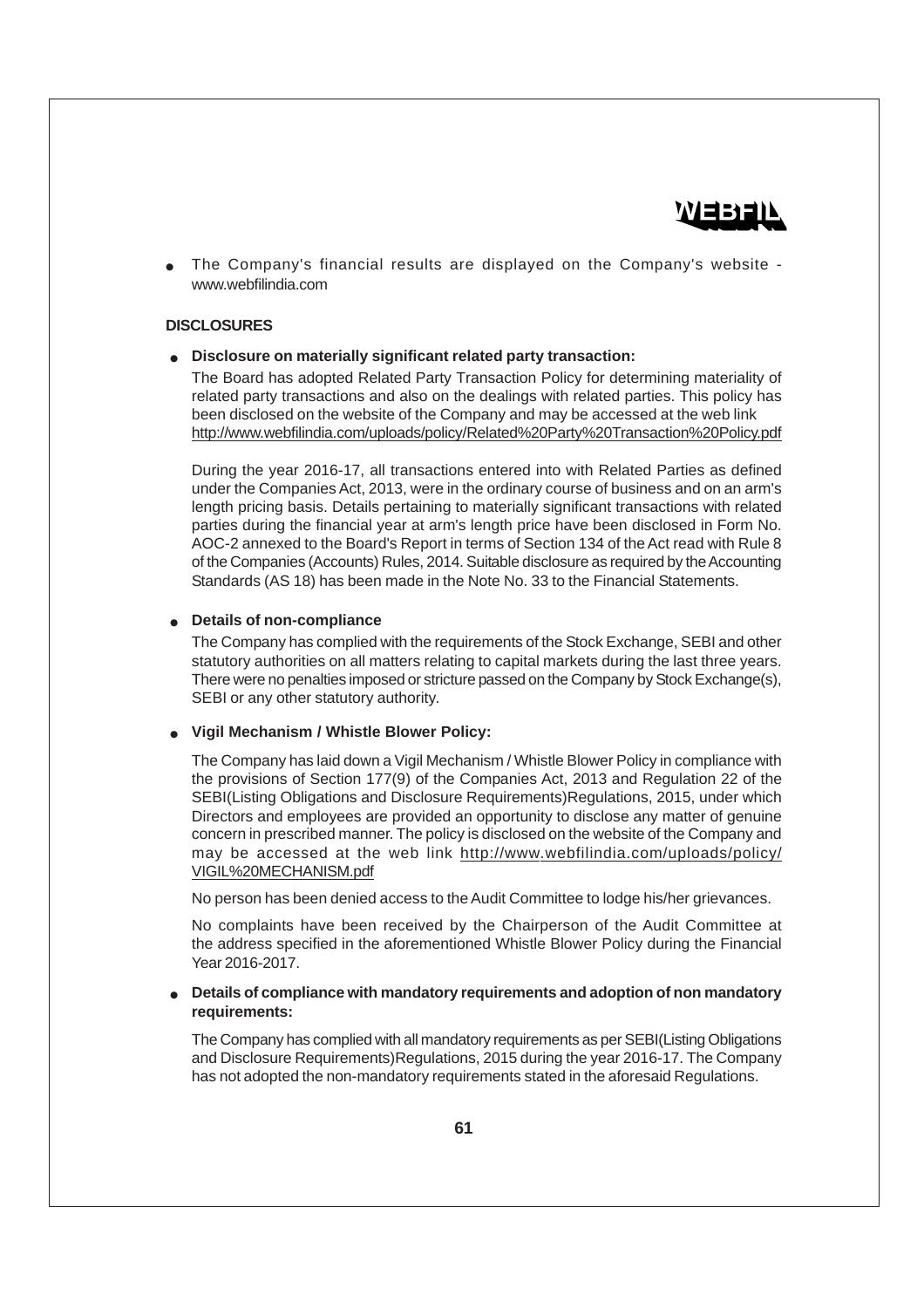#### **GENERAL SHAREHOLDERS' INFORMATION**

| CIN of the Company - L36900WB1979PLC032046 |                                                      |   | Registration No. 021 - 032046                                                                                                                                                                                                                         |
|--------------------------------------------|------------------------------------------------------|---|-------------------------------------------------------------------------------------------------------------------------------------------------------------------------------------------------------------------------------------------------------|
|                                            | Annual General Meeting (AGM)<br>Date, Time and Venue |   | 13th September, 2017 at 4.00 p.m.<br>"Yule House"<br>8, Dr. Rajendra Prasad Sarani, Kolkata - 700 001.                                                                                                                                                |
|                                            | <b>Financial Year</b>                                |   | 1st April, 2016 to 31st March, 2017                                                                                                                                                                                                                   |
|                                            | Date of Book Closure                                 |   | From 7th September, 2017 to 13th September, 2017<br>(both days inclusive)                                                                                                                                                                             |
|                                            | Listing on Stock Exchange(s)                         |   | The Calcutta Stock Exchange Limited<br>7, Lyons Range, Kolkata - 700 001<br>(Stock Code: 33030)<br>The Listing fee has been paid to the above Stock<br>Exchange within specified time period.                                                         |
|                                            | <b>Market Price Data</b>                             | ÷ | As the shares of the Company were not traded<br>in the Calcutta Stock Exchange during the<br>year 2016-17, quoted price is not available.                                                                                                             |
|                                            | <b>Registrar and Transfer Agent</b>                  |   | MCS Share Transfer Agent Limited<br>12/1/5, Manoharpukur Road,<br>Ground Floor, Kolkata - 700 026.<br>Phone: (033) 4072 - 4051/4052/4053<br>Fax: (033) 4072 - 4050<br>E-mail: mcssta@rediffmail.com                                                   |
|                                            | <b>Share Transfer System</b>                         |   | Transfer of Shares in physical form are registered<br>and dispatched within 15 days from the date of their<br>receipt in case documents are complete in all<br>respect. The Committee of the Board of Directors is<br>empowered to approve transfers. |
|                                            | Shares Transferred during<br>the year                |   | Total number of shares transferred in physical form<br>during the year was: NIL (Previous year - NIL)                                                                                                                                                 |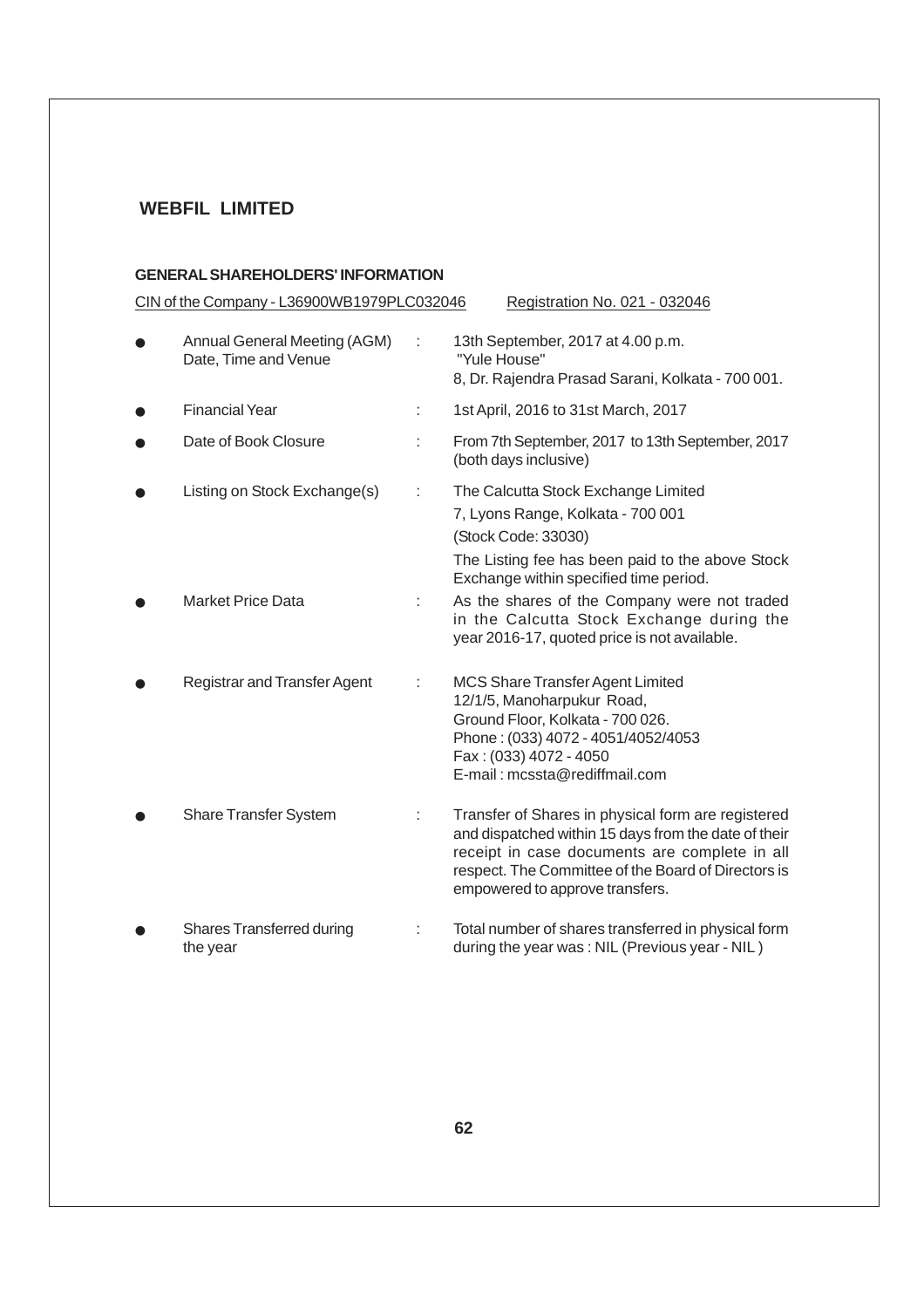

## ● Distribution of Shareholding as on 31st March, 2017

| <b>Shareholding</b> |        | <b>Shares</b> |            | <b>Shareholders</b> |                |       |
|---------------------|--------|---------------|------------|---------------------|----------------|-------|
| Range               |        | No.           | % of Total | No.                 | % of Total     |       |
| 1                   | ٠      | 500           | 18107      | 0.21                | 239            | 95.22 |
| 501                 | $\sim$ | 1000          | 1800       | 0.02                | $\overline{2}$ | 0.80  |
| 1001                | $\sim$ | 2000          | 0          | 0.00                | 0              | 0.00  |
| 2001                | $\sim$ | 5000          | 0          | 0.00                | 0              | 0.00  |
| 5001                | ٠      | 10000         | 0          | 0.00                | 0              | 0.00  |
| 10001               | &      | Above         | 8512593    | 99.77               | 10             | 3.98  |
| Total               |        | 8532500       | 100.00     | 251                 | 100.00         |       |

● Shareholding Pattern as on 31st March, 2017

|                                                        | <b>NO. OF SHARES</b> | <b>PERCENTAGE OF</b> |  |
|--------------------------------------------------------|----------------------|----------------------|--|
| <b>CATEGORY</b>                                        | <b>HELD</b>          | <b>SHAREHOLDING</b>  |  |
| <b>GOVERNMENT</b><br>$1_{-}$                           |                      |                      |  |
| Central<br>a)                                          |                      |                      |  |
| b)<br><b>State</b>                                     |                      |                      |  |
| 2. FINANCIAL INSTITUTIONS                              |                      |                      |  |
| Industrial Finance Corporation of India<br>a.          | 295080               | $3 - 46$             |  |
| b.<br>West Bengal Industrial                           |                      |                      |  |
| Development Corporation Limited                        | 4220296              | $49 - 46$            |  |
| General Insurance & its subsidiaries<br>C <sub>1</sub> |                      |                      |  |
| <b>Nationalised Banks</b><br>d.                        |                      |                      |  |
| 3.<br><b>MUTUAL FUNDS</b>                              |                      |                      |  |
| ANDREW YULE & GROUP<br>4.                              |                      |                      |  |
| Andrew Yule & Co. Ltd.<br>a.                           | 145000               | 1.70                 |  |
| Yule Financing & Leasing Co. Ltd.<br>b.                | 270000               | 3.16                 |  |
| Tide water Oil Co. (India) Ltd.<br>C.                  | 410000               | 4.81                 |  |
| The Bengal Coal Co. Ltd.<br>d.                         | 200000               | 2.34                 |  |
| The New Beerbhoom Coal Co. Ltd.<br>е.                  | 70000                | 0.82                 |  |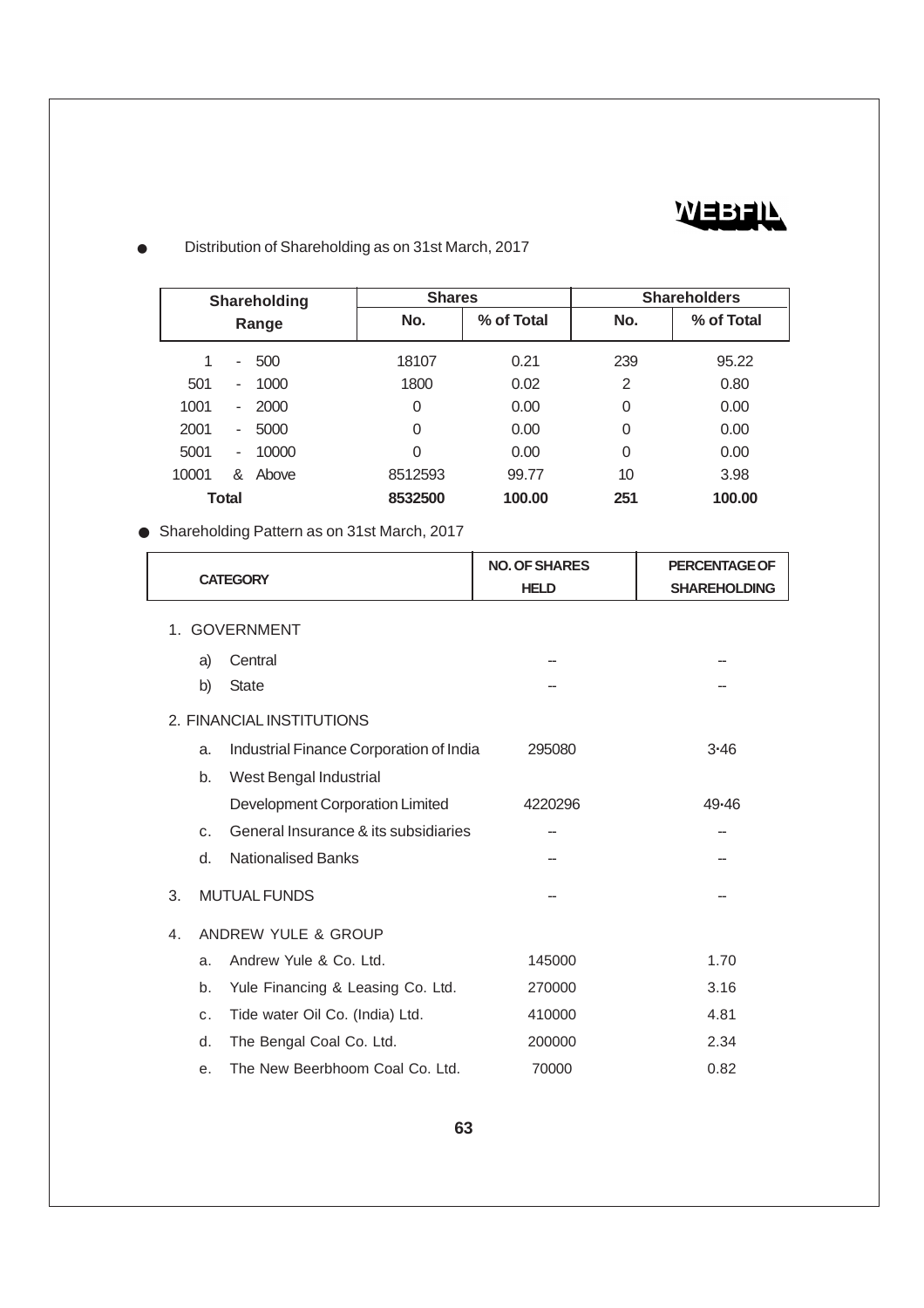| <b>CATEGORY</b>                  |                               | <b>NO. OF SHARES</b><br><b>HELD</b> | <b>PERCENTAGE OF</b><br><b>SHAREHOLDING</b> |
|----------------------------------|-------------------------------|-------------------------------------|---------------------------------------------|
| 5.                               | <b>DIRECTORS</b>              | 200                                 | 0.00                                        |
| 6.                               | NON RESIDENTS                 |                                     |                                             |
| $7_{\scriptscriptstyle{\wedge}}$ | <b>OTHERS</b>                 |                                     |                                             |
|                                  | <b>Bodies Corporate</b><br>a. | 2902320                             | 34.02                                       |
|                                  | Indian Public<br>$h_{-}$      | 19604                               | 0.23                                        |
|                                  | <b>TOTAL</b>                  | 8532500                             | 100.00                                      |
|                                  |                               |                                     |                                             |

| $\bullet$ | Dematerialization of shares     |   | Company's shares are yet to be dematerialized.                |
|-----------|---------------------------------|---|---------------------------------------------------------------|
| $\bullet$ | <b>Plant Location</b>           |   | Plot No. 62, 63 and 68 in Mouza Kulia,                        |
|           |                                 |   | Gayeshpur, P.S. Kalyani,<br>Dist: Nadia, West Bengal - 741234 |
|           | Address for correspondence      | ÷ | <b>WEBFIL LIMITED</b>                                         |
|           | (Corporate & Registered Office) |   | "Yule House"                                                  |
|           |                                 |   | 8, Dr. Rajendra Prasad Sarani, Kolkata - 700 001.             |
|           |                                 |   | Tel: (033) 2242 8210 / 8550                                   |
|           |                                 |   | Fax: (033) 2242 1335                                          |
|           |                                 |   | Email: webfil@webfilindia.com                                 |
|           |                                 |   | Website: www.webfilindia.com                                  |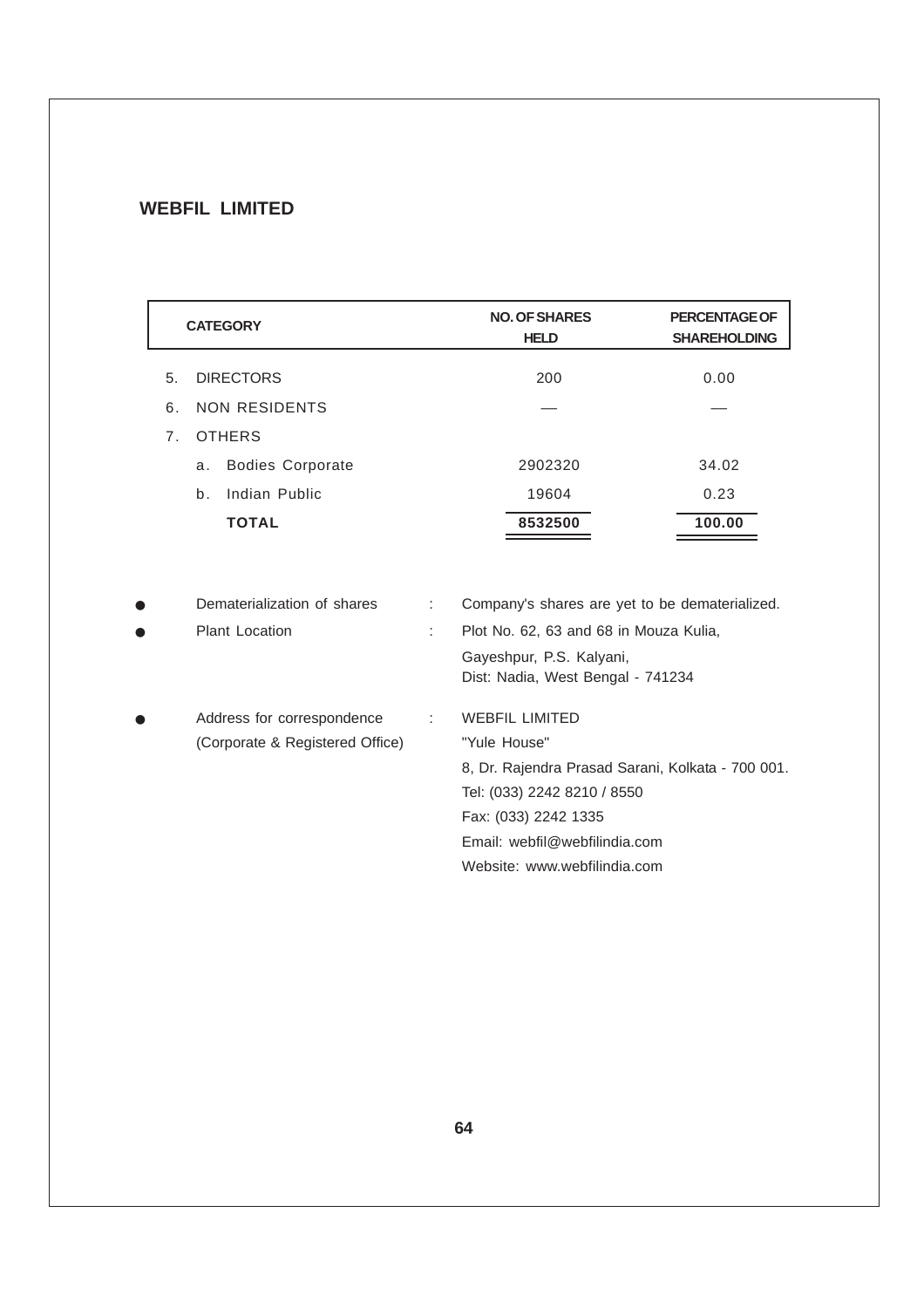

#### ● **CEO/CFO CERTIFICATION**

The necessary certificate under Regulation 17(8) of the SEBI(Listing Obligations and Disclosure Requirements) Regulations, 2015, has been placed before the Board of Directors.

#### ● **AUDITORS' CERTIFICATE ON CORPORATE GOVERNANCE**

As required under Schedule V of the SEBI(Listing Obligations and Disclosure Requirements) Regulations, 2015, the Auditor's Certificate on compliance of conditions of Corporate Governance is attached.

On behalf of the Board

Place : Kolkata Dated : 8th August, 2017

**JAYANTA RAY** Chairman

## **DECLARATION OF CEO**

## CEO CERTIFICATION

I confirm that all the members of the Board of Directors and Senior Management Personnel have affirmed compliance with the Code of Conduct for the year 2016-17.

Place : Kolkata Dated : 8th August, 2017

**Anirban Gupta** General Manager

**65**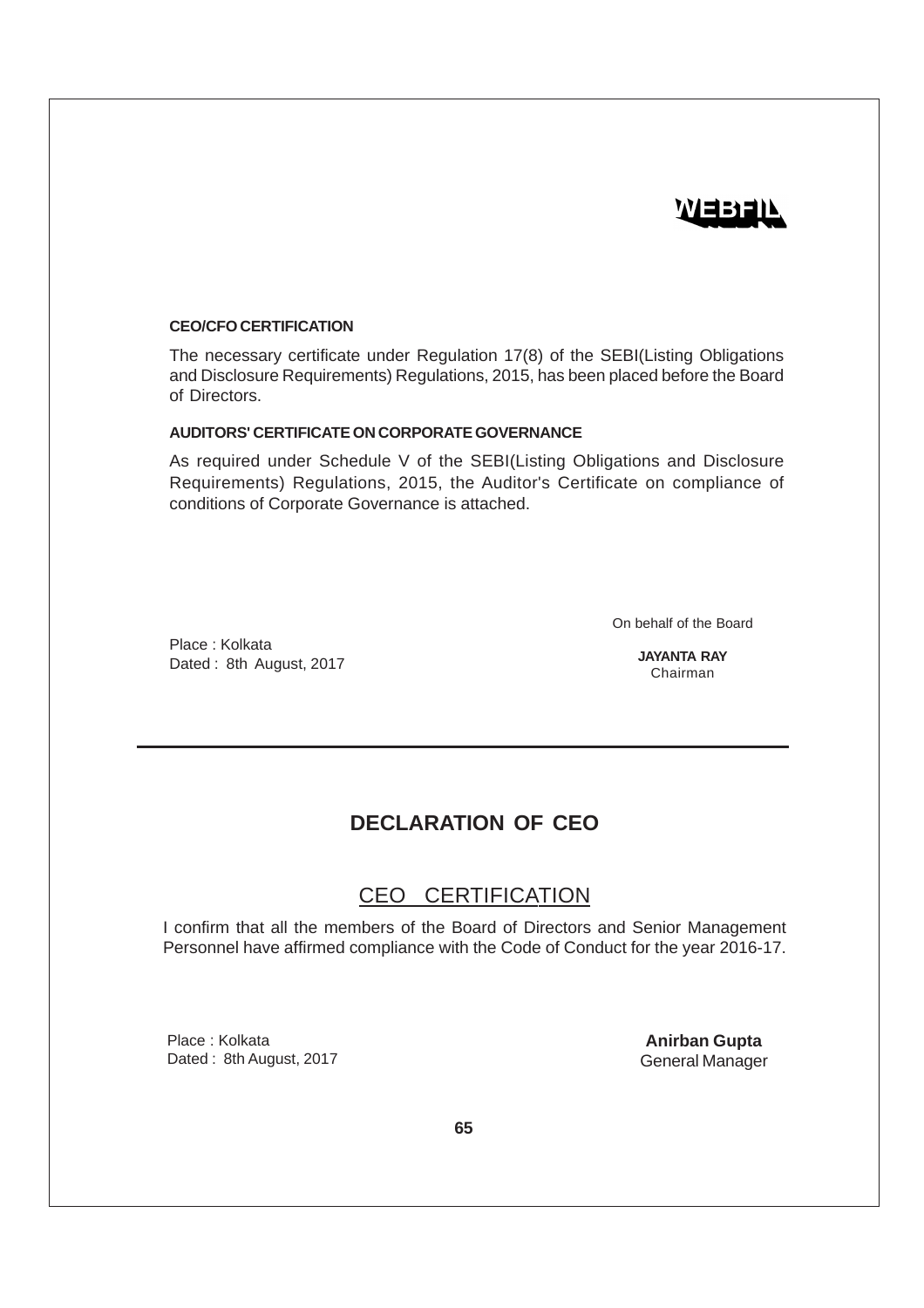## **AUDITOR'S CERTIFICATE**

## **AUDITOR'S CERTIFICATE REGARDING COMPLIANCE OF CONDITIONS OF CORPORATE GOVERNANCE**

To the Members of

## **WEBFIL LIMITED**

We have reviewed the compliance of conditions of Corporate Governance by Webfil Limited for the year ended 31st March, 2017, as stipulated in the Listing Agreement entered into by the Company with The Calcutta Stock Exchange Limited ('Listing Agreement') and as per the relevant provisions of the Securities and Exchange Board of India (Listing Obligations and Disclosure Requirements) Regulations, 2015 ('Listing Regulations') as referred to in Regulation 15(2) of the Listing Regulations. We have conducted our review on the basis of the relevant records and documents maintained by the Company for the year ended 31st March, 2017 and furnished to us for the purpose of the review and the information and explanation given to us by the Company during the course of such review.

The compliance of conditions of Corporate Governance is the responsibility of the Management. Our review was limited to procedures and implementation thereof, adopted by the Company for ensuring the compliance of the conditions of Corporate Governance. It is neither an audit nor an expression of opinion on the financial statements of the Company.

In our opinion and to the best of our information and according to the explanations given to us, we certify that the Company has complied with the conditions of Corporate Governance as stipulated in the Listing Agreement and Listing Regulations.

We further state such compliance is neither an assurance as to the future viability of the Company nor the efficiency or effectiveness with which the management has conducted the affairs of the Company.

> For ADD & ASSOCIATES Chartered Accountants Firm's Registration No. 308064E

Place **:** Kolkata Date **:** 29th May 2017

**Nimai Kumar Das** Partner Membership No. 051309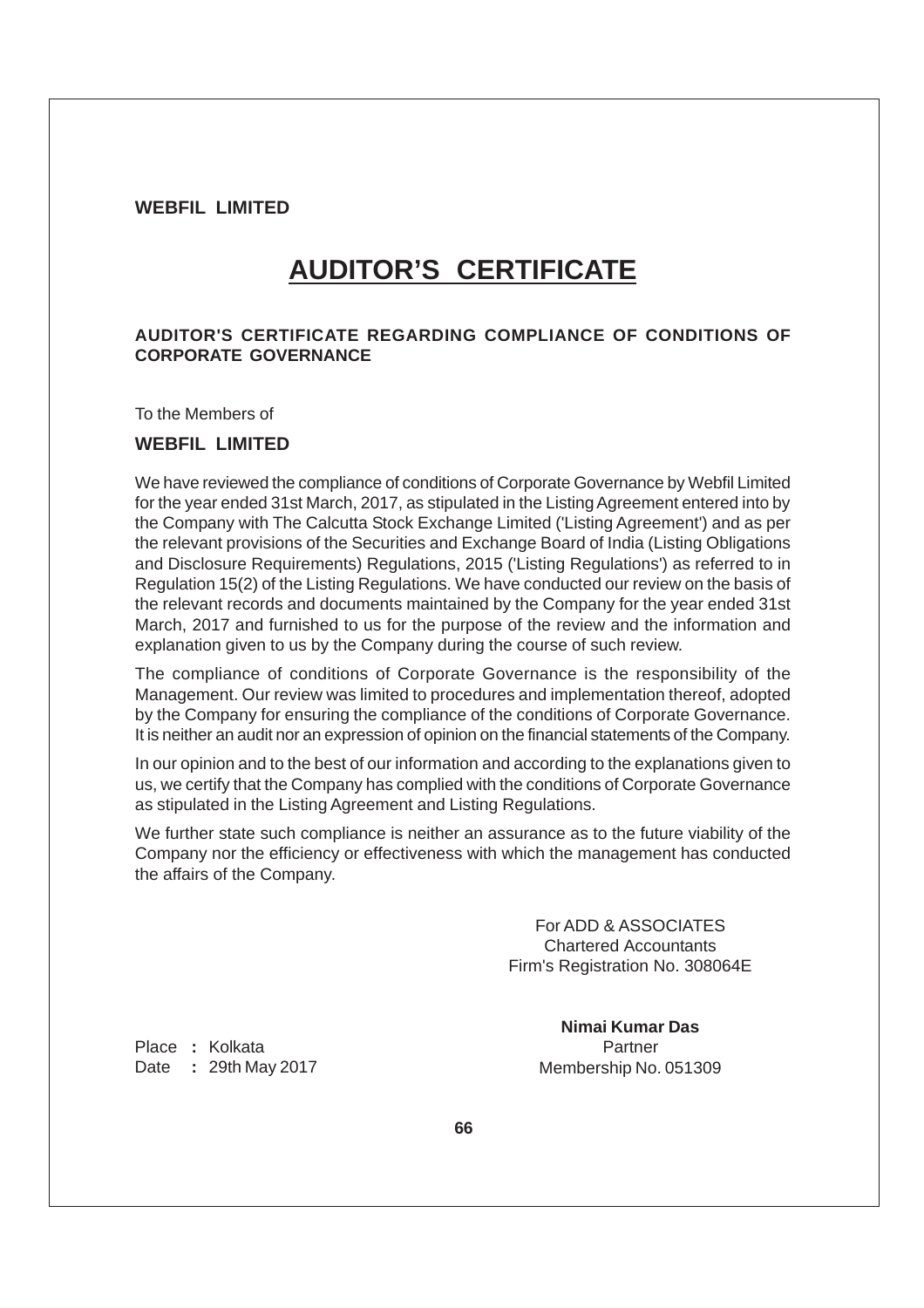

## **INDEPENDENT AUDITORS' REPORT TO THE MEMBERS OF WEBFIL LIMITED**

#### **Report on the Financial Statements**

1. We have audited the accompanying standalone financial statements of WEBFIL LIMITED (the "Company"), which comprise the Balance Sheet as at 31st March, 2017, the Statement of Profit and Loss and Cash Flow Statement for the year then ended and a summary of significant accounting policies and other explanatory information, which we have signed under reference to this report.

#### **Management's Responsibility for the Standalone Financial Statements**

2. The Company's Management is responsible for the preparation of these financial statements that give a true and fair view of the financial position, financial performance and cash flows of the Company in accordance with the accounting principles generally accepted in India including Accounting Standards referred to in Section 133 of the Act, read with Rule 7 of the Companies (Accounts) Rules, 2014. This responsibility includes the design, implementation and maintenance of internal control relevant to the preparation and presentation of the financial statements that give a true and fair view and are free from material misstatement, whether due to fraud or error..

#### **Auditors' Responsibility**

- 3. Our responsibility is to express an opinion on these financial statements based on our audit. We conducted our audit in accordance with the Standards on Auditing issued by the Institute of Chartered Accountants of India. Those Standards require that we comply with ethical requirements and plan and perform the audit to obtain reasonable assurance about whether the financial statements are free from material misstatements.
- 4. An audit involves performing procedures to obtain audit evidence about the amounts and disclosures in the financial statements. The procedures selected depend on the auditor's judgment, including the assessment of the risks of material misstatement of the financial statements, whether due to fraud or error. In making those risk assessments; the auditor considers internal control relevant to the Company's preparation and fair presentation of the financial statements in order to design audit procedures that are appropriate in the circumstances. An audit also includes evaluating the appropriateness of accounting policies used and the reasonableness of the accounting estimates made by management, as well as evaluating the overall presentation of the financial statements.
- 5. We believe that the audit evidence we have obtained is sufficient and appropriate to provide a basis for our audit opinion.

#### **Opinion**

6. In our opinion and to the best of our information and according to the explanations given to us, the aforesaid financial statements give the information required by the Act in the manner so required and give a true and fair view in conformity with the accounting principles generally accepted in India, of the state of affairs of the Company as at 31st March, 2017 and its Profit / Loss and its cash flows for the year ended on that date.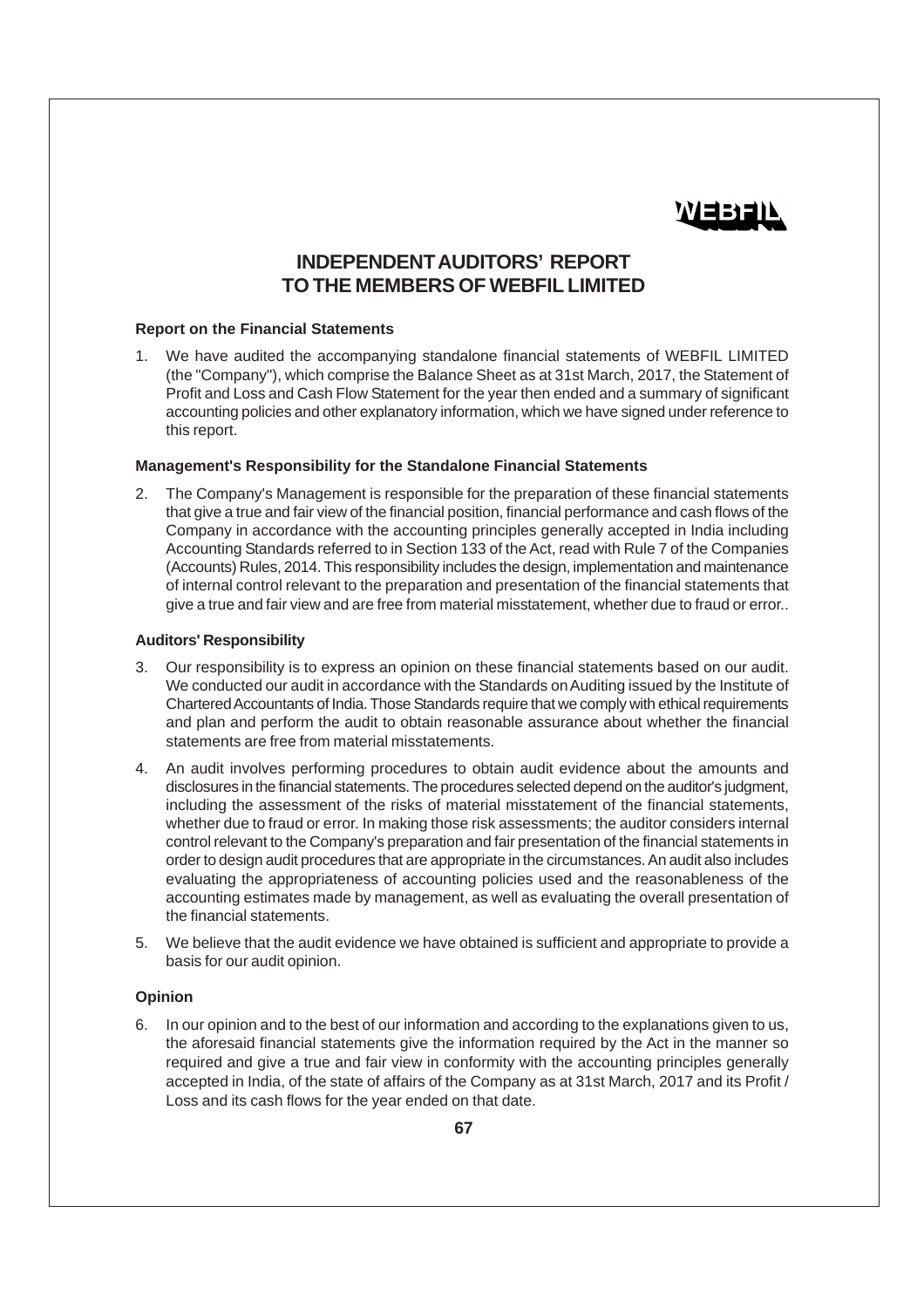#### **Emphasis of Matter**

- 7. We would like to draw attention in respect of the following matters:
	- i) Attention is specially invited to Accounting Standard (AS) 27 Financial Reporting of Interest in Joint Venture which mandates that a venture should disclose, in its separate financial statements, the aggregate amount of each of assets, liabilities, income and expenses related to its interest in the jointly controlled entities. However for the period under reporting **audited** figures of 31st March, 2016 and **unaudited** figures of 31st March 2017 has been disclosed.

#### **Report on Other Legal and Regulatory Requirements**

- 8. (i) As required by the Companies (Auditor's Report) Order, 2016 ("the Order") issued by the Central Government of India in terms of sub-section (11) of section 143 of the Act, we give in the "Annexure A", a statement on the matters specified in the paragraph 3 and 4 of the order.
	- (ii) As required by Section 143(3) of the act we report that:
	- a) We have sought and obtained all the information and explanations which to the best of our knowledge and belief were necessary for the purpose of our audit;
	- b) In our opinion, proper books of account as required by law have been kept by the Company so far as it appears from our examination of those books subject to our comment given below and mentioned elsewhere in this report at appropriate places;
	- c) The Balance Sheet, the Profit and Loss, and the Cash Flow Statement dealt with by this Report are in agreement with the books of account;
	- d) In our opinion, the Balance Sheet, the Profit and Loss, and the Cash Flow Statement comply with the Accounting Standards referred to in section 133 of the Act, read with Rule 7 of the Companies (Accounts) Rules, 2014;
	- e) On the basis of the written representations received from the directors as on 31st March, 2017, taken on record by the Board of Directors, none of the directors is disqualified as on March 31, 2017, from being appointed as a director in terms of Section 164 (2) of the Act.;
	- f) With respect to the adequacy of the internal financial controls over financial reporting of the Company and the operating effectiveness of such controls, refer to our separate report in "Annexure B" and
	- g) With respect to other matters to be included in the Auditor's Report in accordance with Rule 11 of the Companies (Audit & Auditor's) Rules, 2014, in our opinion and to the best of our information and according to the explanations given to us:
	- i) The company has disclosed the details relating to pending litigations in its financial statements - Refer Note 28 to the financial statements.
	- ii) The company has made provision as required under the applicable law or accounting standards, for material foreseeable losses.

For**ADD & ASSOCIATES** Chartered Accountants Firm's Registration No. 308064E

Place **:** Kolkata Date **:** 29th May, 2017

**Nimai Kumar Das** (Partner) Membership No. 051309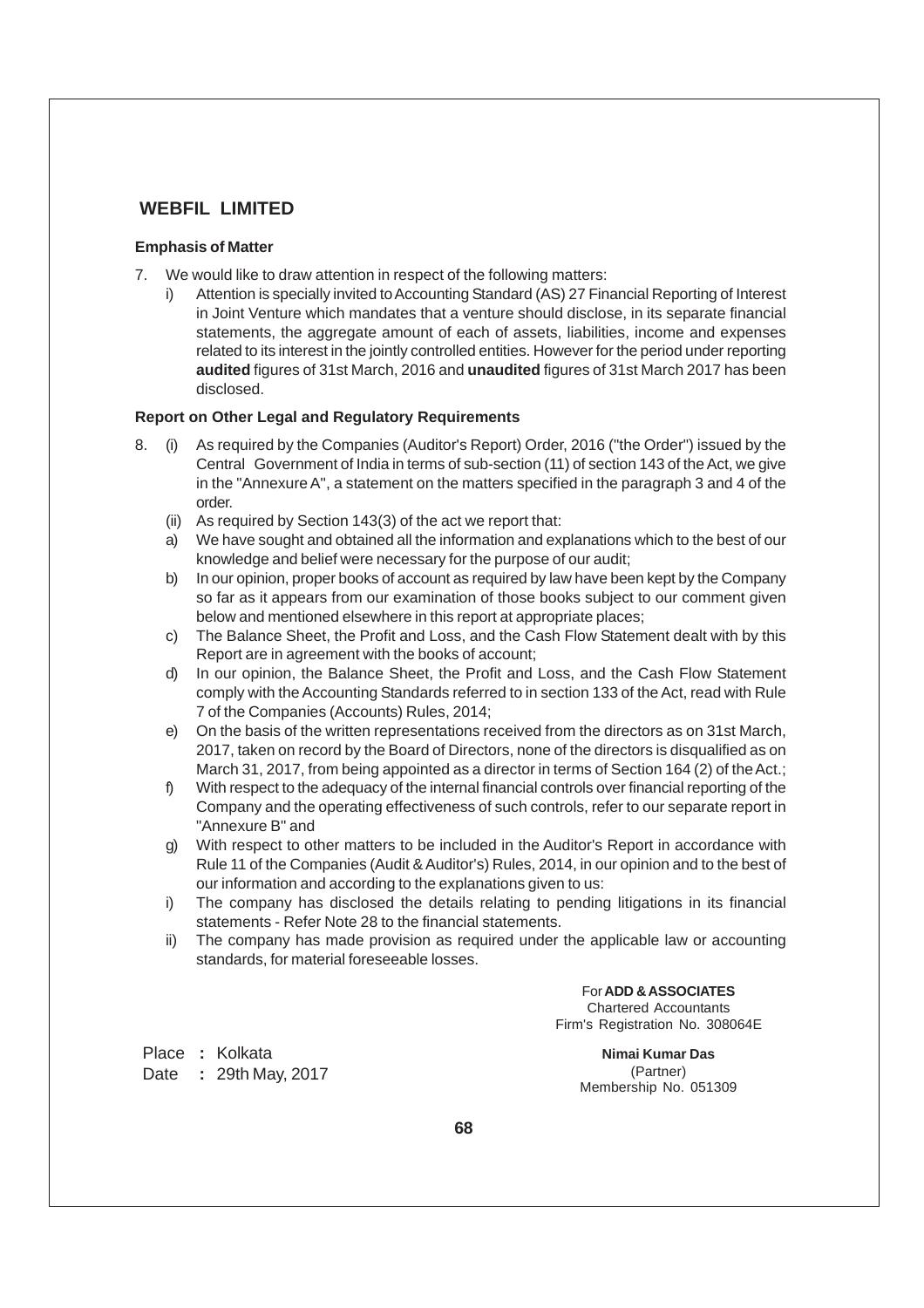

## **ANNEXURE – A TO THE AUDITORS' REPORT**

Referred to in Paragraph 8 of the Auditors' Report of even date to the Members of WEBFIL LIMITED on the financial statements for the year ended 31st March, 2017 : -

 i. a) The Company has maintained proper records showing full particulars, including quantitative details and situation of fixed assets.

b) As explained to us, the Company has a phased programme of physical verification of its fixed assets which is reasonable having regard to the size of the Company and the nature of its assets. In accordance with this programme all the fixed assets were physically verified by management & Internal Auditor during the year and no material discrepancies were identified during such verification.

c) Title deed of the Company's immovable property at Kalyani, District Nadia is held in the name of the Company and the said title deed is hypothecated in favour of WBIDC.

ii. a) As per the explanations provided to us, physical verification of the Inventory of the Company has been carried out by the Management & Internal Auditor during the reporting period.

b) As per the explanations provided to us, the company is maintaining proper records of Inventory and whatever discrepancies, noticed in Internal Audit Report has properly been adjusted.

- iii. Based on the explanations provided to us, the Company has not granted/taken any loans, secured or unsecured to/from Companies, firms, or other parties covered by clause (76) of Section 2 of The Companies Act, 2013, accordingly Clause (a), (b) and (c) of the Companies (Auditor's Report) order, 2016 are not applicable to the Company.
- iv. As per the information and explanations provided to us and on the basis of our examination, there was no such transaction made by the company with respect to loans, investment and guarantees within the provision of Section 185 and 186 of the Companies Act, 2013.
- v. As per the information and explanations provided to us, the Company has not accepted any Deposit from public falling under the provision of Section 73 to 76 of the Companies Act, 2013 and the rules framed there under.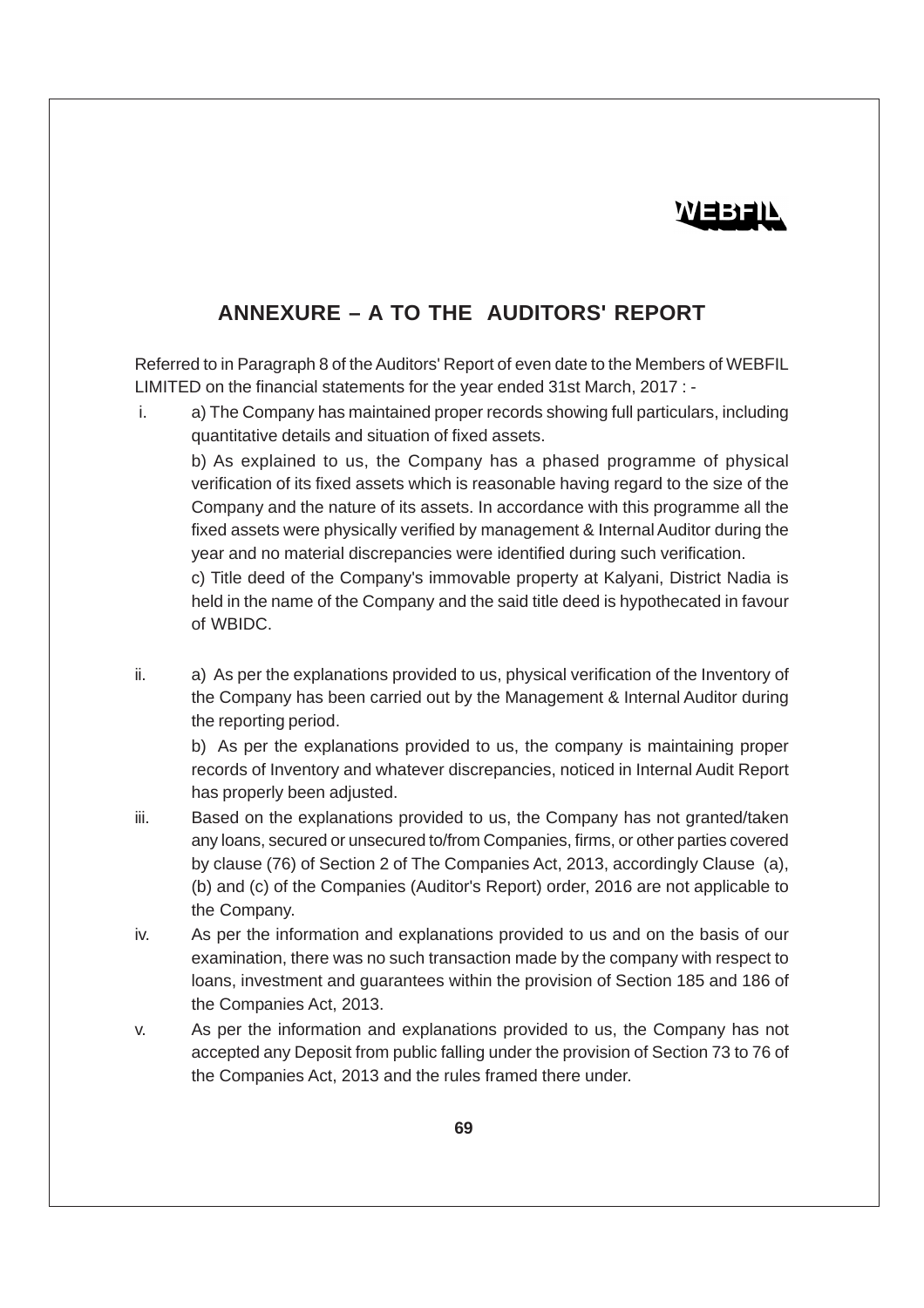- vi. Maintenance of cost records has not been specified to them for the year under reference by the Central Government under sub-section (1) of section 148 of the Companies Act 2013.
- vii. a) According to the information & explanations given to us, Wealth Tax is not applicable to the Company for the period under reporting. In other cases the Company has been regular in depositing undisputed statutory dues and any other material statutory dues with the appropriate authorities during the period to the extent applicable and no undisputed amount of statutory dues were in arrears as at 31st March 2017 for a period of more than six months from the date they became payable.

| Name of the<br><b>Statute</b>       | Nature of<br><b>Dues</b>              | <b>Amount</b><br>₹          | Forum where<br><b>Dispute</b>                                              | Date of<br>intimation / Order                                                                                       |
|-------------------------------------|---------------------------------------|-----------------------------|----------------------------------------------------------------------------|---------------------------------------------------------------------------------------------------------------------|
| West Bengal<br><b>VAT Act, 2003</b> | <b>Sales</b><br>Tax                   | 32,40,322                   | West Bengal<br>Commercial Tax<br>Appellate & Revision<br>Board (2005-06)   | Appellate Order Received on<br>20th may 2011, Filed on 29th<br>June 2011 before WBCTA &<br>Revision Board (2005-06) |
| Income<br>Tax<br>Act, 1961          | Income<br>Tax                         | 36,70,440                   | <b>CITAppeal</b><br>$(A.Y. 2008-09)$                                       | Appeal Order received but<br>effect not yet given by AO.                                                            |
| Income<br>Tax<br>Act, 1961          | Income<br>Tax                         | 1,58,950                    | <b>CITAppeal</b><br>$(A.Y. 2009-10)$                                       | Appeal Order received but full<br>effect not yet given by AO.                                                       |
| Income<br>Tax<br>Act, 1961          | Income<br>Tax                         | 1,46,530                    | <b>CITAppeal</b><br>$(A.Y. 2010-11)$                                       | Appeal Order received but full<br>effect not yet given by AO.                                                       |
| Central<br>Excise Act.<br>1944      | Excise<br>duty<br>&<br>Service<br>Tax | 2,51,16,26<br>&<br>3,86,484 | Appellate<br>Commissioner<br>(Mar'11 to Nov'15<br>&<br>2012-13 to 2014-15) | Appeal filed before The<br>Commissioner on 09.12.2016.                                                              |

b) According to the information & explanations given to us, the details of statutory dues which have not been deposited on account of dispute are given below: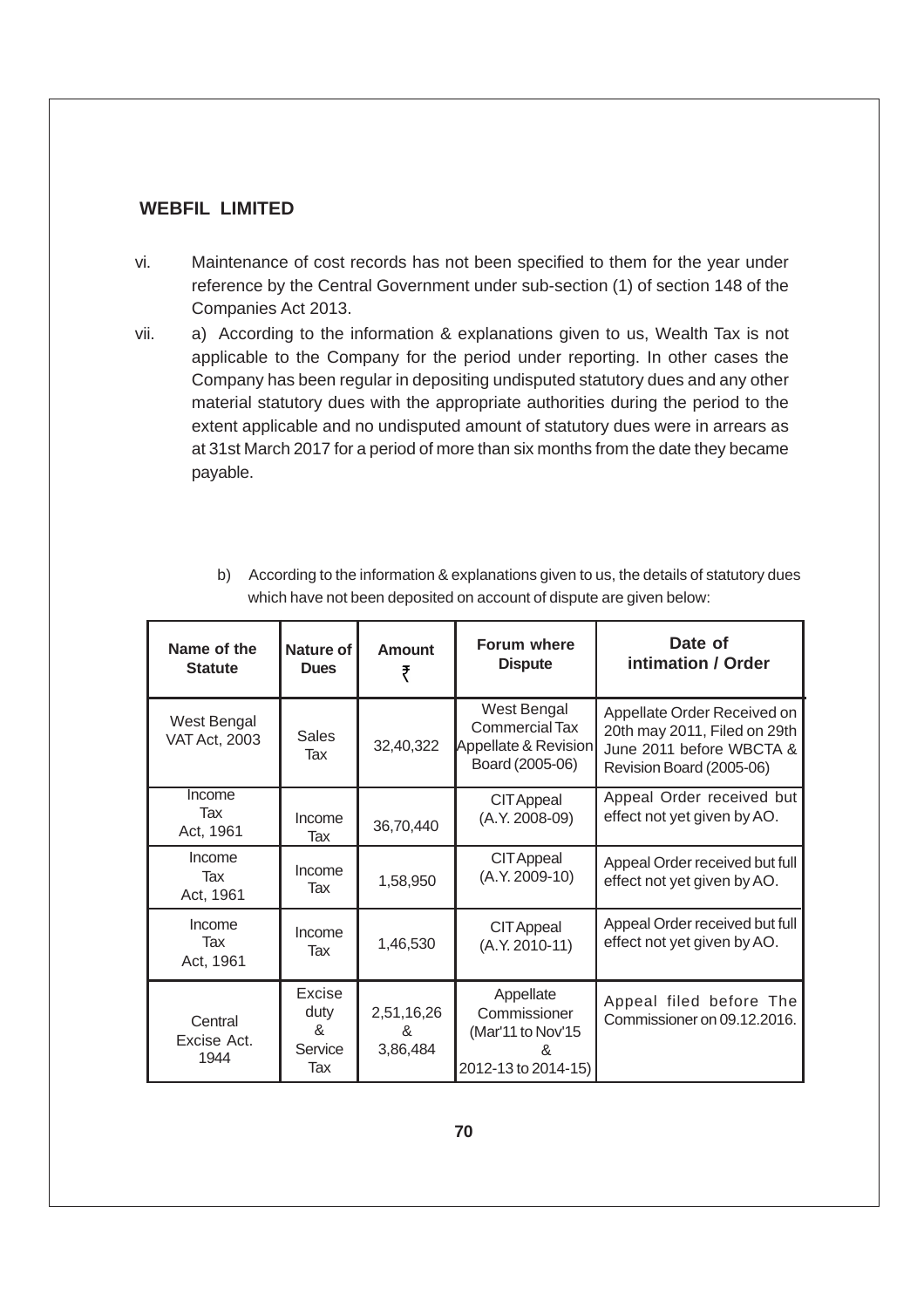

viii. According to the information and explanations given to us, the company has defaulted in repayment of dues to financial institutions. The details of the same are enclosed below:

| Nature of<br><b>Borrowing</b> | <b>From where</b><br>loan taken | <b>Principal</b><br>Amount $(\bar{z})$ | <b>Due</b><br>onward | <b>Interest</b><br>Amount ( $\bar{z}$ ) | <b>Due</b><br>onward |
|-------------------------------|---------------------------------|----------------------------------------|----------------------|-----------------------------------------|----------------------|
| Sales Tax<br>Loan             | Govt. of<br>West Bengal         | 7,58,40,055                            | 26.02.2007           | 9,28,28,315                             | 26.02.2004           |
| Sales Tax<br>Loan             | <b>WBIDC</b>                    | 53,49,600                              | 31.03.2010           | 1,74,26,023                             | 31.03.2000           |
| Short Term<br>Loan            | <b>WBIDC</b>                    | 84,00,000                              | 30.06.2011           | 84,39,041                               | 30.06.2011           |

- ix. The Company does not have any loans or borrowings from any financial institution, banks, government or debenture holders during the year. Accordingly, paragraph 3(viii) of the Order is not applicable.
- x. The Company did not raise any money by way of initial public offer or further public offer (including debt instruments) and term loans during the year. Accordingly, paragraph 3 (ix) of the Order is not applicable.
- xi. According to the information and explanations given to us, no material fraud by the Company or on the Company by its officers or employees has been noticed or reported during the course of our audit.
- xii. According to the information and explanations given to us and based on our examination of the records of the Company, none of the directors of the Company are in whole time employment. Accordingly payment of managerial remuneration as per the provisions of section 197 read with Schedule V to the Act. is not applicable.
- xiii. In our opinion and according to the information and explanations given to us, the Company is not a nidhi company. Accordingly, paragraph 3(xii) of the Order is not applicable.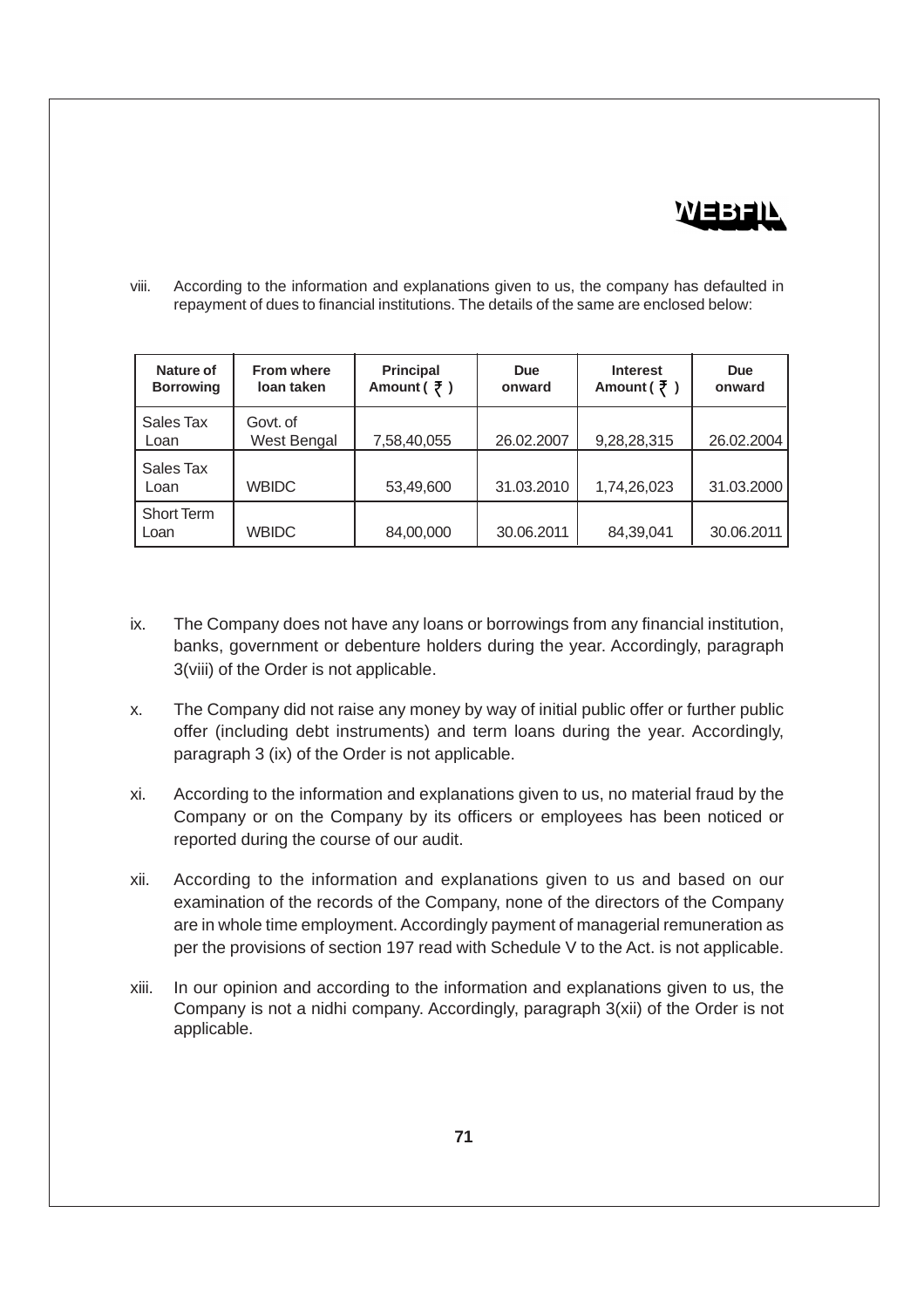- xiv. According to the information and explanations given to us and based on our examination of the records of the Company, transactions with the related parties are in compliance with sections 177 and 188 of the Act where applicable and details of such transactions have been disclosed in the financial statements as required by the applicable accounting standards.
- xv. According to the information and explanations given to us and based on our examination of the records of the Company, the Company has not made any preferential allotment or private placement of shares or fully or partly convertible debentures during the year.
- xvi. According to the information and explanations given to us and based on our examination of the records of the Company, the Company has not entered into noncash transactions with directors or persons connected with him. Accordingly, paragraph 3(xv) of the Order is not applicable.
- xvii. The Company is not required to be registered under section 45-IA of the Reserve Bank of India Act 1934.

For **ADD & ASSOCIATES** Chartered Accountants Firm's Registration No. : 308064E

**Nimai Kumar Das**

(Partner) Membership No. 051309

Place **:** Kolkata Date **:** 29th May, 2017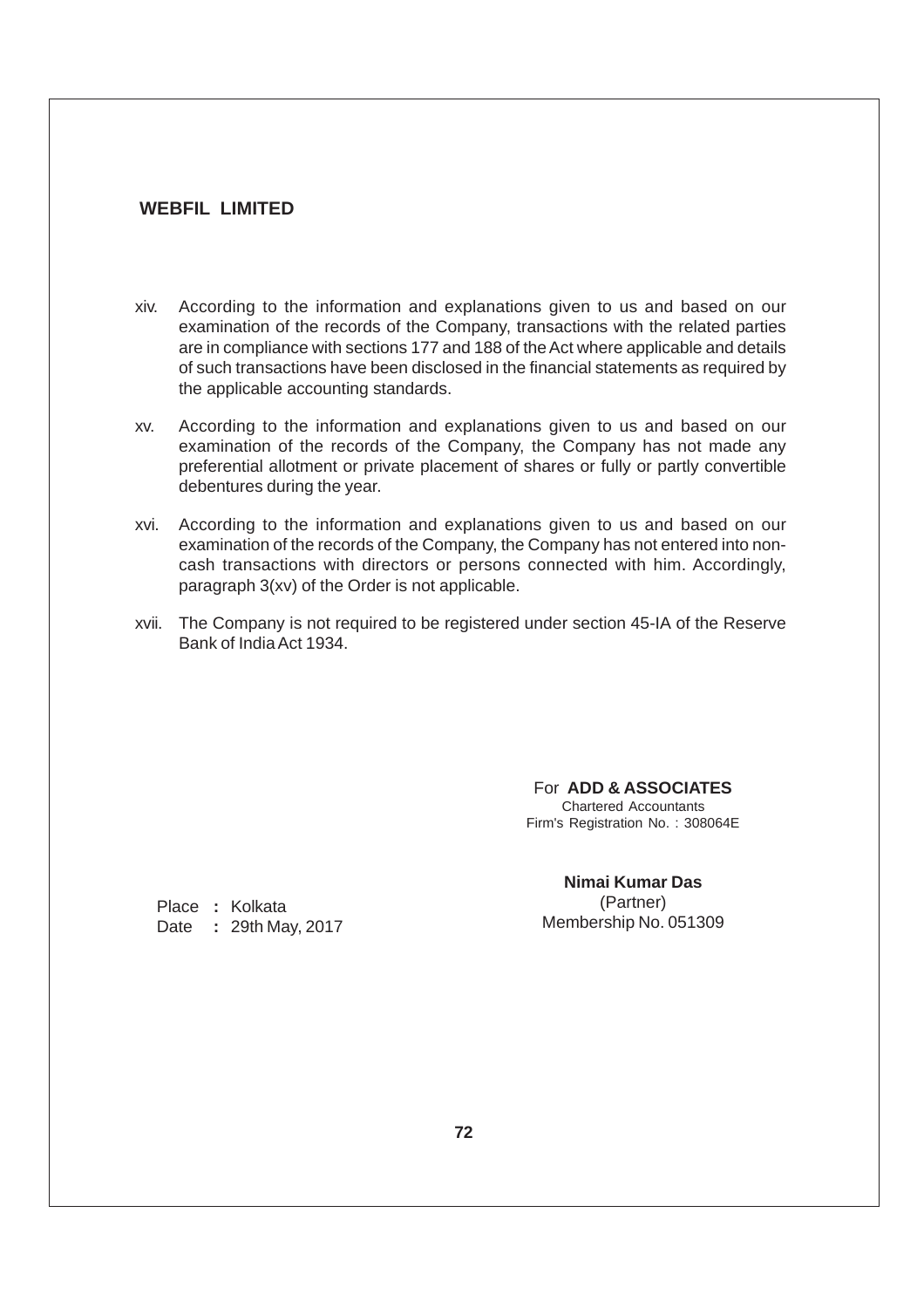

## **Annexure - B to the Auditors' Report**

### **Report on the Internal Financial Controls under Clause (i) of Sub-section 3 of Section 143 of the Companies Act, 2013 ("the Act")**

We have audited the internal financial controls over financial reporting of WEBFIL Limited ("the Company") as of 31st March 2017 in conjunction with our audit of the financial statements of the Company for the year ended on that date.

#### **Management's Responsibility for Internal Financial Controls**

The Company's management is responsible for establishing and maintaining internal financial controls based on the internal control over financial reporting criteria established by the Company considering the essential components of internal control stated in the Guidance Note on Audit of Internal Financial Controls over Financial Reporting issued by the Institute of Chartered Accountants of India ('ICAI'). These responsibilities include the design, implementation and maintenance of adequate internal financial controls that were operating effectively for ensuring the orderly and efficient conduct of its business, including adherence to company's policies, the safeguarding of its assets, the prevention and detection of frauds and errors, the accuracy and completeness of the accounting records, and the timely preparation of reliable financial information, as required under the Companies Act, 2013.

#### **Auditors' Responsibility**

Our responsibility is to express an opinion on the Company's internal financial controls over financial reporting based on our audit. We conducted our audit in accordance with the Guidance Note on Audit of Internal Financial Controls over Financial Reporting (the "Guidance Note") and the Standards on Auditing, issued by ICAI and deemed to be prescribed under section 143(10) of the Companies Act, 2013, to the extent applicable to an audit of internal financial controls, both applicable to an audit of Internal Financial Controls and, both issued by the Institute of Chartered Accountants of India. Those Standards and the Guidance Note require that we comply with ethical requirements and plan and perform the audit to obtain reasonable assurance about whether adequate internal financial controls over financial reporting was established and maintained and if such controls operated effectively in all material respects.

Our audit involves performing procedures to obtain audit evidence about the adequacy of the internal financial controls system over financial reporting and their operating effectiveness. Our audit of internal financial controls over financial reporting included obtaining an understanding of internal financial controls over financial reporting, assessing the risk that a material weakness exists, and testing and evaluating the design and operating effectiveness of internal control based on the assessed risk. The procedures selected depend on the auditor's judgment, including the assessment of the risks of material misstatement of the financial statements, whether due to fraud or error.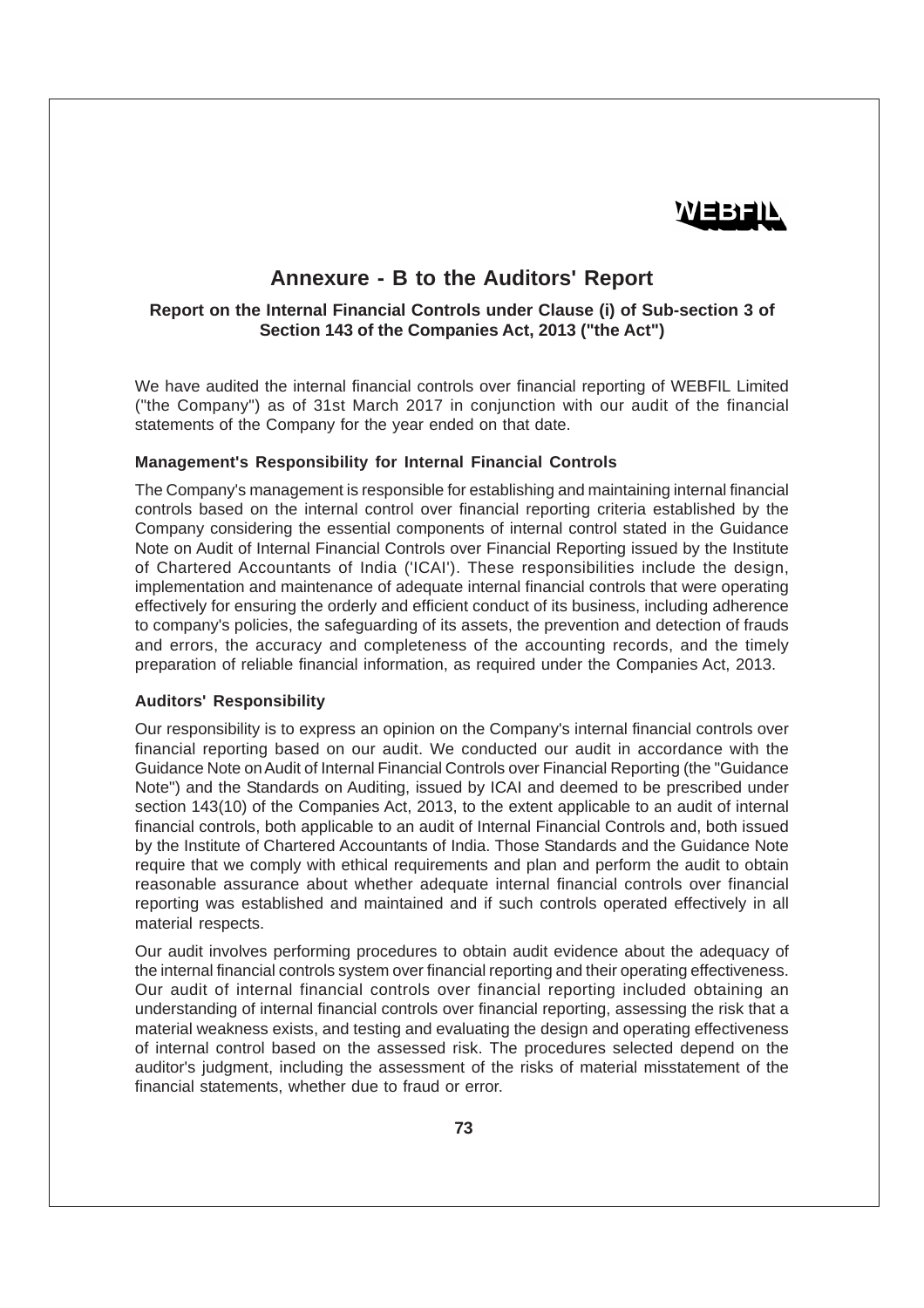We believe that the audit evidence we have obtained is sufficient and appropriate to provide a basis for our audit opinion on the Company's internal financial controls system over financial reporting.

#### **Meaning of Internal Financial Controls over Financial Reporting**

A company's internal financial control over financial reporting is a process designed to provide reasonable assurance regarding the reliability of financial reporting and the preparation of financial statements for external purposes in accordance with generally accepted accounting principles. A company's internal financial control over financial reporting includes those policies and procedures that (1) pertain to the maintenance of records that, in reasonable detail, accurately and fairly reflect the transactions and dispositions of the assets of the company; (2) provide reasonable assurance that transactions are recorded as necessary to permit preparation of financial statements in accordance with generally accepted accounting principles, and that receipts and expenditures of the company are being made only in accordance with authorizations of management and directors of the company; and (3) provide reasonable assurance regarding prevention or timely detection of unauthorized acquisition, use, or disposition of the company's assets that could have a material effect on the financial statements.

#### **Inherent Limitations of Internal Financial Controls Over Financial Reporting**

Because of the inherent limitations of internal financial controls over financial reporting, including the possibility of collusion or improper management override of controls, material misstatements due to error or fraud may occur and not be detected. Also, projections of any evaluation of the internal financial controls over financial reporting to future periods are subject to the risk that the internal financial control over financial reporting may become inadequate because of changes in conditions, or that the degree of compliance with the policies or procedures may deteriorate.

#### **Opinion**

In our opinion, the Company has, in all material respects, an adequate internal financial controls system over financial reporting and such internal financial controls over financial reporting were operating effectively as at 31st March 2017, based on the internal control over financial reporting criteria established by the Company considering the essential components of internal control stated in the Guidance Note on Audit of Internal Financial Controls Over Financial Reporting issued by the Institute of Chartered Accountants of India.

For **ADD & ASSOCIATES**

Chartered Accountants Firm's Registration No. : 308064E

Place **:** Kolkata Date **:** 29th May, 2017

**Nimai Kumar Das** (Partner) Membership No. 051309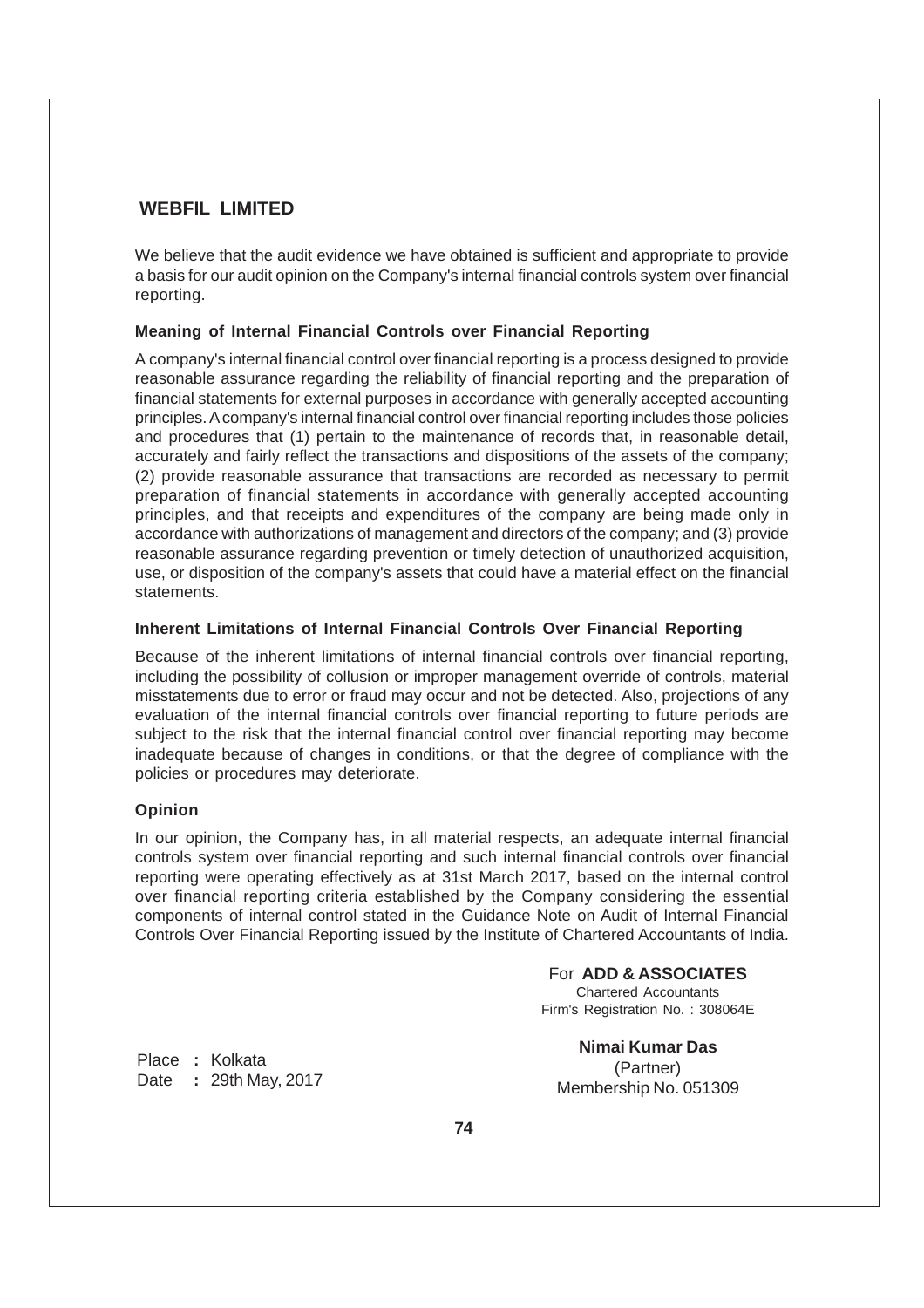

## **General Directions under section 143 (5) of the Companies Act 2013**

| $($ l $)$ | <b>Valuation of assets &amp; Liabilities</b>                                                                                                                                                                                                                                                                     |                                                                                                                                                                                                                                                              |  |  |
|-----------|------------------------------------------------------------------------------------------------------------------------------------------------------------------------------------------------------------------------------------------------------------------------------------------------------------------|--------------------------------------------------------------------------------------------------------------------------------------------------------------------------------------------------------------------------------------------------------------|--|--|
|           | If the company has been selected for<br>disinvestment, a complete status report in<br>terms of valuation of Assets (including<br>intangible assets and land) and Liabilities<br>(including Committed and General Reserves)<br>may be examined, including the mode and<br>present stage of disinvestment process. | No, the same is not applicable to the<br>company for the year under reference                                                                                                                                                                                |  |  |
| (II)      | Waiver/write-off of debts/loan/interest                                                                                                                                                                                                                                                                          |                                                                                                                                                                                                                                                              |  |  |
|           | To report whether there are any cases of waiver<br>/ write-off of debts / loans / interests etc. If<br>yes, the reasons thereof and the amount<br>involved.                                                                                                                                                      | None                                                                                                                                                                                                                                                         |  |  |
| (III)     | <b>Inventories</b>                                                                                                                                                                                                                                                                                               |                                                                                                                                                                                                                                                              |  |  |
|           | Whether proper records are maintained for<br>inventories lying with third parties and assets<br>received as gift from Government or other<br>authorities?                                                                                                                                                        | There is a system of keeping proper records<br>for inventory lying with third party. However<br>for the year under reference no such stock<br>was present with third party.<br>Moreover no, assets received as gift from<br>Government or other authorities. |  |  |
| (IV)      | <b>Legal/arbitration cases</b>                                                                                                                                                                                                                                                                                   |                                                                                                                                                                                                                                                              |  |  |
|           | A report on age-wise analysis of pending legal/<br>arbitration cases, including the reasons of<br>pendency and existence/ effectiveness of a<br>monitoring mechanism for expenditure on all<br>legal cases (foreign and local) may be given.                                                                     | Refer to Annexure "A" for details relating<br>to all pending legal/arbitration cases.                                                                                                                                                                        |  |  |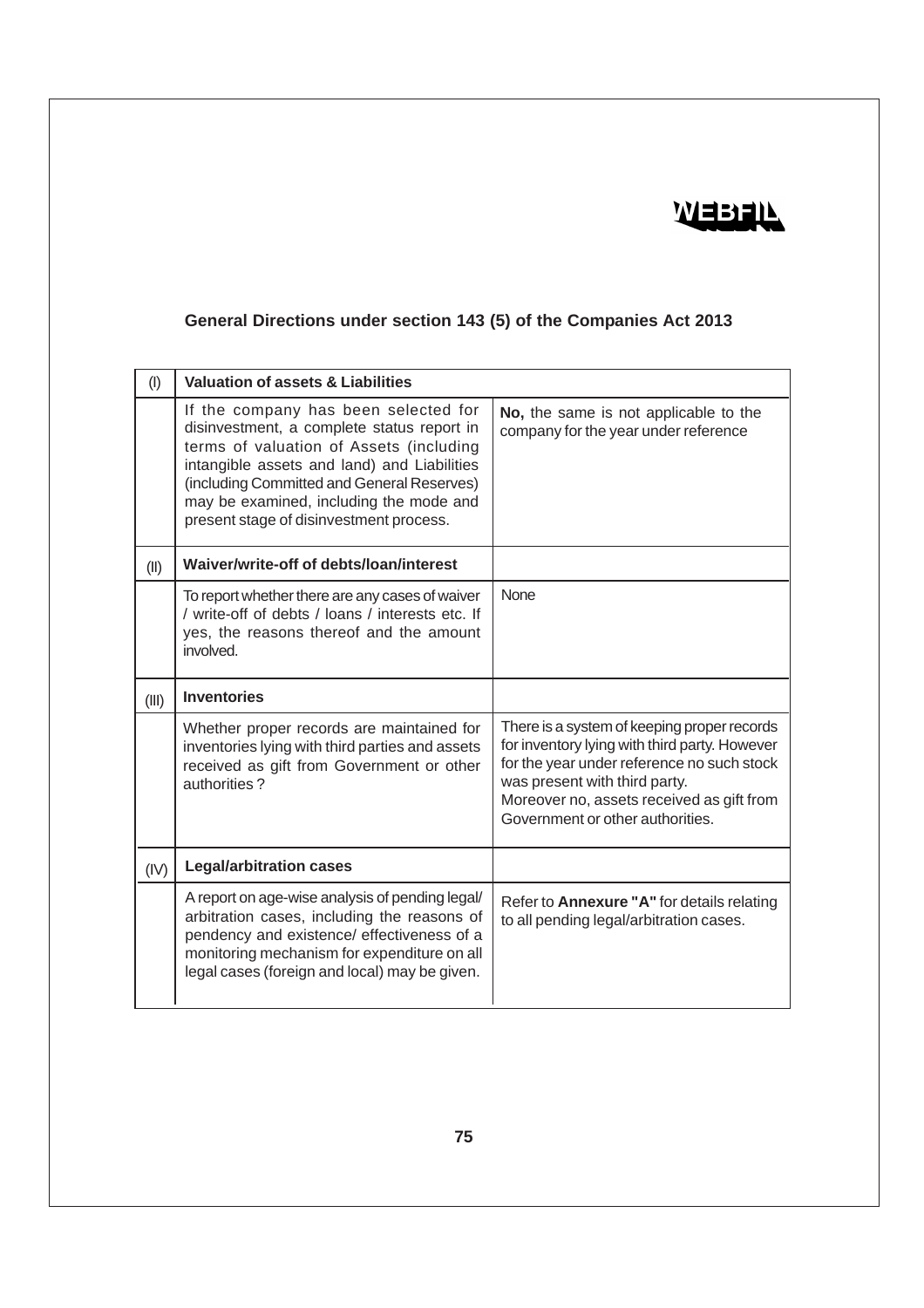## **Specific Directions under section 143 (5) of the Companies Act 2013 Manufacturing Sector**

| (1) | Whether the Company's pricing policy<br>absorbs all fixed and variable cost of<br>production as well as allocation of<br>overheads?                                                                                | Yes, the Company's pricing policy<br>absorbs all fixed and variable cost of<br>production as well as allocation of<br>overheads.                                                                                                                                        |
|-----|--------------------------------------------------------------------------------------------------------------------------------------------------------------------------------------------------------------------|-------------------------------------------------------------------------------------------------------------------------------------------------------------------------------------------------------------------------------------------------------------------------|
| (2) | Whether the Company has utilized the<br>Government assistance for technology up<br>gradation/modernization of its manufacturing<br>process and timely submitted the utilization<br>certificates?                   | No, the same is not applicable to the<br>company for the year under reference.                                                                                                                                                                                          |
| (3) | Whether the Company has fixed norms for<br>normal losses and a system for evaluation of<br>abnormal losses for remedial action is in<br>existence.                                                                 | Yes, the Company has fixed norms for<br>normal losses and a system for<br>evaluation of abnormal losses for remedial<br>action                                                                                                                                          |
| (4) | What is the system of valuation of by-products<br>and finished products?                                                                                                                                           | There is no by-product and finished<br>Products are valued at Cost or Net<br>realisable value whichever is lower.                                                                                                                                                       |
| (5) | Whether the effect of deteriorated stores and<br>spares of closed mills been properly<br>accounted for in the books.                                                                                               | No, the same is not applicable to the<br>company for the year under reference.                                                                                                                                                                                          |
| (6) | Whether the company has effective system<br>for physical verication, valuation of stock,<br>treatment of non-moving items and accounting<br>the effect of shortage/excess noticed during<br>physical verification? | Yes, The management of the company<br>follows effective for physical verification<br>valuation of stock and treatment of<br>non-moving items. The effect of shortage<br>/ excess noticed during physical<br>verification is properly accounted in books<br>of accounts. |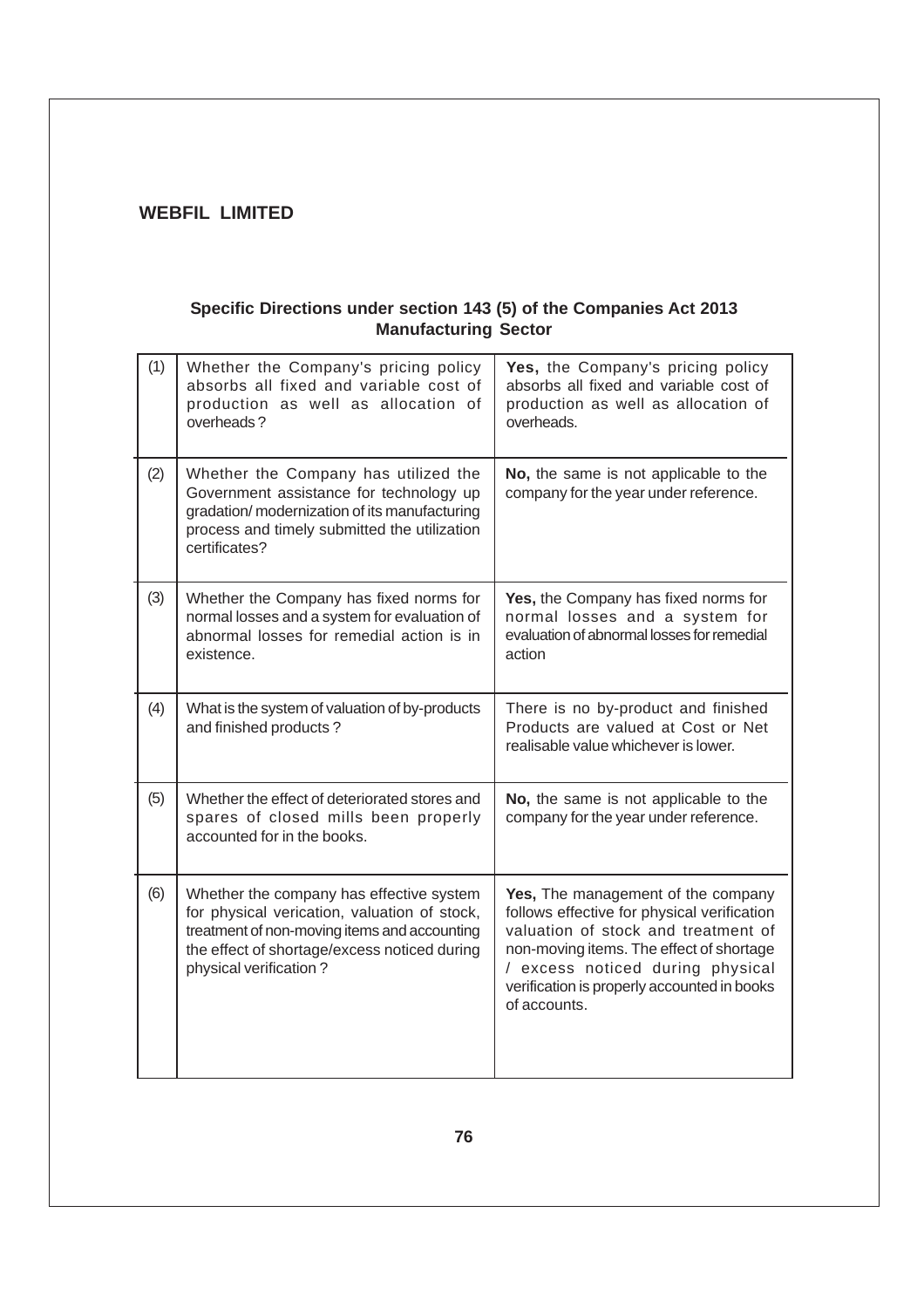

| (7) | State the extent and utilization of Plant and<br>machinery during the year vis-à-vis installed<br>capacity.                                       | There are mainly Two class of Goods:<br>a) Tungsten Filaments- (Units in Lakh pcs)                              |          |             |  |
|-----|---------------------------------------------------------------------------------------------------------------------------------------------------|-----------------------------------------------------------------------------------------------------------------|----------|-------------|--|
|     |                                                                                                                                                   | Installed                                                                                                       | Utilised | $%$ of      |  |
|     |                                                                                                                                                   | Capacity                                                                                                        | Capacity | Utilization |  |
|     |                                                                                                                                                   | 1160                                                                                                            | 709.66   | 61.18       |  |
|     |                                                                                                                                                   | b) Programmable Primary digital Drop Insert<br>Multiplexer- (Units in Numbers)<br>% of<br>Installed<br>Utilised |          |             |  |
|     |                                                                                                                                                   | Capacity                                                                                                        | Capacity | Utilization |  |
|     |                                                                                                                                                   | 1000                                                                                                            | 577      | 57.7        |  |
|     |                                                                                                                                                   |                                                                                                                 |          |             |  |
| (8) | Report on the cases of discounts/commission<br>in regard to debtors and creditors where the<br>company has deviated from its laid down<br>policy. | No, the same is not applicable to the<br>company for the year under reference                                   |          |             |  |

For ADD & ASSOCIATES Chartered Accountants Firm's Registration No. 308064E

Place **:** Kolkata Date **:** 29th May 2017

**Nimai Kumar Das** Partner Membership No. 051309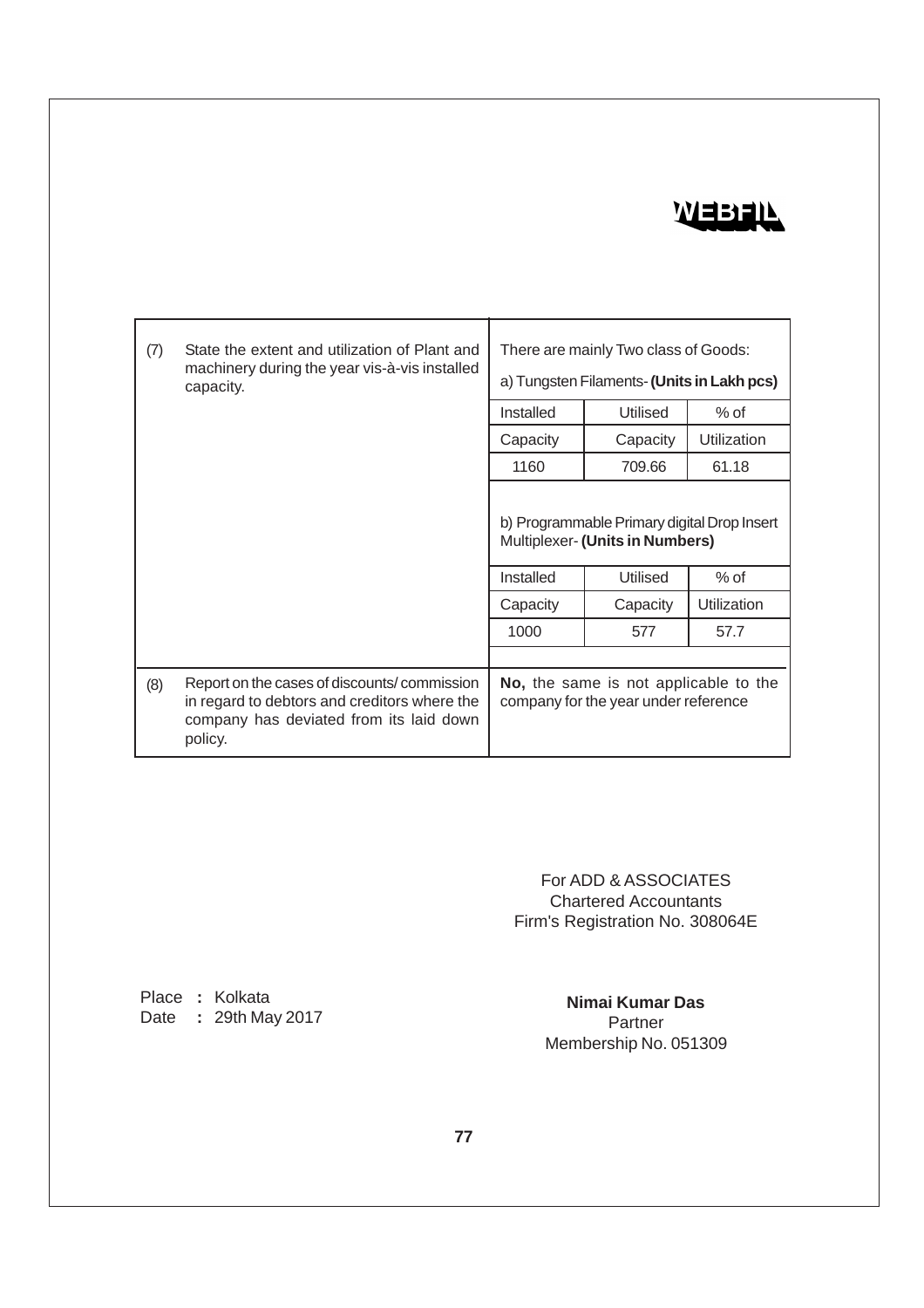## **BALANCE SHEET AS AT 31ST MARCH, 2017**

|                                                                             | <b>Note</b>           | 2016 - 2017          |           |                      | $2015 - 2016$ |
|-----------------------------------------------------------------------------|-----------------------|----------------------|-----------|----------------------|---------------|
|                                                                             |                       | ₹                    | ₹         | ₹                    | ₹             |
| <b>EQUITY AND LIABILITIES</b>                                               |                       |                      |           |                      |               |
| <b>Shareholders' Funds</b>                                                  |                       |                      |           |                      |               |
| Share Capital                                                               | 2                     | 105765000            |           | 105765000            |               |
| Reserves and Surplus<br><b>Share Application money pending</b><br>allotment | 3                     | -81243355            | 24521645  | -85012345            | 20752655      |
| <b>Non-Current Liabilities</b>                                              |                       |                      |           |                      |               |
| Long-term Borrowings                                                        | 4                     | 30500000             |           | 30500000             |               |
| Long-term Provisions                                                        | 5                     | 44698222             | 75198222  | 48224616             | 78724616      |
| <b>Current Liabilities</b>                                                  |                       |                      |           |                      |               |
| Short-term Borrowings                                                       | 6                     | 40893254             |           | 41694864             |               |
|                                                                             |                       |                      |           |                      |               |
| <b>Trade Payables</b>                                                       | $\overline{7}$        | 57690141             |           | 48586059             |               |
| <b>Other Current Liabilities</b>                                            | 8                     | 214634594            |           | 201711623            |               |
| Short-term Provisions                                                       | 9                     | 12650694             | 325868683 | 12118900             | 304111446     |
| <b>Total</b>                                                                |                       |                      | 425588550 |                      | 403588717     |
| <b>ASSETS</b>                                                               |                       |                      |           |                      |               |
| <b>Non-current assets</b><br><b>Fixed Assets</b>                            |                       |                      |           |                      |               |
| <b>Tangible Assets</b>                                                      | 10                    | 9023333              |           | 9653056              |               |
| Non-current Investments                                                     | 11                    | 5465000              |           | 5465000              |               |
| Deferred Tax Assets<br>Long term Loans and Advances                         | 12 <sup>2</sup><br>13 | 23788309<br>51175215 | 89451857  | 22995910<br>41058749 | 79172715      |
| <b>Current Assets</b>                                                       |                       |                      |           |                      |               |
| Inventories                                                                 | 14                    | 226313133            |           | 228854091            |               |
|                                                                             |                       |                      |           |                      |               |
| <b>Trade Receivables</b>                                                    | 15                    | 76535855             |           | 69682541             |               |
| Cash and cash equivalents                                                   | 16                    | 13621149             |           | 10808796             |               |
| Short-term Loans and Advances<br><b>Other Current Assets</b>                | 17<br>18              | 18701996<br>964560   | 336136693 | 14466390<br>604184   | 324416002     |
|                                                                             |                       |                      |           |                      |               |
| Total                                                                       |                       |                      | 425588550 |                      | 403588717     |

Significant Accounting Policies 1

The accompanying Notes 1 to 37 are an integral part of the Financial Statements.

| In terms of our Report of even date.                                                   | On behalf of the Board                                                                                       |                               |  |  |
|----------------------------------------------------------------------------------------|--------------------------------------------------------------------------------------------------------------|-------------------------------|--|--|
| For ADD & ASSOCIATES<br><b>Chartered Accountants</b><br>(Regn. No. 308064E)            | Debasis Jana<br>Director                                                                                     | Jayanta Ray<br>Chairman       |  |  |
| Nimai Kumar Das<br><b>Partner</b><br>(M. No. 051309)<br>Dated: Kolkata, 29th May, 2017 | Shinjinee Bhattacharyya<br><b>Company Secretary</b><br>Jayanta Kumar Datta<br><b>Chief Financial Officer</b> | Sujit Chakravorti<br>Director |  |  |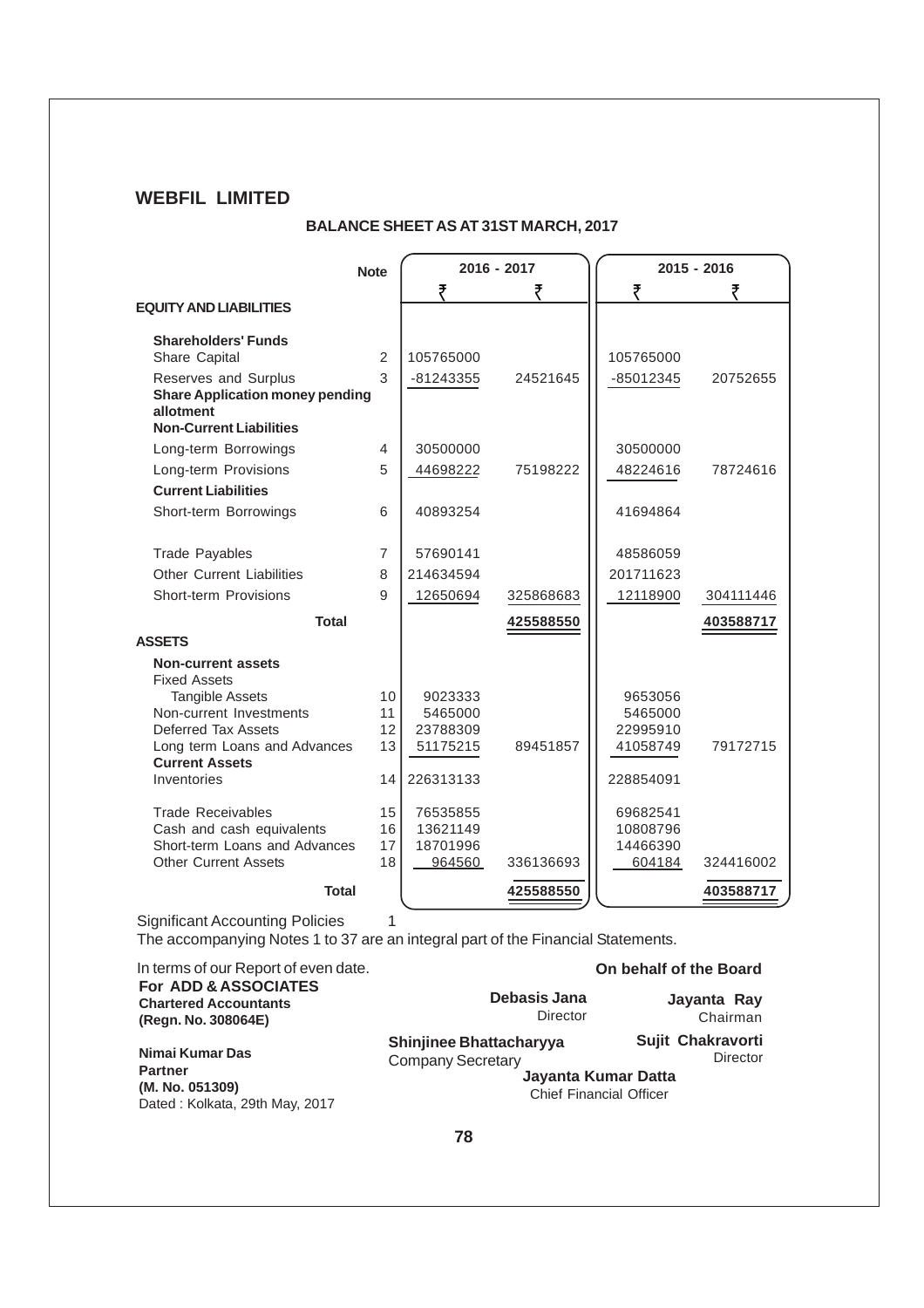## WEBEIN

### **STATEMENT OF PROFIT AND LOSS FOR THE YEAR ENDED 31ST MARCH, 2017**

|                                                      | <b>Note</b> | 2016 - 2017 | $2015 - 2016$ |
|------------------------------------------------------|-------------|-------------|---------------|
|                                                      |             | ₹           | ₹             |
| <b>INCOME</b>                                        |             |             |               |
| Revenue from Operations                              |             |             |               |
| Gross Revenue from Sale of Products,                 |             | 349623783   | 259308434     |
| Services and Others                                  |             |             |               |
| Less: Excise Duty                                    |             | 15321529    | 9071252       |
| Net Revenue from Operations                          | 19          | 334302254   | 250237182     |
| Other Income                                         | 20          | 2671855     | 11887833      |
| <b>Total Revenue</b>                                 |             | 336974109   | 262125015     |
| <b>EXPENDITURE</b>                                   |             |             |               |
| Cost of Materials Consumed                           | 21          | 76036251    | 69290331      |
| Purchases of Stock-in-Trade                          |             | 106294863   | 23931220      |
| Changes in inventories of Finished Goods,            | 22          | 6326287     | 25036083      |
| Work-in-Progress and Stock-in-Trade                  |             |             |               |
| <b>Employee Benefits Expense</b>                     | 23          | 76722540    | 78013426      |
| <b>Finance Costs</b>                                 | 24          | 13838397    | 13769700      |
| Depreciation and Amortization Expense                | 10          | 831810      | 1014616       |
| <b>Other Expenses</b>                                | 25          | 53947370    | 50253245      |
| <b>Total Expenses</b>                                |             | 333997518   | 261308621     |
| <b>Profit Before Tax</b>                             |             | 2976591     | 816394        |
| <b>Tax Expenses</b>                                  |             |             |               |
| <b>Current Tax</b>                                   |             |             |               |
| Deferred Tax / (Assets)                              | 12          | $-792399$   | 268575        |
| Profit for the Year                                  |             | 3768990     | 547819        |
| Earning per equity share of face value of Rs.10 each |             |             |               |
| Basic and Diluted (in Rs.)                           | 26          | 0.30        | $-0.08$       |

Significant Accounting Policies 1

The accompanying Notes 1 to 37 are an integral part of the Financial Statements.

In terms of our Report of even date.

#### **On behalf of the Board**

| For ADD & ASSOCIATES<br><b>Chartered Accountants</b><br>(Regn. No. 308064E) | Debasis Jana<br>Director                              | Jayanta Ray<br>Chairman       |
|-----------------------------------------------------------------------------|-------------------------------------------------------|-------------------------------|
| Nimai Kumar Das                                                             | Shinjinee Bhattacharyya<br><b>Company Secretary</b>   | Sujit Chakravorti<br>Director |
| <b>Partner</b><br>(M. No. 051309)<br>Dated: Kolkata, 29th May, 2017         | Jayanta Kumar Datta<br><b>Chief Financial Officer</b> |                               |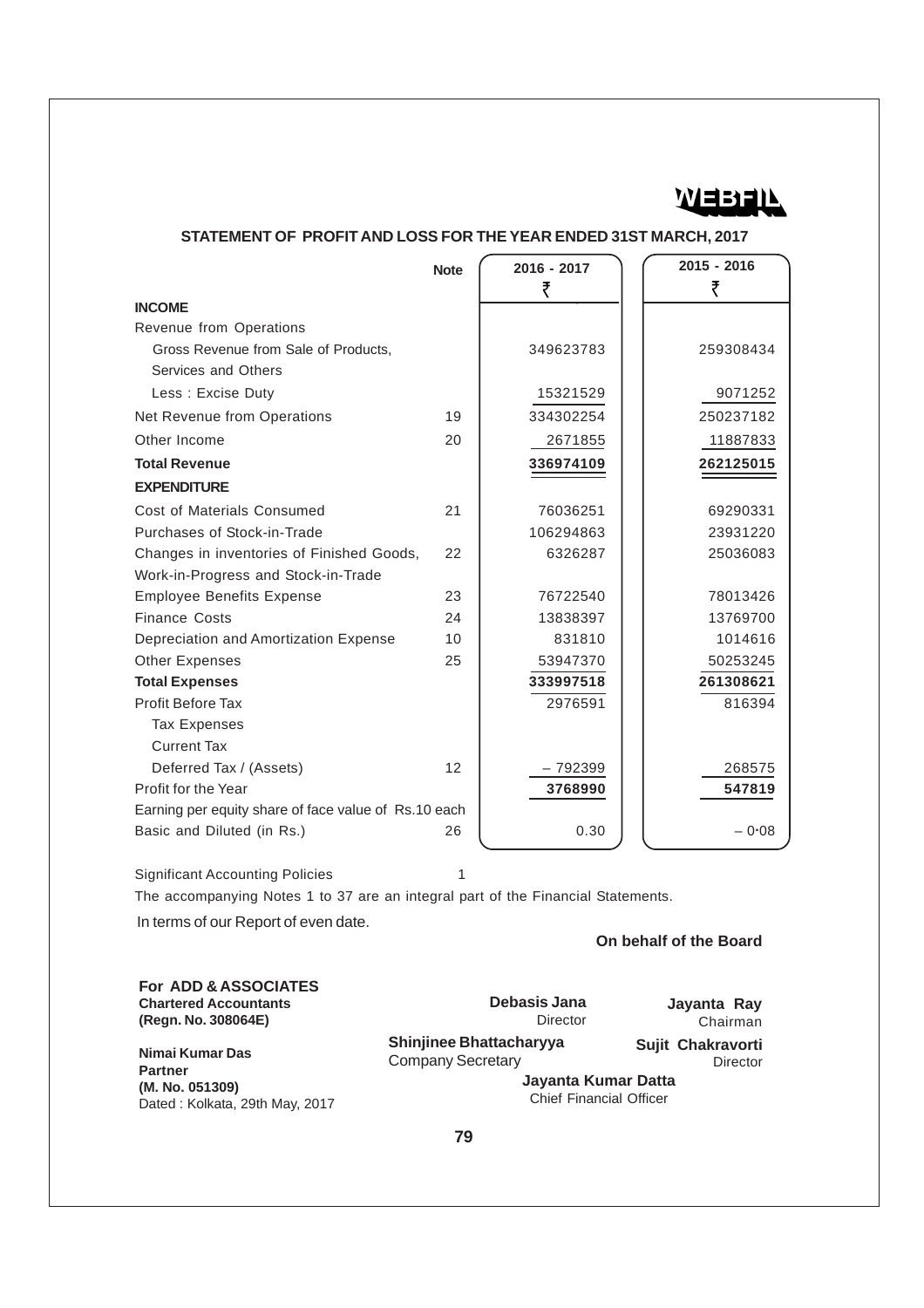## **CASH FLOW STATEMENT FOR THE YEAR ENDED 31ST MARCH, 2017**

|    |                                                       | 2016-2017 | 2015-2016<br>₹ |
|----|-------------------------------------------------------|-----------|----------------|
| A) | <b>CASH FLOW FROM OPERATING ACTIVITIES</b>            |           |                |
|    | Net profit before tax and extraordinary items         | 2976591   | 816394         |
|    | Adjustment for:-                                      |           |                |
|    | Depreciation and Amortization Expense                 | 831810    | 1014616        |
|    | Finance costs (Net of Interest Income)                | 13838397  | 13769700       |
|    | Provision for doubtful debts                          | 2866433   | 656755         |
|    | Provision for stock obsolescence                      | 211370    | 236436         |
|    | Dividend Income from Non-current Investment           | (1029000) | (1286250)      |
|    | Interest Income                                       | (1418626) | (1554541)      |
|    | Operating Profit before Working Capital Changes       | 18276975  | 13653110       |
|    | Adjustment for :-                                     |           |                |
|    | <b>Trade Receivables</b>                              | (9719747) | (13037274)     |
|    | Inventories                                           | 2329588   | (4990054)      |
|    | Short Term Loans and Advances                         | (4235606) | (3584376)      |
|    | Long Term Loans and Advances                          | (5144564) | (2272102)      |
|    | <b>Trade Payables</b>                                 | 9104082   | (12013618)     |
|    | <b>Other Current Liabilites</b>                       | 3309378   | (2099967)      |
|    | Long Term Provisions                                  | (3526394) | (1187576)      |
|    | Other Short Term Provisions                           | 531794    | 2097099        |
|    | Cash generated from operations                        | 10925506  | (23434758)     |
|    | Direct tax paid                                       | (4971902) | (1167370)      |
|    | Net Cash Flow from Operating Activities               | 5953604   | (24602128)     |
| B) | <b>CASH FLOW FROM INVESTING ACTIVITIES</b>            |           |                |
|    | Purchase of Fixed Assets (net)                        | (227084)  | (680409)       |
|    | Proceeds from sale of Fixed Assets                    | 24997     |                |
|    | Interest Received                                     | 1058250   | 1273967        |
|    | Dividend Received- Joint ventures                     | 1029000   | 1286250        |
|    | Net Cash flow from Investing activities               | 1885163   | 1879808        |
| C) | <b>CASH FLOW FROM FINANCING ACTIVITIES</b>            |           |                |
|    | Net Increase / (Decrease) in Bank Borrowing           | (801610)  | 17352972       |
|    | Interest Paid                                         | (4224804) | (4475028)      |
|    | <b>NET CASH USED IN FINANCING ACTIVITIES</b>          | (5026414) | 12877944       |
|    | NET CHANGES IN CASH AND CASH EQUIVALENTS (A+B+C)      | 2812353   | (9844376)      |
|    | <b>CASH &amp; CASH EQUIVALENTS - AT THE BEGINNING</b> | 10808796  | 20653172       |
|    | <b>CASH &amp; CASH EQUIVALENTS - AT THE CLOSING</b>   | 13621149  | 10808796       |
|    | In terms of our Report of even date.                  |           |                |

#### **On behalf of the Board**

| For ADD & ASSOCIATES                              |                          | <u>UII DENAN UN LITE DUATU</u> |
|---------------------------------------------------|--------------------------|--------------------------------|
| <b>Chartered Accountants</b>                      | Debasis Jana             | Jayanta Ray                    |
| (Regn. No. 308064E)                               | Director                 | Chairman                       |
| Nimai Kumar Das                                   | Shinjinee Bhattacharyya  | Sujit Chakravorti              |
| <b>Partner</b>                                    | <b>Company Secretary</b> | Director                       |
| (M. No. 051309)<br>Dated: Kolkata, 29th May, 2017 | Jayanta Kumar Datta      | <b>Chief Financial Officer</b> |

**80**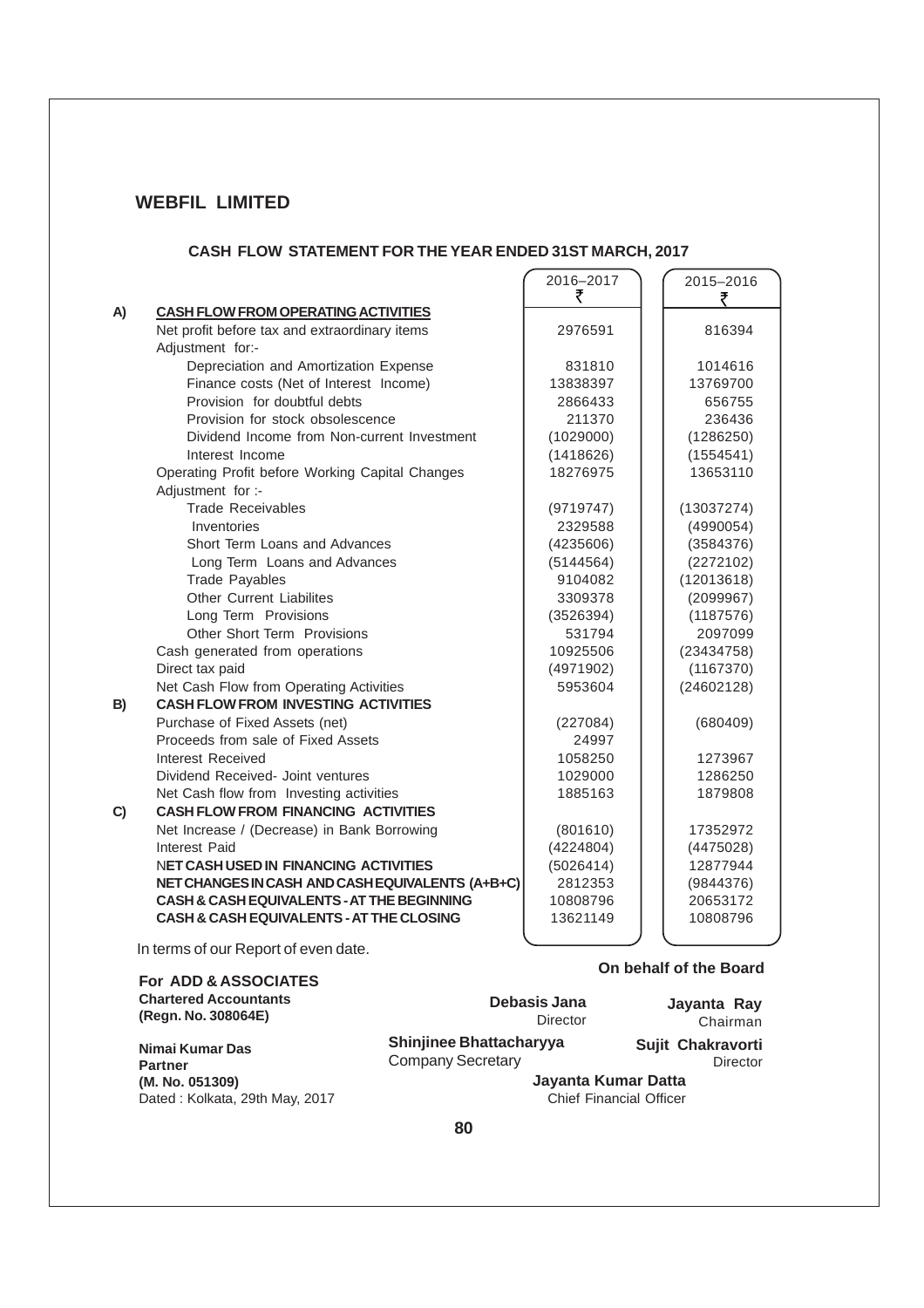

#### 1. **SIGNIFICANT ACCOUNTING POLICIES**

#### (I) **Basis of Preparation of Financial Statements**

The financial statements have been prepared to comply in all material respects with the applicable Accounting Standards notified under Section 133 of the Companies Act, 2013. The financial statements have been prepared under the historical cost convention on an accrual basis. The accounting policies have been consistently applied by the Company and are consistent with those used in the previous year.

#### (II) **Use of Estimates**

The preparation of financial statements requires estimates and assumptions to be made that affect the reported amount of assets and liabilities on the date of the financial statements and the reported amount of revenues and expenses during the reporting period. Difference between the actual results and estimates are recognized in the period in which the results are known / materialized.

#### (III) **Reserves**

(a) Government Subsidies are retained in Special Reserve until the conditions stipulated in the respective schemes are complied with and depending upon the nature of the subsidy, are written back to the credit of Profit and Loss Account or transferred to Capital Reserve after the expiry of the specified period.

#### (IV) **Fixed Assets**

- (a) Fixed assets are stated at cost net of tax/duty credits availed, if any. Cost includes incidental expenses related to acquisition and installation of the concerned assets.
- (b) Depreciation is provided on straight line method in accordance with the provisions of Section 123 read with Schedule II of the Companies Act, 2013.
- (c) Amortisation of cost of long-term leasehold land is done over the period of lease.

#### (V) **Investments**

Long term Investments are stated at cost. Provision for diminution in the carrying value is made only if such decline is other than temporary.

#### (VI) **Inventories**

(a) Stocks of stores, spares, raw materials etc. are valued (net of CENVAT) at weighted average cost.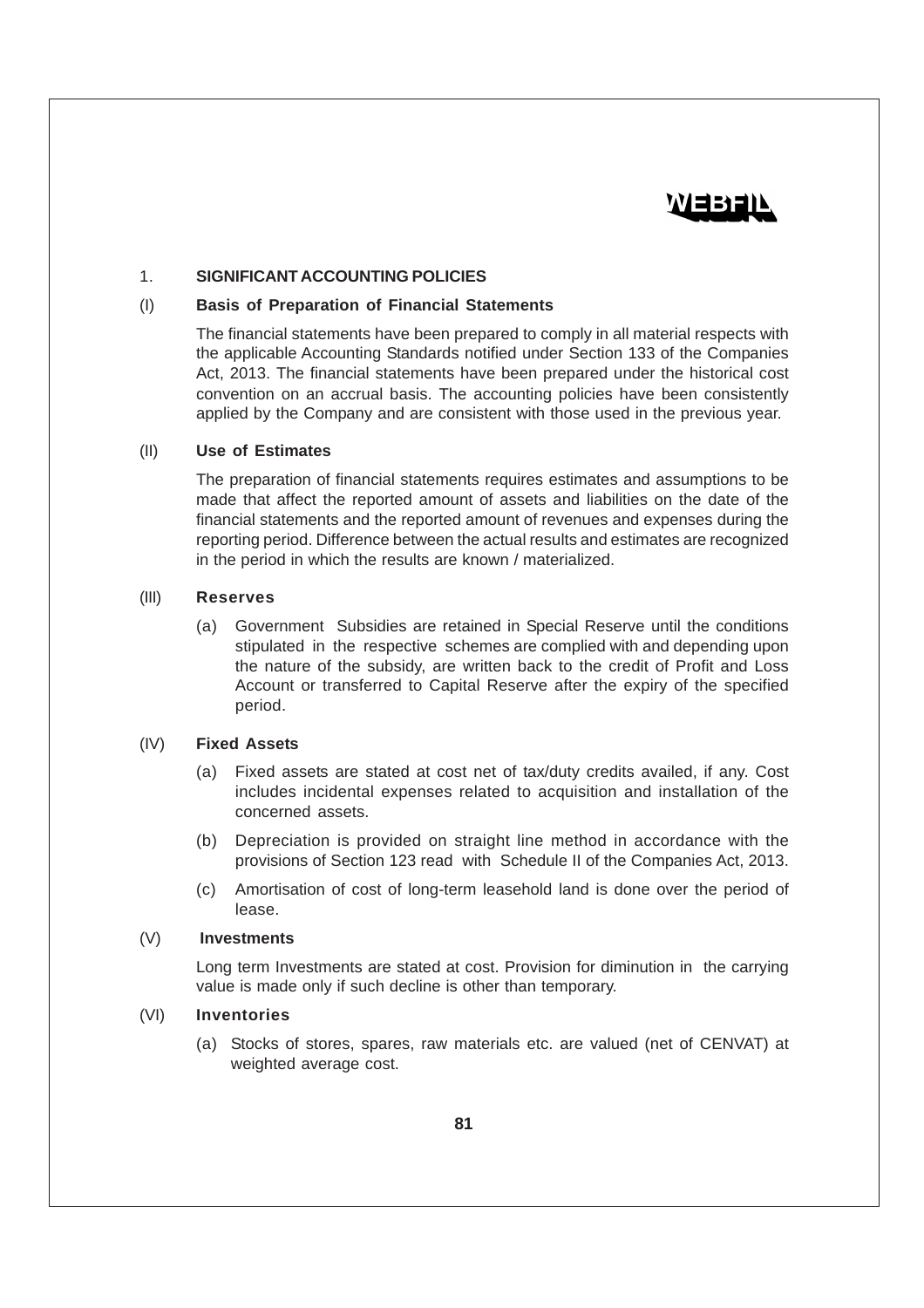- (b) Work-in-Progress (WIP) lying in Works is valued at Works cost. WIP at Project site is valued at contract price on the basis of Job done but not certified by the customer. Stocks of Finished Goods are valued at works cost or net realisable value whichever is lower.
- (c) Excise Duty on finished goods lying at works is provided and as such, the valuation of finished goods includes Excise Duty.
- (d) Imported materials lying in bonded warehouse and at port are valued at cost including Customs Duty and other charges.
- (e) Stock of scrap as per stock records is valued on the basis of estimated realisable value includes Excise Duty.
- (f) Export benefits against Advance Licences are considered at the time of actual consumption of the imported materials. Advance Licences in hand at the close of the year are not accounted for.

#### (VII) **Revenue Recognition**

- a) (i) Sales against Ex-Works/FOR Contracts are booked on the basis of deliveries to transport carriers upto 31st March, irrespective of whether the goods have been received by the customer by the close of the accounting year or not. Sales in respect of transactions against FOR destination contracts are booked for the goods actually received by customers by the close of the accounting year.
	- (ii) Despatches against FOR destination contracts not reaching the customers within the close of the year, are shown as Finished Goods-in-Transit.
- (b) Partial deliveries are accounted for in accordance with the billing schedule as per the terms of Sales Contract.
- (c) Sales returns, if any, upto the cut-off date i.e. one month from the close of the accounting year are accounted for.
- (d) Excise Duty recoverable under the terms of the sale contracts is included in sales.
- (e) Except in disputed cases, escalation/de-escalation claim bill are accounted for on the basis of the terms of the relevant contracts.
- (f) Export sales are accounted for on the basis of date of Bills of Lading.
- (g) Bills for Annual Maintenance Contracts are raised and accounted for on the basis of acceptance by the parties.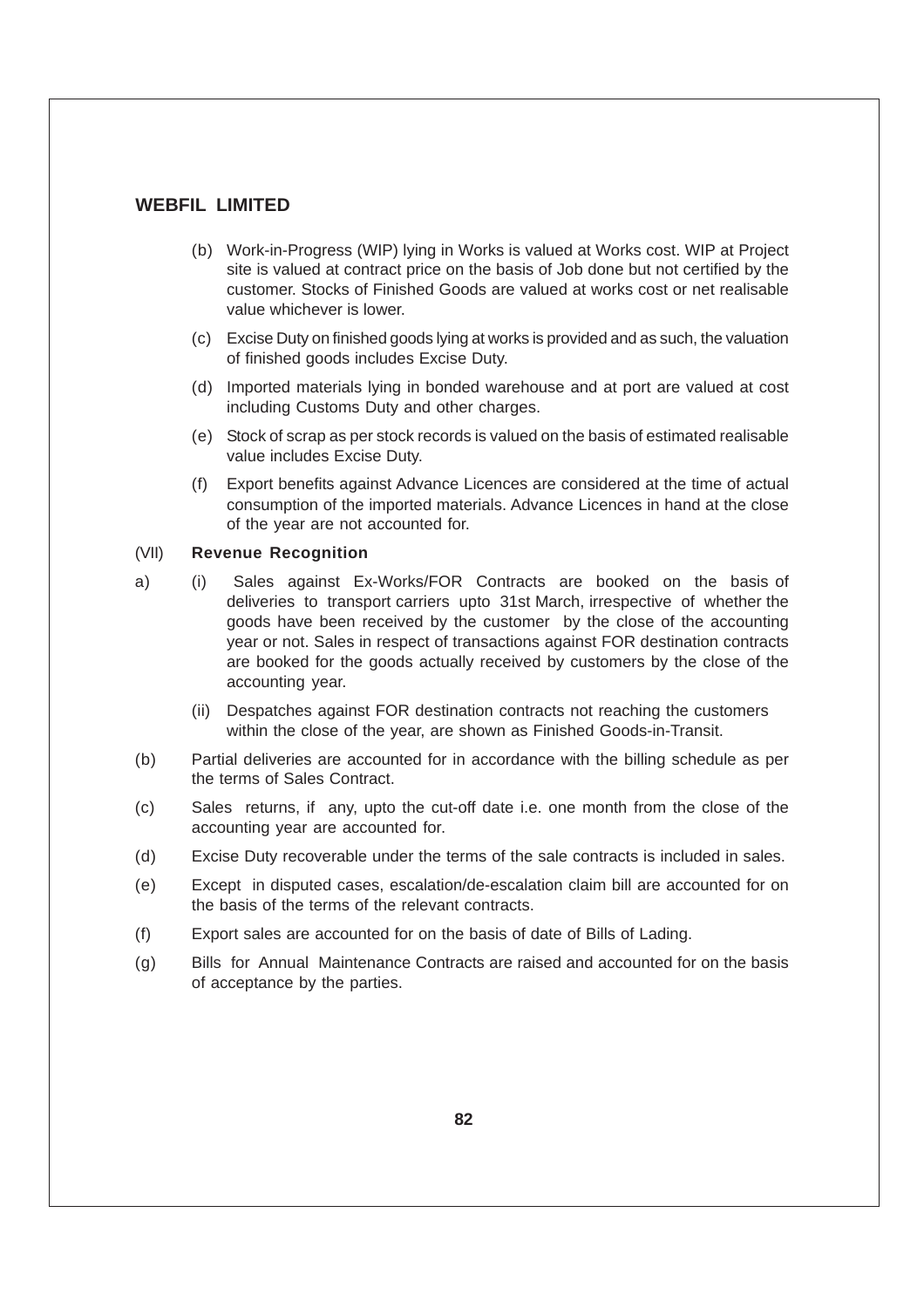

#### (VIII) **Other Income**

- (i). The following items are accounted for in the books on actual receipt basis;
	- (a) Interest on late retirement of bills by customers.
	- (b) Interest on loans to employees as per approved Scheme, other than House Building Loans Scheme, is recovered and accounted for after repayment of the principal amount.
- (ii). (a) Insurance, Excise Duty, Customs Duty and other claims which are reasonably certain, are accounted for on the basis of claims lodged.
	- (b) Sales Tax and Income Tax Refunds are accounted for on the basis of assessment/ refund orders received.
	- (c) Central/State Subsidies from Government are accounted for on the receipt of intimation of grant.

#### (IX) **Borrowing Cost**

Borrowing cost directly attributable to the acquisition, construction or production of an asset that necessarily takes a substantial period of time to get ready for its intended use or sale are capitalized as part of the cost of the respective asset. All other borrowing costs are expensed in the period they occur. Borrowing cost consist of interest and other costs that an entity incurs in connection with the borrowing of funds.

#### (X) **Purchases**

- (a) Insurance Charges incurred in relation to the incoming goods where materials are directly relatable, are accounted for in respect of individual items; otherwise, such insurance premium is charged to Profit and Loss Account.
- b) In case of goods purchased from overseas, the shipment is treated as goods-in-transit (Import) :
	- (i) in case of both CIF and C&F Contracts, from the date of intimation received from bank for import through Letter of Credit otherwise date of intimation received from destination port.
	- (ii) in case of FOB Contract, from the date of actual shipment as per Bill of Lading. Customs Duty is charged on the basis of the date of arrival in port.

#### (XI) **Other Expenses**

(a) Issue of materials/components as free replacements during the guarantee period which could not be provided being unknown, is accounted for on actual despatches.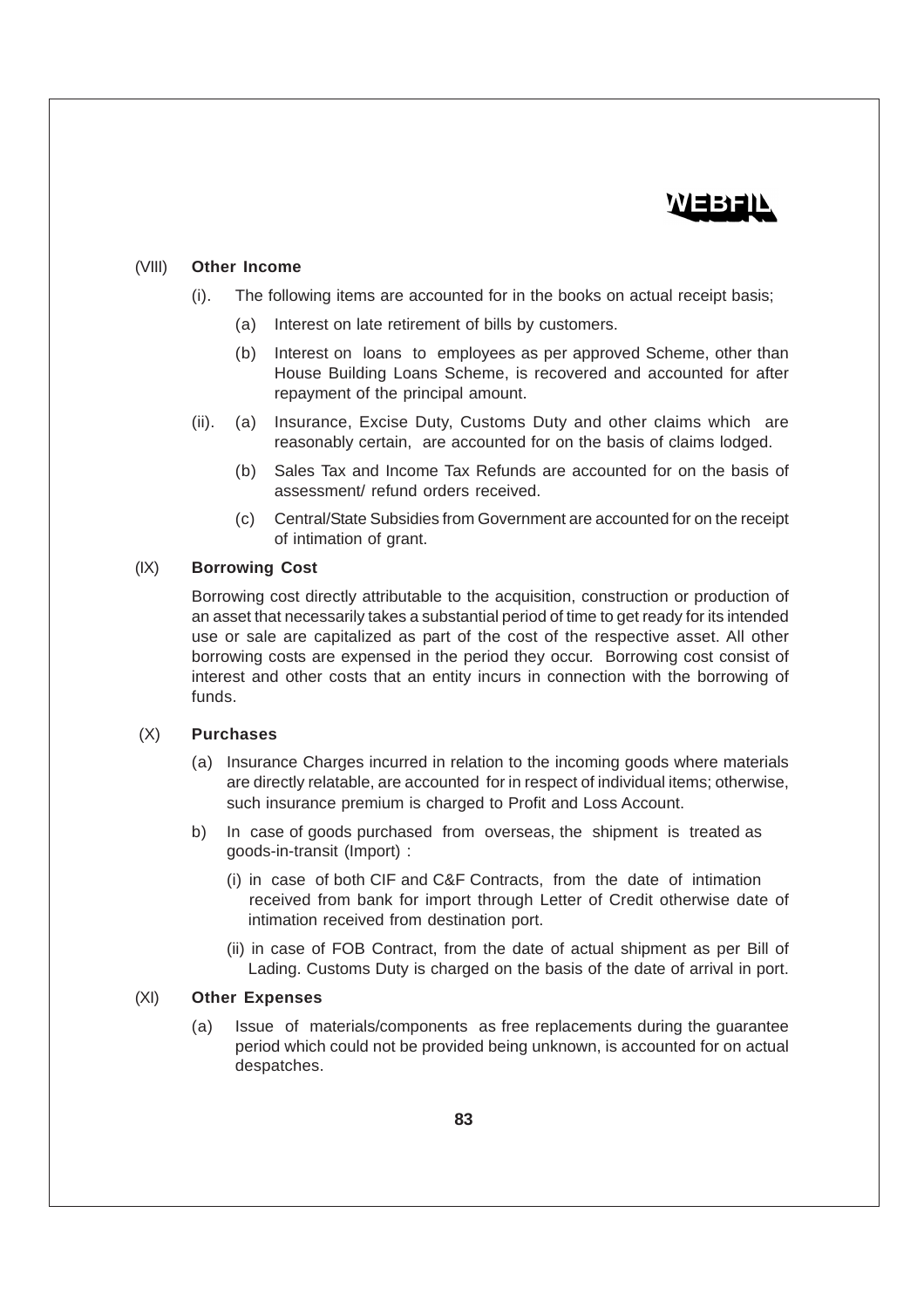- (b) Liability in respect of rectification work/replacement as at the close of the accounting year is booked as per claims received from the customers and accepted by the Company.
- (c) Liabilities in respect of Liquidated Damages, if any, are provided to the extent not disputed by the Company. Liquidated Damages disputed by the Company are treated as contingent liability. The amount of liability/contingent liability is estimated on the basis of contracted terms and the facts of each case to the extent of revenue recognised.
- (d) Liability in respect of commission is provided in proportion to sales.
- (e) Interest on delayed payments of Income Tax is accounted for on the basis of assessment orders of the Tax Authorities, if not disputed by the Company or actual payment effected, as the case may be.

#### (XII) **Provision for Current Tax and Deferred Tax**

Provision for current tax is made after taking into consideration benefits admissible under the provisions of the Income Tax Act,1961. Deferred tax resulting from ''timing differences" between the taxable and accounting income is accounted for using the tax rates and laws that are enacted or substantively enacted as on the balance sheet date. Deferred tax asset is recognized and carried forward only to the extent that there is a virtual certainty that asset will be realized in future.

#### (XIII) **Earnings per Share**

Basic earnings per share are calculated by dividing the net profit or loss for the period attributable to equity shareholders after deducting preference dividends and attributable taxes by the weighted average number of equity shares outstanding during the period.

#### (XIV) **Contingent Liabilities/Capital Losses & Contingent Assets**

Disputed liabilities and claims against the Company pending in appeal are treated as Contingent liabilities. Contingent assets are not accounted for.

#### (XV) **Booking/Writing Back of Liabilities**

(a) Liabilities which are not likely to materialise are written back. In case of extraordinary items only, separate disclosure is given in the accounts.

#### (XVI) **Foreign Currency Transaction**

(a) Transactions denominated in foreign currencies are recorded at the exchange rate prevailing on the date of the transaction.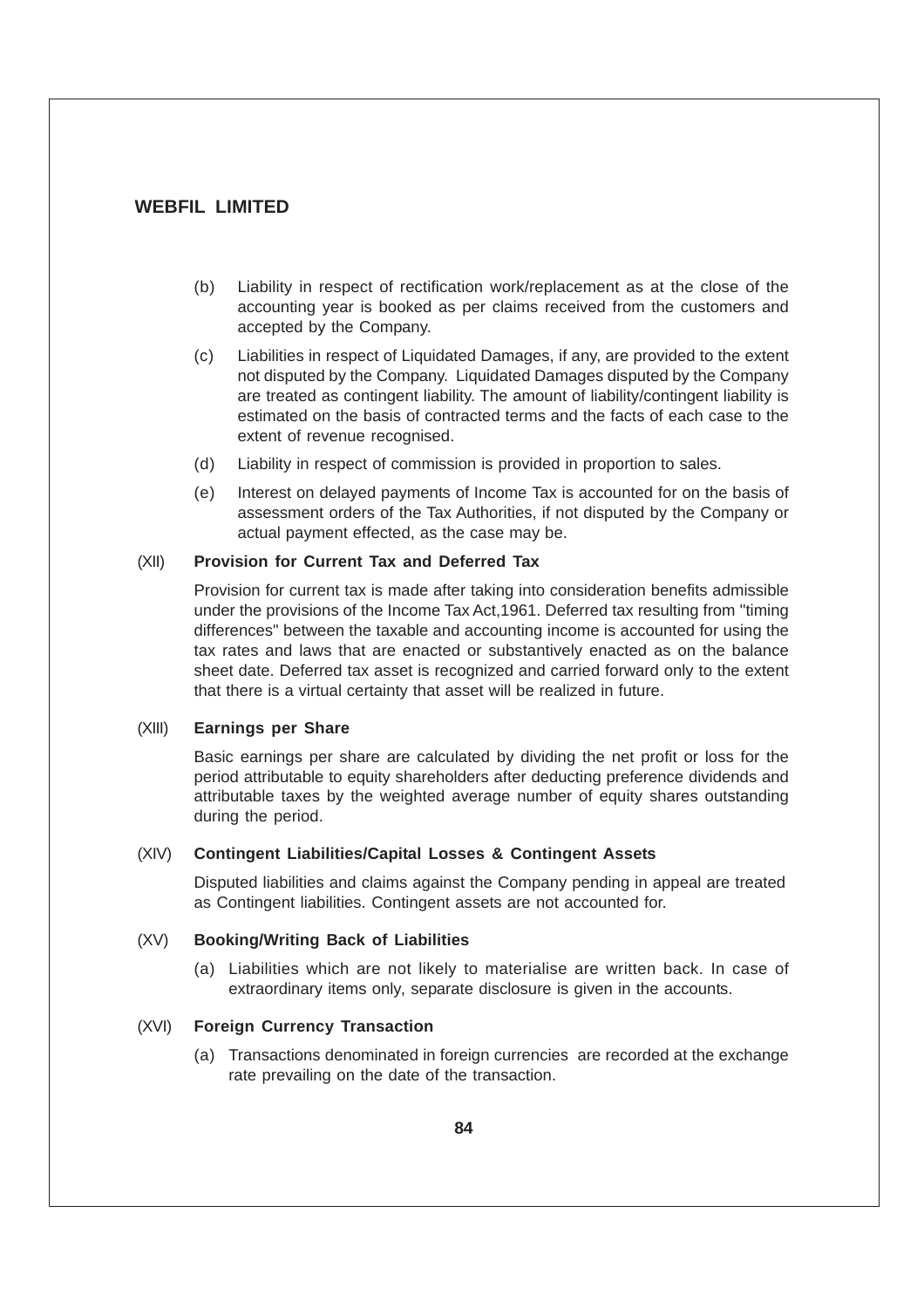

- (b) Monetary items denominated in foreign currencies, if any at the year end are reinstated at year end rates.
- (c) Non monetary foreign currency items are carried at cost.
- (d) Any income or expense on account of exchange difference either on settlement or on translation is recognized in the Profit and Loss Account.

#### (XVII) **Research & Development Expenditure**

As per Accounting Standard-26 Intangible Assets, expenditure incurred during the financial year on account of in-house Research & Development are fully charged to Profit & Loss Account.

#### (XVIII) **Employee Benefits**

As per Accounting Standard-15 following liabilities are considered

- (a) Retirement benefit in the form of Provident Fund is Defined Contribution Scheme and the contribution is charged to Profit & Loss Account of the year when the contribution to the fund becomes due.
- (b) Liability under defined benefit obligation with regard to gratuity and leave encashment benefits are provided on the basis of Actuarial valuation made on projected unit credit method.
- (c) Liability in respect of post retiral medical benefit for retired employees have been provided for on the basis of Actuarial valuation.

**On behalf of the Board**

**Debasis Jana** Director **Jayanta Ray** Chairman

**Shinjinee Bhattacharyya** Company Secretary

**Sujit Chakravorti** Director

**Jayanta Kumar Datta** Chief Financial Officer

Dated : Kolkata, 29th May, 2017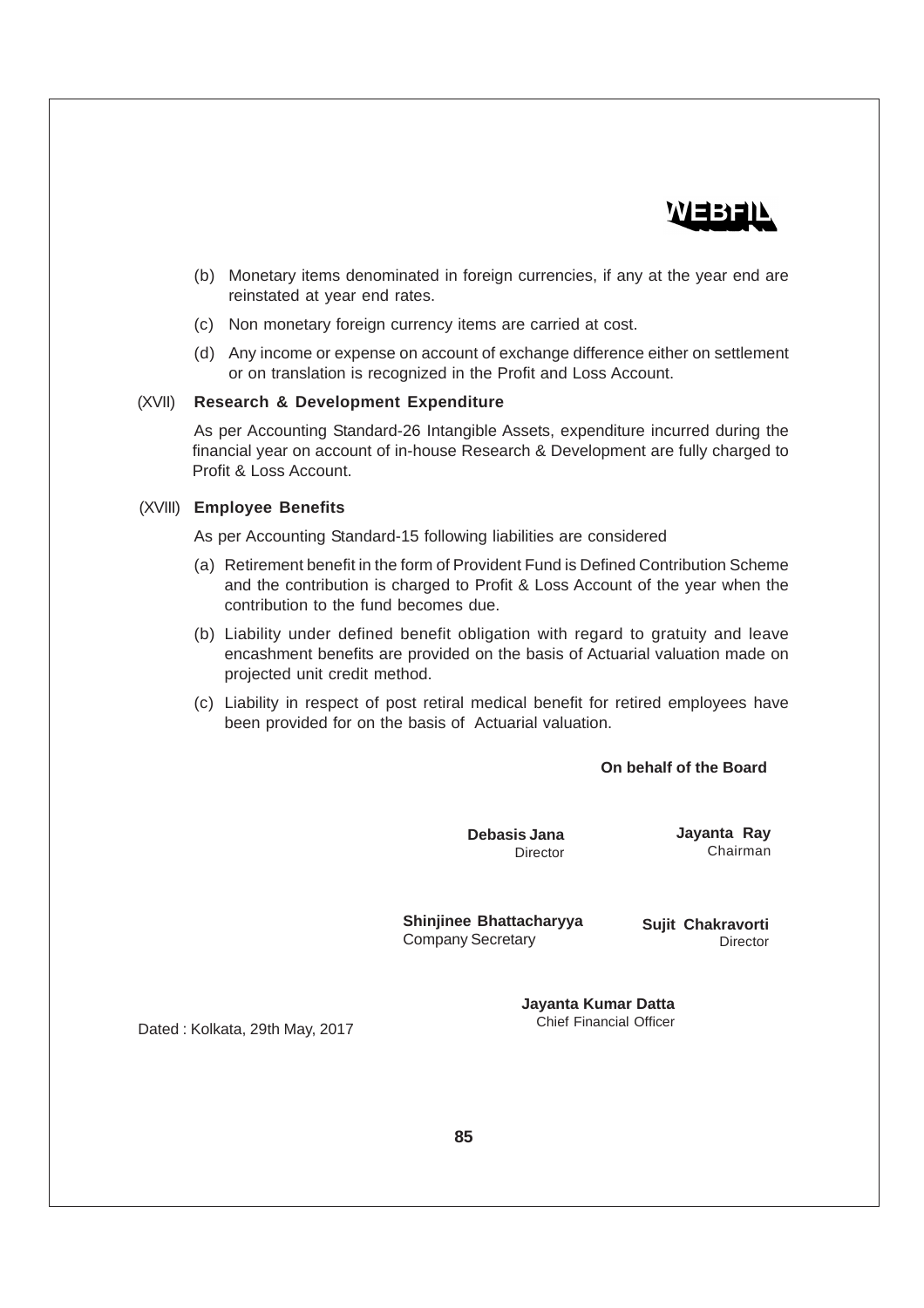#### **Notes on Financial Statement for the Year ended 31st March, 2017**

| 2 <sub>1</sub> | <b>SHARE CAPITAL</b>                                                                                                            | 2016-2017             |          | 2015-2016 |
|----------------|---------------------------------------------------------------------------------------------------------------------------------|-----------------------|----------|-----------|
|                | Authorised<br>95,00,000 Equity Shares of Rs. 10 each<br>4,00,000 10% Cumulative Redeemable                                      | 95000000              | 95000000 |           |
|                | Preference Shares of Rs. 100 each<br>25,00,000 6% Cumulative Redeemable                                                         | 40000000              | 40000000 |           |
|                | Preference Shares of Rs. 10 each                                                                                                | 25000000<br>160000000 | 25000000 | 160000000 |
|                | <b>Issued, Subscribed and Paid-up</b>                                                                                           |                       |          |           |
|                | 85,32,500 Equity Shares of Rs. 10 each fully paid up in cash<br>20,44,000 6% Cumulative Redeemable                              | 85325000              |          | 85325000  |
|                | Preference Shares of Rs. 10 each<br>allotted as fully paid up pursuant to a contract<br>without payments being received in cash | 20440000              |          | 20440000  |
|                |                                                                                                                                 | 105765000             |          | 105765000 |

#### 2.1 Reconciliation of Number of Shares outstanding is set out below :

|                                                                            | As at 31.03.2017 |            |           | As at 31.03.2016 |
|----------------------------------------------------------------------------|------------------|------------|-----------|------------------|
| <b>Particulars</b>                                                         | Equity           | Preference | Equity    | Preference       |
| Shares at the beginning of the year                                        | 85,32,500        | 20,44,000  | 85,32,500 | 20,44,000        |
| Add: Shares issued during the year<br>Less : Shares cancelled on buy back/ | Nil              | Nil        | Nil       | Nil              |
| redeemed during the year                                                   | Nil              | Nil        | Nil       | Nil              |
| Shares at the end of the year                                              | 85,32,500        | 20,44,000  | 85.32.500 | 20,44,000        |

#### 2.2 Details of Shareholders holding more than 5% :

|                                                                                  | As at 31.03.2017 |        | As at 31.03.2016 |        |
|----------------------------------------------------------------------------------|------------------|--------|------------------|--------|
| Name of Share Holder                                                             | No. of Shares    | % held | No. of Shares    | % held |
| West Bengal Industrial Development                                               |                  |        |                  |        |
| Corporation Ltd. (Equity Shares)                                                 | 4220296          | 49.46  | 4220296          | 49.46  |
| India Power Corporation Ltd. (Equity Shares)                                     | 2003800          | 23.49  | 2003800          | 23.49  |
| 3A Capital Services Ltd. (Equity Shares)<br>Andrew Yule & Co. Ltd (6% Redeemable | 603340           | 7.07   | 603340           | 7.07   |
| Preference Shares)                                                               | 2044000          | 100    | 2044000          | 100    |

2.3 Rights, preferences and restrictions attached to the Shares **:**

- (i) The Equity Shares of the Company, having par value of  $\bar{z}$  10 per share, rank pari passu in all respects including voting rights and entitlement of dividend.
- (ii) The Preference Shares of the Company, having par value of  $\bar{\tau}$  10 per share, rank pari passu in all respects and entitlement of dividend.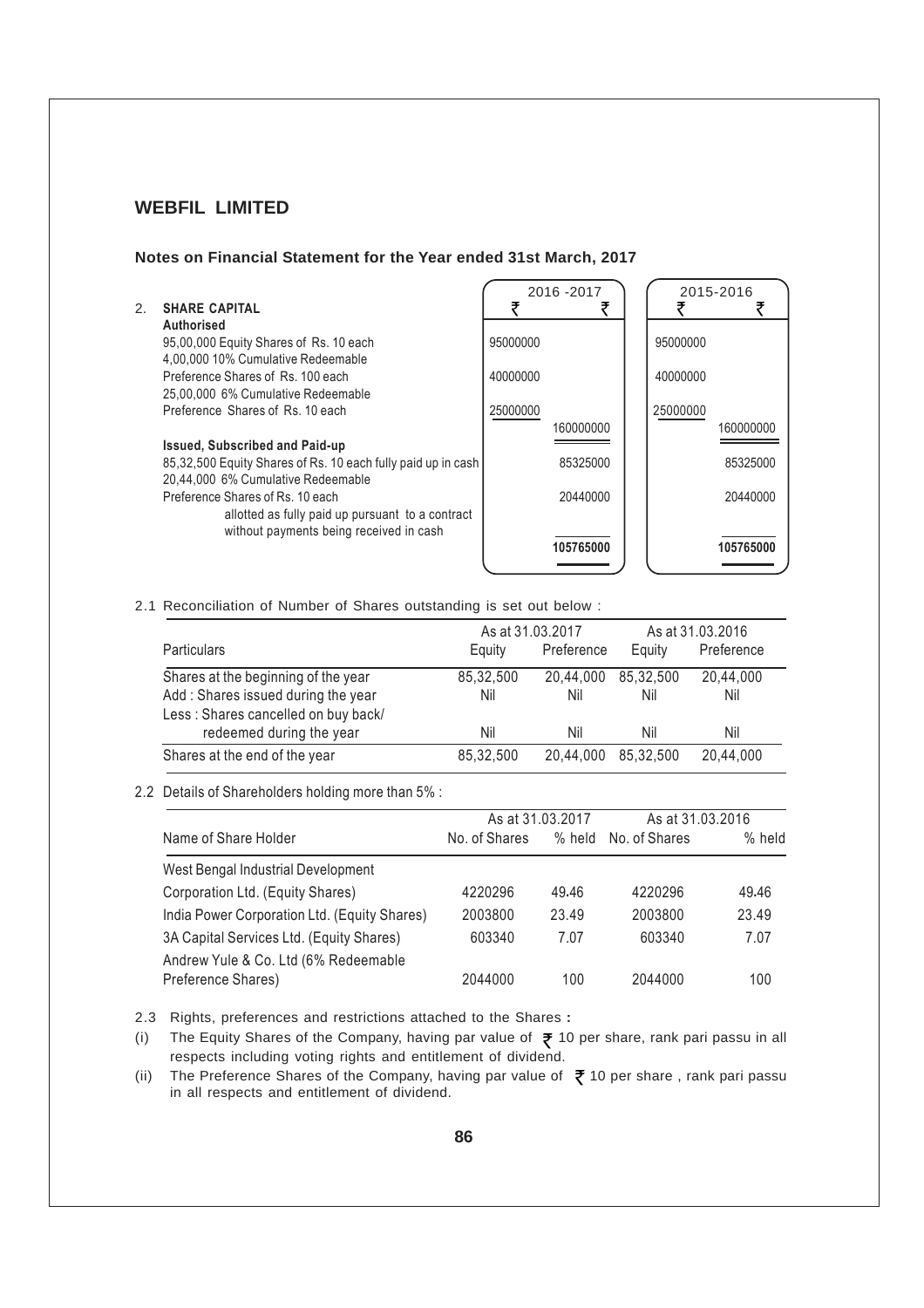(iiI) The Company had issued 20,44,000 Nos. 6% Cumulative Redeemable Preference Shares of ₹ 10 each fully paid up at par equivalent to ₹204.40 lakhs to Andrew Yule & Co. Ltd on 25th January, 2008 with terms of redemption in 5 equal Installments commencing from April, 2009. Subsequently on 29.06.2012 Andrew Yule & Co. Ltd. decided moratorium on redemption on the said Preference Shares till 1st April, 2014 and beyond that they have approved further moratorium of 7 years on redemption in their Board Meeting held on 11th August, 2014. Due to inadequate profit in the current year and loss/inadequacy of profit in earlier years, no provision for dividend on the said shares amounting to  $\bar{\tau}$  1,12,62,720 for the period from 25.01.2008 to 31.03.2017 has been made and shown as Contingent Liability.

|    |                                       |             | 2016-2017   |             | 2015-2016   |
|----|---------------------------------------|-------------|-------------|-------------|-------------|
|    |                                       |             | ₹           |             |             |
| 3. | <b>RESERVES AND SURPLUS</b>           |             |             |             |             |
|    | <b>RESERVES:</b>                      |             |             |             |             |
|    | <b>Capital Reserve</b>                |             |             |             |             |
|    | <b>Share Forfeiture</b>               |             |             |             |             |
|    | As per last account                   |             | 8250        |             | 8250        |
|    | <b>SURPLUS:</b>                       |             |             |             |             |
|    | Balance of Profit & Loss Account      |             |             |             |             |
|    | Debit Balance As per last account     | -85020595   |             | -85568414   |             |
|    | Add: Profit during the year           | 3768990     | $-81251605$ | 547819      | -85020595   |
|    |                                       |             |             |             |             |
|    |                                       |             |             |             |             |
|    |                                       |             | $-81243355$ |             | $-85012345$ |
|    |                                       |             |             |             |             |
|    |                                       |             |             |             |             |
|    |                                       | Non Current | Current     | Non Current | Current     |
|    |                                       |             |             |             |             |
| 4. | <b>LONG-TERM BORROWINGS - SECURED</b> |             |             |             |             |
|    |                                       |             |             |             |             |

#### **Term Loans**

Govt. of West Bengal - Sales Tax Loan (Ref. Note - 4<sup>-2</sup>)

#### **LONG-TERM BORROWINGS - UNSECURED Term Loans**

West Bengal Industrial Development Corporation Ltd.(WBIDC)-Sales Tax Loan (Ref. Note - 4**.**3)

#### **Bonds**

0% Redeemable Non-convertible Bonds (Ref. Note - 4**.**4)

| 30500000 | 81189655             | 30500000 | 81189655             |
|----------|----------------------|----------|----------------------|
| 30500000 | 5349600              | 30500000 | 5349600              |
| 30500000 |                      | 30500000 |                      |
|          | 5349600              |          | 5349600              |
|          | 75840055<br>75840055 |          | 75840055<br>75840055 |
|          |                      |          |                      |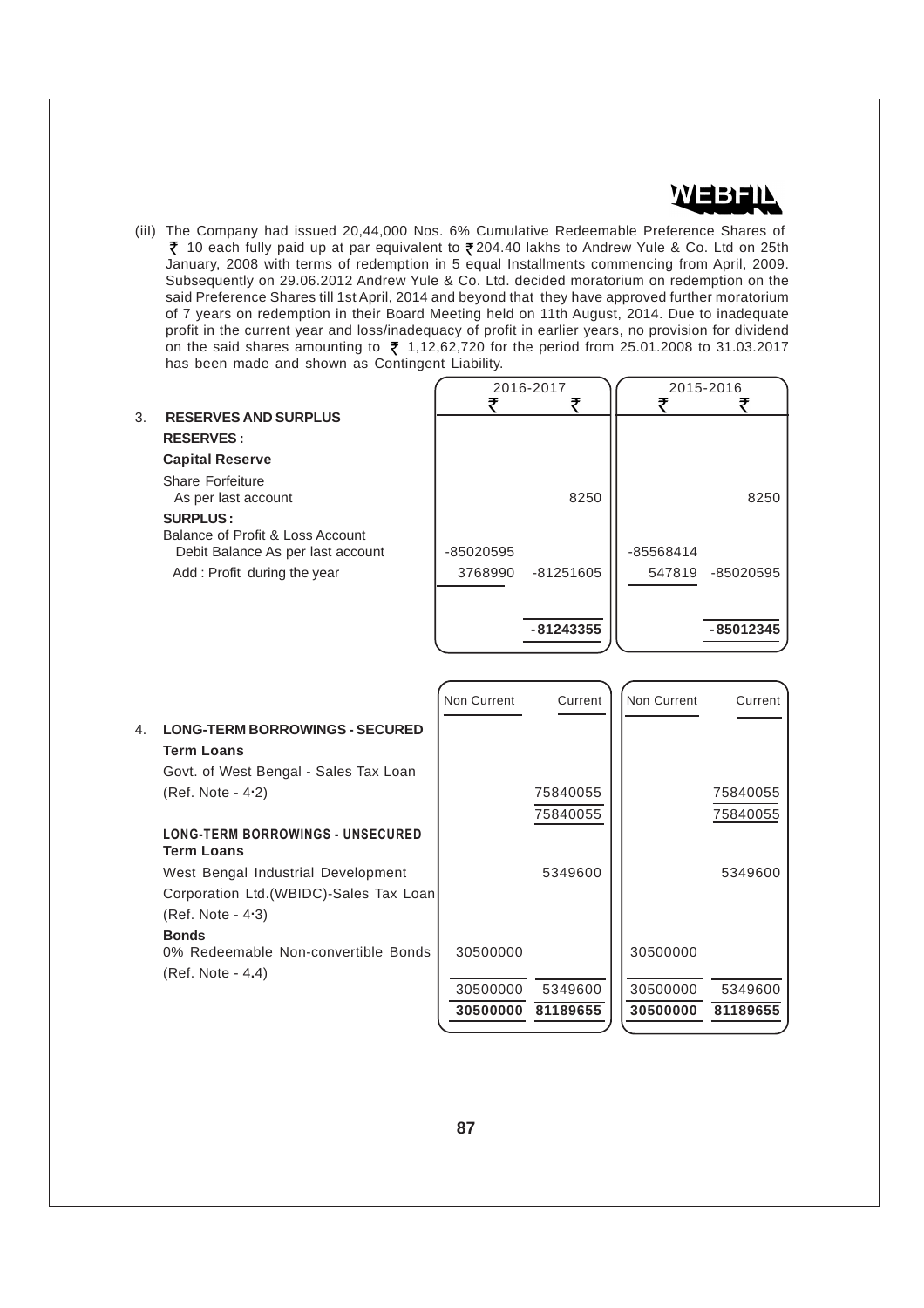- 4.1 The above Term Loans are secured by way of pari-passu charge through joint equitable mortgage by deposit of the title deeds of the Company's immovable properties at Kalyani, District Nadia and the hypothecation of the company's entire movable properties, both present and future, in favour of WBIDC, subject to the first charge created for the Cash Credit from Bank of Baroda by way of hypothecation of the Company's raw materials, work-in-progress, consumable stores, spares, finished goods, book debts and dies in favour of the Company's banker. The Banker has become entitled to the second charge on the properties of the Company on which WBIDC enjoys the first charge. The Sales Tax Loan is secured by a residuary charge ranking next to the WBIDC and Bank of Baroda, on the Fixed Assets of the Company.
- 4.2 The Sales Tax Loan of  $\bar{z}$  7,58,40,055 was availed from Government of West Bengal vide order No.940-IR/O/IM-1/99 dated 26-02-2003 repayable with interest for a period of 11 years with 3 years moratorium (i.e. starting from 26.02.2007), carrying interest @ 8.75% per annum with a rebate of 2% for timely repayment. As the timely repayment could not be made, interest @8.75% has been considered since the year of loan disbursed.
- 4.3 The Sales Tax Loan of 53,49,600 was availed from WBIDC under 1978 Incentive Scheme of Government of West Bengal in two phases during the year 1986-87 and 1993-94 repayable in 3 equal instalments after 15 years of disbursements carrying interest @ 2% above the State Lending Rate. Effective rate of interest considered in the accounts @12%.
- 4.4 The bonds were issued to Andrew Yule & Co. Ltd. (AYCL) on 20.12.2006 and are redeemable in suitable instalments after 8 years from the date of issue. Subsequently AYCL have approved moratorium of 7 years on redemption beyond 20.12.2014 in their Board Meeting held on 11th August, 2014.

|    | Nature of borrowings                | Amount of<br>Principal | Due<br>onwards | Amount of<br>Interest<br>₹ | Due<br>onwards |
|----|-------------------------------------|------------------------|----------------|----------------------------|----------------|
|    | Sales Tax Loan from Govt. of W.B.   | 75840055               | 26/02/2007     | 92828315                   | 26/02/2004     |
|    | Sales Tax Loan from WBIDC           | 5349600                | 31/03/2010     | 17426023                   | 31/03/2000     |
|    | Total:                              | 81189655               |                | 110254338                  |                |
|    |                                     |                        |                |                            |                |
| 5. | <b>LONG-TERM PROVISIONS</b>         |                        |                |                            |                |
|    | For Employee Benefits :             |                        |                |                            |                |
|    | Gratuity                            |                        | 31494270       |                            | 33484896       |
|    | Leave Encashment & Medical Benefits |                        | 13203952       |                            | 14739720       |
|    |                                     |                        | 44698222       |                            | 48224616       |

4.5 Details of continuing defaults of Principal and Interest are as follows :

#### 6. **SHORT-TERM BORROWINGS - SECURED**

| 40893254 | 41694864                                                                     |
|----------|------------------------------------------------------------------------------|
|          |                                                                              |
|          | 8400000                                                                      |
|          | 33294864                                                                     |
|          | <b>Cash Credit from Bank of Baroda (Ref. Note - 4.1) 32493254</b><br>8400000 |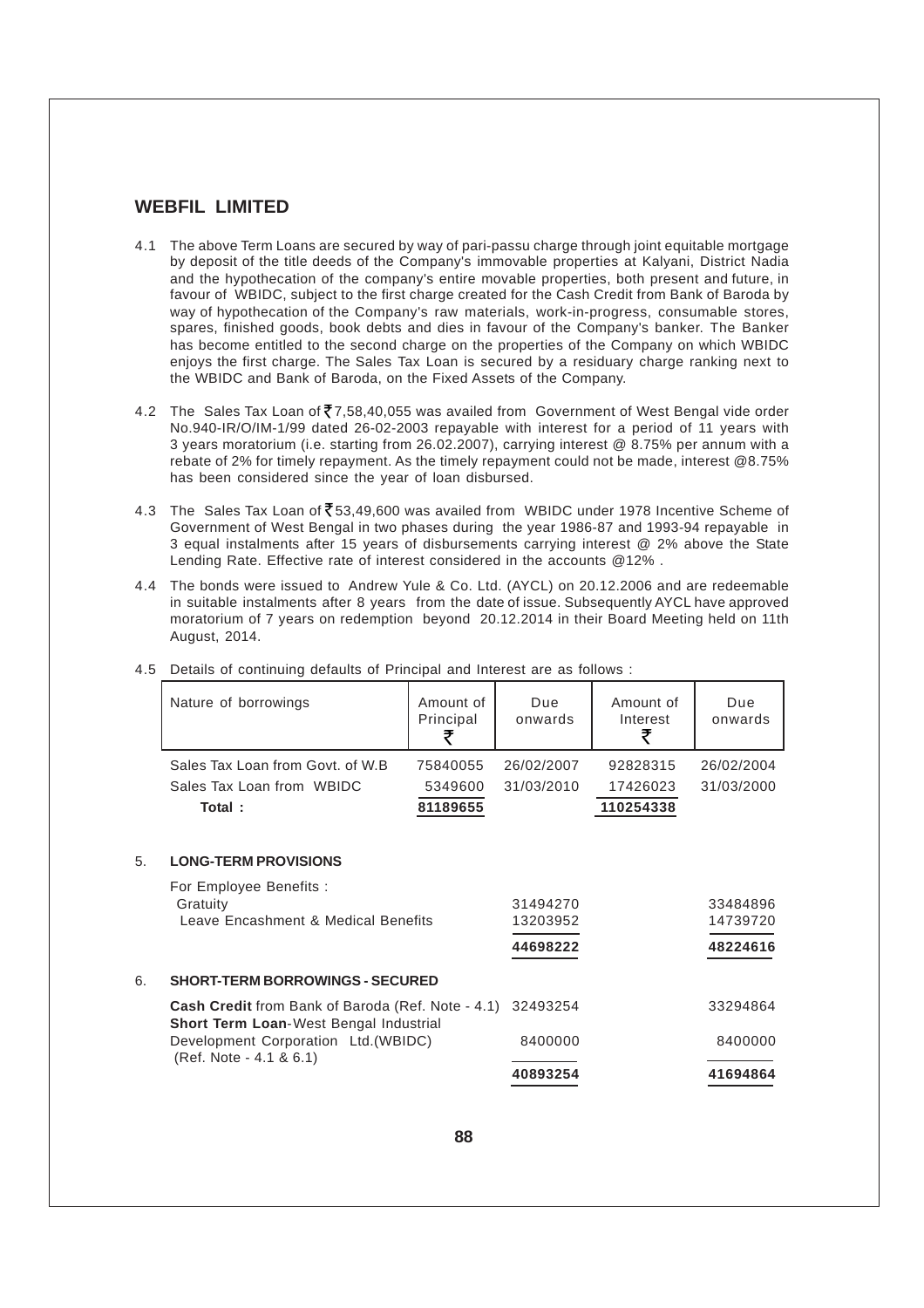

/ ۱

- 6.1 Short Term Loan of  $\bar{\mathfrak{F}}$  200 lakhs was availed from WBIDC on 29.09.2004 repayable with interest within six months i.e by 31.03.2005 at an interest @ 11.75% p.a. Repayment made upto 31.03.2011 aggregating  $\bar{\tau}$  116 lakhs leaving balance amount of Rs.84 lakhs.
- 6.2 Details of continuing defaults of Principal and Interest are as follows **:**

|    | Nature of borrowings                                                         | Amount of<br>Principal | Due<br>onwards | Amount of<br>Interest | Due<br>onwards       |
|----|------------------------------------------------------------------------------|------------------------|----------------|-----------------------|----------------------|
|    | Short Term Loans from WBIDC                                                  | 8400000                | 30/06/2011     | 8439041               | 30/06/2011           |
|    | Total:                                                                       | 8400000                |                | 8439041               |                      |
| 7. | <b>TRADE PAYABLES</b>                                                        |                        | 2016-2017      |                       | 2015-2016            |
|    | Micro, Small and Medium Enterprises<br>Other Payables - for Goods & Services |                        |                | 57690141<br>57690141  | 48586059<br>48586059 |

7.1 The Company has not received information from vendors regarding their status under the Micro, Small and Medium Enterprises Development Act, 2006 and hence disclosure relating to amount unpaid as at the year end together with interest payable under this Act have not been given.

#### 8. **OTHER CURRENT LIABILITIES**

|    | Current maturities of long-term debt (Ref. Note - 4) | 81189655  | 81189655  |
|----|------------------------------------------------------|-----------|-----------|
|    | Interest accrued but not due on borrowings           | 599968    | 599968    |
|    | Interest accrued and due on borrowings               | 118693379 | 109079786 |
|    | <b>Advance from Customers</b>                        | 5550008   | 357748    |
|    | Sales Tax Liabilities                                | 338846    | 303115    |
|    | Deposit from Contractor and others                   | 539972    | 498006    |
|    | Liabilities for Expenses on Employees                | 4811068   | 4925161   |
|    | Liabilities in respect of goods purchased            | 1772082   | 2391447   |
|    | <b>Other Liabilities</b>                             | 1139616   | 2366737   |
|    |                                                      | 214634594 | 201711623 |
| 9. | <b>SHORT-TERM PROVISIONS</b>                         |           |           |
|    | For Employee Benefits :                              |           |           |
|    | Gratuity                                             | 9244509   | 8413036   |
|    | Leave Encashment & Medical Benefits                  | 2855052   | 3280234   |
|    | For Excise Duty & Cess on Closing Stock              | 551133    | 425630    |
|    |                                                      | 12650694  | 12118900  |
|    |                                                      |           |           |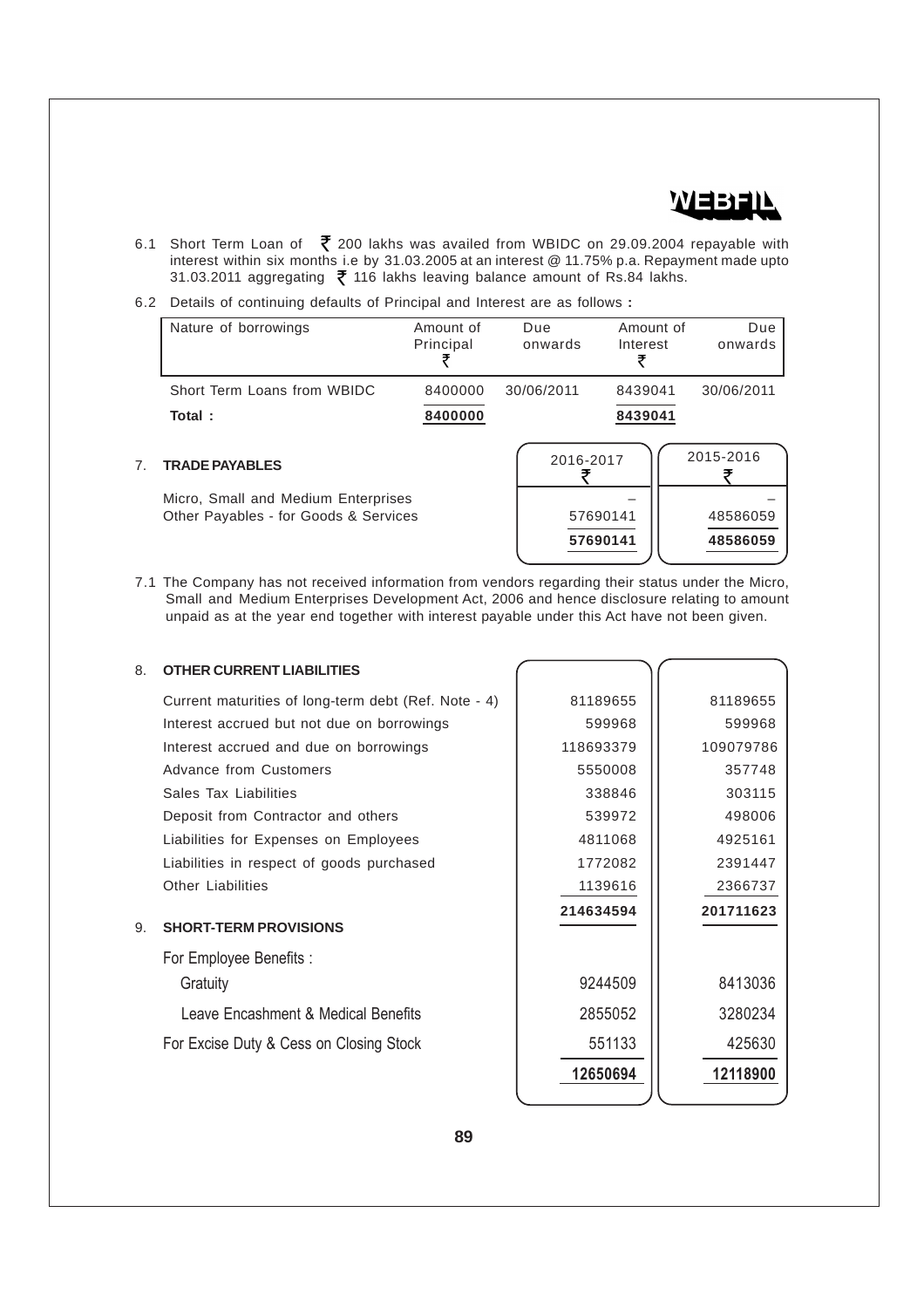### **10. FIXED ASSETS**

| <b>DESCRIPTION</b>            | <b>GROSS BLOCK</b>                      |                                                        |                                                    |                                         |  |  |
|-------------------------------|-----------------------------------------|--------------------------------------------------------|----------------------------------------------------|-----------------------------------------|--|--|
|                               | Cost/Book<br>Value<br>as at<br>31.03.16 | Additions/<br><b>Adjustments</b><br>during the<br>year | Sales/<br><b>Adjustments</b><br>during the<br>year | Cost/Book<br>Value<br>as at<br>31.03.17 |  |  |
|                               | ₹                                       | ₹                                                      | ₹                                                  | ₹                                       |  |  |
| <b>Tangible Assets:</b>       |                                         |                                                        |                                                    |                                         |  |  |
| 1. Land (Leasehold)           | 388815                                  |                                                        |                                                    | 388815                                  |  |  |
| <b>Buildings</b><br>2.        | 16625881                                |                                                        |                                                    | 16625881                                |  |  |
| 3. Roads & Culverts           | 280212                                  |                                                        |                                                    | 280212                                  |  |  |
| 4. Plant & Machinery          | 112936759                               | 129200                                                 |                                                    | 113065959                               |  |  |
| 5. Furniture & Fittings       | 2164467                                 |                                                        |                                                    | 2164467                                 |  |  |
| 6. Motor Vehicles             | 499933                                  |                                                        | 499933                                             | U                                       |  |  |
| 7. Office Equipment           | 2794029                                 |                                                        |                                                    | 2794029                                 |  |  |
| 8. Computers and Data         |                                         |                                                        |                                                    |                                         |  |  |
| <b>Processing Units</b>       | 3527357                                 | 26850                                                  |                                                    | 3554207                                 |  |  |
| 9. Electrical Installations & |                                         |                                                        |                                                    |                                         |  |  |
| Equipments                    | 3093247                                 |                                                        |                                                    | 3093247                                 |  |  |
| 10. Dies & Mould              | 4921503                                 | 71034                                                  | 30144                                              | 4962393                                 |  |  |
|                               | 147232203                               | 227084                                                 | 530077                                             | 146929210                               |  |  |
| 11. Capital Work-in-Progress  | $\Omega$                                |                                                        |                                                    | $\Omega$                                |  |  |
| <b>TOTAL</b>                  | 147232203                               | 227084                                                 | 530077                                             | 146929210                               |  |  |
| Previous Year                 | 146588623                               | 828849                                                 | 185269                                             | 147232203                               |  |  |

#### **Notes :**

i) Sales/Adjustments of Dies of  $\bar{z}$  30144 ( Previous year  $\bar{z}$  36829 ) represent the amount of Dies broken due to continuous use in process.

As these could not be re-used, the cost and accumulated depreciation have been written off/adjusted as per the usual practice.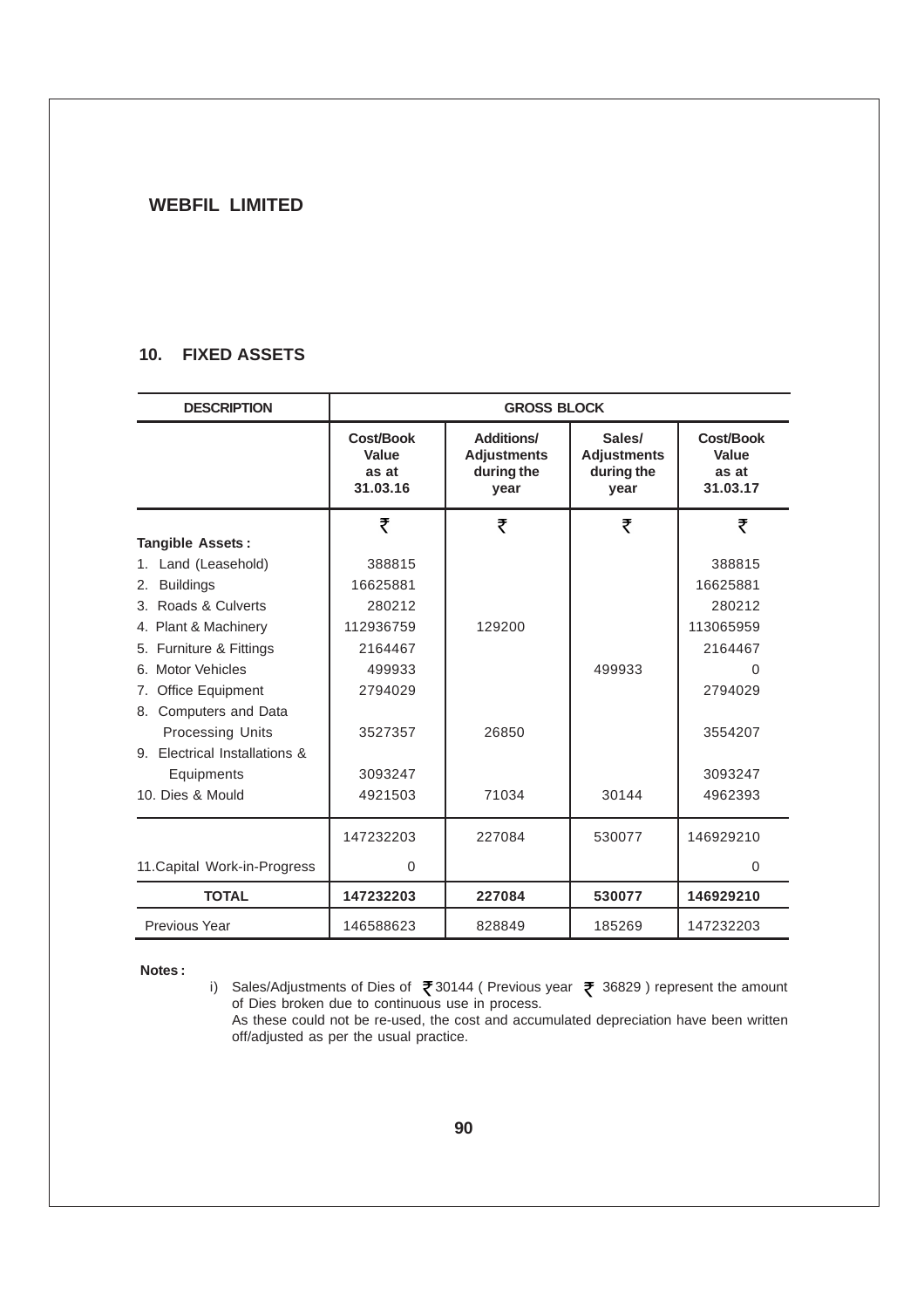# WEBELL

|                  | <b>DEPRECIATION</b> |                                                    | <b>NET BLOCK</b> |                   |                   |
|------------------|---------------------|----------------------------------------------------|------------------|-------------------|-------------------|
| Upto<br>31.03.16 | For the<br>Year     | Sales/<br><b>Adjustments</b><br>during the<br>year | Upto<br>31.03.17 | As at<br>31.03.17 | As at<br>31.03.16 |
| ₹                | ₹                   | ₹                                                  | ₹                | ₹                 | ₹                 |
| 133521           | 3927                |                                                    | 137448           | 251367            | 255294            |
| 14024570         | 333784              |                                                    | 14358354         | 2267527           | 2601311           |
| 266201           |                     |                                                    | 266201           | 14011             | 14011             |
| 106928742        | 288314              |                                                    | 107217056        | 5848903           | 6008017           |
| 1994373          | 20504               |                                                    | 2014877          | 149590            | 170094            |
| 474936           |                     | 474936                                             | $\overline{0}$   | $\Omega$          | 24997             |
| 2694287          | 4978                |                                                    | 2699265          | 94764             | 99742             |
| 3237426          | 88044               |                                                    | 3325470          | 228737            | 289931            |
| 2977968          | 11877               |                                                    | 2989845          | 103402            | 115279            |
| 4847123          | 80382               | 30144                                              | 4897361          | 65032             | 74380             |
| 137579147        | 831810              | 505080                                             | 137905877        | 9023333           | 9653056           |
|                  |                     |                                                    |                  | $\Omega$          | $\Omega$          |
| 137579147        | 831810              | 505080                                             | 137905877        | 9023333           | 9653056           |
| 136601360        | 1014616             | 36829                                              | 137579147        | 9653056           |                   |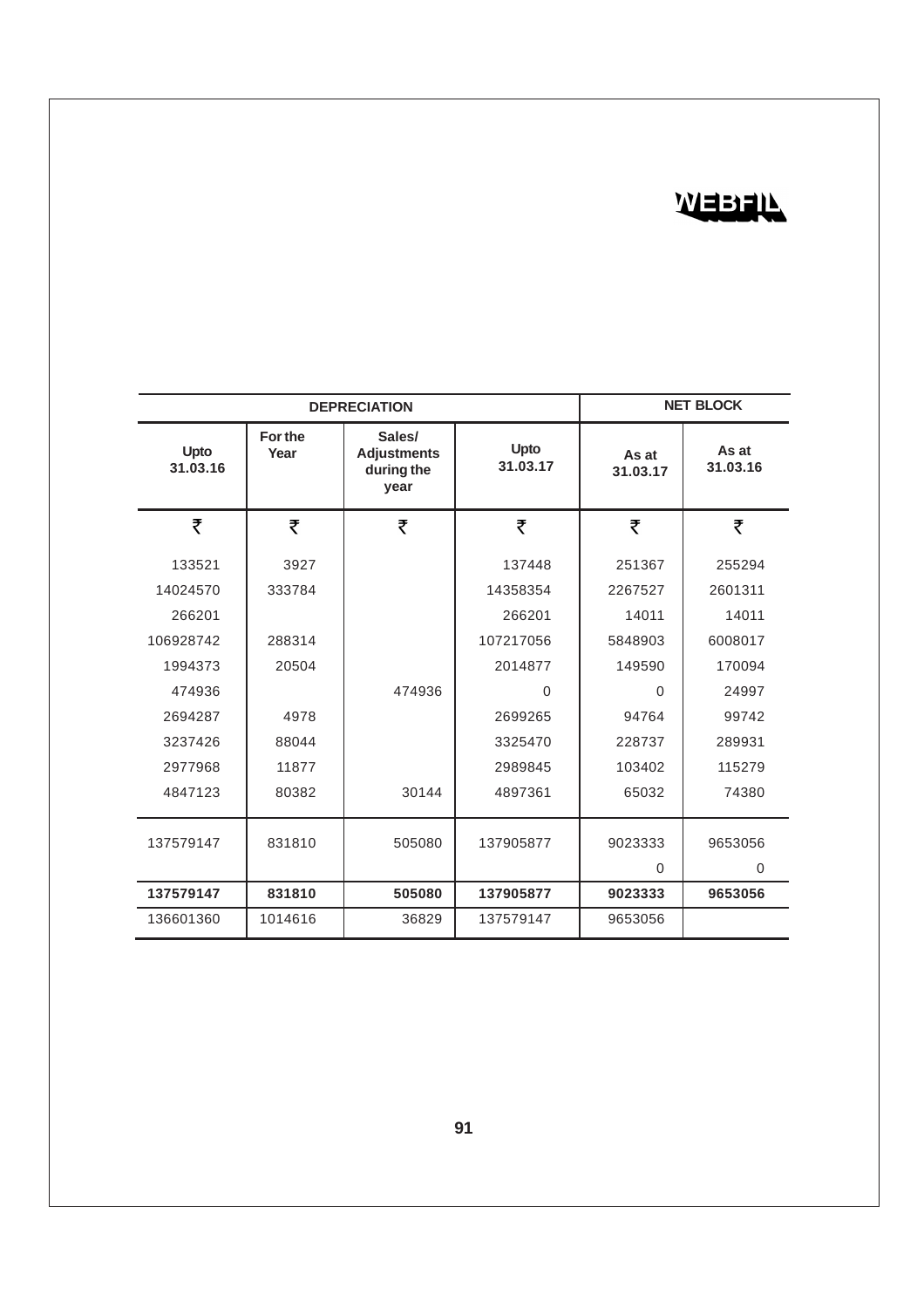|                                                                                                                                                          | 2016-2017          | 2015-2016 |                    |
|----------------------------------------------------------------------------------------------------------------------------------------------------------|--------------------|-----------|--------------------|
| 11. NON-CURRENT INVESTMENTS                                                                                                                              | ₹<br>₹             | ₹         | ₹                  |
| Non-trade (Unquoted - at cost)                                                                                                                           |                    |           |                    |
| In Equity Shares:                                                                                                                                        |                    |           |                    |
| With Associate Company -                                                                                                                                 |                    |           |                    |
| 2000 Equity Shares of $\bar{z}$ 10 each of                                                                                                               |                    |           |                    |
| Yule Agro Industries Ltd.                                                                                                                                | 20000              | 20000     |                    |
| With Joint Venture Company -<br>51450 Equity Shares of $\bar{z}$ 100 each<br>New Town Telecom Infrastructure<br>& Development Co. Ltd., (A Joint Venture |                    |           |                    |
| Company with WBHIDCO Ltd.)                                                                                                                               | 5145000 5165000    | 5145000   | 5165000            |
| In Preference Shares:<br>With Associate Company -                                                                                                        |                    |           |                    |
| 3000 8% Preference Shares of ₹ 100 each                                                                                                                  |                    |           |                    |
| of Yule Agro Industries Ltd.                                                                                                                             | 300000             |           | 300000             |
|                                                                                                                                                          | 5465000            |           | 5465000            |
| 12. DEFERRED TAX ASSETS                                                                                                                                  |                    |           |                    |
| Deferred Tax Asset - Opening                                                                                                                             | 22995910           |           | 23264485           |
| Add: Deferred Tax Asset /(Liability) on                                                                                                                  |                    |           |                    |
| Current year's Timing difference                                                                                                                         |                    |           |                    |
| On Depreciation                                                                                                                                          | 198657             | 188690    |                    |
| On Disallowance under Income Tax Act, 1961                                                                                                               | 2365741            | -1057864  |                    |
| Timing Difference generated during the year                                                                                                              | 2564398            | $-869174$ |                    |
| Tax on above                                                                                                                                             | 792399             |           | $-268575$          |
| Deferred Tax Asset - Closing                                                                                                                             | 23788309           |           | 22995910           |
| 13. LONG TERM LOANS AND ADVANCES                                                                                                                         |                    |           |                    |
| (Unsecured considered good)                                                                                                                              |                    |           |                    |
| Capital Advances<br>Security Deposits with Customers                                                                                                     | 965000<br>19547040 |           | 965000<br>14913819 |
| Deposit With Government Authorities                                                                                                                      |                    |           |                    |
| (including $\bar{\tau}$ 1000 in National Savings Certificate)                                                                                            | 11960              |           | 57330              |
| Deposit against Rent                                                                                                                                     | 51650              |           | 51650              |
| <b>Earnest Money Deposit</b><br>Deposit for Materials                                                                                                    | 6811421<br>1253460 |           | 5775020            |
| Advance Income Tax (Net of Provision)                                                                                                                    | 18156940           | 13185038  | 1733148            |
| Less: Provision for advances doubtful of recovery                                                                                                        | 1907468 16249472   | 1907468   | 11277570           |
| Other Advances (Sales Tax Authority)                                                                                                                     | 6285212            |           | 6285212            |
|                                                                                                                                                          | 51175215           |           | 41058749           |
|                                                                                                                                                          |                    |           |                    |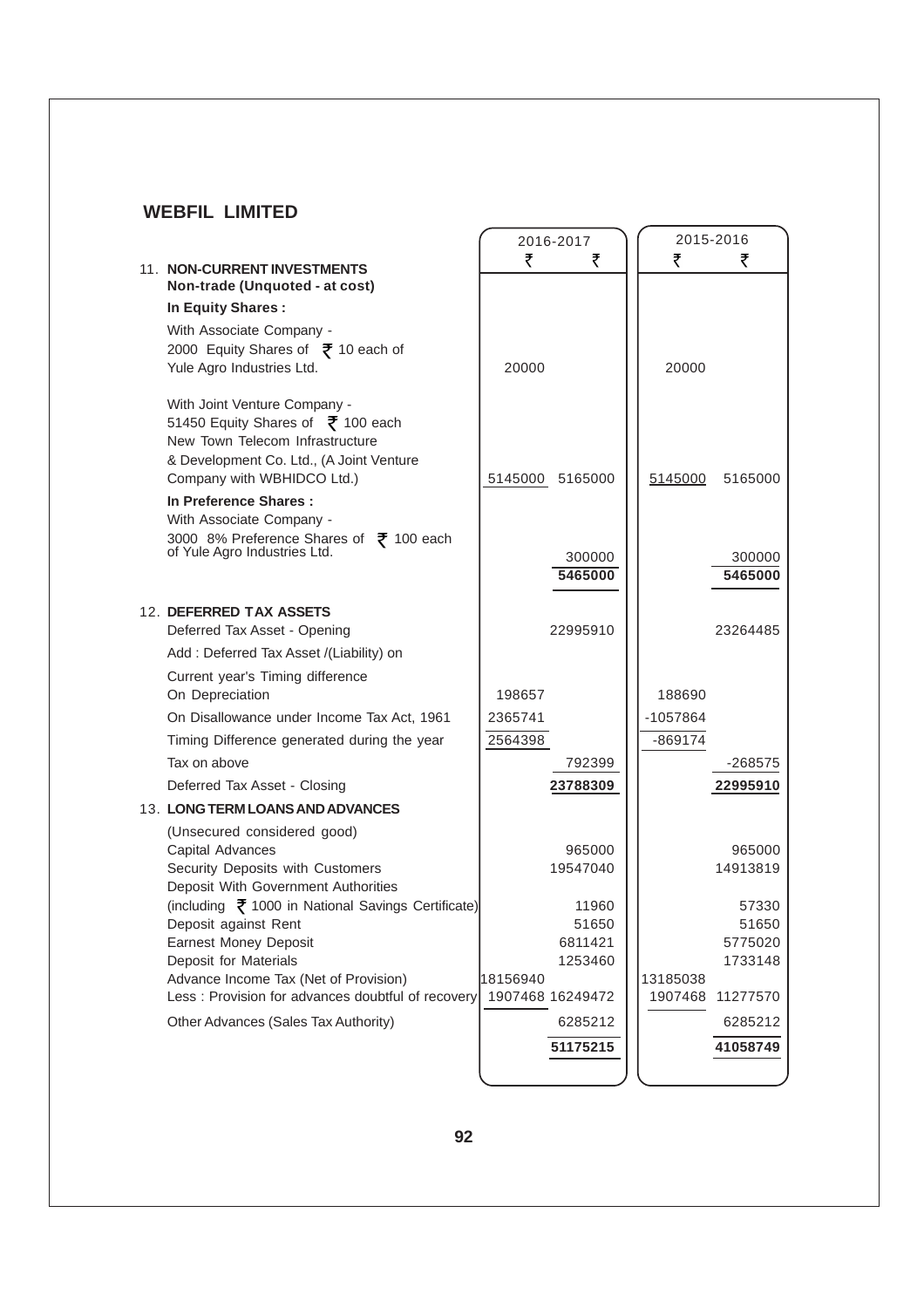## WEBELL

|                                                           | 2016-2017 | 2015-2016<br>₹ |
|-----------------------------------------------------------|-----------|----------------|
| <b>14. INVENTORIES</b>                                    | ₹         |                |
| Raw Materials (Filament) at cost including                |           |                |
| in-transit- $\bar{z}$ 5,86,391 (Previous Year-12,06,052)  | 1146698   | 2583173        |
| Consumable stores (Filament) at cost including            |           |                |
| in-transit - $\bar{z}$ 5,36,681 (Previous Year-11,85,395) | 1142009   | 2860419        |
| Stores, Spares Parts (Filament) at cost                   | 3178642   | 3220824        |
| Loose Tools (Filament) at cost                            | 85591     | 97820          |
| Raw Materials & Components                                |           |                |
| (Microwave Radio & Multiplexer) at cost                   | 119077016 | 111871021      |
| Work in Progress (Filament) at cost                       | 1527185   | 1460855        |
| Work in Progress                                          |           |                |
| (Microwave Radio & Multiplexer) at cost                   | 101506314 | 108834855      |
| Finished Goods (Filament) at cost) (*)                    | 4960196   | 3830675        |
| Stock-in-Trade at cost                                    | 133618    | 327215         |
|                                                           | 232757269 | 235086857      |
| Less: Provision Stock obsolescence                        | 6444136   | 6232766        |
|                                                           | 226313133 | 228854091      |
|                                                           |           |                |

(\*) Include stock of scrap for  $\bar{z}$  15,19,864 (Previous year- $\bar{z}$  8,35,966) at net realisable value.

#### 15. **TRADE RECEIVABLES**

| (Unsecured- Considered Good unless<br>otherwise stated)<br>Debts outstanding for a period |          |          |
|-------------------------------------------------------------------------------------------|----------|----------|
| exceeding six months                                                                      | 57454332 | 26791170 |
| <b>Considered Doubtful</b>                                                                | 21281025 | 18414592 |
| Other Debts                                                                               | 19081523 | 42891371 |
|                                                                                           | 97816880 | 88097133 |
| Less: Provision for Doubtful Debts                                                        | 21281025 | 18414592 |
|                                                                                           | 76535855 | 69682541 |
| <b>16. CASH AND CASH EQUIVALENTS</b>                                                      |          |          |
| <b>Balance with Scheduled Banks</b>                                                       |          |          |
| On Current Accounts                                                                       | 166803   | 146025   |

On Margin Deposit Accounts On Fixed Deposit Accounts (include  $\bar{\tau}$  18,00,000 for which maturity period is more than 1 year) Cash on hand

|                   | 19081523<br>97816880<br>21281025<br>76535855 |                   | 42891371<br>88097133<br>18414592<br>69682541 |
|-------------------|----------------------------------------------|-------------------|----------------------------------------------|
| 166803<br>6643800 | 6800000 13610603                             | 146025<br>6017896 | 4625000 10788921                             |
|                   | 10546<br>13621149                            |                   | 19875<br>10808796                            |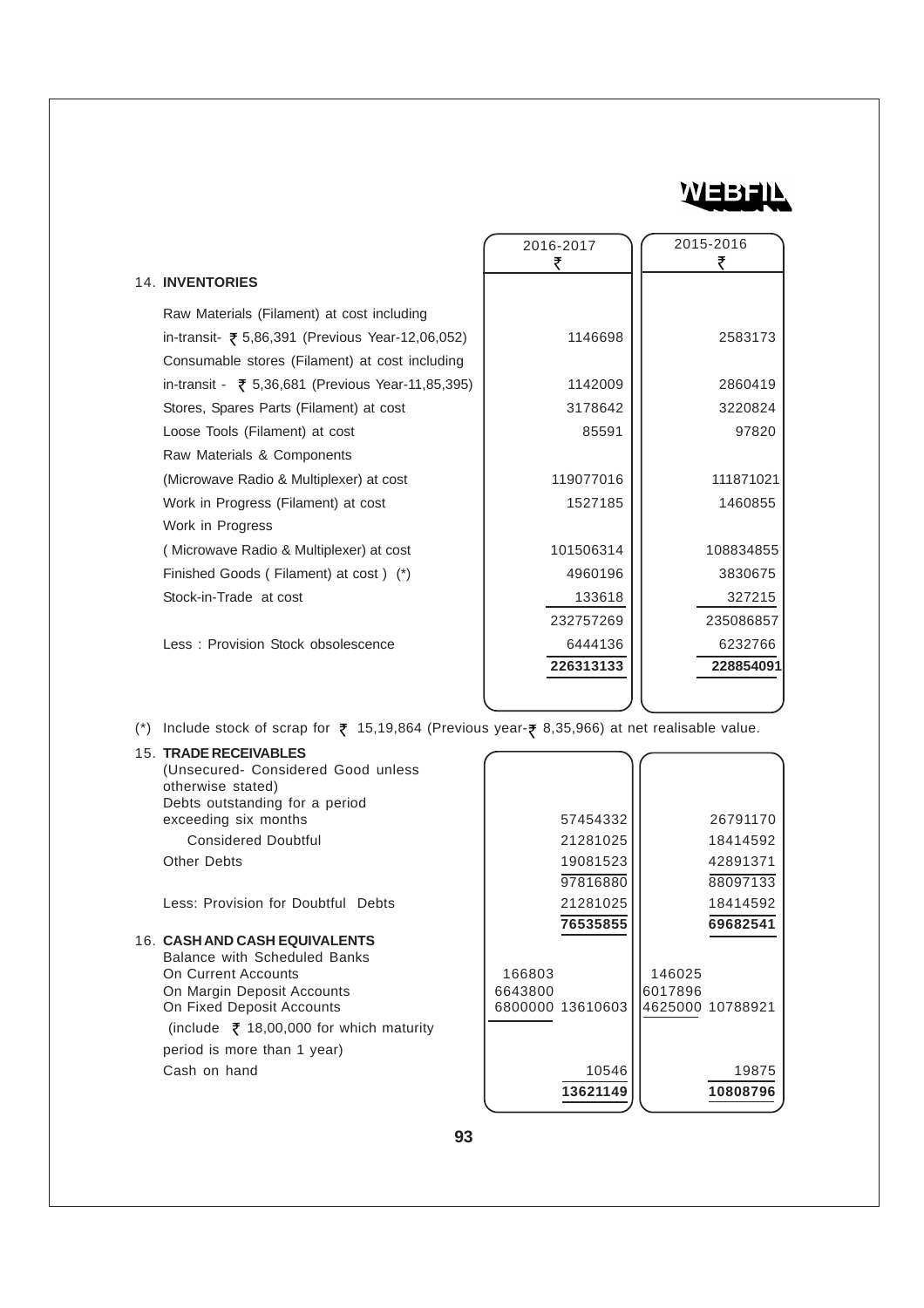|                                                                 | 2016-2017 |           |           | 2015-2016          |
|-----------------------------------------------------------------|-----------|-----------|-----------|--------------------|
|                                                                 | ₹         | ₹         | ₹         | ₹                  |
| <b>17. SHORT TERM LOANS AND ADVANCES</b>                        |           |           |           |                    |
| (Unsecured considered good)                                     |           |           |           |                    |
| Advance to Suppliers                                            |           |           |           |                    |
| Advance to Staff against Expenses                               |           | 87771     |           | 37397              |
| Pre-paid Expenses                                               |           | 2301151   |           | 703484             |
| Recoverable from Taxation Authorities -                         |           |           |           |                    |
| Sales Tax                                                       | 9983974   |           | 8666457   |                    |
| <b>Central Excise</b>                                           | 6236045   | 16220019  | 4965997   | 13632454           |
| Others                                                          |           | 93055     |           | 93055              |
|                                                                 |           | 18701996  |           | 14466390           |
| <b>18. OTHER CURRENT ASSETS</b>                                 |           |           |           |                    |
| Accrued Interest on Deposits                                    |           | 964560    |           | 604184             |
|                                                                 |           | 964560    |           | 604184             |
|                                                                 |           |           |           |                    |
| <b>19. REVENUE FROM OPERATIONS</b>                              |           |           |           |                    |
| Sale of Products [ Ref. Note 29(b) & (c ) ]                     | 298614236 |           | 216597982 |                    |
| Income from Services for Execution of                           |           |           |           |                    |
| Contract / Repair & Maintenance job                             | 50721079  | 349335315 |           | 42203824 258801806 |
| Other Operating Revenue-Sale of Spent Acid                      |           | 288468    |           | 506628             |
|                                                                 |           | 349623783 |           | 259308434          |
| Less : Excise Duty recovered                                    |           | 15321529  |           | 9071252            |
|                                                                 |           | 334302254 |           | 250237182          |
| 20. OTHER INCOME                                                |           |           |           |                    |
| Miscellaneous Income                                            |           |           |           |                    |
| Interest on Deposit etc.                                        |           | 1418626   |           | 1554541            |
| Sale of Scrap                                                   |           |           | 3154687   |                    |
| Less : Excise Duty recovered                                    |           |           | 317909    | 2836778            |
| Dividend from Joint Venture Company                             |           | 1029000   |           | 1286250            |
| Net Gain on Foreign Exchange Fluctuation                        |           | 219229    |           | 55923              |
| Provision for Post Retiral Medical                              |           |           |           |                    |
| Benefits written back<br>Provision for Doubtful Debts no longer |           | 5000      |           | 4000               |
| required written back                                           |           |           |           | 5836793            |
| Changes in Excise Duty on Stock                                 |           |           |           | 313548             |
|                                                                 |           |           |           |                    |
|                                                                 |           | 2671855   |           | 11887833           |

**94**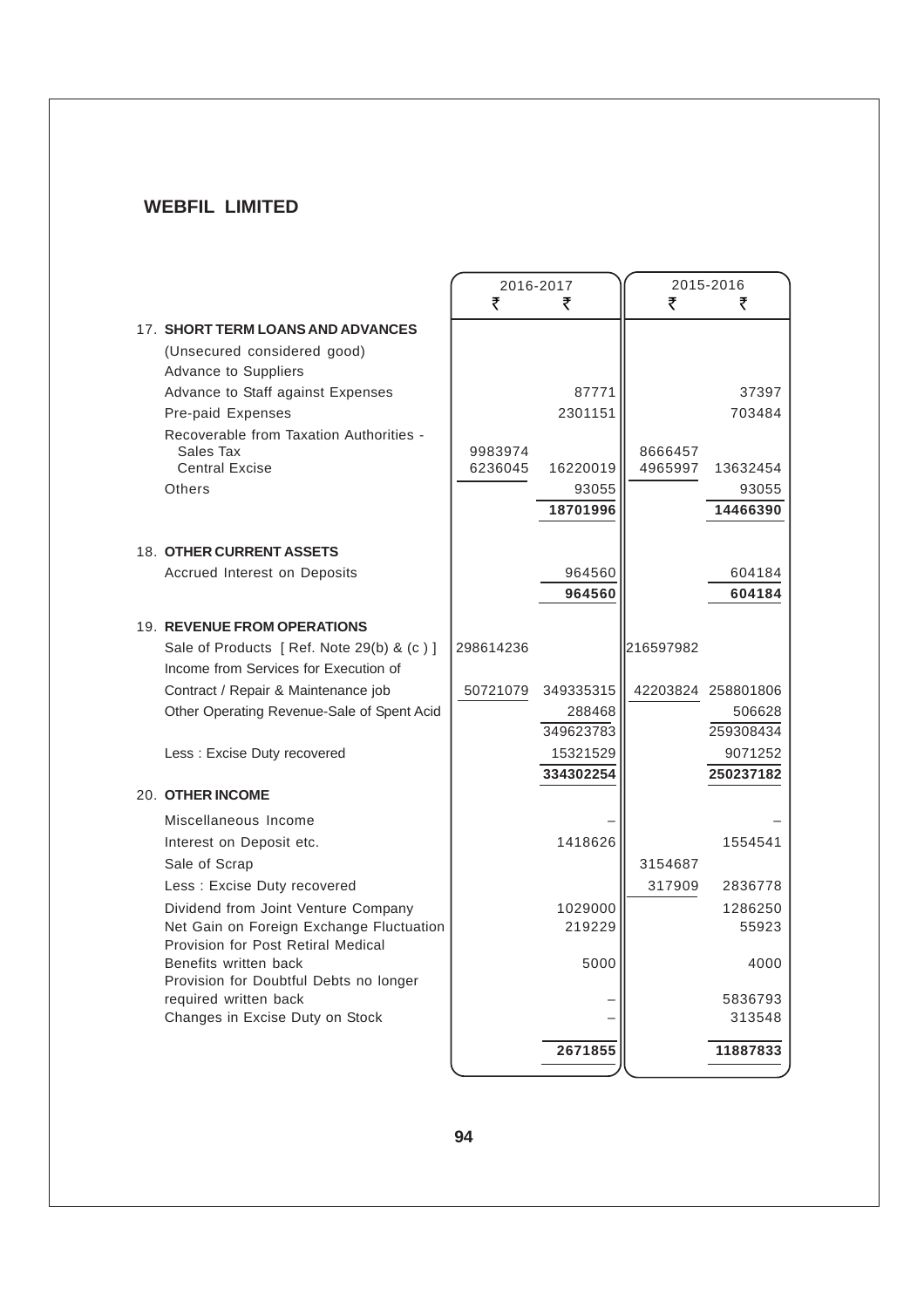## W333

#### 21. **COST OF MATERIALS CONSUMED Stock as at 1st April, 2016**

Raw Materials & Consumable (Filament) [including Packing Materials] Raw Materials and Components (Microwave Radio & Multiplexer) **Add: Purchase during the year** Raw Materials & Consumable (Filament) [including Packing Materials]

Raw Materials and Components (Microwave Radio & Multiplexer)

**Less: Stock as at 31st March, 2017**

Raw Materials & Consumable (Filament) [including Packing Materials] Raw Materials and Components (Microwave Radio & Multiplexer)

|          | 2016-2017                      | 2015-2016 |                                |  |  |
|----------|--------------------------------|-----------|--------------------------------|--|--|
| ₹        | ₹                              | ₹         | ₹                              |  |  |
|          |                                |           |                                |  |  |
| 5443592  |                                | 6249493   |                                |  |  |
|          | 111871021 117314613            |           | 81048199 87297692              |  |  |
| 20760914 |                                | 31060580  |                                |  |  |
|          | 59326447 80087361<br>197401974 |           | 68246672 99307252<br>186604944 |  |  |
|          |                                |           |                                |  |  |
| 2288707  |                                | 5443592   |                                |  |  |
|          | 119077016 121365723            |           | 111871021 117314613            |  |  |
|          | 76036251                       |           | 69290331                       |  |  |

21.1 Disclosure regarding major product-wise and Imported & Indigenous consumption in Note 29(a) & 29(f) respectively.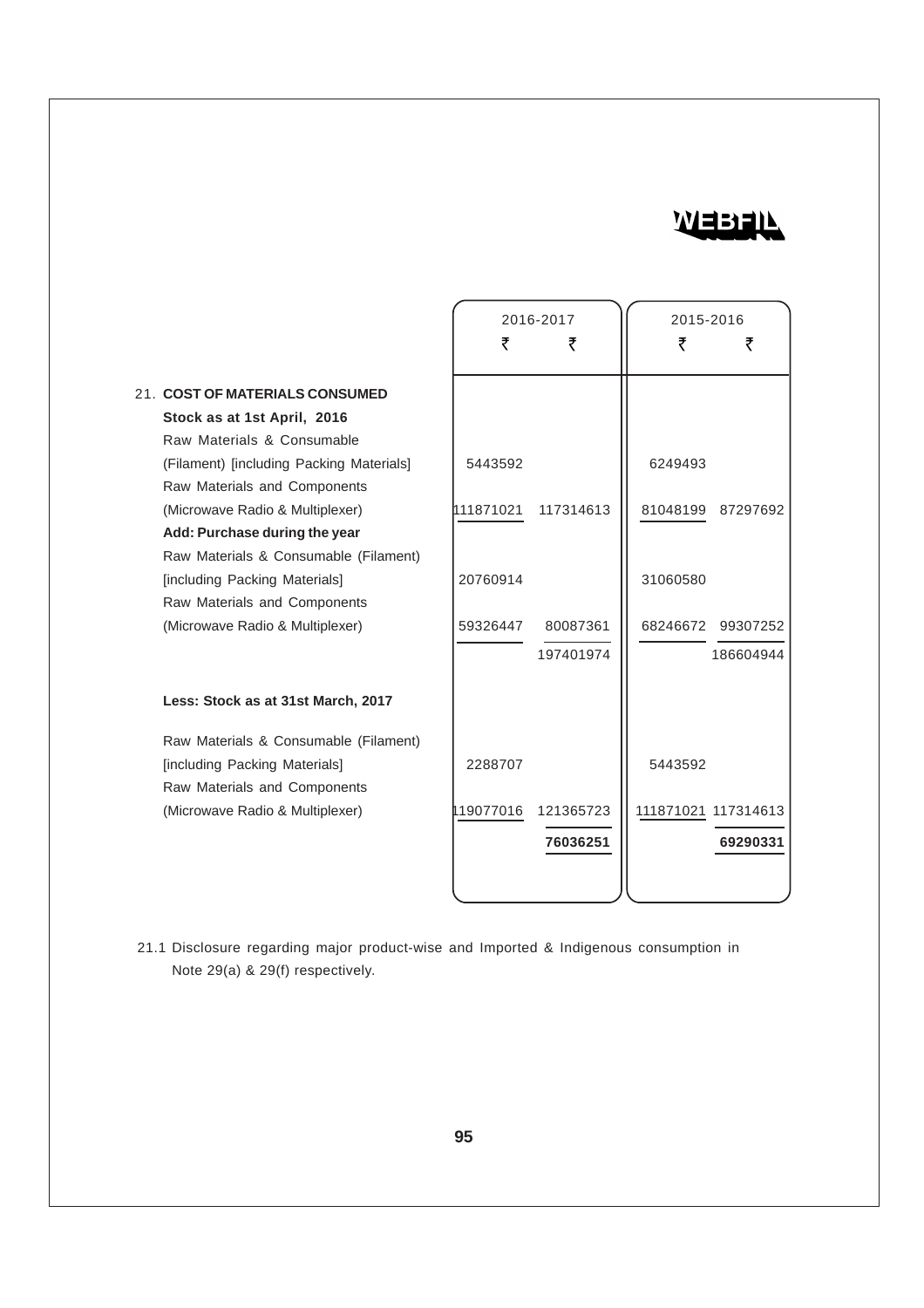|     |                                            | 2016-2017 |                  | 2015-2016 |                   |
|-----|--------------------------------------------|-----------|------------------|-----------|-------------------|
|     |                                            | ₹         | ₹                | ₹         | ₹                 |
| 22. | <b>CHANGES IN FINISHED GOODS, WORK-IN-</b> |           |                  |           |                   |
|     | <b>PROGRESS AND STOCK-IN-TRADE</b>         |           |                  |           |                   |
|     | <b>Opening Stock</b>                       |           |                  |           |                   |
|     | <b>Finished Goods (Filaments)</b>          | 3830675   |                  | 6652608   |                   |
|     | Work in Progress (Filaments)               | 1460855   |                  | 1960372   |                   |
|     | Work in Progress (Radio & Digital System)  | 108834855 |                  | 123346662 |                   |
|     | Stock-in-Trade                             |           | 327215 114453600 |           | 7530041 139489683 |
|     | <b>Closing Stock</b>                       |           |                  |           |                   |
|     | Finished Goods (Filaments)                 | 4960196   |                  | 3830675   |                   |
|     | Work in Progress (Filaments)               | 1527185   |                  | 1460855   |                   |
|     | Work in Progress (Radio & Digital System)  | 101506314 |                  | 108834855 |                   |
|     | Stock-in-Trade                             |           | 133618 108127313 | 327215    | 114453600         |
|     |                                            |           | 6326287          |           | 25036083          |
| 23. | <b>EMPLOYEE BENEFIT EXPENSES</b>           |           |                  |           |                   |
|     | Salaries, Wages and Bonus                  |           | 65790606         |           | 66676420          |
|     | Contribution to Provident and other Funds  |           | 5509007          |           | 5776178           |
|     | Employees' Welfare Expenses                |           | 5422927          |           | 5560828           |
|     |                                            |           | 76722540         |           | 78013426          |
|     |                                            |           |                  |           |                   |

23.1 Detail disclosure under AS-15 Refer Note - 30

#### 24. **FINANCE COST**

| <b>INTEREST EXPENSES</b>             |          |          |
|--------------------------------------|----------|----------|
| On Borrowings other than Banks       | 9613593  | 9294672  |
| On Borrowings from Banks             | 3411334  | 3506565  |
| Suppliers' Interest                  | 612009   | 891057   |
| Interest paid to Sales Tax Authority | 201461   | 77406    |
|                                      | 13838397 | 13769700 |
|                                      |          |          |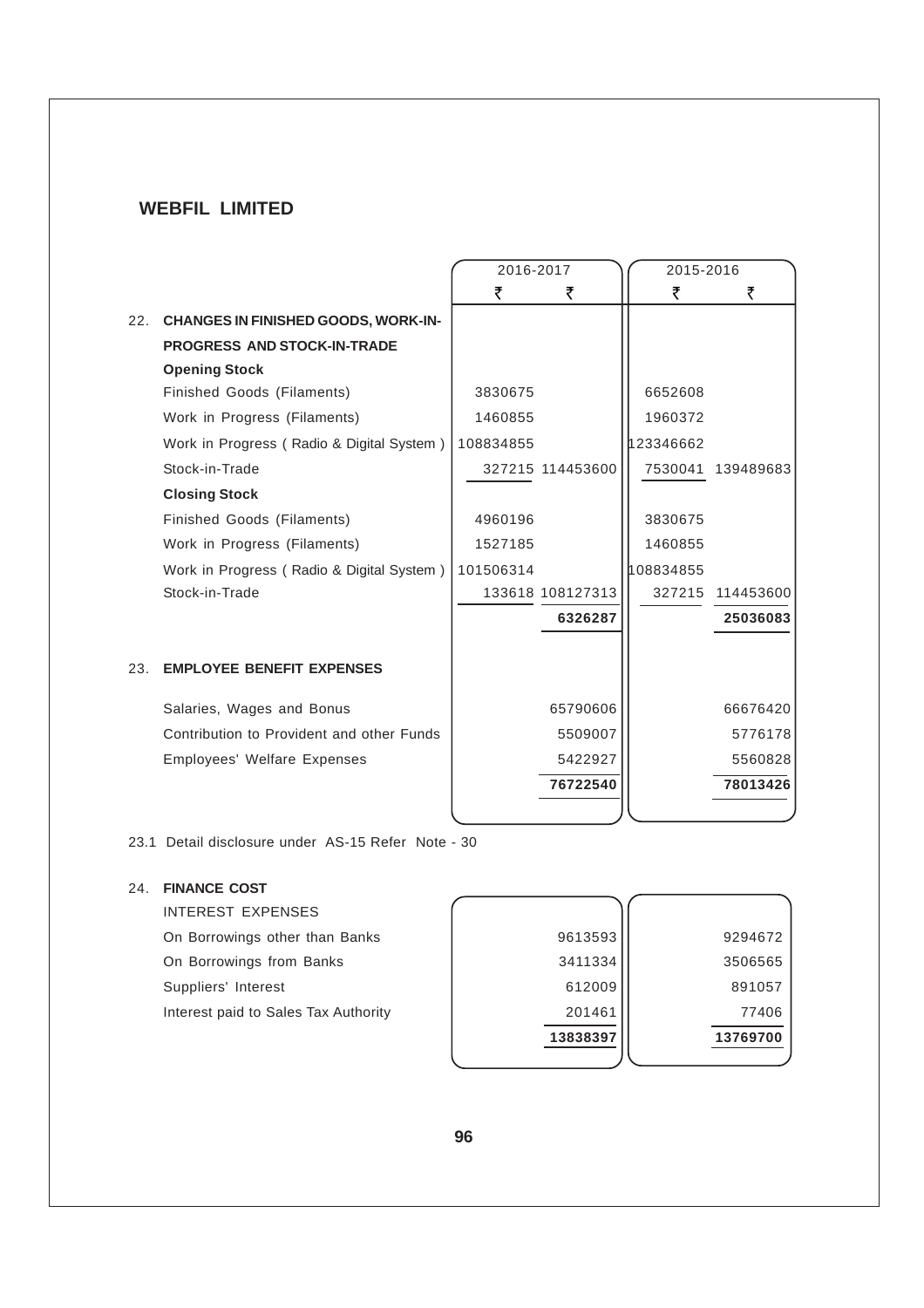

|                                       |                                            |        | 2016-2017 |        | 2015 - 2016 |
|---------------------------------------|--------------------------------------------|--------|-----------|--------|-------------|
|                                       |                                            | ₹      | ₹         | ₹      | ₹           |
| 25. OTHER EXPENSES                    |                                            |        |           |        |             |
| Stores & Spares Consumed              |                                            |        | 646333    |        | 847066      |
| Rent                                  |                                            |        | 2071922   |        | 1971952     |
| Rates & Taxes                         |                                            |        | 904347    |        | 396932      |
| Power and Fuel                        |                                            |        | 8899445   |        | 8870263     |
|                                       | Travelling Expenses and Upkeep of Vehicles |        | 4056801   |        | 4073458     |
| <b>Printing and Stationery</b>        |                                            |        | 154668    |        | 202813      |
| Telephone, Telex & Postage            |                                            |        | 568721    |        | 572618      |
| Advertisements                        |                                            |        | 87959     |        | 125725      |
| <b>Bank Charges</b>                   |                                            |        | 2360274   |        | 2026975     |
| Directors' Fees                       |                                            |        | 137500    |        | 73500       |
| Miscellaneous Expenses                |                                            |        | 2381706   |        | 1850660     |
| Insurance                             |                                            |        | 379118    |        | 349018      |
| Repairs & Maintenance:                |                                            |        |           |        |             |
| <b>Building</b>                       |                                            | 159844 |           | 180546 |             |
| <b>Plant and Machinery</b>            |                                            | 726776 |           | 382653 |             |
| Others                                |                                            | 667773 | 1554393   | 617945 | 1181144     |
| Selling Expenses                      |                                            |        | 1820734   |        | 1782497     |
| Excise Duty (Changes in Excise        |                                            |        |           |        |             |
| Duty on Finished Stock)               |                                            |        | 125502    |        | $\Omega$    |
| Payment to Auditors as :              |                                            |        |           |        |             |
| <b>Audit Fees</b>                     |                                            | 80000  |           | 60000  |             |
| Certification                         |                                            | 40000  | 120000    | 40000  | 100000      |
| <b>Tax Audit Fees</b>                 |                                            |        | 12500     |        | 12500       |
| <b>Factory Security Services</b>      |                                            |        | 1670102   |        | 1599450     |
| <b>Bad Debts Written Off</b>          |                                            |        | O         |        | 5836793     |
| Provision for Doubtful Debts          |                                            |        | 2866433   |        | 656755      |
| Provision for Stock Obsolescence      |                                            |        | 211370    |        | 236436      |
| Expenses on Execution of Contract Job |                                            |        | 15739683  |        | 11396960    |
| Research & Development Expenses       |                                            |        | 7177859   |        | 6089730     |
| (Ref.Note-35)                         |                                            |        | 53947370  |        | 50253245    |
|                                       |                                            |        |           |        |             |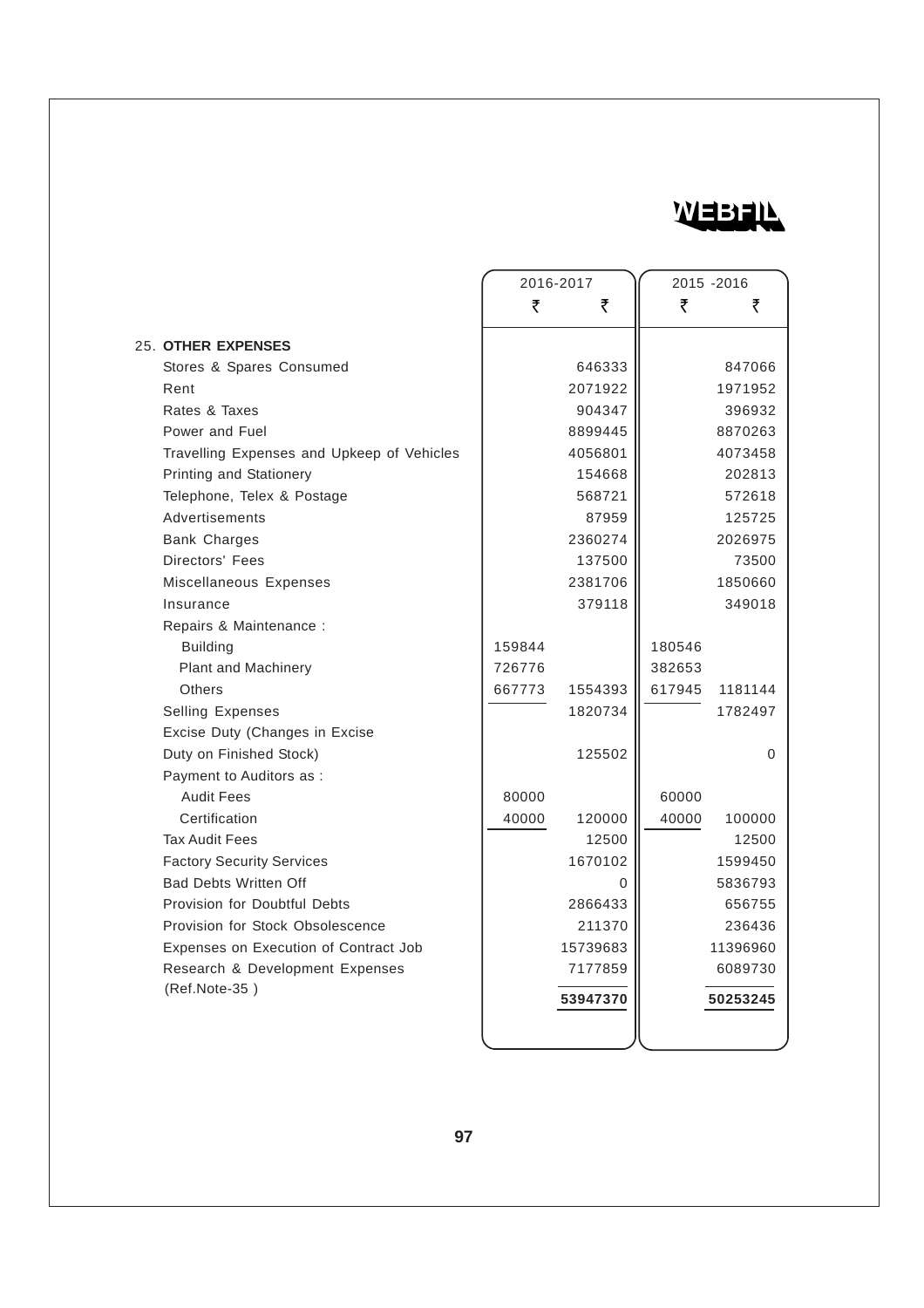#### 26. **EARNINGS PER SHARE (EPS)**

- (i) Net Profit after tax as per Statement of Profit and Loss attributable Equity Shareholders ( $\xi$  in lakhs)
- (ii) Number of equity shares used as denominator for calculating EPS
- (iii) Basic and Diluted Earnings per share (Rs.)
- (iv) Face Value per equity share ( $\bar{z}$ )

| 2016-2017<br>₹ | 2015-2016<br>₹ |
|----------------|----------------|
|                |                |
| 25.43          | $-6.79$        |
| 8532500        | 8532500        |
| 0.30           | $-0.08$        |
| 10             | 10             |

 $\lambda$  in large  $\lambda$ 

- 27. The Accounts have been prepared on a "Going Concern" basis.
- 28. Contingent liabilities and Commitments

|                                                           | (Rs. in lakhs)                                                                                                                                                                                                                                                     |                                                                                                                              |  |
|-----------------------------------------------------------|--------------------------------------------------------------------------------------------------------------------------------------------------------------------------------------------------------------------------------------------------------------------|------------------------------------------------------------------------------------------------------------------------------|--|
|                                                           | As at                                                                                                                                                                                                                                                              | As at                                                                                                                        |  |
|                                                           | 31st March, 2017                                                                                                                                                                                                                                                   | 31st March, 2016                                                                                                             |  |
| Contingent liabilities not provided for in respect of:    |                                                                                                                                                                                                                                                                    |                                                                                                                              |  |
| Claims not acknowledged as debts -                        |                                                                                                                                                                                                                                                                    |                                                                                                                              |  |
| Disputed Sales Tax matters lying with Revision Board      | 32.40                                                                                                                                                                                                                                                              | 49.52                                                                                                                        |  |
| Disputed Income Tax matters lying with Appellate Forum    | 39.76                                                                                                                                                                                                                                                              | 55.90                                                                                                                        |  |
| Disputed Excise/Service Tax claims excluding Interest and | 255.02                                                                                                                                                                                                                                                             | 255.02                                                                                                                       |  |
|                                                           |                                                                                                                                                                                                                                                                    |                                                                                                                              |  |
|                                                           |                                                                                                                                                                                                                                                                    |                                                                                                                              |  |
| Company's operation                                       | 269.91                                                                                                                                                                                                                                                             | 242.19                                                                                                                       |  |
| Indemnities under export obligation (*)                   | 244.64                                                                                                                                                                                                                                                             | 333.90                                                                                                                       |  |
| Dividend:                                                 |                                                                                                                                                                                                                                                                    |                                                                                                                              |  |
|                                                           | 112.62                                                                                                                                                                                                                                                             | 100.36                                                                                                                       |  |
| 6% Cumulative Redeemable Preference Shares                |                                                                                                                                                                                                                                                                    |                                                                                                                              |  |
| Commitments:                                              |                                                                                                                                                                                                                                                                    |                                                                                                                              |  |
|                                                           |                                                                                                                                                                                                                                                                    |                                                                                                                              |  |
|                                                           |                                                                                                                                                                                                                                                                    |                                                                                                                              |  |
|                                                           | 124.57                                                                                                                                                                                                                                                             | 240.83                                                                                                                       |  |
|                                                           |                                                                                                                                                                                                                                                                    |                                                                                                                              |  |
|                                                           | Outstanding Guarantees issued by bank in connection with<br>Estimated amount of contracts remaining to be<br>executed on Capital account not provided for<br>Letters of Credit (import / inland) opened by the Company's<br>banker and remaining outstanding (Net) | Penalty against which appeal has been preferred by the Comapny<br>Dividend payable to Andrew Yule & Co. Ltd. on 2044000 Nos. |  |

(\*) In respect of Export obligation amounting to  $\bar{\tau}$  700.65 lakhs (Previous year  $\bar{\tau}$ 342.48 lakhs), the Company has fulfilled the requisite formalities and does not consider the same as contingent liability. The Company is awaiting the confirmation of the same from the appropriate authority.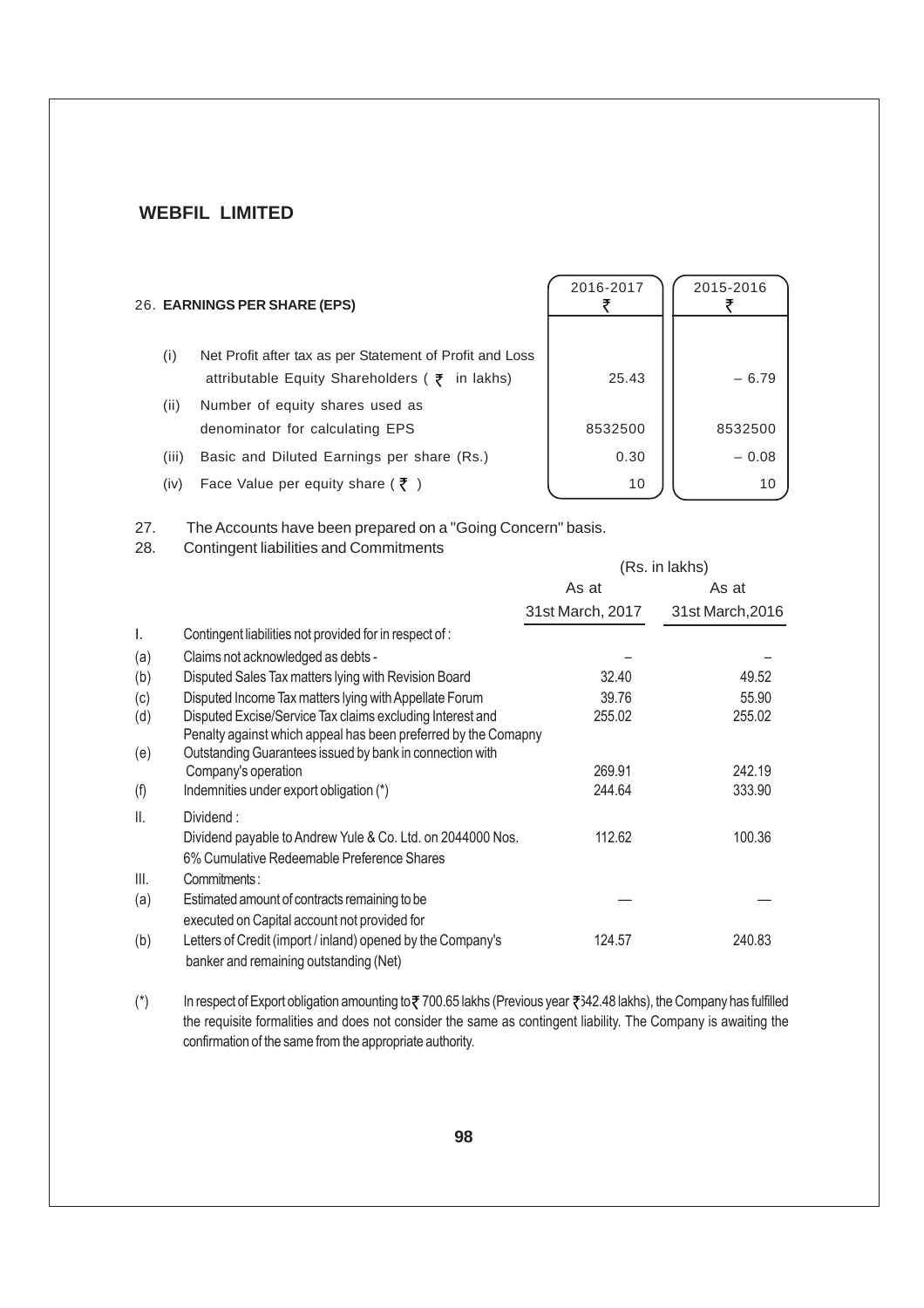

29.(a) Details of raw materials, consumable and packing materials consumed in respect of goods manufactured :-

|       |                                                        | ₹          | in lakhs)  |
|-------|--------------------------------------------------------|------------|------------|
|       | <b>Filament Division:</b>                              | 2016-17    | 2015-16    |
| (i)   | Raw Materials:                                         |            |            |
|       | Tungsten wires                                         | 104.08     | 140.18     |
| (ii)  | Consumables:                                           |            |            |
|       | Molybdenum Wires                                       | 85.76      | 120.15     |
|       | Chemicals                                              | $28 - 45$  | $31 - 83$  |
|       | Gases - LPG Cyln.                                      | $3 - 95$   | 5.09       |
|       | <b>Others</b>                                          | $14 - 17$  | $17 - 98$  |
| (iii) | Stores & Spares                                        | $6 - 46$   | $8 - 47$   |
| (iv)  | <b>Packing Materials</b>                               | $2 - 75$   | $3 - 43$   |
|       |                                                        | 245-62     | $327 - 13$ |
|       | <b>Digital Division:</b>                               |            |            |
|       | Computer Systems, Card Sets, Monitors, Key Boards,     |            |            |
|       | Disk Drives etc. Electronic Components viz. Diode, IC, |            |            |
|       | Transistor etc. PCB & Mechanical items.                | $521 - 20$ | 374.24     |
|       | <b>Total</b>                                           | 766-82     | 701.37     |

(b) Particulars of Purchases, Turnover and Stock of Goods (other than those manufactured by the Company)  $\sqrt{2}$  in lakehold

| Description                                                                  | Purchases           | $(3 \times 1)$ in lakhs)<br>Closing Stock | Turnover            |
|------------------------------------------------------------------------------|---------------------|-------------------------------------------|---------------------|
| STM, Battery, Battery Charger, and<br>other materials required for execution | 1062.95<br>(239.31) | 1.33<br>(3.27)                            | 1175.86<br>(547.24) |
| of Optic Fibre Communication systems.                                        |                     |                                           |                     |

Figures in brackets relate to the previous year.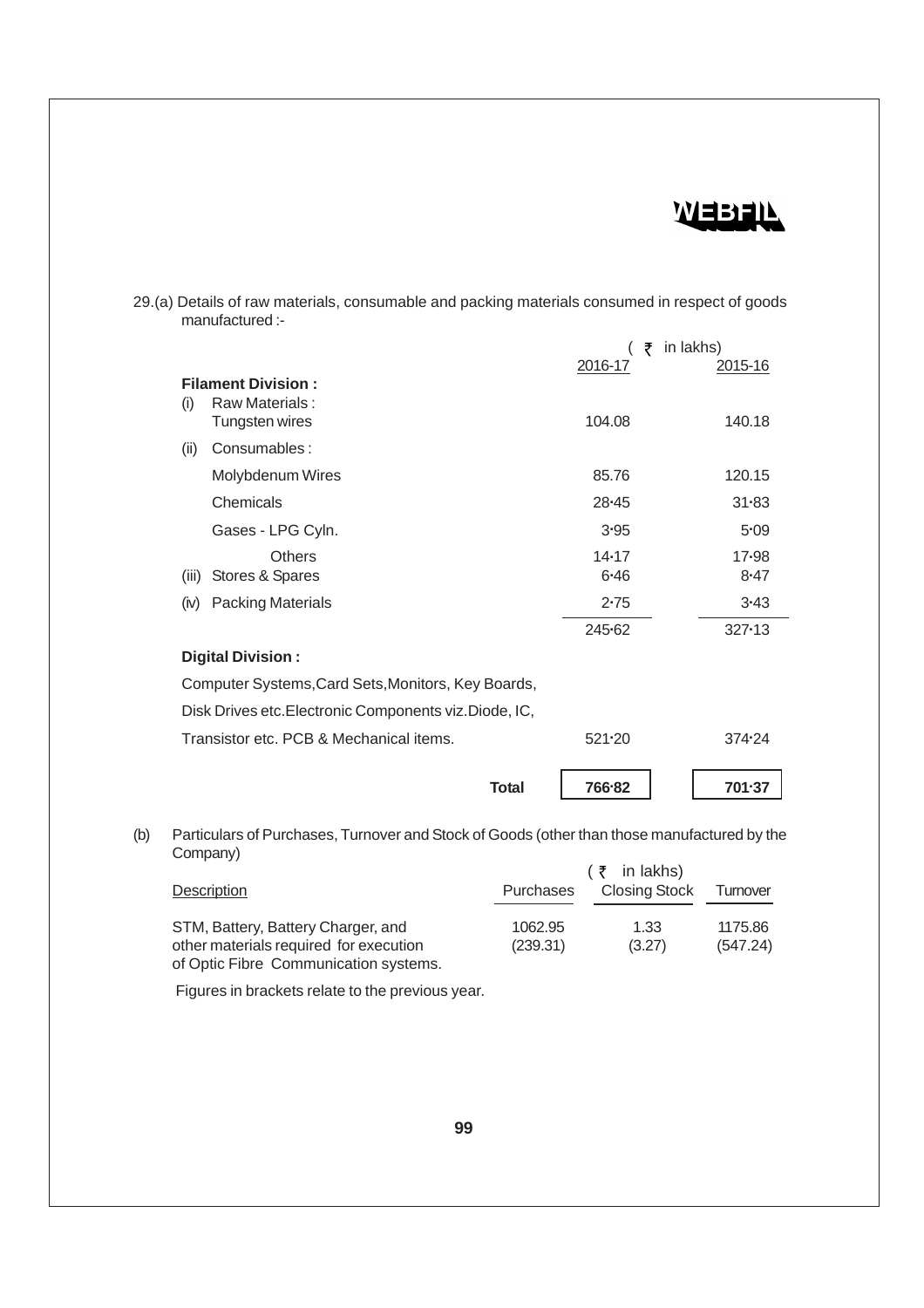| (c)   | Particulars of Gross Turnover in respect of goods manufactured. |            |                |  |  |  |
|-------|-----------------------------------------------------------------|------------|----------------|--|--|--|
|       |                                                                 |            | ₹<br>in lakhs) |  |  |  |
|       | Class of Goods                                                  | 2016-17    | 2015-16        |  |  |  |
| (i)   | <b>Filaments</b>                                                | 493.23     | 612.61         |  |  |  |
|       | Drawn Wire                                                      |            | 4.27           |  |  |  |
| (ii)  | Drop/Insert Digital                                             |            |                |  |  |  |
|       | Multiplexer with Accessories                                    | 1128-43    | 848-03         |  |  |  |
| (iii) | Programmable Over Current                                       |            |                |  |  |  |
|       | and Earth Fault Relays                                          |            |                |  |  |  |
| (iv)  | <b>UFSBI</b>                                                    | $188 - 62$ | $153 - 83$     |  |  |  |
|       | Total                                                           | 1810-28    | 1618-74        |  |  |  |
| (d)   | Stock of Finished Goods (excluding the stock of scrap)          |            |                |  |  |  |

|       |                                                                                                                                            | $($ $\bar{\zeta}$ in lakhs) |                      |
|-------|--------------------------------------------------------------------------------------------------------------------------------------------|-----------------------------|----------------------|
|       |                                                                                                                                            | <b>Opening Stock</b>        | <b>Closing Stock</b> |
| (i)   | Filament                                                                                                                                   | 29.95                       | 34.40                |
|       |                                                                                                                                            | (43.62)                     | (29.95)              |
| (ii)  | <b>Digital Systems</b>                                                                                                                     | $(\rightarrow)$             | $(-)$                |
|       |                                                                                                                                            | $(-)$                       | $(-)$                |
|       | Note: Figures in brackets relate to the previous year.                                                                                     |                             |                      |
| (e)   | Foreign Currency Transactions:                                                                                                             |                             |                      |
| (i)   | Value of imports on C.I.F. basis [including]<br>freight and insurance $\bar{\xi}$ 0.64<br>(Previous year $\bar{\xi}$ 0.10) paid in Rupees] |                             |                      |
|       | Raw Materials [including consumable<br>₹ 71.28 (previous year ₹ 117.52)]<br>Stores, Spares and components                                  | 194.17<br>194.17            | 342.86<br>342.86     |
| (ii)  | Expenditure in foreign currencies :                                                                                                        |                             |                      |
|       | Travelling                                                                                                                                 |                             |                      |
|       | Foreign Bank charges                                                                                                                       | 4.06                        | 2.94                 |
| (iii) | Earnings in Foreign Exchange:                                                                                                              | 4.06                        | 2.94                 |
|       | Exports on FOB basis                                                                                                                       | 341.70                      | 352.14               |
|       | 100                                                                                                                                        |                             |                      |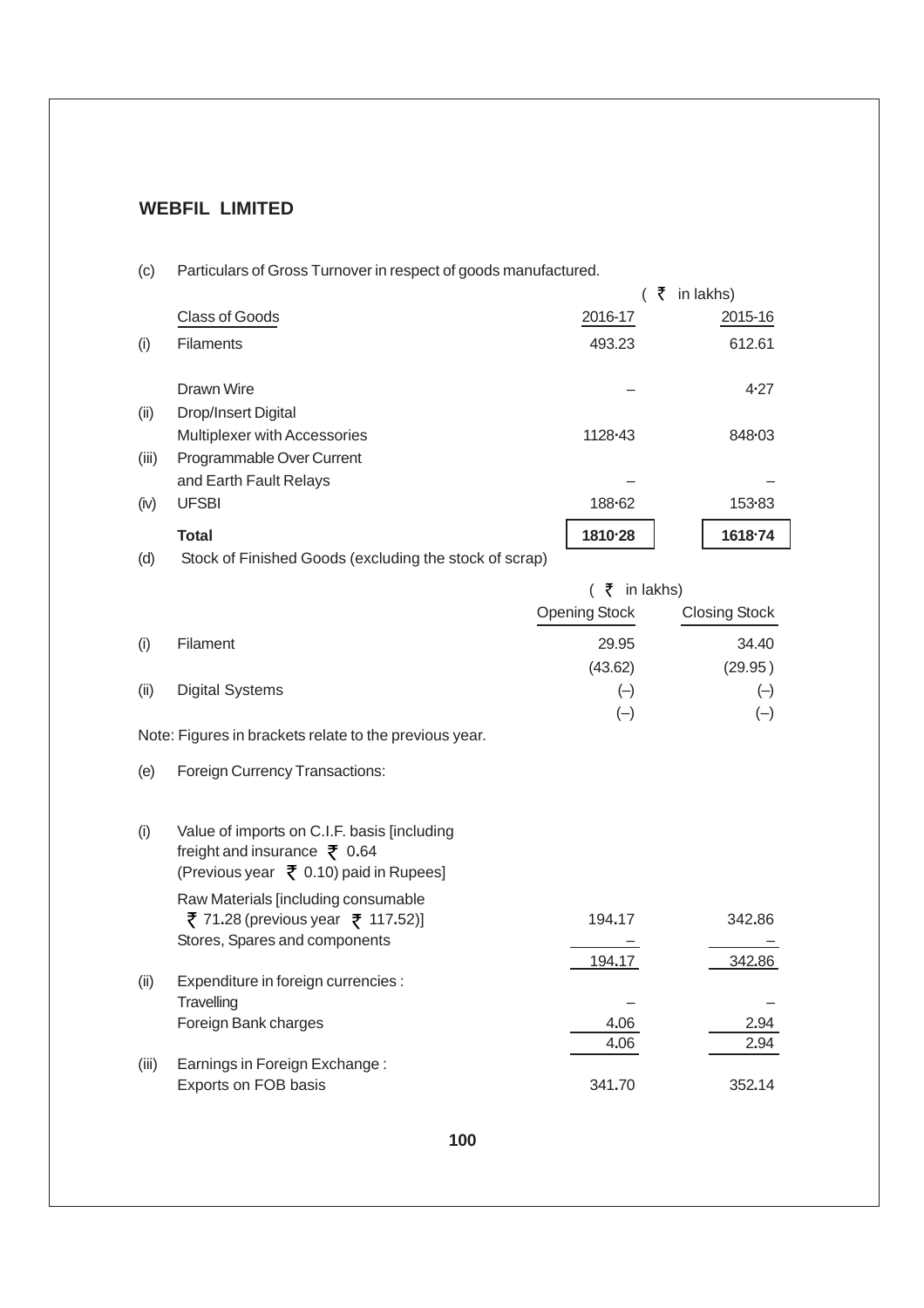

(f) Value of imported and indigenous Raw Materials, Consumable , Stores, Spares and Components consumed **:**

| in lakhs)<br>ヺ                                                              |         |        |         |        |         |        |         |        |
|-----------------------------------------------------------------------------|---------|--------|---------|--------|---------|--------|---------|--------|
| Raw Materials and Consumables<br>Stores, Spares and Components              |         |        |         |        |         |        |         |        |
|                                                                             | 2016-17 | %      | 2015-16 | %      | 2016-17 | %      | 2015-16 | %      |
| Imported (including<br>Customs Duty and<br>other charges paid<br>in Rupees) | 216.63  | 28.49  | 283.07  | 40.85  |         |        | ۰       |        |
| Indigenous                                                                  | 543.73  | 71.51  | 409.83  | 59.15  | 6.46    | 100.00 | 8.47    | 100.00 |
|                                                                             | 760.36  | 100.00 | 692.90  | 100.00 | 6.46    | 100.00 | 8.47    | 100.00 |

30. The Company has recognized the provision for the employee benefits as per Accounting Standard15 "Employee Benefits" notified by the Companies (Accounting Standard) Rules, 2006. Independent Actuarial Valuation of all employee benefit schemes was made on 31st March, 2017. The Actuaries have used the "Projected Unit Credit" actuarial method other than Medical Benefit to assess the Plan's liabilities including those to death-in-service and incapacity benefits.

The following tables set out the details of amount recognized in the financial statements in respect of employee benefit schemes.

 $($   $\bar{z}$ . in Lakhs)

| <b>Employee Benefits</b> |                                        | Gratuity |         | Leave encashment |         | Medical |         |
|--------------------------|----------------------------------------|----------|---------|------------------|---------|---------|---------|
|                          |                                        | 2016-17  | 2015-16 | 2016-17          | 2015-16 | 2016-17 | 2015-16 |
| ١A                       | <b>Components of employer expenses</b> |          |         |                  |         |         |         |
| $\overline{1}$           | <b>Current Service Cost</b>            | 15.16    | 16.34   | 6.66             | 8.15    |         |         |
| 2                        | <b>Interest Cost</b>                   | 35.45    | 35.90   | 13.58            | 12.39   | 0.10    | 0.10    |
| 3                        | Expected return on plan assets         | (3.85)   | (2.75)  |                  |         |         |         |
| 4                        | Curtailment cost / (Credit)            |          |         |                  |         |         |         |
| 5                        | Settlement cost / (Credit)             |          |         |                  |         |         |         |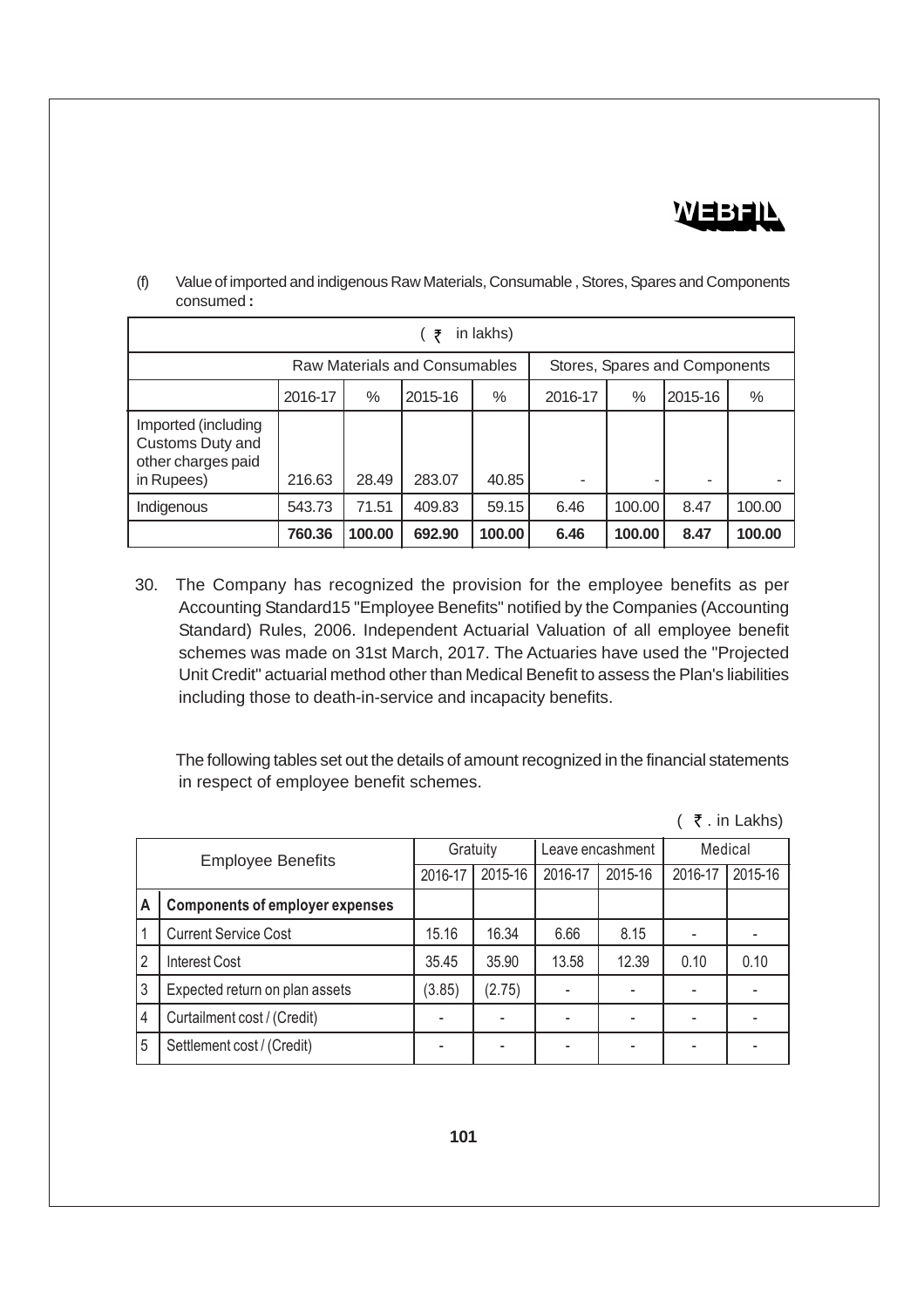|                   | ₹<br>in Lakns)                                                                            |                          |          |                          |                  |                          |         |  |  |
|-------------------|-------------------------------------------------------------------------------------------|--------------------------|----------|--------------------------|------------------|--------------------------|---------|--|--|
|                   | <b>Employee Benefits</b>                                                                  |                          | Gratuity |                          | Leave encashment | Medical                  |         |  |  |
|                   |                                                                                           | 2016-17                  | 2015-16  | 2016-17                  | 2015-16          | 2016-17                  | 2015-16 |  |  |
| $6\,$             | Past Service Cost                                                                         |                          |          |                          |                  |                          |         |  |  |
| $\overline{7}$    | Actuarial Losses / (Gains)                                                                | 17.23                    | 25.39    | 3.73                     | 33.39            | (0.09)                   | (0.08)  |  |  |
| 8                 | Total expenses recognized in the<br><b>Statement of Profit &amp; Loss Account</b>         | 64.00                    | 74.88    | 23.97                    | 53.93            | 0.01                     | 0.02    |  |  |
| $\overline{B}$    | <b>Actual Contribution and Benefit</b><br>Payments for the year ended<br>31st March, 2016 |                          |          |                          |                  |                          |         |  |  |
| $\mathbf{1}$      | Actual benefit payments                                                                   | 83.75                    | 69.84    | 43.53                    | 33.16            | 0.06                     | 0.06    |  |  |
| $\overline{2}$    | <b>Actual Contributions</b>                                                               | 75.59                    | 82.98    | 43.53                    | 33.16            | 0.06                     | 0.06    |  |  |
| A<br>$\mathbf{1}$ | <b>Funded Status</b><br>Present value of Defined<br><b>Benefit Obligation</b>             | 449.77                   | 467.11   | 159.39                   | 178.95           | 1.20                     | 1.25    |  |  |
| $\overline{2}$    | Fair value of plan assets                                                                 | 42.39                    | 48.13    | $\overline{\phantom{0}}$ |                  | $\overline{\phantom{0}}$ |         |  |  |
| 3                 | Funded status [Surplus/(Deficit)]                                                         | (407.39)                 | (418.98) | (159.39)                 | (178.95)         | (1.20)                   | (1.25)  |  |  |
| $\overline{4}$    | Effect of balance sheet asset limit                                                       |                          |          |                          |                  |                          |         |  |  |
| 5                 | Unrecognized past service cost                                                            | $\overline{\phantom{0}}$ |          | $\overline{\phantom{0}}$ |                  |                          |         |  |  |
| $6\phantom{a}$    | Net asset/(liability)<br>recognized in balance sheet                                      | (407.39)                 | (418.98) | (159.39)                 | (178.95)         | (1.20)                   | (1.25)  |  |  |
| $\mathbf{1}$      | Net asset/(liability) recognized in<br>balance sheet at beginning of period               | (418.98)                 | (427.08) | (178.95)                 | (158.19)         | (1.25)                   | (1.29)  |  |  |
| $\overline{2}$    | <b>Employer Expense</b>                                                                   | 64.00                    | 74.88    | 23.97                    | 53.92            | 0.01                     | 0.02    |  |  |
| 3                 | <b>Employer contributions</b>                                                             | 75.59                    | 82.98    | 43.53                    | 33.16            | 0.06                     | 0.06    |  |  |
| $\overline{4}$    | Net asset/(liability) recognized in<br>balance sheet at end of the period                 | (407.39)                 | (418.98) | (159.39)                 | (178.95)         | (1.20)                   | (1.25)  |  |  |

 $\ell$  **R**  $\ell$  in Lakhs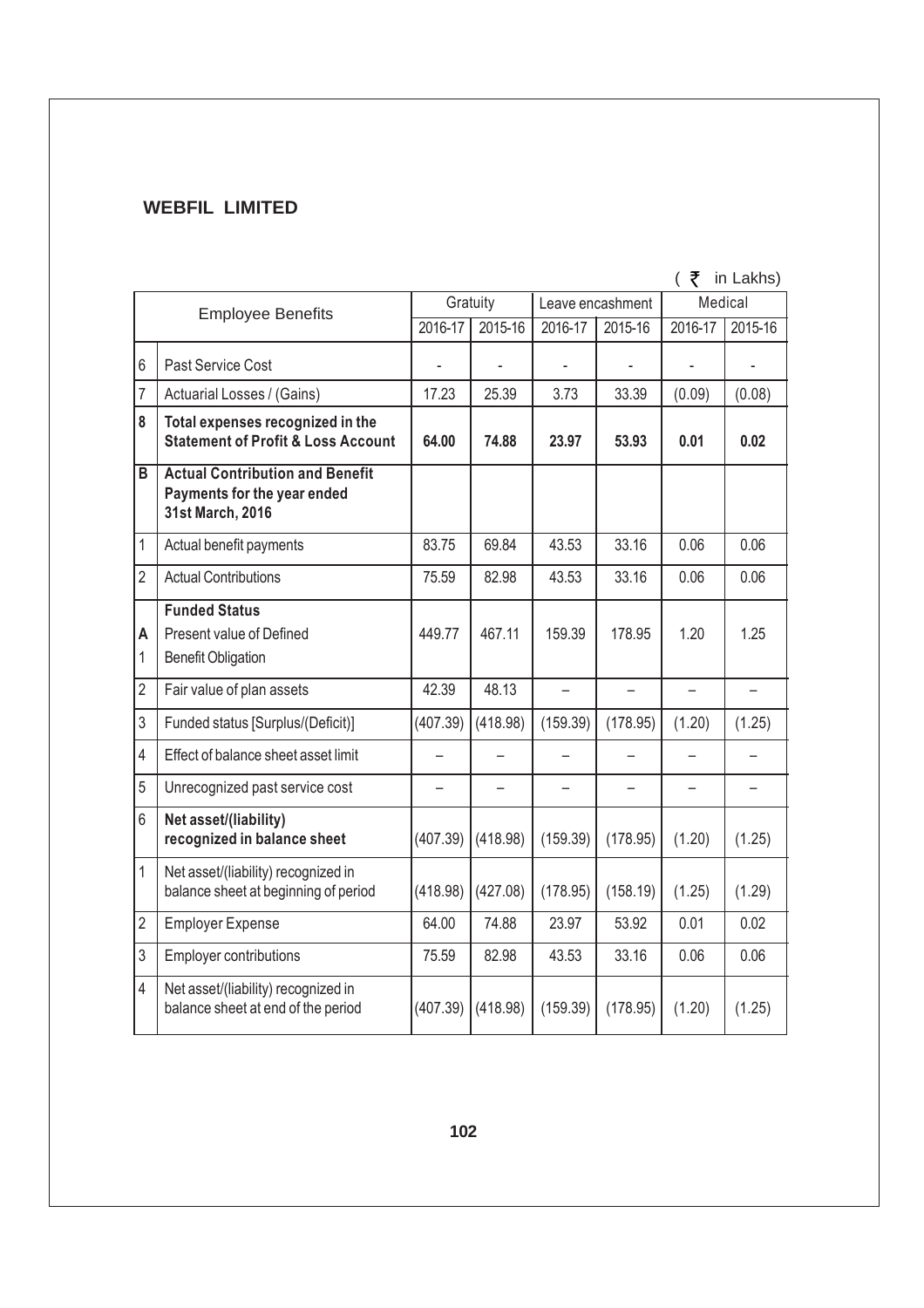

## $($   $\bar{\tau}$  in Lakhs)

|                 |                                                        |                | Gratuity       | Leave encashment         |                | Medical                  |                          |
|-----------------|--------------------------------------------------------|----------------|----------------|--------------------------|----------------|--------------------------|--------------------------|
|                 |                                                        | $2016 - 17$    | 2015-16        | 2016-17                  | 2015-16        |                          | 2016-17 2015-16          |
| A               | <b>Change in Defined</b><br><b>Benefit Obligations</b> |                |                |                          |                |                          |                          |
| $\mathbf{1}$    | Present Value of DBO at<br>beginning of period         | 467.11         | 458.55         | 178.95                   | 158.19         | 1.25                     | 1.29                     |
| $\overline{2}$  | <b>Current Service Cost</b>                            | 15.16          | 16.34          | 6.66                     | 8.15           | $\overline{a}$           |                          |
| 3               | Interest cost                                          | 35.45          | 35.90          | 13.58                    | 12.39          | 0.10                     | 0.10                     |
| 4               | Curtailment cost / (credit)                            | $\overline{a}$ | $\overline{a}$ | $\overline{\phantom{0}}$ | $\overline{a}$ | $\overline{a}$           |                          |
| $\overline{5}$  | Settlement cost / (credit)                             | $\overline{a}$ | $\overline{a}$ |                          | $\overline{a}$ | $\overline{a}$           |                          |
| 6               | <b>Employee Contribution</b>                           | $\overline{a}$ | $\overline{a}$ | $\overline{a}$           | $\overline{a}$ | $\overline{a}$           | $\overline{a}$           |
| 7               | Plan amendments                                        | $\overline{a}$ | $\overline{a}$ | $\overline{a}$           | $\overline{a}$ | $\overline{a}$           | $\overline{a}$           |
| ष्ठ             | <b>Acquisitions</b>                                    | $\overline{a}$ | $\overline{a}$ | $\overline{a}$           | $\overline{a}$ | Ξ                        | $\overline{a}$           |
| $\overline{9}$  | Actuarial (Gains) / Losses                             | 15.80          | 26.16          | 3.73                     | 33.38          | (0.09)                   | (0.08)                   |
| 10              | Benefits paid                                          | (83.75)        | (69.84)        | (43.53)                  | (33.16)        | (0.06)                   | (0.06)                   |
| $\overline{11}$ | Present value of DBO at the end of period              | 449.77         | 467.11         | 159.39                   | 178.95         | 1.20                     | 1.25                     |
| B               | <b>Change in Fair value of Assets</b>                  |                |                |                          |                |                          |                          |
| 1               | Plan assets at beginning of period                     | 48.13          | 31.47          | $\overline{\phantom{0}}$ | $\overline{a}$ | $\overline{a}$           | $\overline{a}$           |
| $\overline{2}$  | Expected return on plan assets                         | 3.85           | 2.75           | $\overline{a}$           | $\overline{a}$ | $\overline{\phantom{0}}$ | $\overline{\phantom{0}}$ |
| 3               | Actual company contributions                           | 75.59          | 82.98          | 43.53                    | 33.16          | 0.06                     | 0.06                     |
| $\overline{4}$  | <b>Employee Contribution</b>                           |                |                |                          |                |                          | $\overline{\phantom{0}}$ |
| 5               | Actual gain/(losses)                                   | (1.44)         | 0.77           |                          |                |                          |                          |
| 6               | Benefits paid                                          | (83.75)        | (69.84)        | (43.53)                  | (33.16)        | (0.06)                   | (0.06)                   |
| 7               | Plan assets at the end of period                       | 42.39          | 48.13          |                          | $\overline{a}$ |                          | $\overline{a}$           |
| $\mathbf c$     | Actual return on plan assets                           | 2.41           | 3.52           |                          | $\overline{a}$ |                          | $\overline{\phantom{0}}$ |
|                 | <b>Discount Rate Assumptions</b>                       | 7.04%          | 7.59%          | 7.04%                    | 7.59%          | 8.00%                    | 8.00%                    |

31. As per Management perception, there is no indication that any Fixed Asset of the corporate assesse as on 31-03-2017 may be impaired and hence no provision for loss is required as per AS-28 regarding Impairment of Asset.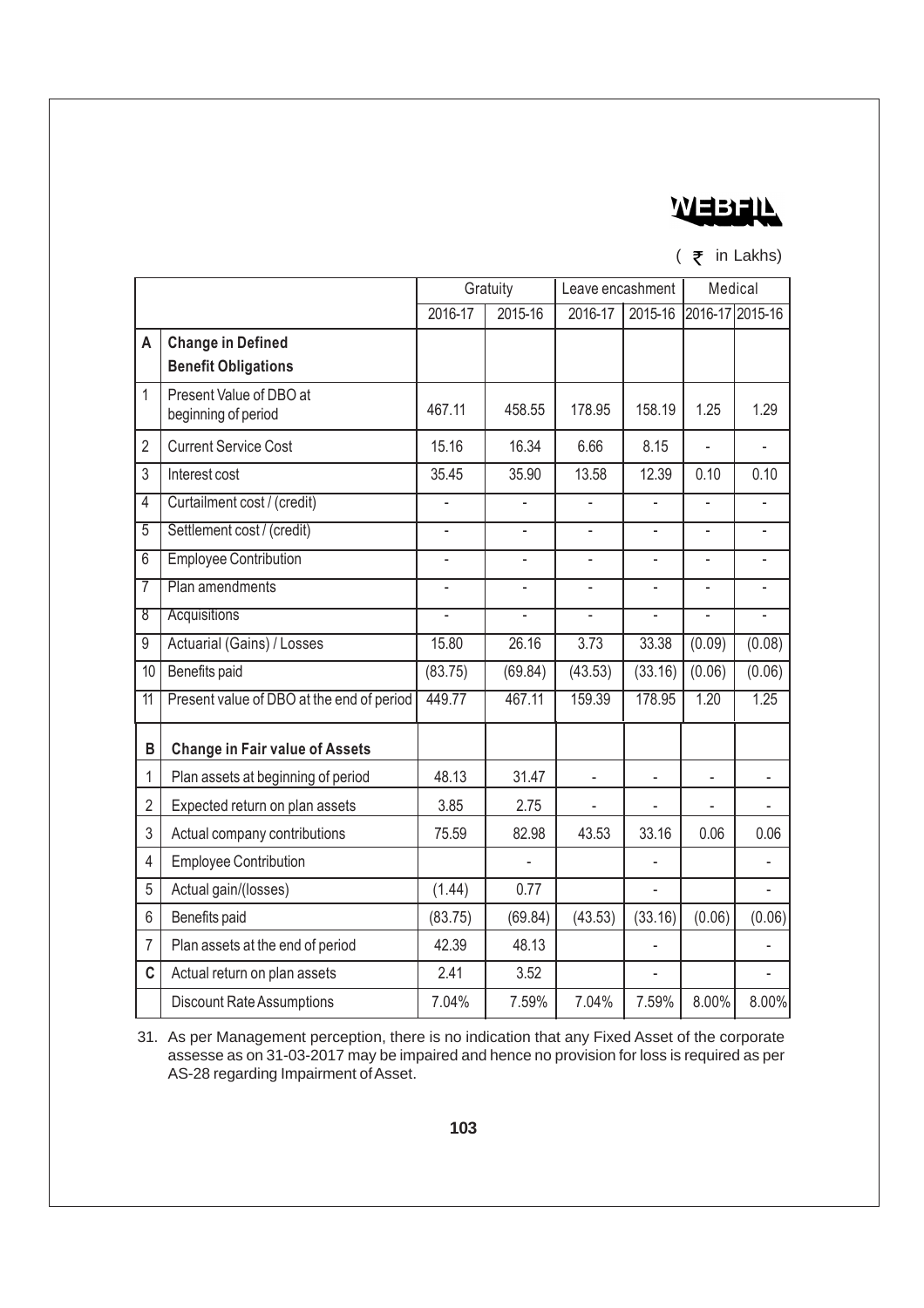#### 32. **Segment Reporting:**

The Company has disclosed Division wise segment as the primary segments. Segments have been identified taking into account the Division wise products & services and the differing risks and returns.

Segment-wise Revenue, Results, Assets, Liabilities and Capital Expenditure include the respective amounts identifiable to each of the segments as also amounts allocated on a reasonable basis.

#### **SEGMENT INFORMATION FOR THE YEAR ENDED 31ST MARCH, 2017**

INFORMATION ABOUT DIVISION WISE SEGMENTS :

 $($   $\bar{z}$  in lakhs.)

|                                  | 2016-17                            |                                   |                         |              | 2015-16                            |                                   |                         |              |
|----------------------------------|------------------------------------|-----------------------------------|-------------------------|--------------|------------------------------------|-----------------------------------|-------------------------|--------------|
|                                  | <b>FILAMENT</b><br><b>DIVISION</b> | <b>DIGITAL</b><br><b>DIVISION</b> | UNALLO-<br><b>CATED</b> | <b>TOTAL</b> | <b>FILAMENT</b><br><b>DIVISION</b> | <b>DIGITAL</b><br><b>DIVISION</b> | UNALLO-<br><b>CATED</b> | <b>TOTAL</b> |
| <b>REVENUE</b>                   |                                    |                                   |                         |              |                                    |                                   |                         |              |
| Sales (Net of Excise):           |                                    |                                   |                         |              |                                    |                                   |                         |              |
| Domestic                         | 136.21                             | 2863.93                           |                         | 3000.14      | 238.78                             | 1892.36                           |                         | 2131.14      |
| Export                           | 342.88                             |                                   |                         | 342.88       | 353.32                             | 17.91                             |                         | 371.23       |
| <b>Total Sales</b>               | 479.09                             | 2863.93                           |                         | 3343.02      | 592.10                             | 1910.27                           |                         | 2502.37      |
| Other Income                     | 6.56                               | 9.87                              | 10.29                   | 26.72        | 31.81                              | 74.21                             | 12.86                   | 118.88       |
| <b>Total Segment Revenue</b>     | 485.65                             | 2873.80                           | 10.29                   | 3369.74      | 623.91                             | 1984.48                           | 12.86                   | 2621.25      |
| <b>ISEGMENT RESULT</b>           |                                    |                                   |                         |              |                                    |                                   |                         |              |
| (before Interest,                | (236.75)                           | 402.93                            | 10.29                   | 176.47       | (190.61)                           | 333.76                            | 12.86                   | 156.01       |
| Depreciation & Tax)              |                                    |                                   |                         |              |                                    |                                   |                         |              |
| Depreciation                     | 4.49                               | 3.83                              |                         | 8.32         | 6.15                               | 4.00                              |                         | 10.15        |
| Interest                         | 24.30                              | 114.08                            |                         | 138.38       | 23.05                              | 114.65                            |                         | 137.70       |
| Profit/(Loss) from               |                                    |                                   |                         |              |                                    |                                   |                         |              |
| <b>Ordinary activities (PBT)</b> | (265.54)                           | 285.02                            | 10.29                   | 29.77        | (219.81)                           | 215.11                            | 12.86                   | 8.16         |
| <b>Waiver of Interest</b>        |                                    |                                   |                         |              |                                    |                                   |                         |              |
| Provision for Taxation           |                                    |                                   | (7.92)                  | (7.92)       |                                    |                                   | 2.68                    | 2.68         |
| Net Profit                       | (265.54)                           | 285.02                            | 18.21                   | 37.69        | (219.81)                           | 215.11                            | 10.18                   | 5.48         |
| <b>SEGMENT ASSETS</b>            | 279.54                             | 2985.04                           | 991.30                  | 4240.96      | 326.68                             | 2869.35                           | 839.86                  | 4035.89      |
| <b>SEGMENT LIABILITIES</b>       | 863.92                             | 2840.54                           | 306.20                  | 4010.66      | 897.40                             | 2624.72                           | 306.25                  | 3828.37      |
| <b>CAPITAL EXPENDITURE</b>       | 0.71                               | 1.56                              |                         | 2.27         | 4.13                               | 4.16                              |                         | 8.29         |

Segment Assets include  $\bar{\xi}$  17.63 (Previous Year -  $\bar{\xi}$  26.39) on account of debts outstanding against export sales.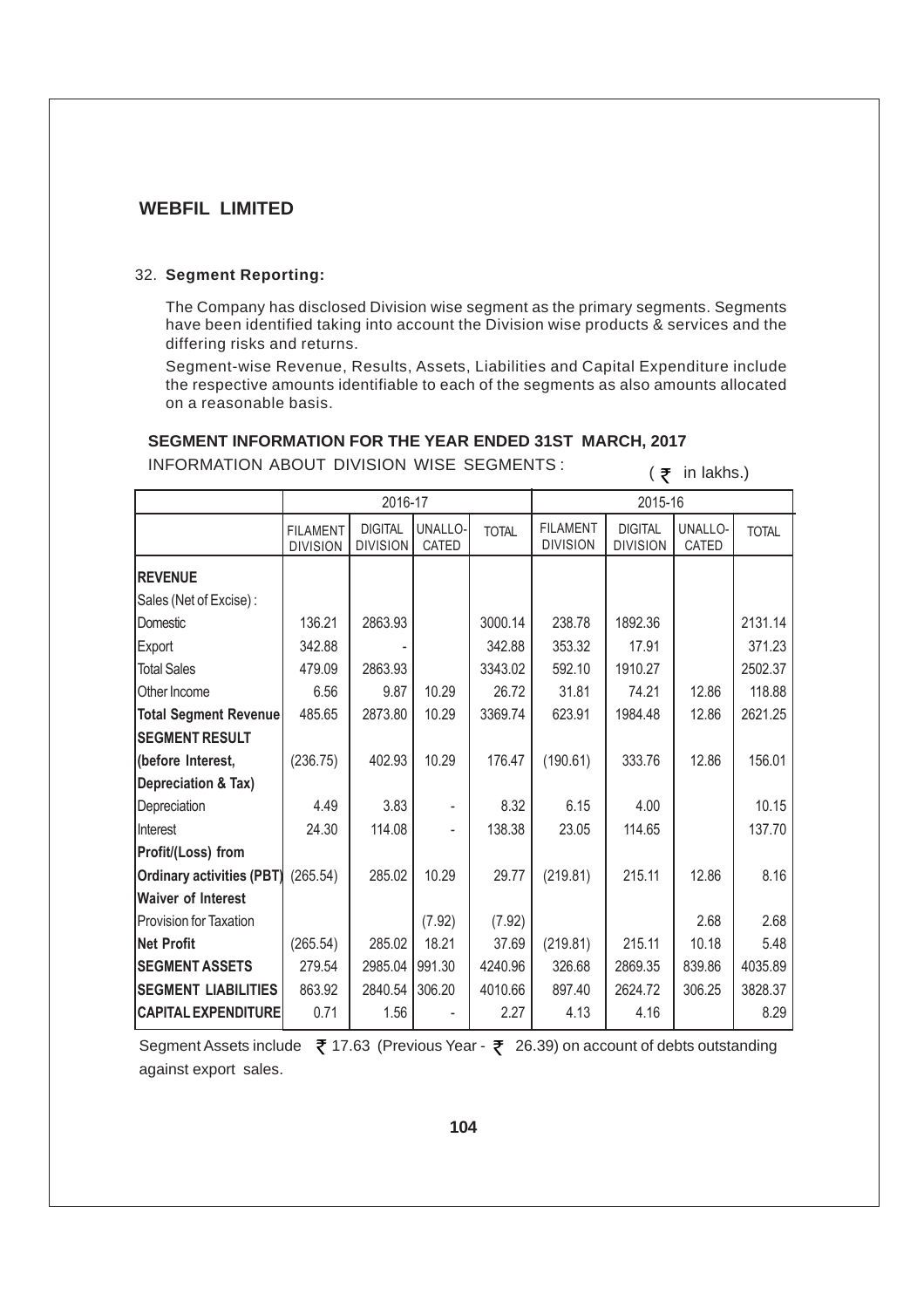

#### 33. Related Parties Disclosures:

#### **Associate Companies :**

Andrew Yule & Company Limited (AYCL) ;

Tide Water Oil Company (India) Limited (TWO) ;

Yule Agro Industries Limited (YAIL)

#### **Joint Venture Company :**

New Town Telecom Infrastructure Development Co. Ltd (NTTIDCO)

#### **Key Management Personnel :**

Mr. Anirban Gupta- General Manager (CEO)

Mr. Jayanta Kumar Datta- Deputy General Manager (Finance & Accounts) (CFO) Ms. Shinjinee Bhattacharyya- Company Secretary.

#### **Transactions during the year :**

|                | $\sqrt{ }$<br>$11.1$ $10.1$ $10.7$ |           |         |            |           |         |            |  |
|----------------|------------------------------------|-----------|---------|------------|-----------|---------|------------|--|
|                |                                    |           | 2016-17 |            |           | 2015-16 |            |  |
| SI.            |                                    |           |         |            |           |         |            |  |
| No.            | Description                        | Associate | Joint   | Key        | Associate | Joint   | Key        |  |
|                |                                    | Companies | Venture | Management | Companies | Venture | Management |  |
|                |                                    |           | Company | Personnel  |           | Company | Personnel  |  |
| 1              | <b>Administrative Expenses</b>     | 41.40     |         |            | 41.11     |         |            |  |
| $\overline{2}$ | <b>Directors' Sitting Fees</b>     | 0.38      |         |            | 0.26      |         |            |  |
| 3              | Purchase                           | 0.76      |         |            | 0.80      |         |            |  |
| $\overline{4}$ | Sales /Service                     |           | 627.16  |            | 9.72      | 395.07  |            |  |
| 5              | Remuneration                       |           |         | 30.53      |           |         | 26.01      |  |
|                | <b>Total</b>                       | 42.54     | 627.16  | 30.53      | 51.89     | 395.07  | 26.01      |  |

 $\sqrt{7}$  in lakhs)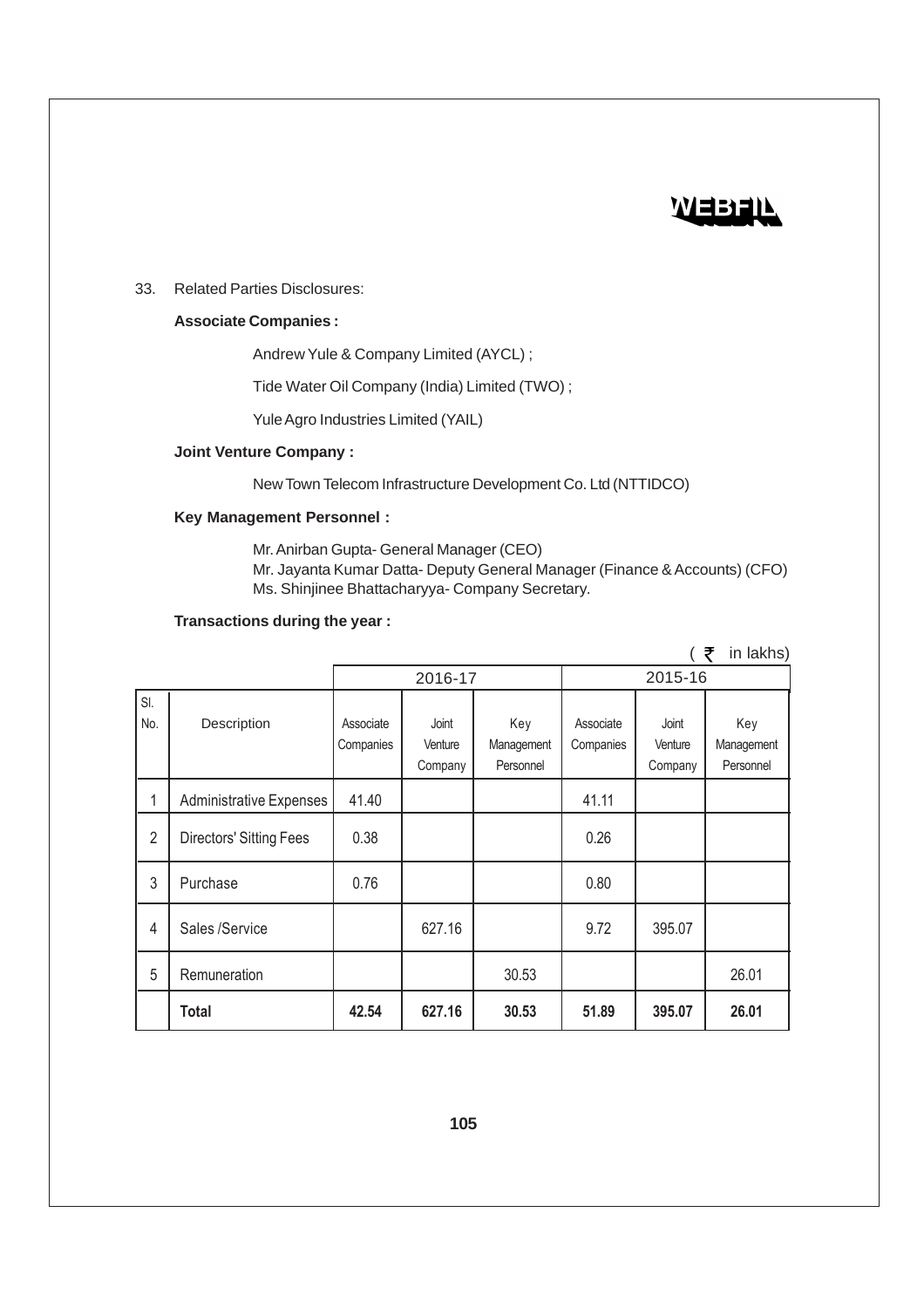| 34. Disclosure relating to Joint Venture |   |                                                                                |
|------------------------------------------|---|--------------------------------------------------------------------------------|
| Name of the Joint Venture Company<br>i)  | ÷ | New Town Telecom Infrastructure<br>Development Co. Ltd (Incorporated in India) |
| ii) Discipline of job/interest           |   | Telecom Infrastructure                                                         |
| iii) Proportion of ownership interest    |   | 49% holding                                                                    |

 $\mathcal{L}$ 

iv) The Company's financial interest in the Joint Venture (not incorporated in the books of the Company other than Investment made)

|                                        | (₹ in Lakhs) |                                                           |        |                                                        |  |  |
|----------------------------------------|--------------|-----------------------------------------------------------|--------|--------------------------------------------------------|--|--|
|                                        |              | 31st March 2017<br>Share in Joint Venture<br>(Un-audited) |        | 31st March 2016<br>Share in Joint Venture<br>(Audited) |  |  |
| <b>Equity and Liabilities</b>          |              |                                                           |        |                                                        |  |  |
| <b>Shareholders' Funds</b>             |              |                                                           |        |                                                        |  |  |
| <b>Share Capital</b>                   | 51.45        |                                                           | 51.45  |                                                        |  |  |
| <b>Reserves and Surplus</b>            | 648.13       | 699.58                                                    | 436.71 | 488.16                                                 |  |  |
| Non-Current Liabilities                |              | 1429.26                                                   |        | 1171.39                                                |  |  |
| <b>Current Liabilities</b>             |              | 184.86                                                    |        | 93.50                                                  |  |  |
| <b>Assets</b>                          |              |                                                           |        |                                                        |  |  |
| Non-Current Assets                     |              |                                                           |        |                                                        |  |  |
| Fixed Assets (Net Block)               | 773.45       |                                                           | 718.55 |                                                        |  |  |
| Long term Loans and Advances           | 187.45       | 960.90                                                    | 55.33  | 773.88                                                 |  |  |
| <b>Current Assets</b><br><b>Income</b> |              | 1352.80                                                   |        | 979.17                                                 |  |  |
| Revenue from Operations                | 346.47       |                                                           | 189.62 |                                                        |  |  |
| Other Income                           | 59.63        | 406.10                                                    | 50.30  | 239.92                                                 |  |  |
| <b>Expenditure</b>                     |              | 106.35                                                    |        | 106.21                                                 |  |  |
| <b>Profit Before Tax</b>               |              | 299.75                                                    |        | 133.71                                                 |  |  |
| Provision for Tax & Adjustments        |              | 91.06                                                     |        | 46.93                                                  |  |  |
| Profit After Tax                       |              | 208.69                                                    |        | 86.78                                                  |  |  |
|                                        | 106          |                                                           |        |                                                        |  |  |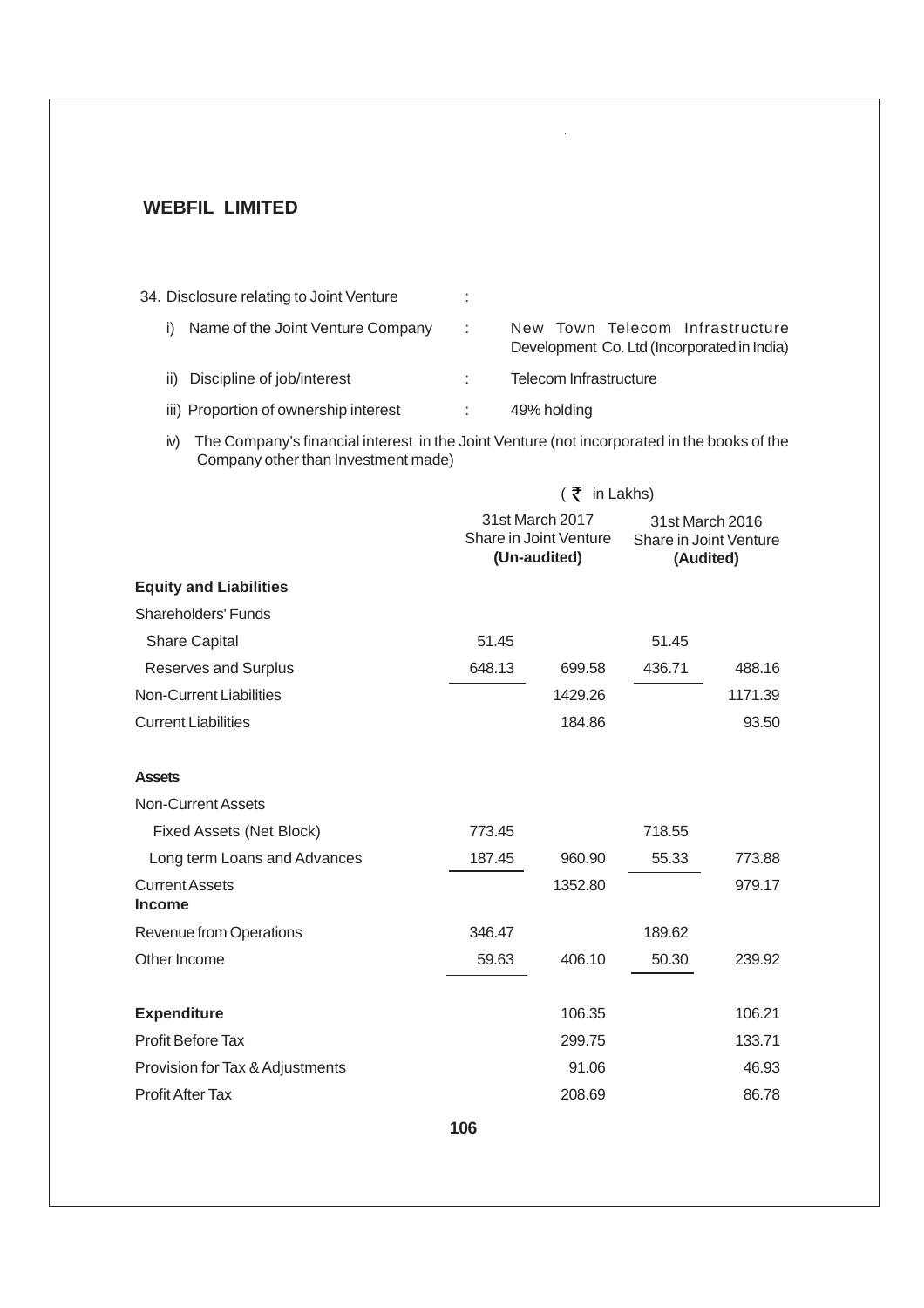

#### 35. Details of Research and Development Expenditure :

| <b>Particulars</b>                                              | 2016-17             | $2015 - 16$         |
|-----------------------------------------------------------------|---------------------|---------------------|
| Raw Materials & Components<br><b>Employee Benefits Expenses</b> | 84.279<br>70,93,580 | 74.799<br>60,14,931 |
| Total                                                           | 71,77,859           | 60,89,730           |

#### 36. Details of Specified Bank Notes (SBN) held and transacted during the period from 8th November, 2016 to 30th December, 2016.

|                                       | <b>SBNs</b> | Other<br>denomination<br>notes ₹ | Total    |
|---------------------------------------|-------------|----------------------------------|----------|
| Closing cash in hand as on 08.11.2016 |             | 92.542                           | 92,542   |
| Add: Permitted receipts               |             | 2,42,000                         | 2,42,000 |
| Less: Permitted payments              |             | 2,57,425                         | 2,57,425 |
| Less: Amount deposited in Banks       |             | 20,000                           | 20,000   |
| Closing cash in hand as on 30.12.2016 |             | 88,008                           | 88,008   |

37. Previous year's figures have been regrouped / reclassified wherever considered necessary

**On behalf of the Board**

**Debasis Jana** Director **Jayanta Ray** Chairman

**Shinjinee Bhattacharyya** Company Secretary

**Sujit Chakravorti** Director

**Jayanta Kumar Datta** Chief Financial Officer

Dated : Kolkata, 29th May, 2017